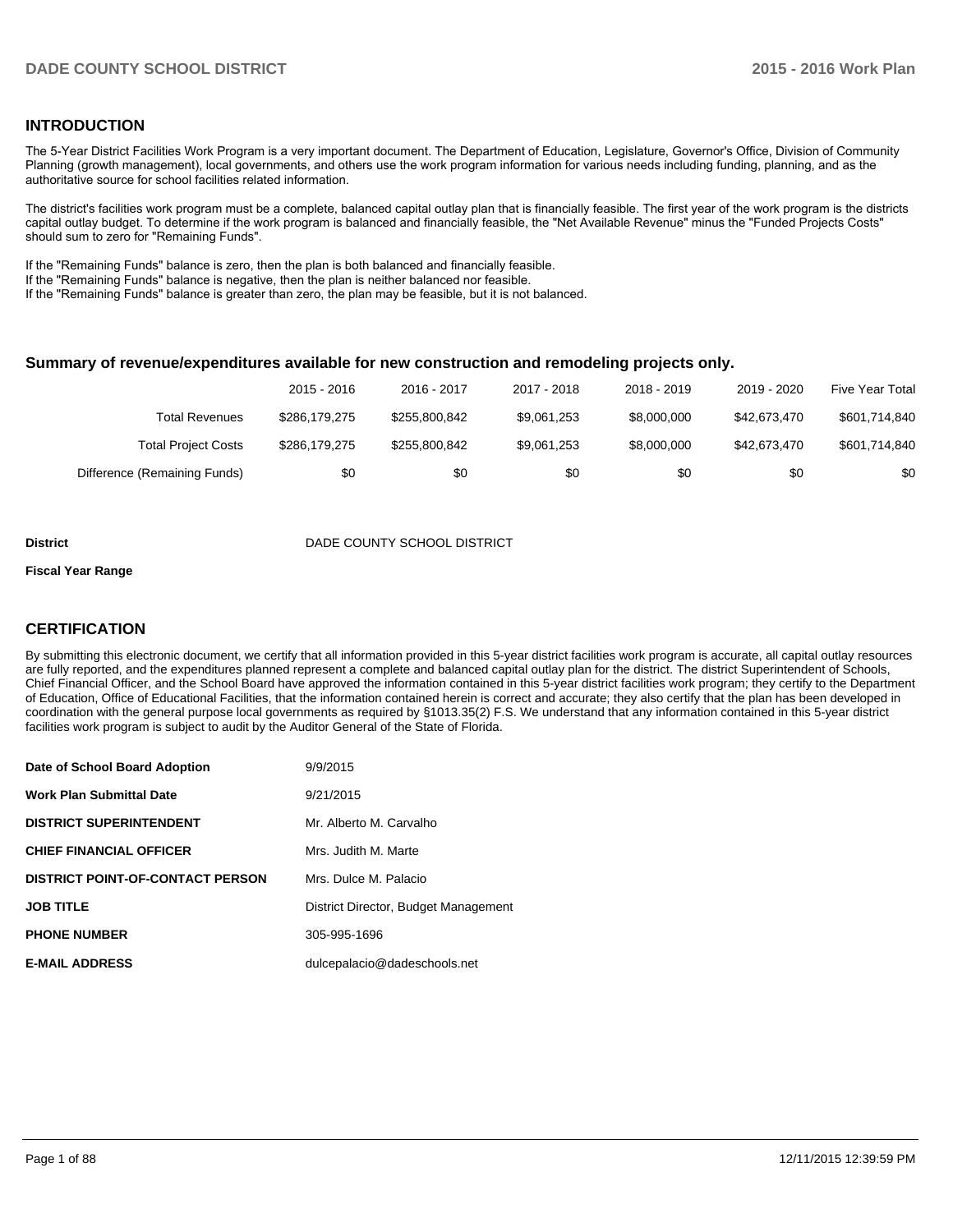# **Expenditures**

#### **Expenditure for Maintenance, Repair and Renovation from 1.50-Mills and PECO**

Annually, prior to the adoption of the district school budget, each school board must prepare a tentative district facilities work program that includes a schedule of major repair and renovation projects necessary to maintain the educational and ancillary facilities of the district.

| Item           |                                               | $2015 - 2016$<br><b>Actual Budget</b> | 2016 - 2017<br>Projected | 2017 - 2018<br>Projected | $2018 - 2019$<br>Projected | $2019 - 2020$<br>Projected | Total       |  |  |  |
|----------------|-----------------------------------------------|---------------------------------------|--------------------------|--------------------------|----------------------------|----------------------------|-------------|--|--|--|
| IHVAC          |                                               | \$0                                   | \$0                      | \$0                      | \$0                        | \$0                        | \$0         |  |  |  |
|                | Locations: No Locations for this expenditure. |                                       |                          |                          |                            |                            |             |  |  |  |
| Flooring       |                                               | \$0                                   | \$0                      | \$0 <sup>1</sup>         | \$0                        | \$0                        | \$0         |  |  |  |
|                | Locations: No Locations for this expenditure. |                                       |                          |                          |                            |                            |             |  |  |  |
| Roofing        |                                               | \$0                                   | \$0                      | \$0                      | \$0                        | \$0                        | \$0         |  |  |  |
|                | Locations: No Locations for this expenditure. |                                       |                          |                          |                            |                            |             |  |  |  |
| Safety to Life |                                               | \$616,651                             | \$863,311                | \$959,545                | \$1,137,248                | \$1,228,792                | \$4,805,547 |  |  |  |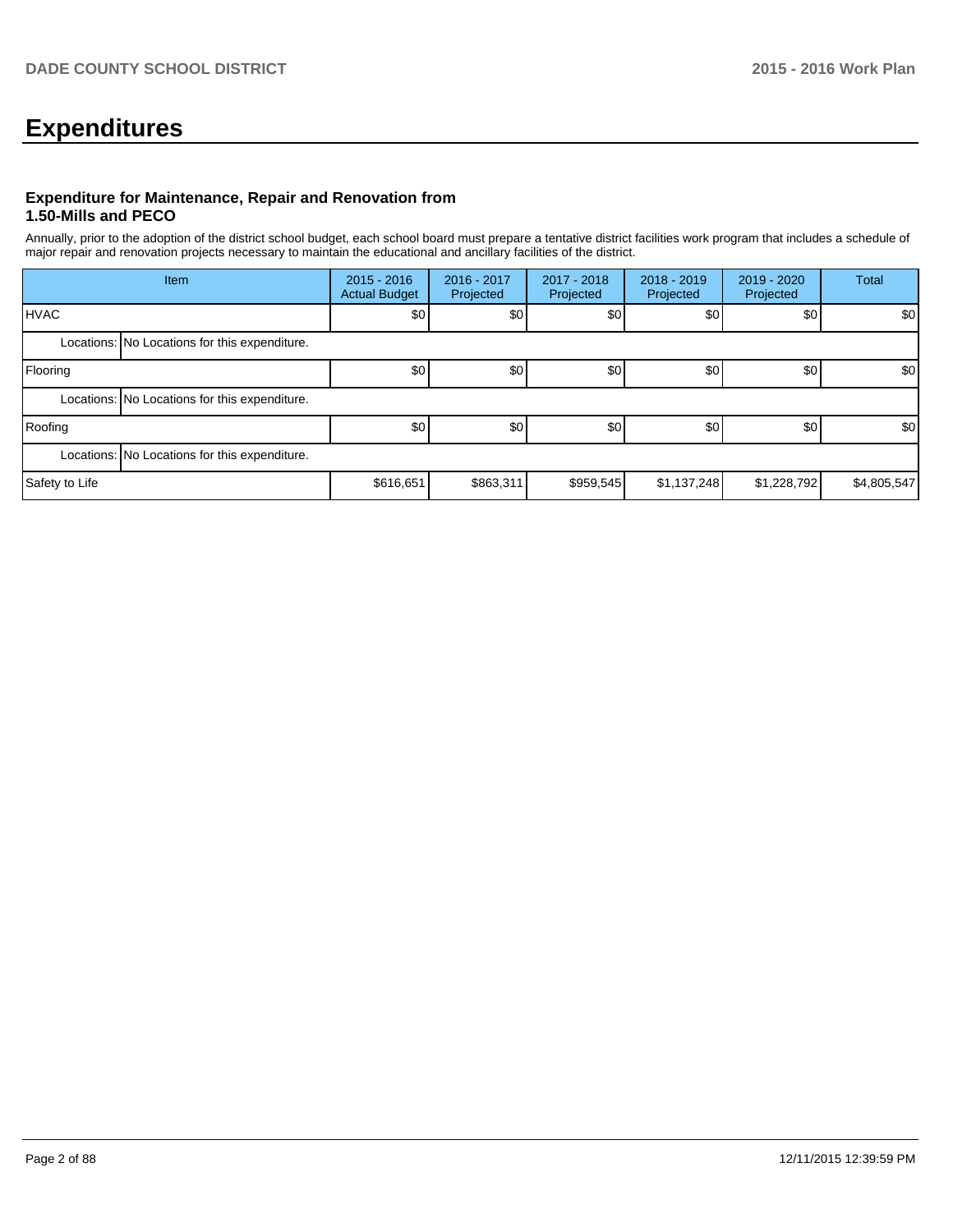Locations: ADA MERRITT K-8 CEN, AGENORIA S PASCHAL/O, AIR BASE K-8 CENTER , AMELIA EARHART ELEME, AMERICAN SENIOR HIGH, ANDOVER MIDDLE SCHOO, ANNA BRENNER MEYERS , ARCH CREEK ELEMENTAR, ARCOLA LAKE ELEMENTA, ARTHUR AND POLLY MAY, ARVIDA MIDDLE, AUBURNDALE ELEMENTAR, AVENTURA WATERWAYS K, AVOCADO ELEMENTARY, BANYAN ELEMENTARY, BARBARA GOLEMAN SENI, BARBARA HAWKINS ELEM, BEL-AIRE ELEMENTARY, BEN SHEPPARD ELEMENT, BENJAMIN FRANKLIN K -, BENT TREE ELEMENTARY, BETHUNE CENTER, BISCAYNE ELEMENTARY, BISCAYNE GARDENS ELE, BISCAYNE NATURE CENT, BLUE LAKES ELEMENTAR, BOB GRAHAM EDUCATION, BOOKER T WASHINGTON , BOWMAN ASHE/DOOLIN K, BRENTWOOD ELEMENTARY, BROADMOOR ELEMENTARY, BROWNSVILLE MIDDLE, BUNCHE PARK ELEMENTA, CALUSA ELEMENTARY, CAMPBELL DRIVE K-8 C, CARIBBEAN ELEMENTARY, CAROL CITY ELEMENTAR, CAROL CITY MIDDLE, CARRIE P MEEK/WESTVI, CENTER FOR INTERNATI, CHAPMAN HOUSE, CHARLES DAVID WYCHE , CHARLES R DREW K-8 C, CHARLES R DREW MIDDL, CHARLES R HADLEY ELE, CHRISTINA M EVE ELEM, CITRUS GROVE ELEMENT, CITRUS GROVE MIDDLE, CLAUDE PEPPER ELEMEN, COCONUT GROVE ELEMEN, COCONUT PALM K-8 ACA, COLONIAL DRIVE ELEME, COMSTOCK ELEMENTARY, COPE CENTER NORTH, CORAL GABLES PREPARA, CORAL GABLES SENIOR , CORAL PARK ELEMENTAR, CORAL REEF ELEMENTAR, CORAL REEF SENIOR HI, CORAL TERRACE ELEMEN, CORAL WAY K-8 CENTER, CORPORATE ACADEMY NO, COUNTRY CLUB MIDDLE , CRESTVIEW ELEMENTARY, CUTLER BAY MIDDLE SC, CUTLER BAY SENIOR HI, CUTLER RIDGE ELEMENT, CYPRESS ELEMENTARY, D A DORSEY TECHNICAL, DANTE B FASCELL ELEM, DAVID FAIRCHILD ELEM, DAVID LAWRENCE JR K-, DESIGN AND ARCHITECT, DEVON AIRE K-8 CENTE, DISTRICT OFFICE/ CHA, DORAL MIDDLE, DOROTHY M WALLACE - , DR CARLOS J FINLAY E, DR EDWARD L WHIGHAM , DR GILBERT L PORTER , DR HENRY W MACK/WEST, DR MICHAEL M KROP SE, DR. FREDERICA S WILS, DR. HENRY E. PERRINE, DR. MANUEL C. BARREI, DR. ROBERT B. INGRAM, DR. ROLANDO ESPINOSA, E W F STIRRUP ELEMEN, EARLINGTON HEIGHTS E, EDISON PARK K-8 CENT, EMERSON ELEMENTARY, ENEIDA MASSAS HARTNE, ENGLISH CENTER, ERNEST R GRAHAM K-8 , ETHEL F BECKFORD-RIC, ETHEL KOGER BECKHAM , EUGENIA B THOMAS K-8, EVERGLADES K-8 CENTE, FAIRLAWN ELEMENTARY, FELIX VARELA SENIOR , FIENBERG-FISHER ADUL, FIENBERG-FISHER K-8 , FLAGAMI ELEMENTARY, FLAMINGO ELEMENTARY, FLORIDA CITY ELEMENT, FLORIDA DIAGNOSTIC L, FOOD & NUTRITION CEN, FRANCES S TUCKER ELE, FRANK CRAWFORD MARTI, FREDERICK DOUGLASS E, FULFORD ELEMENTARY, G HOLMES BRADDOCK SE, GEORGE T BAKER AVIAT, GEORGE WASHINGTON CA, GEORGE WASHINGTON CA, GEORGIA JONES-AYERS , GERTRUDE K EDELMAN/S, GLADES MIDDLE, GLORIA FLOYD ELEMENT, GOLDEN GLADES ELEMEN, GOULDS CENTER, GOULDS ELEMENTARY SC, GRATIGNY ELEMENTARY, GREENGLADE ELEMENTAR, GREYNOLDS PARK ELEME, GULFSTREAM ELEMENTAR, HAMMOCKS MIDDLE, HENRY E S REEVES ELE, HENRY H FILER MIDDLE, HENRY M FLAGLER ELEM, HENRY S WEST LABORAT, HERBERT A AMMONS MID, HIALEAH ELEMENTARY, HIALEAH GARDENS ELEM, HIALEAH GARDENS MIDD, HIALEAH GARDENS SENI, HIALEAH MIDDLE, HIALEAH SENIOR HIGH, HIALEAH-MIAMI LAKES , HIBISCUS ELEMENTARY, HIGHLAND OAKS MIDDLE, HOLMES ELEMENTARY, HOMELESS ASSISTANCE , HOMESTEAD MIDDLE, HOMESTEAD SENIOR HIG, HORACE MANN MIDDLE, HOWARD D MCMILLAN MI, HOWARD DRIVE ELEMENT, HUBERT O SIBLEY K-8 , INFORMATION TECHNOLO, INTERNATIONAL STUDIE, IRVING & BEATRICE PE, iTECH@ THOMAS A EDIS, ITS ANNEX WAREHOUSE, JACK DAVID GORDON E, JAMES H BRIGHT ELEME, JAN MANN OPPORTUNITY, JANE S ROBERTS K-8 C, JESSE J. McCRARY JR., JOE HALL ELEMENTARY, JOELLA C GOOD ELEMEN, JOHN A FERGUSON SENI, JOHN F KENNEDY MIDDL, JOHN G DUPUIS ELEMEN, JOHN H SCHEE TRANSPO, JOHN I SMITH K-8 CEN, JORGE MAS CANOSA MID, JOSE DE DIEGO MIDDLE, JOSE MARTI MAST 6-12, JUVENILE JUSTICE CEN, KELSEY L PHARR ELEME, KENDALE ELEMENTARY, KENDALE LAKES ELEMEN, KENSINGTON PARK ELEM, KENWOOD K-8 CENTER, KEY BISCAYNE K-8 CEN, KINLOCH PARK ELEMENT, KINLOCH PARK MIDDLE, LAKE STEVENS ELEMENT, LAKE STEVENS MIDDLE, LAKEVIEW ELEMENTARY, LAMAR LOUIS CURRY MI, LAURA C SAUNDERS ELE, LAWTON CHILES MIDDLE, LEEWOOD K-8 CENTER, LEISURE CITY K-8 CEN, LENORA BRAYNON SMITH, LIBERTY CITY ELEMENT, LILLIE C EVANS K-8 C, LINDA LENTIN K-8 CEN, LINDSEY HOPKINS TECH, LORAH PARK ELEMENTAR, LUDLAM ELEMENTARY, M A MILAM K-8 CENTER, MADIE IVES COMMUNITY, MADISON MIDDLE, MAE M WALTERS ELEMEN, MAINTENANCE OPERATIO, MANDARIN LAKES K-8 A, MARITIME & SCIENCE T, MARJORY STONEMAN DOU, MATERIALS CONTROL CE, MAYA ANGELOU ELEMENT, MDCPS POLICE CENTER, MDCPS POLICE GENERAL, MEADOWLANE ELEMENTAR, MEDICAL ACADEMY FOR , MELROSE ELEMENTARY, MIAMI ARTS STUDIO 6-, MIAMI BEACH SENIOR H, MIAMI CAROL CITY SEN, MIAMI CENTRAL SENIOR, MIAMI CORAL PARK SEN, MIAMI DOUGLAS MACART, MIAMI EDISON SENIOR , MIAMI GARDENS ELEMEN, MIAMI HEIGHTS ELEMEN, MIAMI JACKSON SENIOR, MIAMI KILLIAN SENIOR, MIAMI LAKES EDUCATIO, MIAMI LAKES K-8 CENT, MIAMI LAKES MIDDLE, MIAMI LAKES TECHNOLO, MIAMI MACARTHUR SOUT, MIAMI NORLAND SENIOR, MIAMI NORTHWESTERN S, MIAMI PALMETTO SENIO, MIAMI PARK ELEMENTAR, MIAMI SENIOR HIGH, MIAMI SHORES ELEMENT, MIAMI SOUTHRIDGE SEN, MIAMI SPRINGS ELEMEN, MIAMI SPRINGS MIDDLE, MIAMI SPRINGS SENIOR, MIAMI SUNSET SENIOR , MORNINGSIDE K-8 CENT, MYRTLE GROVE K-8 CEN, NATHAN B YOUNG ELEME, NATHANIEL TRAZ POWEL, NATURAL BRIDGE ELEME, NAUTILUS MIDDLE, NEVA KING COOPER EDU, NORLAND MIDDLE, NORLAND ELEMENTARY, NORMA BUTLER BOSSARD, NORMAN S. EDELCUP/SU, NORTH BEACH ELEMENTA, NORTH COUNTY K-8 CEN, NORTH DADE CENTER FO, NORTH DADE MIDDLE, NORTH GLADE ELEMENTA, NORTH HIALEAH ELEMEN, NORTH MIAMI BEACH SE, NORTH MIAMI ELEMENTA, NORTH MIAMI MIDDLE, NORTH MIAMI SENIOR H, NORTH MIAMI STADIUM, NORTH REGION OFFICE, NORTH TWIN LAKES ELE, NORWOOD ELEMENTARY, OAK GROVE ELEMENTARY, OJUS ELEMENTARY, OLIVER HOOVER ELEMEN, OLYMPIA HEIGHTS ELEM, ORCHARD VILLA ELEMEN, PALM LAKES ELEMENTAR, PALM SPRINGS ELEMENT, PALM SPRINGS MIDDLE, PALM SPRINGS NORTH E, PALMETTO ELEMENTARY, PALMETTO MIDDLE, PARKVIEW ELEMENTARY, PARKWAY ELEMENTARY, PARKWAY MIDDLE, PAUL LAURENCE DUNBAR, PAUL W BELL MIDDLE, PHILLIS WHEATLEY ELE, PHYLLIS R MILLER ELE, PINE LAKE ELEMENTARY, PINE VILLA ELEMENTAR, PINECREST ELEMENTARY, POINCIANA PARK ELEME, PONCE DE LEON MIDDLE, RAINBOW PARK ELEMENT, REDLAND ELEMENTARY, REDLAND MIDDLE, REDONDO ELEMENTARY, REGION MAINTENANCE C, REGION MAINTENANCE C, REGION MAINTENANCE C, REGION MAINTENANCE C, REGION MAINTENANCE C, REGION MAINTENANCE C, RICHMOND HEIGHTS MID, RIVERSIDE ELEMENTARY, RIVIERA MIDDLE, ROBERT MORGAN EDUCAT, ROBERT MORGAN EDUCAT, ROBERT RENICK EDUCAT, ROBERT RUSSA MOTON E, ROCKWAY ELEMENTARY, ROCKWAY MIDDLE, RONALD W. REAGAN/DOR, ROYAL GREEN ELEMENTA, ROYAL PALM ELEMENTAR, RUBEN DARIO MIDDLE, RUTH K BROAD-BAY HAR, RUTH OWENS KRUSE EDU, SANTA CLARA ELEMENTA, SCHOOL BOARD ADMINIS, SCHOOL POLICE CENTRA, SCOTT LAKE ELEMENTAR, SEMINOLE ELEMENTARY, SHADOWLAWN ELEMENTAR, SHENANDOAH ELEMENTAR, SHENANDOAH MIDDLE, SILVER BLUFF ELEMENT, SNAPPER CREEK ELEMEN, SOUTH DADE ADULT EDU, SOUTH DADE MIDDLE SC, SOUTH DADE SENIOR HI, SOUTH HIALEAH ELEME, SOUTH MIAMI MIDDLE, SOUTH MIAMI HEIGHTS , SOUTH MIAMI K-8 CENT, SOUTH MIAMI SENIOR H, SOUTH POINTE ELEMENT, SOUTH REGION OFFICE , SOUTHSIDE ELEMENTARY, SOUTHWEST MIAMI SENI, SOUTHWOOD MIDDLE, SPANISH LAKE ELEMENT, SPRINGVIEW ELEMENTAR, STORES AND DISTRIBUT, STUDENT SERVICES & A, SUNSET ELEMENTARY, SUNSET PARK ELEMENTA, SWEETWATER ELEMENTAR, SYLVANIA HEIGHTS ELE, TERRA ENVIRONMENTAL , THE 500 ROLE MODELS , THENA CROWDER EARLY , THOMAS JEFFERSON MID, TOUSSAINT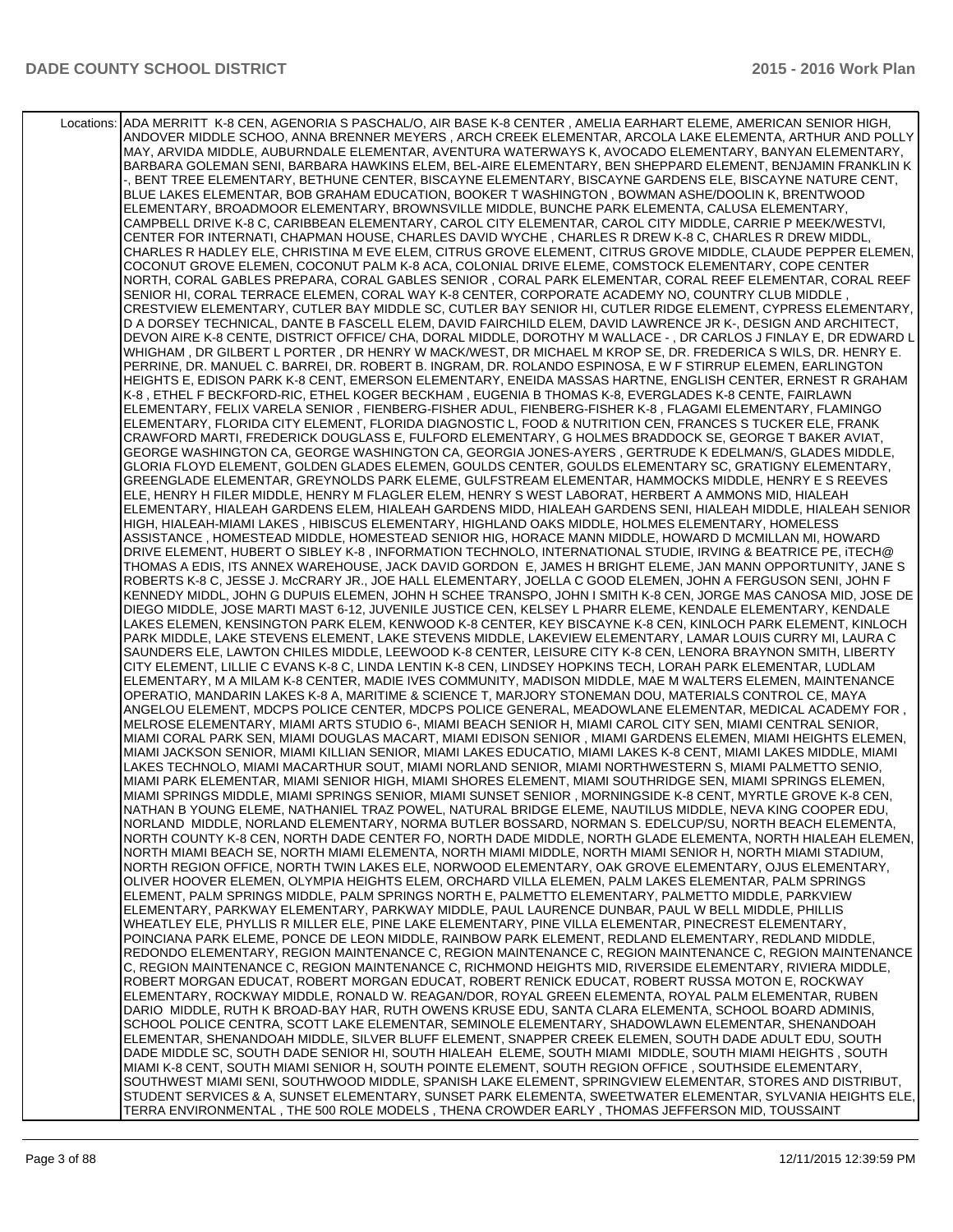|                                  | Locations: L'OUVERTUR, TRANSPORTATION CENTE, TRANSPORTATION CENTE, TRANSPORTATION CENTE, TRANSPORTATION CENTE,<br>TRANSPORTATION CENTE, TRANSPORTATION CENTE, TRANSPORTATION CENTE, TRANSPORTATION CENTE, TRANSPORTATION<br>CENTE, TRANSPORTATION REDLA, TREASURE ISLAND ELEM, TROPICAL ELEMENTARY, TWIN LAKES ELEMENTAR, VAN E<br>BLANTON ELEMEN, VILLAGE GREEN ELEMEN, VINELAND K-8 CENTER, VIRGINIA A BOONE HIG, W J BRYAN ELEMENTARY, W R<br>THOMAS MIDDLE, WESLEY MATTHEWS ELEM, WEST HIALEAH GARDENS, WEST HOMESTEAD K-8 C, WEST MIAMI MIDDLE,<br>WESTLAND HIALEAH SEN, WESTVIEW MIDDLE, WHISPERING PINES ELE, WILLIAM A CHAPMAN EL, WILLIAM H TURNER TEC,<br>WILLIAM H. LEHMAN EL, WINSTON PARK K-8 CEN, YOUNG MEN'S PREPARAT, YOUNG WOMEN'S ACADEM, YWAACD @ JRE LEE<br>EDU. ZORA NEALE HURSTON E |             |             |             |              |              |              |
|----------------------------------|-----------------------------------------------------------------------------------------------------------------------------------------------------------------------------------------------------------------------------------------------------------------------------------------------------------------------------------------------------------------------------------------------------------------------------------------------------------------------------------------------------------------------------------------------------------------------------------------------------------------------------------------------------------------------------------------------------------------------------------------------------------------------------------------------------------|-------------|-------------|-------------|--------------|--------------|--------------|
| Fencing                          |                                                                                                                                                                                                                                                                                                                                                                                                                                                                                                                                                                                                                                                                                                                                                                                                           | \$0         | \$0         | \$0         | \$0          | \$0          | \$0          |
|                                  | Locations: No Locations for this expenditure.                                                                                                                                                                                                                                                                                                                                                                                                                                                                                                                                                                                                                                                                                                                                                             |             |             |             |              |              |              |
| Parking                          |                                                                                                                                                                                                                                                                                                                                                                                                                                                                                                                                                                                                                                                                                                                                                                                                           | \$0         | \$0         | \$0         | \$0          | \$0          | \$0          |
|                                  | Locations: No Locations for this expenditure.                                                                                                                                                                                                                                                                                                                                                                                                                                                                                                                                                                                                                                                                                                                                                             |             |             |             |              |              |              |
| Electrical                       |                                                                                                                                                                                                                                                                                                                                                                                                                                                                                                                                                                                                                                                                                                                                                                                                           | \$0         | \$0         | \$0         | \$0          | \$0          | \$0          |
|                                  | Locations: No Locations for this expenditure.                                                                                                                                                                                                                                                                                                                                                                                                                                                                                                                                                                                                                                                                                                                                                             |             |             |             |              |              |              |
| Fire Alarm                       |                                                                                                                                                                                                                                                                                                                                                                                                                                                                                                                                                                                                                                                                                                                                                                                                           | \$0         | \$0         | \$0         | \$0          | \$0          | \$0          |
|                                  | Locations: No Locations for this expenditure.                                                                                                                                                                                                                                                                                                                                                                                                                                                                                                                                                                                                                                                                                                                                                             |             |             |             |              |              |              |
| Telephone/Intercom System        |                                                                                                                                                                                                                                                                                                                                                                                                                                                                                                                                                                                                                                                                                                                                                                                                           | \$0         | \$0         | \$0         | \$0          | \$0          | \$0          |
|                                  | Locations: No Locations for this expenditure.                                                                                                                                                                                                                                                                                                                                                                                                                                                                                                                                                                                                                                                                                                                                                             |             |             |             |              |              |              |
| <b>Closed Circuit Television</b> |                                                                                                                                                                                                                                                                                                                                                                                                                                                                                                                                                                                                                                                                                                                                                                                                           | \$0         | \$0         | \$0         | \$0          | \$0          | \$0          |
|                                  | Locations: No Locations for this expenditure.                                                                                                                                                                                                                                                                                                                                                                                                                                                                                                                                                                                                                                                                                                                                                             |             |             |             |              |              |              |
| Paint                            |                                                                                                                                                                                                                                                                                                                                                                                                                                                                                                                                                                                                                                                                                                                                                                                                           | \$0         | \$0         | \$0         | \$0          | \$0          | \$0          |
|                                  | Locations: No Locations for this expenditure.                                                                                                                                                                                                                                                                                                                                                                                                                                                                                                                                                                                                                                                                                                                                                             |             |             |             |              |              |              |
| Maintenance/Repair               |                                                                                                                                                                                                                                                                                                                                                                                                                                                                                                                                                                                                                                                                                                                                                                                                           | \$5,549,854 | \$7.769.797 | \$8.635.902 | \$10,235,229 | \$11,059,127 | \$43,249,909 |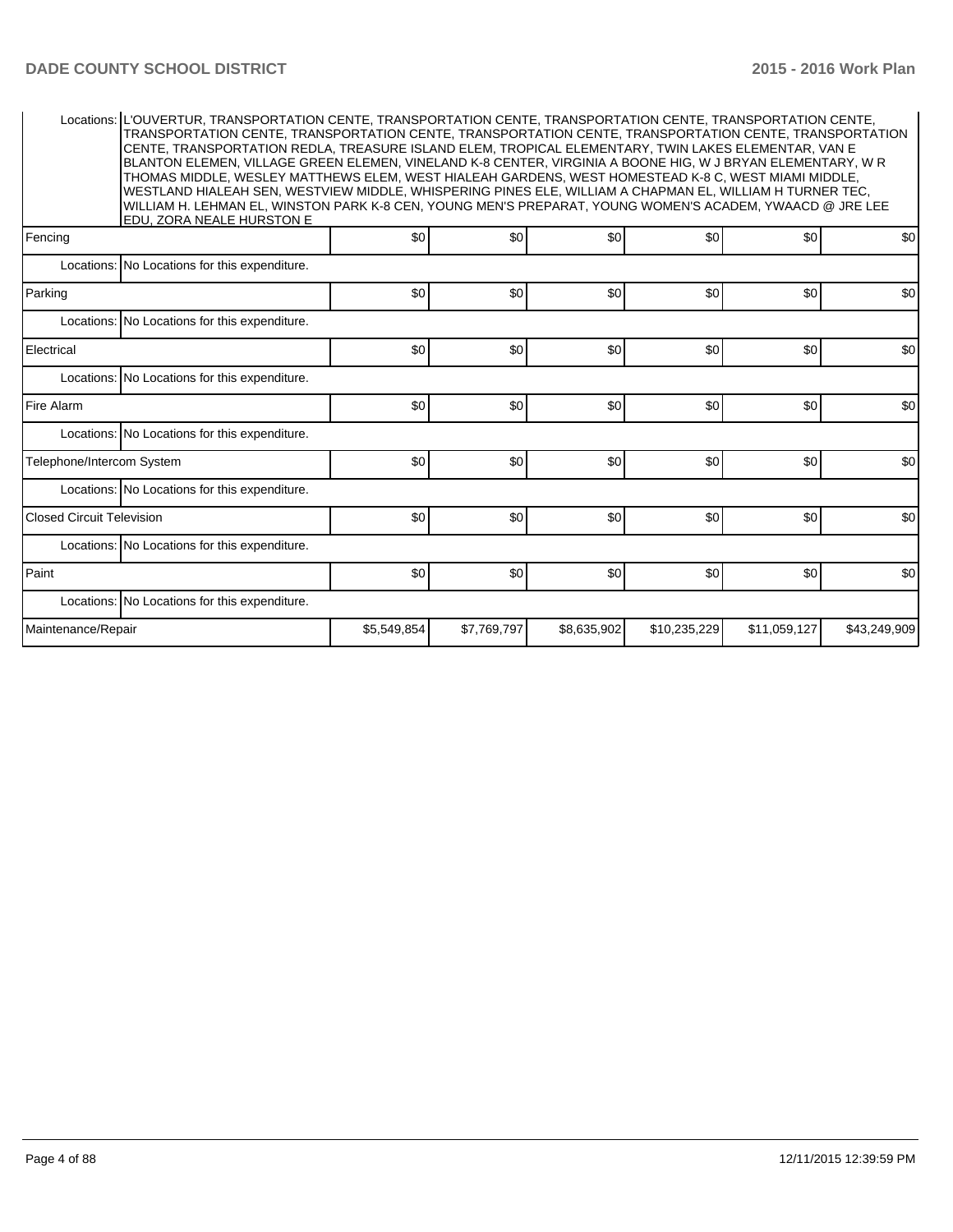Locations: ADA MERRITT K-8 CEN, AGENORIA S PASCHAL/O, AIR BASE K-8 CENTER , AMELIA EARHART ELEME, AMERICAN SENIOR HIGH, ANDOVER MIDDLE SCHOO, ANNA BRENNER MEYERS , ARCH CREEK ELEMENTAR, ARCOLA LAKE ELEMENTA, ARTHUR AND POLLY MAY, ARVIDA MIDDLE, AUBURNDALE ELEMENTAR, AVENTURA WATERWAYS K, AVOCADO ELEMENTARY, BANYAN ELEMENTARY, BARBARA GOLEMAN SENI, BARBARA HAWKINS ELEM, BEL-AIRE ELEMENTARY, BEN SHEPPARD ELEMENT, BENJAMIN FRANKLIN K -, BENT TREE ELEMENTARY, BETHUNE CENTER, BISCAYNE ELEMENTARY, BISCAYNE GARDENS ELE, BISCAYNE NATURE CENT, BLUE LAKES ELEMENTAR, BOB GRAHAM EDUCATION, BOOKER T WASHINGTON , BOWMAN ASHE/DOOLIN K, BRENTWOOD ELEMENTARY, BROADMOOR ELEMENTARY, BROWNSVILLE MIDDLE, BUNCHE PARK ELEMENTA, CALUSA ELEMENTARY, CAMPBELL DRIVE K-8 C, CARIBBEAN ELEMENTARY, CAROL CITY ELEMENTAR, CAROL CITY MIDDLE, CARRIE P MEEK/WESTVI, CENTER FOR INTERNATI, CHAPMAN HOUSE, CHARLES DAVID WYCHE , CHARLES R DREW K-8 C, CHARLES R DREW MIDDL, CHARLES R HADLEY ELE, CHRISTINA M EVE ELEM, CITRUS GROVE ELEMENT, CITRUS GROVE MIDDLE, CLAUDE PEPPER ELEMEN, COCONUT GROVE ELEMEN, COCONUT PALM K-8 ACA, COLONIAL DRIVE ELEME, COMSTOCK ELEMENTARY, COPE CENTER NORTH, CORAL GABLES PREPARA, CORAL GABLES SENIOR , CORAL PARK ELEMENTAR, CORAL REEF ELEMENTAR, CORAL REEF SENIOR HI, CORAL TERRACE ELEMEN, CORAL WAY K-8 CENTER, CORPORATE ACADEMY NO, COUNTRY CLUB MIDDLE , CRESTVIEW ELEMENTARY, CUTLER BAY MIDDLE SC, CUTLER BAY SENIOR HI, CUTLER RIDGE ELEMENT, CYPRESS ELEMENTARY, D A DORSEY TECHNICAL, DANTE B FASCELL ELEM, DAVID FAIRCHILD ELEM, DAVID LAWRENCE JR K-, DESIGN AND ARCHITECT, DEVON AIRE K-8 CENTE, DISTRICT OFFICE/ CHA, DORAL MIDDLE, DOROTHY M WALLACE - , DR CARLOS J FINLAY E, DR EDWARD L WHIGHAM , DR GILBERT L PORTER , DR HENRY W MACK/WEST, DR MICHAEL M KROP SE, DR. FREDERICA S WILS, DR. HENRY E. PERRINE, DR. MANUEL C. BARREI, DR. ROBERT B. INGRAM, DR. ROLANDO ESPINOSA, E W F STIRRUP ELEMEN, EARLINGTON HEIGHTS E, EDISON PARK K-8 CENT, EMERSON ELEMENTARY, ENEIDA MASSAS HARTNE, ENGLISH CENTER, ERNEST R GRAHAM K-8 , ETHEL F BECKFORD-RIC, ETHEL KOGER BECKHAM , EUGENIA B THOMAS K-8, EVERGLADES K-8 CENTE, FAIRLAWN ELEMENTARY, FELIX VARELA SENIOR , FIENBERG-FISHER ADUL, FIENBERG-FISHER K-8 , FLAGAMI ELEMENTARY, FLAMINGO ELEMENTARY, FLORIDA CITY ELEMENT, FLORIDA DIAGNOSTIC L, FOOD & NUTRITION CEN, FRANCES S TUCKER ELE, FRANK CRAWFORD MARTI, FREDERICK DOUGLASS E, FULFORD ELEMENTARY, G HOLMES BRADDOCK SE, GEORGE T BAKER AVIAT, GEORGE WASHINGTON CA, GEORGE WASHINGTON CA, GEORGIA JONES-AYERS , GERTRUDE K EDELMAN/S, GLADES MIDDLE, GLORIA FLOYD ELEMENT, GOLDEN GLADES ELEMEN, GOULDS CENTER, GOULDS ELEMENTARY SC, GRATIGNY ELEMENTARY, GREENGLADE ELEMENTAR, GREYNOLDS PARK ELEME, GULFSTREAM ELEMENTAR, HAMMOCKS MIDDLE, HENRY E S REEVES ELE, HENRY H FILER MIDDLE, HENRY M FLAGLER ELEM, HENRY S WEST LABORAT, HERBERT A AMMONS MID, HIALEAH ELEMENTARY, HIALEAH GARDENS ELEM, HIALEAH GARDENS MIDD, HIALEAH GARDENS SENI, HIALEAH MIDDLE, HIALEAH SENIOR HIGH, HIALEAH-MIAMI LAKES , HIBISCUS ELEMENTARY, HIGHLAND OAKS MIDDLE, HOLMES ELEMENTARY, HOMELESS ASSISTANCE , HOMESTEAD MIDDLE, HOMESTEAD SENIOR HIG, HORACE MANN MIDDLE, HOWARD D MCMILLAN MI, HOWARD DRIVE ELEMENT, HUBERT O SIBLEY K-8 , INFORMATION TECHNOLO, INTERNATIONAL STUDIE, IRVING & BEATRICE PE, iTECH@ THOMAS A EDIS, ITS ANNEX WAREHOUSE, JACK DAVID GORDON E, JAMES H BRIGHT ELEME, JAN MANN OPPORTUNITY, JANE S ROBERTS K-8 C, JESSE J. McCRARY JR., JOE HALL ELEMENTARY, JOELLA C GOOD ELEMEN, JOHN A FERGUSON SENI, JOHN F KENNEDY MIDDL, JOHN G DUPUIS ELEMEN, JOHN H SCHEE TRANSPO, JOHN I SMITH K-8 CEN, JORGE MAS CANOSA MID, JOSE DE DIEGO MIDDLE, JOSE MARTI MAST 6-12, JUVENILE JUSTICE CEN, KELSEY L PHARR ELEME, KENDALE ELEMENTARY, KENDALE LAKES ELEMEN, KENSINGTON PARK ELEM, KENWOOD K-8 CENTER, KEY BISCAYNE K-8 CEN, KINLOCH PARK ELEMENT, KINLOCH PARK MIDDLE, LAKE STEVENS ELEMENT, LAKE STEVENS MIDDLE, LAKEVIEW ELEMENTARY, LAMAR LOUIS CURRY MI, LAURA C SAUNDERS ELE, LAWTON CHILES MIDDLE, LEEWOOD K-8 CENTER, LEISURE CITY K-8 CEN, LENORA BRAYNON SMITH, LIBERTY CITY ELEMENT, LILLIE C EVANS K-8 C, LINDA LENTIN K-8 CEN, LINDSEY HOPKINS TECH, LORAH PARK ELEMENTAR, LUDLAM ELEMENTARY, M A MILAM K-8 CENTER, MADIE IVES COMMUNITY, MADISON MIDDLE, MAE M WALTERS ELEMEN, MAINTENANCE OPERATIO, MANDARIN LAKES K-8 A, MARITIME & SCIENCE T, MARJORY STONEMAN DOU, MATERIALS CONTROL CE, MAYA ANGELOU ELEMENT, MDCPS POLICE CENTER, MDCPS POLICE GENERAL, MEADOWLANE ELEMENTAR, MEDICAL ACADEMY FOR , MELROSE ELEMENTARY, MIAMI ARTS STUDIO 6-, MIAMI BEACH SENIOR H, MIAMI CAROL CITY SEN, MIAMI CENTRAL SENIOR, MIAMI CORAL PARK SEN, MIAMI DOUGLAS MACART, MIAMI EDISON SENIOR , MIAMI GARDENS ELEMEN, MIAMI HEIGHTS ELEMEN, MIAMI JACKSON SENIOR, MIAMI KILLIAN SENIOR, MIAMI LAKES EDUCATIO, MIAMI LAKES K-8 CENT, MIAMI LAKES MIDDLE, MIAMI LAKES TECHNOLO, MIAMI MACARTHUR SOUT, MIAMI NORLAND SENIOR, MIAMI NORTHWESTERN S, MIAMI PALMETTO SENIO, MIAMI PARK ELEMENTAR, MIAMI SENIOR HIGH, MIAMI SHORES ELEMENT, MIAMI SOUTHRIDGE SEN, MIAMI SPRINGS ELEMEN, MIAMI SPRINGS MIDDLE, MIAMI SPRINGS SENIOR, MIAMI SUNSET SENIOR , MORNINGSIDE K-8 CENT, MYRTLE GROVE K-8 CEN, NATHAN B YOUNG ELEME, NATHANIEL TRAZ POWEL, NATURAL BRIDGE ELEME, NAUTILUS MIDDLE, NEVA KING COOPER EDU, NORLAND MIDDLE, NORLAND ELEMENTARY, NORMA BUTLER BOSSARD, NORMAN S. EDELCUP/SU, NORTH BEACH ELEMENTA, NORTH COUNTY K-8 CEN, NORTH DADE CENTER FO, NORTH DADE MIDDLE, NORTH GLADE ELEMENTA, NORTH HIALEAH ELEMEN, NORTH MIAMI BEACH SE, NORTH MIAMI ELEMENTA, NORTH MIAMI MIDDLE, NORTH MIAMI SENIOR H, NORTH MIAMI STADIUM, NORTH REGION OFFICE, NORTH TWIN LAKES ELE, NORWOOD ELEMENTARY, OAK GROVE ELEMENTARY, OJUS ELEMENTARY, OLIVER HOOVER ELEMEN, OLYMPIA HEIGHTS ELEM, ORCHARD VILLA ELEMEN, PALM LAKES ELEMENTAR, PALM SPRINGS ELEMENT, PALM SPRINGS MIDDLE, PALM SPRINGS NORTH E, PALMETTO ELEMENTARY, PALMETTO MIDDLE, PARKVIEW ELEMENTARY, PARKWAY ELEMENTARY, PARKWAY MIDDLE, PAUL LAURENCE DUNBAR, PAUL W BELL MIDDLE, PHILLIS WHEATLEY ELE, PHYLLIS R MILLER ELE, PINE LAKE ELEMENTARY, PINE VILLA ELEMENTAR, PINECREST ELEMENTARY, POINCIANA PARK ELEME, PONCE DE LEON MIDDLE, RAINBOW PARK ELEMENT, REDLAND ELEMENTARY, REDLAND MIDDLE, REDONDO ELEMENTARY, REGION MAINTENANCE C, REGION MAINTENANCE C, REGION MAINTENANCE C, REGION MAINTENANCE C, REGION MAINTENANCE C, REGION MAINTENANCE C, RICHMOND HEIGHTS MID, RIVERSIDE ELEMENTARY, RIVIERA MIDDLE, ROBERT MORGAN EDUCAT, ROBERT MORGAN EDUCAT, ROBERT RENICK EDUCAT, ROBERT RUSSA MOTON E, ROCKWAY ELEMENTARY, ROCKWAY MIDDLE, RONALD W. REAGAN/DOR, ROYAL GREEN ELEMENTA, ROYAL PALM ELEMENTAR, RUBEN DARIO MIDDLE, RUTH K BROAD-BAY HAR, RUTH OWENS KRUSE EDU, SANTA CLARA ELEMENTA, SCHOOL BOARD ADMINIS, SCHOOL POLICE CENTRA, SCOTT LAKE ELEMENTAR, SEMINOLE ELEMENTARY, SHADOWLAWN ELEMENTAR, SHENANDOAH ELEMENTAR, SHENANDOAH MIDDLE, SILVER BLUFF ELEMENT, SNAPPER CREEK ELEMEN, SOUTH DADE ADULT EDU, SOUTH DADE MIDDLE SC, SOUTH DADE SENIOR HI, SOUTH HIALEAH ELEME, SOUTH MIAMI MIDDLE, SOUTH MIAMI HEIGHTS , SOUTH MIAMI K-8 CENT, SOUTH MIAMI SENIOR H, SOUTH POINTE ELEMENT, SOUTH REGION OFFICE , SOUTHSIDE ELEMENTARY, SOUTHWEST MIAMI SENI, SOUTHWOOD MIDDLE, SPANISH LAKE ELEMENT, SPRINGVIEW ELEMENTAR, STORES AND DISTRIBUT, STUDENT SERVICES & A, SUNSET ELEMENTARY, SUNSET PARK ELEMENTA, SWEETWATER ELEMENTAR, SYLVANIA HEIGHTS ELE, TERRA ENVIRONMENTAL , THE 500 ROLE MODELS , THENA CROWDER EARLY , THOMAS JEFFERSON MID, TOUSSAINT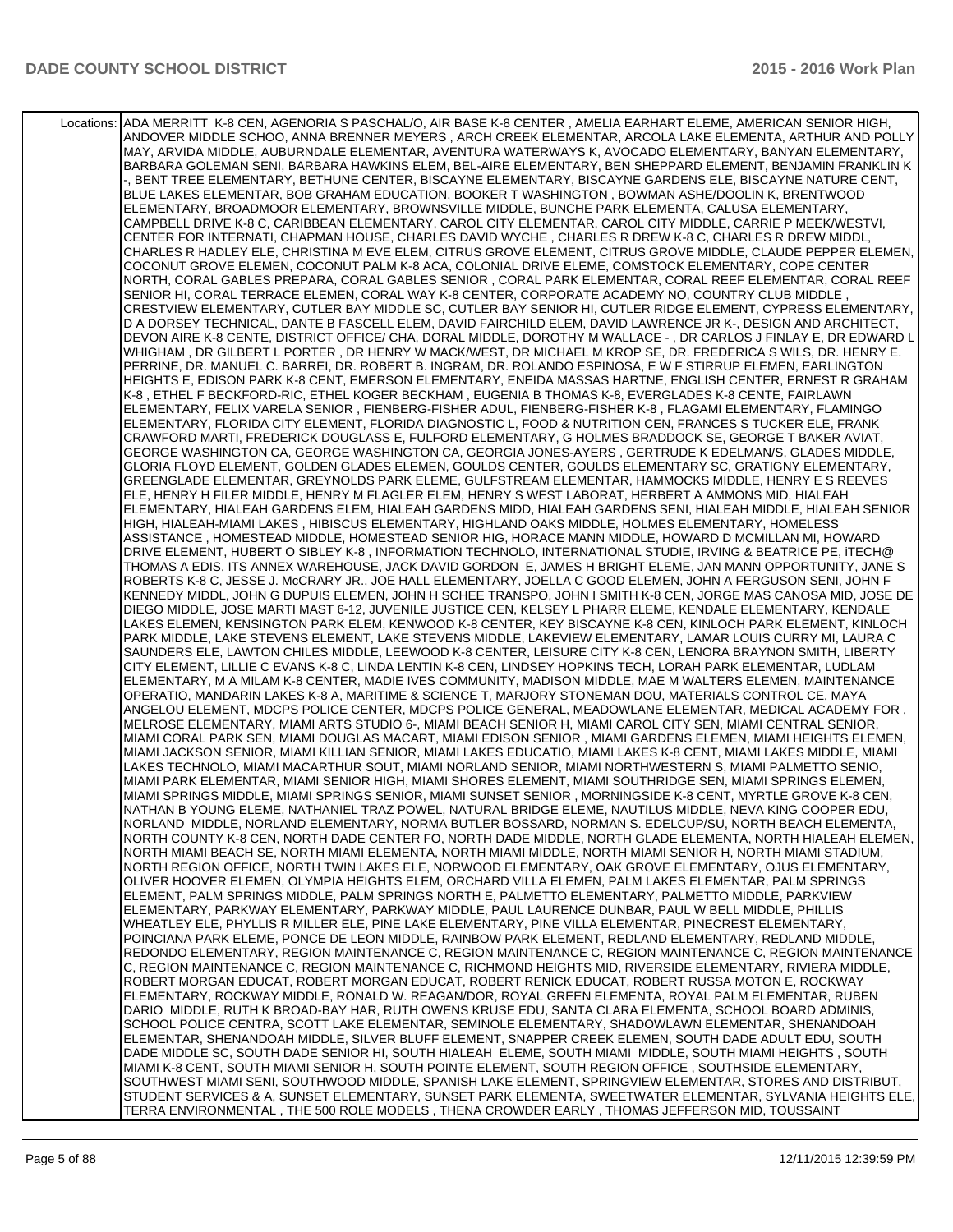| Locations: IL'OUVERTUR, TRANSPORTATION CENTE, TRANSPORTATION CENTE, TRANSPORTATION CENTE, TRANSPORTATION CENTE,                                 |            |             |             |             |              |              |              |
|-------------------------------------------------------------------------------------------------------------------------------------------------|------------|-------------|-------------|-------------|--------------|--------------|--------------|
| TRANSPORTATION CENTE, TRANSPORTATION CENTE, TRANSPORTATION CENTE, TRANSPORTATION CENTE, TRANSPORTATION                                          |            |             |             |             |              |              |              |
| ICENTE, TRANSPORTATION REDLA, TREASURE ISLAND ELEM, TROPICAL ELEMENTARY, TWIN LAKES ELEMENTAR, VAN E                                            |            |             |             |             |              |              |              |
| BLANTON ELEMEN, VILLAGE GREEN ELEMEN, VINELAND K-8 CENTER, VIRGINIA A BOONE HIG, W J BRYAN ELEMENTARY, W R                                      |            |             |             |             |              |              |              |
| THOMAS MIDDLE, WESLEY MATTHEWS ELEM, WEST HIALEAH GARDENS, WEST HOMESTEAD K-8 C, WEST MIAMI MIDDLE,                                             |            |             |             |             |              |              |              |
| IWESTLAND HIALEAH SEN, WESTVIEW MIDDLE, WHISPERING PINES ELE, WILLIAM A CHAPMAN EL, WILLIAM H TURNER TEC,                                       |            |             |             |             |              |              |              |
|                                                                                                                                                 |            |             |             |             |              |              |              |
|                                                                                                                                                 |            |             |             |             |              |              |              |
|                                                                                                                                                 | Sub Total: | \$6,166,505 | \$8,633,108 | \$9,595,447 | \$11,372,477 | \$12,287,919 | \$48.055.456 |
| WILLIAM H. LEHMAN EL. WINSTON PARK K-8 CEN. YOUNG MEN'S PREPARAT. YOUNG WOMEN'S ACADEM. YWAACD @ JRE LEE ا<br><b>IEDU, ZORA NEALE HURSTON E</b> |            |             |             |             |              |              |              |

| <b>IPECO Maintenance Expenditures</b> | \$6,166,505 | \$8,633,108 | \$9,595,447 | \$11,372,477<br>177 | \$12,287,919 | \$48,055,456 |
|---------------------------------------|-------------|-------------|-------------|---------------------|--------------|--------------|
| 1.50 Mill Sub Total: I                | ሶሳ<br>J∪ '  | ሶሳ<br>ъU    | ሶስ<br>აი    | \$0 <sub>0</sub>    | ¢η<br>υŒ     | \$0          |

No items have been specified.

| Total:<br>\$6,166,505<br>\$8.633.108 | \$9.595.447<br>272<br>$1 - 1$<br>\$11<br>11.372.47. | \$12,287.919<br>\$48.055.456 |
|--------------------------------------|-----------------------------------------------------|------------------------------|
|--------------------------------------|-----------------------------------------------------|------------------------------|

#### **Local 1.50 Mill Expenditure For Maintenance, Repair and Renovation**

Anticipated expenditures expected from local funding sources over the years covered by the current work plan.

| Item                                                         | $2015 - 2016$<br><b>Actual Budget</b> | 2016 - 2017<br>Projected | 2017 - 2018<br>Projected | 2018 - 2019<br>Projected | 2019 - 2020<br>Projected | <b>Total</b>     |
|--------------------------------------------------------------|---------------------------------------|--------------------------|--------------------------|--------------------------|--------------------------|------------------|
| Remaining Maint and Repair from 1.5 Mills                    | \$0                                   | \$0                      | \$0                      | \$0                      | \$0                      | \$0 <sub>1</sub> |
| Maintenance/Repair Salaries                                  | \$103,080,972                         | \$100,861,029            | \$99,994,924             | \$98,395,597             | \$97,571,699             | \$499,904,221    |
| <b>School Bus Purchases</b>                                  | \$0                                   | \$0                      | \$0                      | \$0                      | \$0                      | \$0              |
| <b>Other Vehicle Purchases</b>                               | \$0                                   | \$0                      | \$0                      | \$0                      | \$0                      | \$0              |
| Capital Outlay Equipment                                     | \$678,154                             | \$678,154                | \$678,154                | \$678,154                | \$678,154                | \$3,390,770      |
| <b>Rent/Lease Payments</b>                                   | \$2,836,036                           | \$2,836,036              | \$2,836,036              | \$2,836,036              | \$2,836,036              | \$14,180,180     |
| <b>COP Debt Service</b>                                      | \$217,194,597                         | \$238,543,200            | \$239,940,334            | \$238,838,173            | \$239,331,838            | \$1,173,848,142  |
| Rent/Lease Relocatables                                      | \$0                                   | \$0                      | \$0                      | \$0                      | \$0                      | \$0              |
| <b>Environmental Problems</b>                                | \$0                                   | \$0                      | \$0                      | \$0                      | \$0                      | \$0              |
| s.1011.14 Debt Service                                       | \$0                                   | \$0                      | \$0                      | \$0                      | \$0                      | \$0              |
| <b>Special Facilities Construction Account</b>               | \$0                                   | \$0                      | \$0                      | \$0                      | \$0                      | \$0              |
| Premiums for Property Casualty Insurance - 1011.71<br>(4a,b) | \$29,521,871                          | \$29,521,871             | \$29,521,871             | \$29,521,871             | \$29,521,871             | \$147,609,355    |
| Qualified School Construction Bonds (QSCB)                   | \$0                                   | \$0                      | \$0                      | \$0                      | \$0                      | \$0              |
| Qualified Zone Academy Bonds (QZAB)                          | \$18,865,999                          | \$0                      | \$0                      | \$0                      | \$0                      | \$18,865,999     |
| Technology                                                   | \$500,000                             | \$500,000                | \$500,000                | \$500,000                | \$500,000                | \$2,500,000      |
| Carryforward Balance                                         | \$619,461,624                         | \$0                      | \$0                      | \$0                      | \$0                      | \$619,461,624    |
| <b>PECO Reserve</b>                                          | \$0                                   | \$8,633,108              | \$9,595,447              | \$11,372,477             | \$12,287,919             | \$41,888,951     |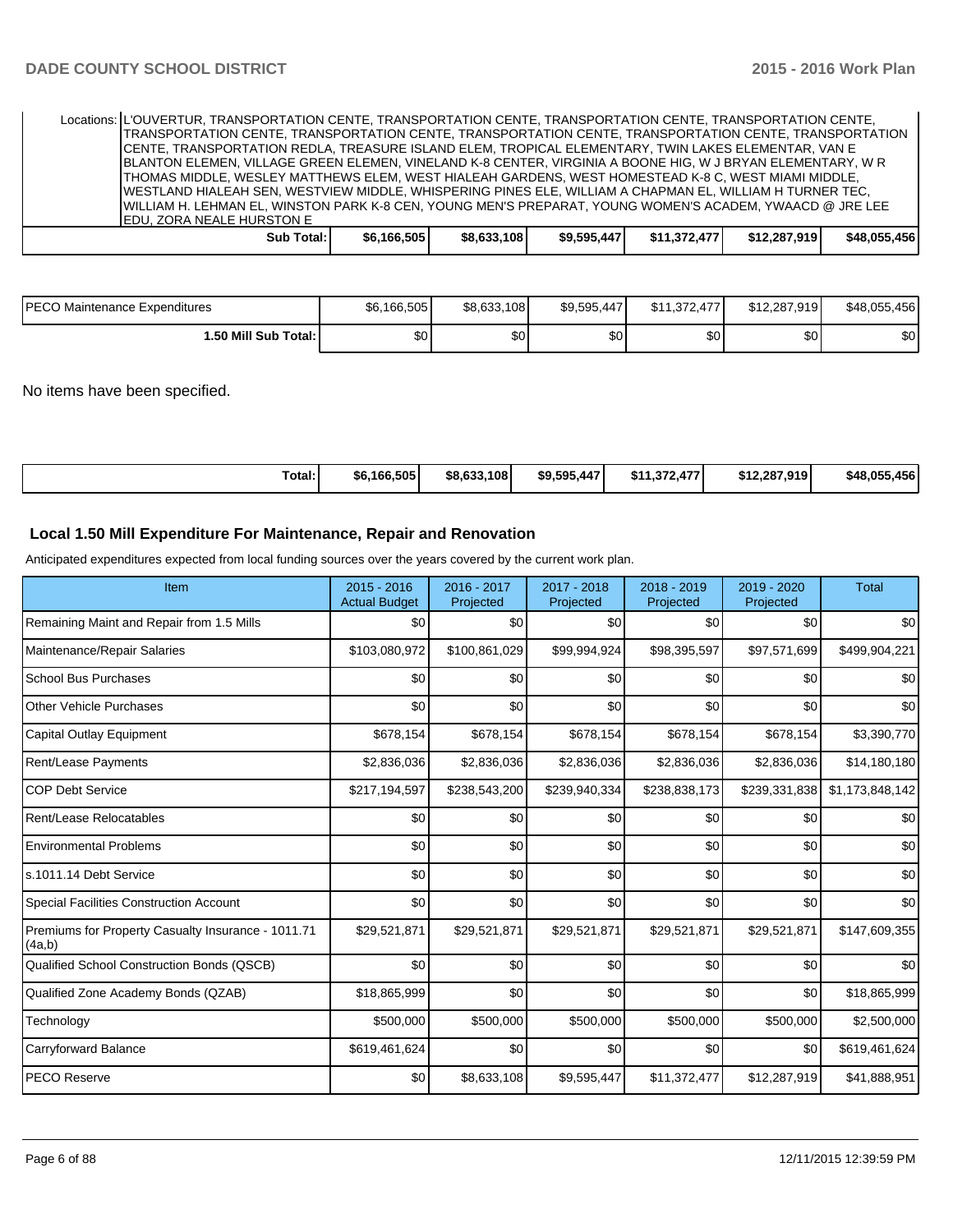| <b>Local Expenditure Totals:</b>               | \$1,061,093,249 | \$426,432,411 | \$452,399,193 | \$478,204,137 | \$472,226,424 | \$2,890,355,414 |
|------------------------------------------------|-----------------|---------------|---------------|---------------|---------------|-----------------|
| Capital Appropriations                         | \$1,437,000     | \$648,304     | \$0           | \$0           | \$0           | \$2,085,304     |
| <b>SBAB</b> critical needs                     | \$1,000,000     | \$0           | \$0           | \$0           | \$0           | \$1,000,000     |
| Offsite Road Improvement                       | \$0             | \$0           | \$0           | \$550,000     | \$550,000     | \$1,100,000     |
| <b>MAST @ FIU</b>                              | \$450,000       | \$0           | \$0           | \$7,471,338   | \$1,000,000   | \$8,921,338     |
| Doral Charter Elementary                       | \$1,477,263     | \$0           | \$0           | \$0           | \$0           | \$1,477,263     |
| <b>GOB Cost of Issuance</b>                    | \$1,076,958     | \$0           | \$0           | \$0           | \$0           | \$1,076,958     |
| City of Sunny Isles Payoff                     | \$2,328,756     | \$0           | \$0           | \$0           | \$0           | \$2,328,756     |
| Millage Reserve                                | \$14,840,275    | \$8,816,535   | \$9,366,277   | \$9,327,190   | \$9,327,150   | \$51,677,427    |
| Transfer to Charter Schools for Capital Outlay | \$13,133,582    | \$13,133,582  | \$13,133,582  | \$13,133,582  | \$13,133,582  | \$65,667,910    |
| Maintenance Service Contracts                  | \$9,066,612     | \$8,000,000   | \$8,000,000   | \$8,000,000   | \$8,000,000   | \$41,066,612    |
| <b>ADA Lawsuit Projects</b>                    | \$8,000,000     | \$0           | \$8,000,000   | \$8,000,000   | \$8,000,000   | \$32,000,000    |
| Comprehensive Needs                            | \$4,760,201     | \$4,000,000   | \$19,792,113  | \$38,716,967  | \$38,716,967  | \$105,986,248   |
| Construction Management                        | \$9,900,000     | \$9,023,903   | \$9,900,000   | \$9,900,000   | \$9,900,000   | \$48,623,903    |
| Safety to Life                                 | \$1,483,349     | \$1,236,689   | \$1,140,455   | \$962,752     | \$871,208     | \$5,694,453     |

## **Revenue**

#### **1.50 Mill Revenue Source**

Schedule of Estimated Capital Outlay Revenue from each currently approved source which is estimated to be available for expenditures on the projects included in the tentative district facilities work program. All amounts are NET after considering carryover balances, interest earned, new COP's, 1011.14 and 1011.15 loans, etc. Districts cannot use 1.5-Mill funds for salaries except for those explicitly associated with maintenance/repair projects. (1011.71 (5), F.S.)

| Item                                                                                | Fund | $2015 - 2016$<br><b>Actual Value</b> | 2016 - 2017<br>Projected | 2017 - 2018<br>Projected | $2018 - 2019$<br>Projected | 2019 - 2020<br>Projected | Total               |
|-------------------------------------------------------------------------------------|------|--------------------------------------|--------------------------|--------------------------|----------------------------|--------------------------|---------------------|
| (1) Non-exempt property<br>lassessed valuation                                      |      | \$262,127,456,888                    | \$266,345,437,876        | \$283,080,395,572        | \$299,649,429,547          | \$317,463,702,793        | \$1,428,666,422,676 |
| (2) The Millege projected for<br>discretionary capital outlay per<br>ls.1011.71     |      | 1.50                                 | 1.50                     | 1.50'                    | 1.50                       | 1.50                     |                     |
| $(3)$ Full value of the 1.50-Mill<br>discretionary capital outlay per<br>ls.1011.71 |      | \$440,374,128                        | \$447,460,336            | \$475,575,065            | \$503,411,042              | \$533,339,021            | \$2,400,159,592     |
| $(4)$ Value of the portion of the 1.50<br>-Mill ACTUALLY levied                     | 370  | \$392,813,722                        | \$399,134,619            | \$424,212,958            | \$449,042,649              | \$475,738,406            | \$2,140,942,354     |
| $(5)$ Difference of lines (3) and (4)                                               |      | \$47,560,406                         | \$48,325,717             | \$51,362,107             | \$54,368,393               | \$57,600,615             | \$259,217,238       |

#### **PECO Revenue Source**

The figure in the row designated "PECO Maintenance" will be subtracted from funds available for new construction because PECO maintenance dollars cannot be used for new construction.

| Item                          | Fund  | $2015 - 2016$<br><b>Actual Budget</b> | 2016 - 2017<br>Projected | $2017 - 2018$<br>Projected | $2018 - 2019$<br>Projected | $2019 - 2020$<br>Projected | <b>Total</b> |
|-------------------------------|-------|---------------------------------------|--------------------------|----------------------------|----------------------------|----------------------------|--------------|
| <b>IPECO New Construction</b> | 340 l | \$0 <sub>1</sub>                      | \$0                      | \$0                        | \$0 <sub>1</sub>           | \$0                        | \$0          |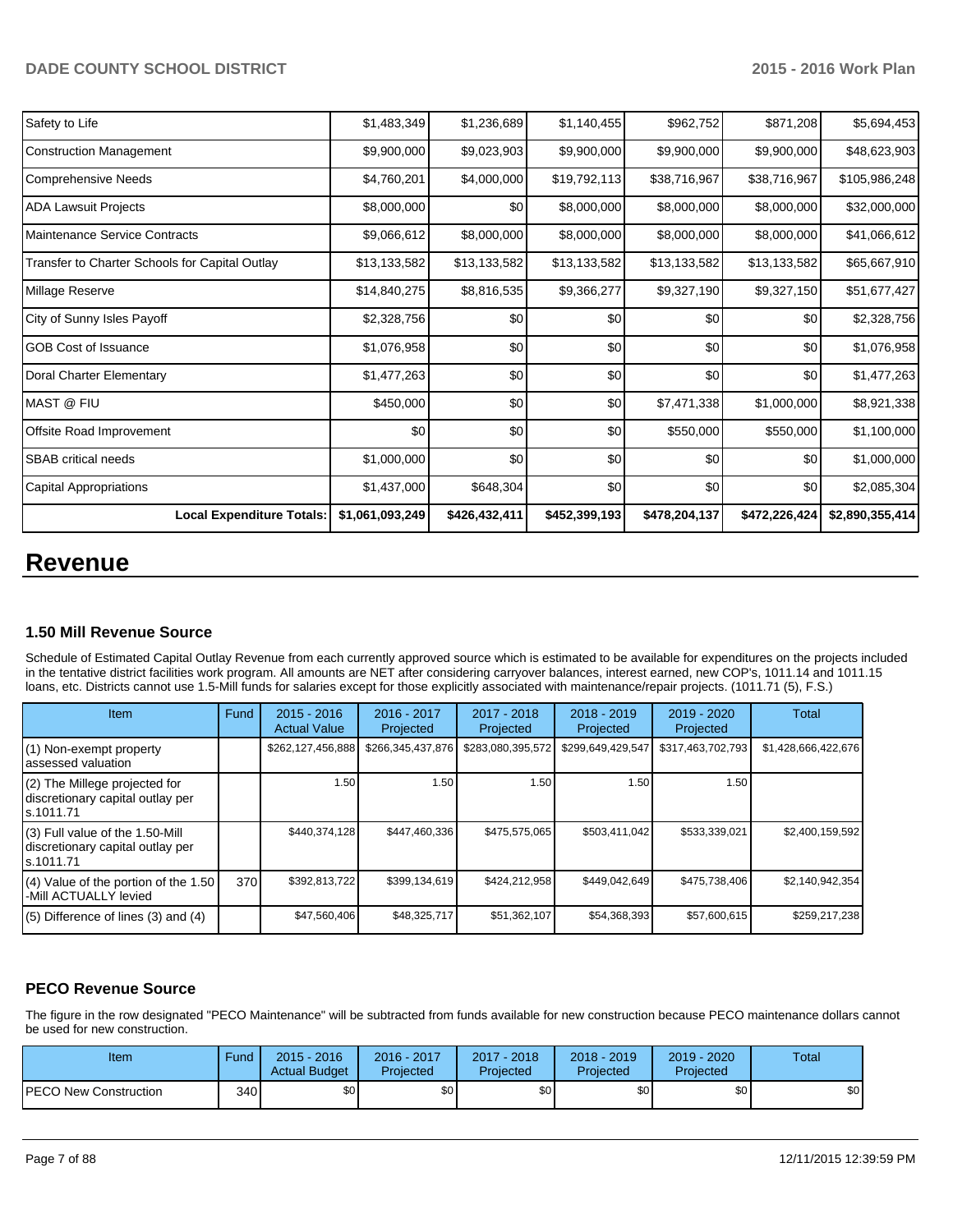| <b>PECO Maintenance Expenditures</b> | \$6,166,505 | \$8,633,108 | \$9,595,447 | \$11.372.477 | \$12.287.919 | \$48.055.456 |
|--------------------------------------|-------------|-------------|-------------|--------------|--------------|--------------|
|                                      | \$6,166,505 | \$8,633,108 | \$9,595,447 | \$11.372.477 | \$12,287,919 | \$48.055.456 |

#### **CO & DS Revenue Source**

Revenue from Capital Outlay and Debt Service funds.

| Item                                               | Fund | $2015 - 2016$<br><b>Actual Budget</b> | $2016 - 2017$<br>Projected | $2017 - 2018$<br>Projected | $2018 - 2019$<br>Projected | $2019 - 2020$<br>Projected | Total       |
|----------------------------------------------------|------|---------------------------------------|----------------------------|----------------------------|----------------------------|----------------------------|-------------|
| ICO & DS Cash Flow-through<br><b>I</b> Distributed | 360  | \$1,598,668                           | \$1,598,668                | \$1,598,668                | \$1,598,668                | \$1,598,668                | \$7,993,340 |
| ICO & DS Interest on<br>Undistributed CO           | 360  | \$104.238                             | \$104.238                  | \$104.238                  | \$104.238                  | \$104.238                  | \$521,190   |
|                                                    |      | \$1,702,906                           | \$1,702,906                | \$1,702,906                | \$1,702,906                | \$1,702,906                | \$8,514,530 |

#### **Fair Share Revenue Source**

All legally binding commitments for proportionate fair-share mitigation for impacts on public school facilities must be included in the 5-year district work program.

Nothing reported for this section.

#### **Sales Surtax Referendum**

Specific information about any referendum for a 1-cent or ½-cent surtax referendum during the previous year.

**Did the school district hold a surtax referendum during the past fiscal year 2014 - 2015?**

No

#### **Additional Revenue Source**

Any additional revenue sources

| Item                                                                                              | $2015 - 2016$<br><b>Actual Value</b> | 2016 - 2017<br>Projected | 2017 - 2018<br>Projected | 2018 - 2019<br>Projected | 2019 - 2020<br>Projected | Total            |
|---------------------------------------------------------------------------------------------------|--------------------------------------|--------------------------|--------------------------|--------------------------|--------------------------|------------------|
| Proceeds from a s.1011.14/15 F.S. Loans                                                           | \$0                                  | \$0                      | \$0                      | \$0                      | \$0                      | \$0              |
| District Bonds - Voted local bond<br>referendum proceeds per s.9, Art VII<br>l State Constitution | \$265,464,469                        | \$235,899,146            | \$0                      | \$0                      | \$0                      | \$501,363,615    |
| Proceeds from Special Act Bonds                                                                   | \$0                                  | \$0                      | \$0                      | \$0                      | \$0                      | \$0              |
| <b>IEstimated Revenue from CO &amp; DS Bond</b><br>l Sale                                         | \$0                                  | \$0                      | \$0                      | \$0                      | \$0                      | \$0 <sub>1</sub> |
| Proceeds from Voted Capital<br>Improvements millage                                               | \$0                                  | \$0                      | \$0                      | \$0                      | \$0                      | \$0              |
| Other Revenue for Other Capital Projects                                                          | \$0                                  | \$0                      | \$0                      | \$0                      | \$0                      | \$0 <sub>1</sub> |
| Proceeds from 1/2 cent sales surtax<br>authorized by school board                                 | \$0                                  | \$0                      | \$0                      | \$0                      | \$0                      | \$0              |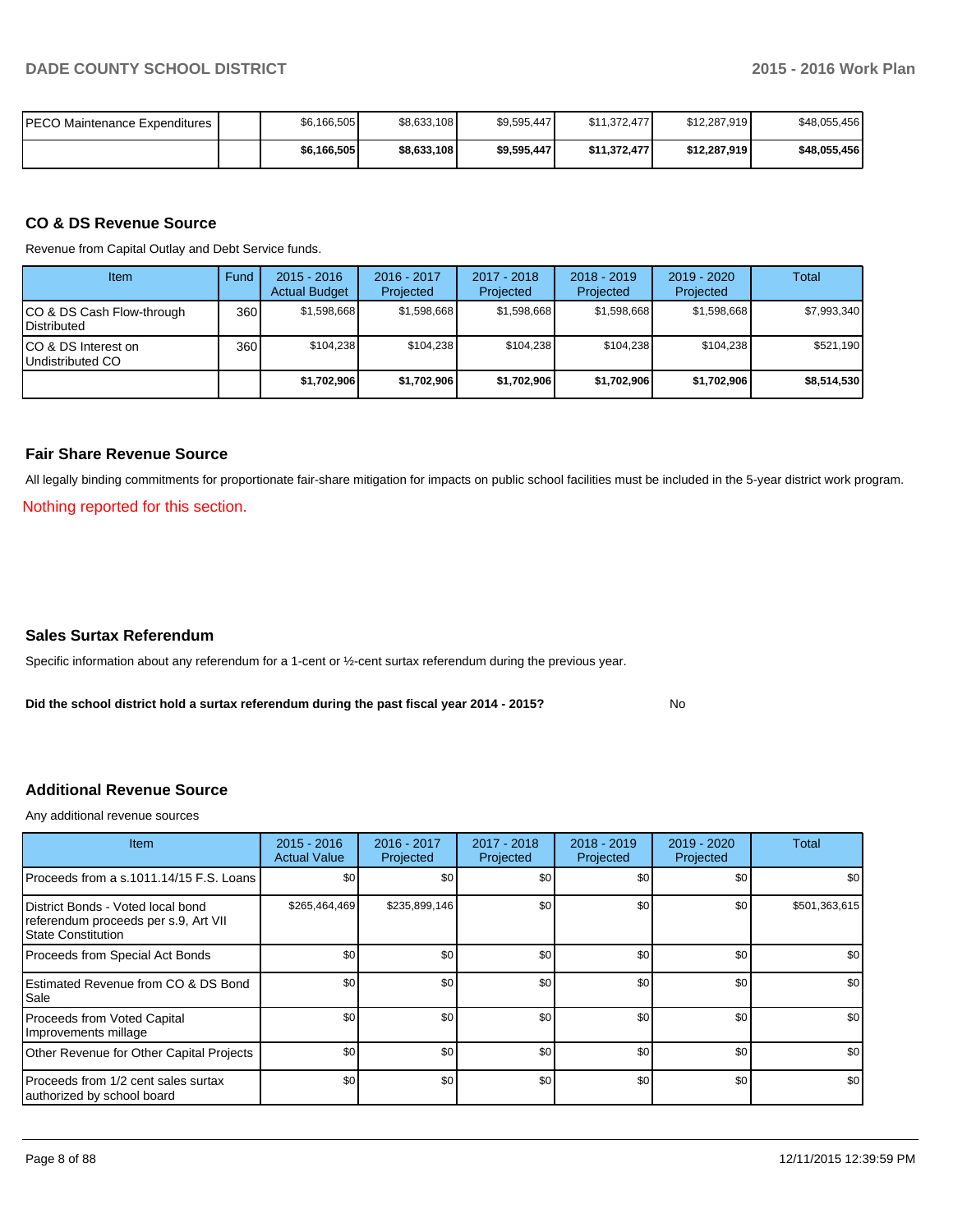| Proceeds from local governmental<br>infrastructure sales surtax                                                           | \$0           | \$0           | \$0          | \$0          | \$0          | \$0             |
|---------------------------------------------------------------------------------------------------------------------------|---------------|---------------|--------------|--------------|--------------|-----------------|
| Proceeds from Certificates of<br>Participation (COP's) Sale                                                               | \$0           | \$10,000,000  | \$0          | \$0          | \$0          | \$10,000,000    |
| Classrooms First Bond proceeds amount<br>authorized in FY 1997-98                                                         | \$0           | \$0           | \$0          | \$0          | \$0          | \$0             |
| <b>Classrooms for Kids</b>                                                                                                | \$0           | \$0           | \$0          | \$0          | \$0          | \$0             |
| <b>District Equity Recognition</b>                                                                                        | \$0           | \$0           | \$0          | \$0          | \$0          | \$0             |
| <b>Federal Grants</b>                                                                                                     | \$0           | \$0           | \$0          | \$0          | \$0          | \$0             |
| Proportionate share mitigation (actual<br>cash revenue only, not in kind donations)                                       | \$0           | \$0           | \$0          | \$0          | \$0          | \$0             |
| Impact fees received                                                                                                      | \$23,000,000  | \$21,000,000  | \$21,000,000 | \$21,000,000 | \$23,000,000 | \$109,000,000   |
| Private donations                                                                                                         | \$0           | \$0           | \$0          | \$0          | \$0          | \$0             |
| Grants from local governments or not-for-<br>profit organizations                                                         | \$0           | \$0           | \$0          | \$0          | \$0          | \$0             |
| Interest, Including Profit On Investment                                                                                  | \$692,000     | \$813,000     | \$861,000    | \$775,000    | \$775,000    | \$3,916,000     |
| Revenue from Bonds pledging proceeds<br>from 1 cent or 1/2 cent Sales Surtax                                              | \$0           | \$0           | \$0          | \$0          | \$0          | \$0             |
| <b>Total Fund Balance Carried Forward</b>                                                                                 | \$214,205,533 | \$0           | \$0          | \$0          | \$0          | \$214,205,533   |
| General Capital Outlay Obligated Fund<br><b>Balance Carried Forward From Total</b><br><b>Fund Balance Carried Forward</b> | \$0           | \$0           | \$0          | \$0          | \$0          | \$0             |
| <b>Special Facilities Construction Account</b>                                                                            | \$0           | \$0           | \$0          | \$0          | \$0          | \$0             |
| One Cent - 1/2 Cent Sales Surtax Debt<br>Service From Total Fund Balance Carried<br>Forward                               | \$0           | \$0           | \$0          | \$0          | \$0          | \$0             |
| Capital Outlay Projects Funds Balance<br>Carried Forward From Total Fund<br><b>Balance Carried Forward</b>                | \$0           | \$0           | \$0          | \$0          | \$0          | \$0             |
| Deferred GO Bonds                                                                                                         | \$389,926,840 | \$0           | \$0          | \$0          | \$0          | \$389,926,840   |
| Charter School Capital Outlay                                                                                             | \$13,133,582  | \$13,133,582  | \$13,133,582 | \$13,133,582 | \$13,133,582 | \$65,667,910    |
| <b>Fuel Tax Rebates</b>                                                                                                   | \$550,000     | \$550,000     | \$550,000    | \$550,000    | \$550,000    | \$2,750,000     |
| Property Exchange                                                                                                         | \$2,900,000   | \$0           | \$0          | \$0          | \$0          | \$2,900,000     |
| QZAB                                                                                                                      | \$25,000,000  | \$0           | \$0          | \$0          | \$0          | \$25,000,000    |
| Deferred Revenue Key Biscayne                                                                                             | \$1,250,000   | \$0           | \$0          | \$0          | \$0          | \$1,250,000     |
| Rev Doral Charter (incl def.)                                                                                             | \$2,100,094   | \$0           | \$0          | \$0          | \$0          | \$2,100,094     |
| Deferred Rev Doral Grndlease                                                                                              | \$4,359,375   | \$0           | \$0          | \$0          | \$0          | \$4,359,375     |
| Deferred Revenue                                                                                                          | \$387,500     | \$0           | \$0          | \$0          | \$0          | \$387,500       |
| <b>GO Bond Premium</b>                                                                                                    | \$8,709,545   | \$0           | \$0          | \$0          | \$0          | \$8,709,545     |
| <b>GO Bonds</b>                                                                                                           | \$1,076,958   | \$0           | \$0          | \$0          | \$0          | \$1,076,958     |
| Subtotal                                                                                                                  | \$952,755,896 | \$281,395,728 | \$35,544,582 | \$35,458,582 | \$37,458,582 | \$1,342,613,370 |

## **Total Revenue Summary**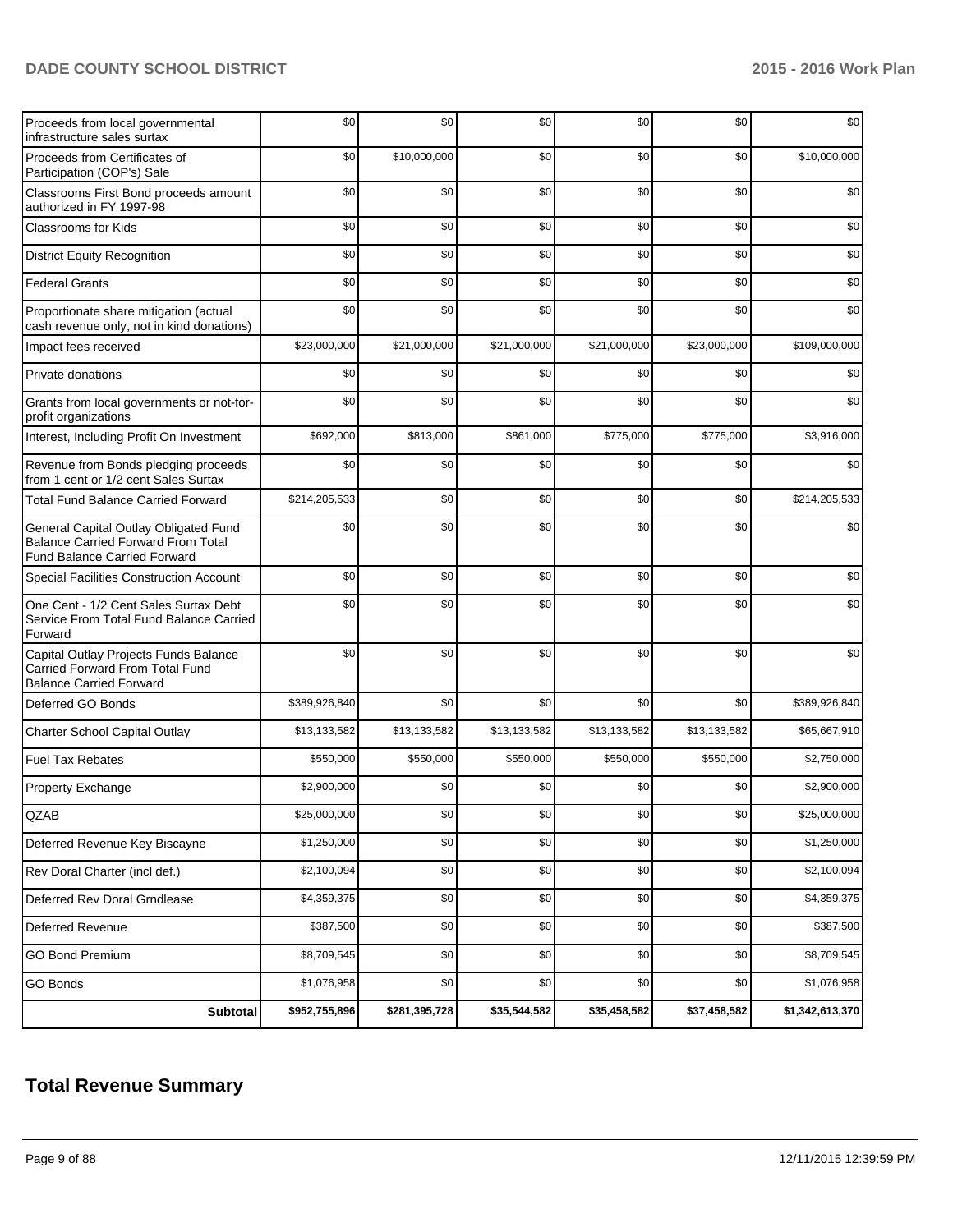| <b>Item Name</b>                                           | $2015 - 2016$<br><b>Budget</b> | $2016 - 2017$<br>Projected | $2017 - 2018$<br>Projected | $2018 - 2019$<br>Projected | $2019 - 2020$<br>Projected | <b>Five Year Total</b> |
|------------------------------------------------------------|--------------------------------|----------------------------|----------------------------|----------------------------|----------------------------|------------------------|
| Local 1.5 Mill Discretionary Capital Outlay  <br>Revenue   | \$392,813,722                  | \$399,134,619              | \$424,212,958              | \$449,042,649              | \$475,738,406              | \$2,140,942,354        |
| PECO and 1.5 Mill Maint and Other 1.5<br>Mill Expenditures | $($ \$1,061,093,249)           | (\$426,432,411)            | (\$452,399,193)            | (S478, 204, 137)           | $(\$472,226,424)$          | (\$2,890,355,414)      |
| PECO Maintenance Revenue                                   | \$6,166,505                    | \$8.633.108                | \$9.595.447                | \$11.372.477               | \$12,287.919               | \$48,055,456           |
| Available 1.50 Mill for New<br><b>Construction</b>         | (\$668, 279, 527)              | (\$27,297,792)             | (\$28,186,235)             | (\$29,161,488)             | \$3,511,982                | (\$749,413,060)        |

| Item Name                             | $2015 - 2016$<br><b>Budget</b> | $2016 - 2017$<br>Projected | 2017 - 2018<br>Projected | $2018 - 2019$<br>Projected | $2019 - 2020$<br>Projected | <b>Five Year Total</b> |
|---------------------------------------|--------------------------------|----------------------------|--------------------------|----------------------------|----------------------------|------------------------|
| ICO & DS Revenue                      | \$1,702,906                    | \$1,702,906                | \$1,702,906              | \$1,702,906                | \$1,702,906                | \$8,514,530            |
| <b>IPECO New Construction Revenue</b> | \$0                            | \$0                        | \$0                      | \$0                        | \$0                        | \$0 <sub>1</sub>       |
| <b>I</b> Other/Additional Revenue     | \$952,755,896                  | \$281,395,728              | \$35,544,582             | \$35,458,582               | \$37,458,582               | \$1,342,613,370        |
| <b>Total Additional Revenuel</b>      | \$954,458,802                  | \$283,098,634              | \$37,247,488             | \$37,161,488               | \$39,161,488               | \$1,351,127,900        |
| <b>Total Available Revenue</b>        | \$286,179,275                  | \$255,800,842              | \$9,061,253              | \$8,000,000                | \$42,673,470               | \$601,714,840          |

## **Project Schedules**

## **Capacity Project Schedules**

A schedule of capital outlay projects necessary to ensure the availability of satisfactory classrooms for the projected student enrollment in K-12 programs.

| <b>Project Description</b>                                                           | Location                  |                          | 2015 - 2016 | 2016 - 2017 | 2017 - 2018 | 2018 - 2019 | 2019 - 2020 | <b>Total</b>     | Funded |
|--------------------------------------------------------------------------------------|---------------------------|--------------------------|-------------|-------------|-------------|-------------|-------------|------------------|--------|
| <b>NEW K-12 @ SW</b><br>149 Ave. and SW<br>160 St.<br>(Phase I -<br>Planning/Design) | Location not<br>specified | Planned<br>Cost:         | \$0         | \$0         | \$0         | \$0         | \$1,000,000 | \$1,000,000 Yes  |        |
|                                                                                      |                           | <b>Student Stations:</b> | 0           |             |             |             |             |                  |        |
|                                                                                      |                           | <b>Total Classrooms:</b> | 0           |             |             |             |             |                  |        |
|                                                                                      |                           | Gross Sq Ft:             | $\Omega$    |             | $\Omega$    |             | 3,000       | 3,000            |        |
| NEW K-8 West of I-<br>75 and North of NW<br>138 St. @ MacArthur<br>North - Phase I   | Location not<br>specified | <b>Planned</b><br>Cost:  | \$1,000,000 | \$0         | \$0         | \$3,000,000 | \$6,000,000 | \$10,000,000 Yes |        |
|                                                                                      |                           | <b>Student Stations:</b> |             |             |             |             |             |                  |        |
|                                                                                      |                           | Total Classrooms:        | 0           |             |             |             |             |                  |        |
|                                                                                      |                           | Gross Sq Ft:             | 1,000       |             | 0           | 20,000      | 40,000      | 61,000           |        |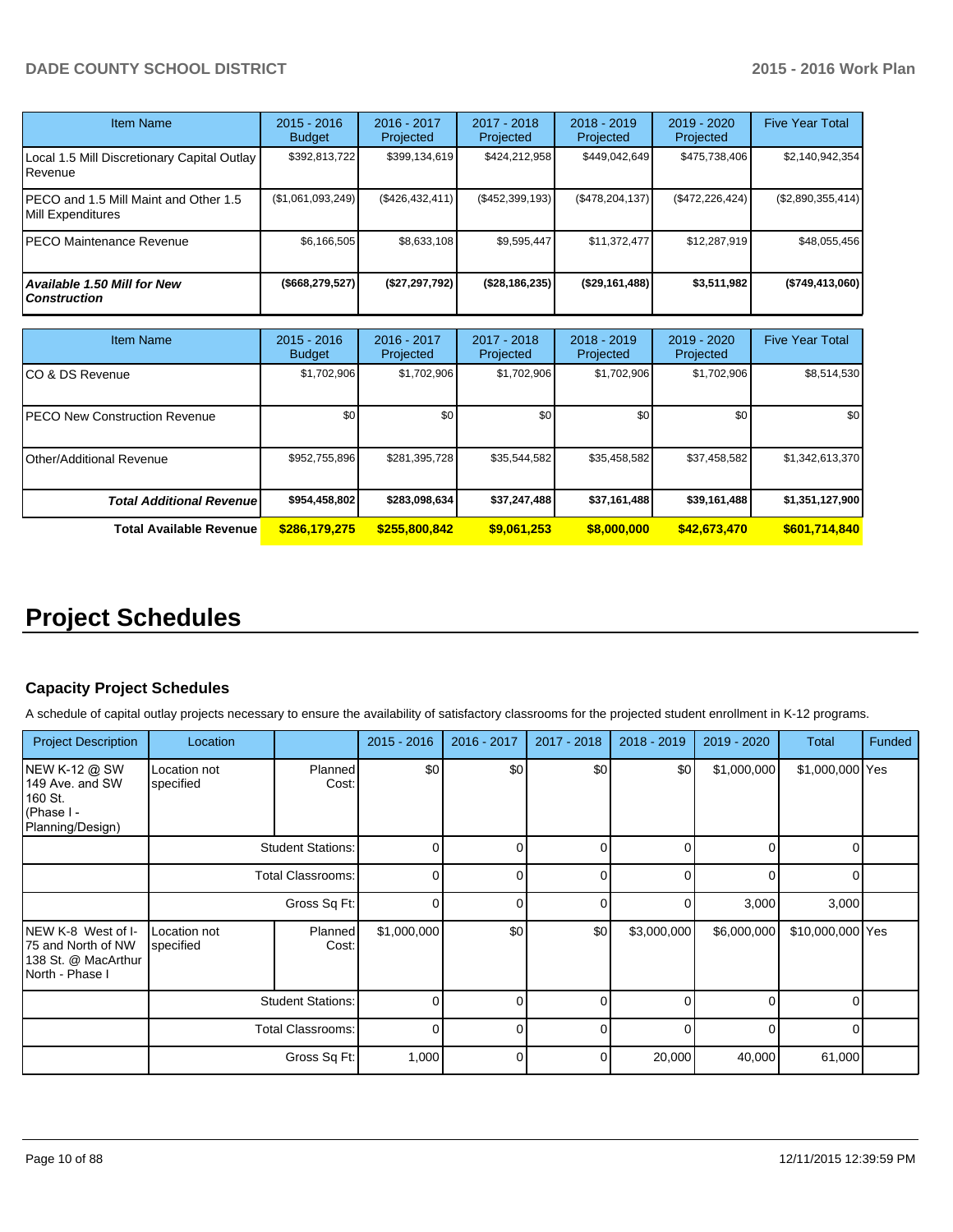| Addittion                                                               | <b>GLADES MIDDLE</b>                                      | Planned<br>Cost:         | \$0         | \$6,300,000 | \$0         | \$0         | \$0            | \$6,300,000 Yes  |  |
|-------------------------------------------------------------------------|-----------------------------------------------------------|--------------------------|-------------|-------------|-------------|-------------|----------------|------------------|--|
|                                                                         |                                                           | <b>Student Stations:</b> | $\mathbf 0$ | 374         | $\pmb{0}$   | $\mathbf 0$ | $\mathbf 0$    | 374              |  |
|                                                                         |                                                           | Total Classrooms:        | 0           | 17          | $\mathbf 0$ | $\mathbf 0$ | $\mathbf 0$    | 17               |  |
|                                                                         |                                                           | Gross Sq Ft:             | $\mathbf 0$ | 35,000      | $\mathbf 0$ | $\mathbf 0$ | $\mathbf 0$    | 35,000           |  |
| Secondary Facility -<br>NE Miami Dade Area                              | Location not<br>specified                                 | Planned<br>Cost:         | \$9,816,565 | \$0         | \$2,000,000 | \$0         | \$0            | \$11,816,565 Yes |  |
|                                                                         |                                                           | <b>Student Stations:</b> | 600         | $\mathbf 0$ | 242         | $\pmb{0}$   | $\overline{0}$ | 842              |  |
|                                                                         |                                                           | Total Classrooms:        | 24          | $\mathbf 0$ | 11          | $\mathbf 0$ | $\mathbf 0$    | 35               |  |
|                                                                         |                                                           | Gross Sq Ft:             | 60,000      | $\mathbf 0$ | 15,000      | $\mathbf 0$ | $\mathbf 0$    | 75,000           |  |
| NEW K-8 (Northeast<br>Miami-Dade Area) -<br>Phase I                     | Location not<br>specified                                 | Planned<br>Cost:         | \$0         | \$9,423,600 | \$0         | \$0         | \$0            | \$9,423,600 Yes  |  |
|                                                                         |                                                           | <b>Student Stations:</b> | $\mathbf 0$ | $\mathbf 0$ | $\pmb{0}$   | $\mathbf 0$ | $\mathbf 0$    | 0                |  |
|                                                                         |                                                           | Total Classrooms:        | $\mathbf 0$ | $\mathbf 0$ | $\pmb{0}$   | $\mathbf 0$ | $\mathbf 0$    | 0                |  |
|                                                                         |                                                           | Gross Sq Ft:             | $\mathbf 0$ | 24,000      | $\mathbf 0$ | $\mathbf 0$ | $\mathbf 0$    | 24,000           |  |
| NEW K-8 @ NW 90<br>Street and NW 114<br>Avenue - Phase I                | Location not<br>specified                                 | Planned<br>Cost:         | \$1,000,000 | \$0         | \$0         | \$0         | \$9,673,470    | \$10,673,470 Yes |  |
|                                                                         |                                                           | <b>Student Stations:</b> | $\mathbf 0$ | $\pmb{0}$   | $\pmb{0}$   | $\pmb{0}$   | 600            | 600              |  |
|                                                                         |                                                           | Total Classrooms:        | $\mathbf 0$ | $\mathbf 0$ | $\pmb{0}$   | $\mathbf 0$ | 24             | 24               |  |
|                                                                         |                                                           | Gross Sq Ft:             | 1,000       | $\pmb{0}$   | $\mathbf 0$ | $\mathbf 0$ | 60,000         | 61,000           |  |
| Addition                                                                | SOUTH POINTE<br><b>ELEMENTARY</b>                         | Planned<br>Cost:         | \$5,290,000 | \$0         | \$0         | \$0         | \$0            | \$5,290,000 Yes  |  |
|                                                                         |                                                           | <b>Student Stations:</b> | 350         | $\Omega$    | $\Omega$    | $\Omega$    | $\Omega$       | 350              |  |
|                                                                         |                                                           | <b>Total Classrooms:</b> | 17          | $\pmb{0}$   | $\pmb{0}$   | $\pmb{0}$   | $\mathbf 0$    | 17               |  |
|                                                                         |                                                           | Gross Sq Ft:             | 22,873      | $\pmb{0}$   | $\pmb{0}$   | $\mathbf 0$ | $\mathbf 0$    | 22,873           |  |
| Addition - K-8<br>Conversion                                            | <b>ETHEL KOGER</b><br><b>BECKHAM</b><br><b>ELEMENTARY</b> | Planned<br>Cost:         | \$6,224,758 | \$0         | \$0         | \$0         | \$0            | \$6,224,758 Yes  |  |
|                                                                         |                                                           | <b>Student Stations:</b> | 343         | $\pmb{0}$   | $\pmb{0}$   | $\pmb{0}$   | $\overline{0}$ | 343              |  |
|                                                                         |                                                           | Total Classrooms:        | 18          | $\pmb{0}$   | $\pmb{0}$   | $\pmb{0}$   | $\overline{0}$ | 18               |  |
|                                                                         |                                                           | Gross Sq Ft:             | 34,568      | $\pmb{0}$   | $\pmb{0}$   | $\pmb{0}$   | $\mathbf 0$    | 34,568           |  |
| NEW K-8 @ SW 167<br>Ave. and SW 95 St.<br>(Phase I-<br>Planning/Design) | Location not<br>specified                                 | Planned<br>Cost:         | \$1,684,417 | \$5,000,000 | \$0         | \$0         | \$5,000,000    | \$11,684,417 Yes |  |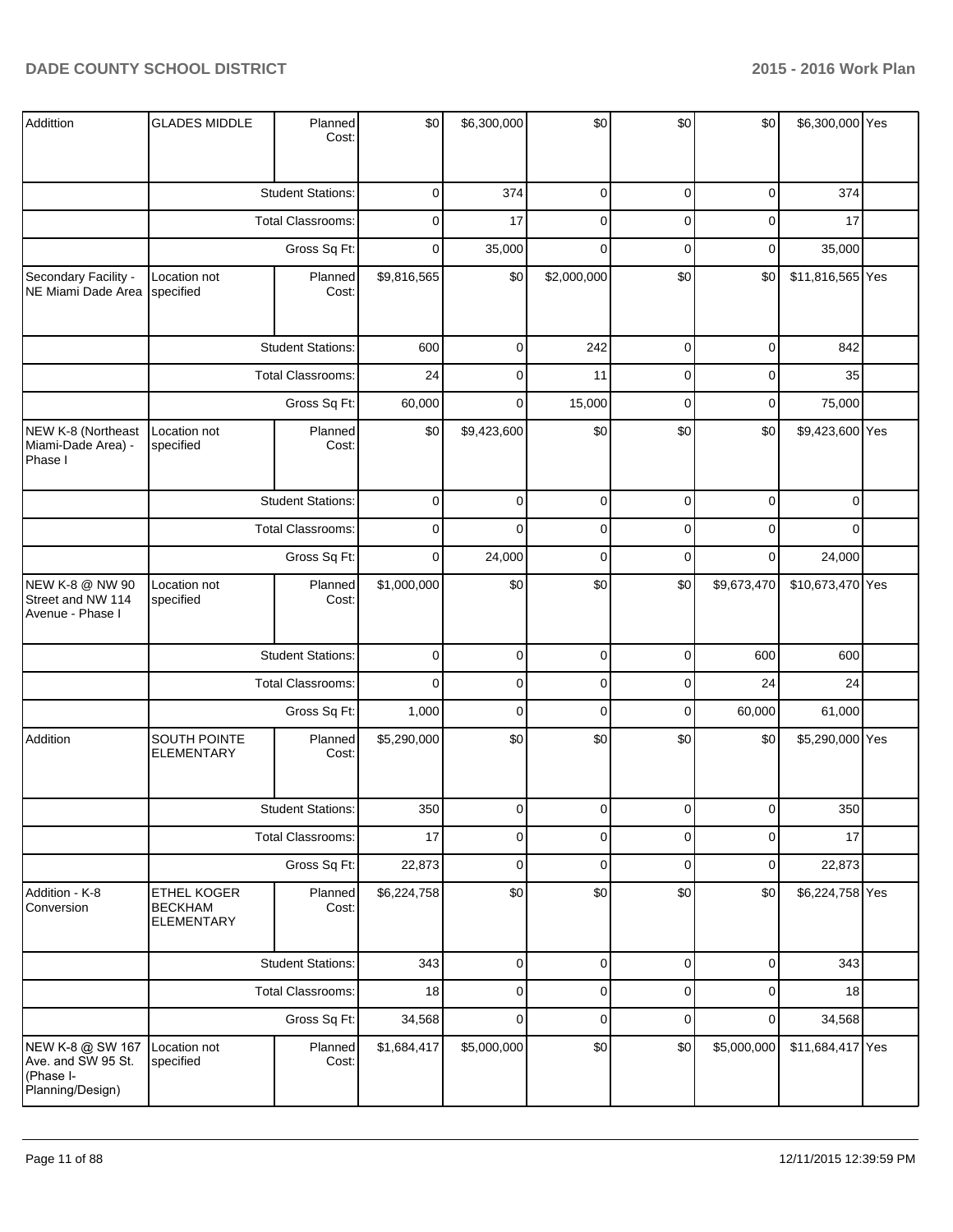|                                           |                                                                        | <b>Student Stations:</b> | 0           | 200         | 0              | 0           | 0           | 200             |  |
|-------------------------------------------|------------------------------------------------------------------------|--------------------------|-------------|-------------|----------------|-------------|-------------|-----------------|--|
|                                           |                                                                        | <b>Total Classrooms:</b> | 0           | 10          | 0              | 0           | 0           | 10              |  |
|                                           |                                                                        | Gross Sq Ft:             | 1,500       | 35,000      | 0              | 0           | 35,000      | 71,500          |  |
| NEW K-5 @ Coral<br>Way and SW 149<br>Ave, | Location not<br>specified                                              | Planned<br>Cost:         | \$0         | \$6,000,000 | \$0            | \$0         | \$0         | \$6,000,000 Yes |  |
| (Planning/Design)                         |                                                                        |                          |             |             |                |             |             |                 |  |
|                                           |                                                                        | <b>Student Stations:</b> | $\mathbf 0$ | 280         | $\mathbf 0$    | 0           | 0           | 280             |  |
|                                           |                                                                        | <b>Total Classrooms:</b> | 0           | 14          | 0              | 0           | $\mathbf 0$ | 14              |  |
|                                           |                                                                        | Gross Sq Ft:             | 0           | 80,000      | $\mathbf 0$    | $\mathbf 0$ | 0           | 80,000          |  |
| Partial Replacement                       | <b>BARBARA</b><br><b>HAWKINS</b><br><b>ELEMENTARY</b>                  | Planned<br>Cost:         | \$0         | \$766,303   | \$0            | \$0         | \$0         | \$766,303 Yes   |  |
|                                           |                                                                        | <b>Student Stations:</b> | 0           | 88          | 0              | 0           | 0           | 88              |  |
|                                           |                                                                        | <b>Total Classrooms:</b> | 0           | 4           | 0              | 0           | 0           | 4               |  |
|                                           |                                                                        | Gross Sq Ft:             | 0           | 8,655       | $\mathbf 0$    | 0           | 0           | 8,655           |  |
| Partial Replacement                       | <b>CRESTVIEW</b><br><b>ELEMENTARY</b>                                  | Planned<br>Cost:         | \$0         | \$1,993,645 | \$0            | \$0         | \$0         | \$1,993,645 Yes |  |
|                                           |                                                                        | <b>Student Stations:</b> | 0           | 196         | 0              | 0           | $\mathbf 0$ | 196             |  |
|                                           |                                                                        | Total Classrooms:        | 0           | 10          | 0              | $\mathbf 0$ | 0           | 10              |  |
|                                           |                                                                        | Gross Sq Ft:             | 0           | 12,779      | $\overline{0}$ | 0           | 0           | 12,779          |  |
| Partial Replacement                       | NORLAND MIDDLE                                                         | Planned<br>Cost:         | \$0         | \$5,467,986 | \$0            | \$0         | \$0         | \$5,467,986 Yes |  |
|                                           |                                                                        | <b>Student Stations:</b> | 0           | 649         | 0              | 0           | 0           | 649             |  |
|                                           |                                                                        | <b>Total Classrooms:</b> | 0           | 29          | 0              | 0           | 0           | 29              |  |
|                                           |                                                                        | Gross Sq Ft:             | 0           | 48,952      | $\mathbf 0$    | 0           | $\mathbf 0$ | 48,952          |  |
| Partial Replacement                       | DR. FREDERICA S<br>WILSON/SKYWAY<br><b>ELEMENTARY</b><br><b>SCHOOL</b> | Planned<br>Cost:         | \$0         | \$7,699,950 | \$0            | \$0         | \$0         | \$7,699,950 Yes |  |
|                                           |                                                                        | <b>Student Stations:</b> | $\mathbf 0$ | 450         | $\pmb{0}$      | $\pmb{0}$   | $\mathbf 0$ | 450             |  |
|                                           |                                                                        | <b>Total Classrooms:</b> | 0           | 23          | 0              | 0           | 0           | 23              |  |
|                                           |                                                                        | Gross Sq Ft:             | 0           | 42,750      | $\mathbf 0$    | $\mathbf 0$ | $\mathbf 0$ | 42,750          |  |
| Partial Replacement                       | DR HENRY W<br><b>MACK/WEST LITTLE</b><br>RIVER K-8 CENTER              | Planned<br>Cost:         | \$421,926   | \$0         | \$0            | \$0         | \$0         | \$421,926 Yes   |  |
|                                           |                                                                        | <b>Student Stations:</b> | 0           | 0           | 0              | 0           | 0           | $\mathbf 0$     |  |
|                                           |                                                                        | <b>Total Classrooms:</b> | 0           | 0           | 0              | 0           | 0           | 0               |  |
|                                           |                                                                        | Gross Sq Ft:             | 2,750       | 0           | 0              | 0           | 0           | 2,750           |  |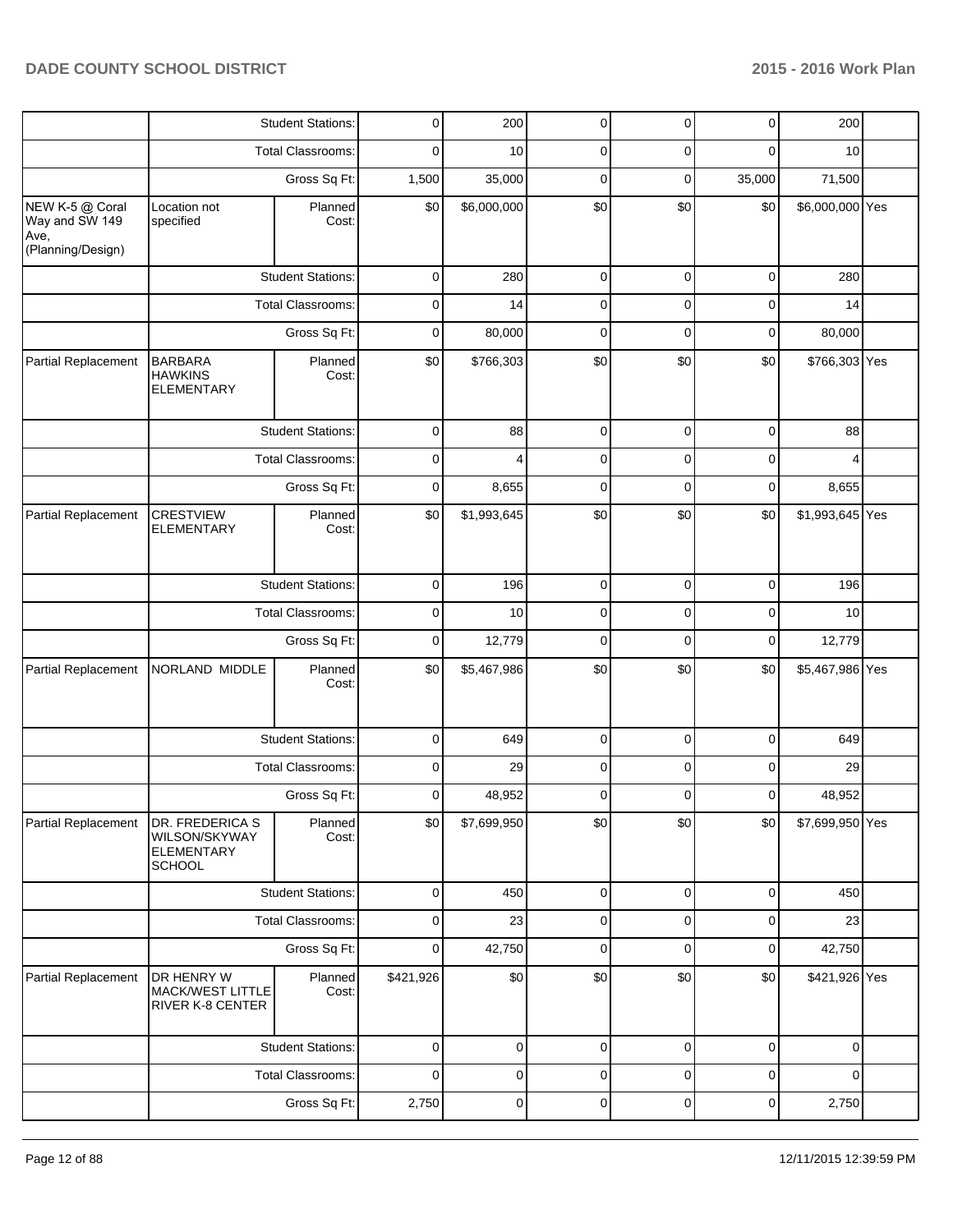| Partial Replacement | <b>MADISON MIDDLE</b>                                      | Planned<br>Cost:         | \$0         | \$6,177,976 | \$0         | \$0         | \$0       | \$6,177,976 Yes |  |
|---------------------|------------------------------------------------------------|--------------------------|-------------|-------------|-------------|-------------|-----------|-----------------|--|
|                     |                                                            | <b>Student Stations:</b> | 0           | 264         | $\pmb{0}$   | $\mathbf 0$ | 0         | 264             |  |
|                     |                                                            | <b>Total Classrooms:</b> | 0           | 12          | $\mathbf 0$ | $\mathbf 0$ | 0         | 12              |  |
|                     |                                                            | Gross Sq Ft:             | $\mathbf 0$ | 33,880      | $\pmb{0}$   | $\mathbf 0$ | 0         | 33,880          |  |
| Partial Replacement | <b>MIAMI PARK</b><br><b>ELEMENTARY</b>                     | Planned<br>Cost:         | \$7,603,050 | \$0         | \$0         | \$0         | \$0       | \$7,603,050 Yes |  |
|                     |                                                            | <b>Student Stations:</b> | 350         | $\mathbf 0$ | $\pmb{0}$   | $\mathbf 0$ | $\pmb{0}$ | 350             |  |
|                     |                                                            | <b>Total Classrooms:</b> | 18          | $\mathbf 0$ | $\mathbf 0$ | $\mathbf 0$ | $\pmb{0}$ | 18              |  |
|                     |                                                            | Gross Sq Ft:             | 41,392      | $\mathbf 0$ | $\mathbf 0$ | $\mathbf 0$ | 0         | 41,392          |  |
| Addition            | <b>MADIE IVES</b><br><b>COMMUNITY</b><br><b>ELEMENTARY</b> | Planned<br>Cost:         | \$2,958,714 | \$0         | \$0         | \$0         | \$0       | \$2,958,714 Yes |  |
|                     |                                                            | <b>Student Stations:</b> | 370         | $\mathbf 0$ | $\pmb{0}$   | $\mathbf 0$ | $\pmb{0}$ | 370             |  |
|                     |                                                            | Total Classrooms:        | 19          | $\mathbf 0$ | $\mathbf 0$ | $\mathbf 0$ | $\pmb{0}$ | 19              |  |
|                     |                                                            | Gross Sq Ft:             | 29,710      | $\mathbf 0$ | $\mathbf 0$ | $\mathbf 0$ | $\pmb{0}$ | 29,710          |  |
| Partial Replacement | <b>FLAMINGO</b><br><b>ELEMENTARY</b>                       | Planned<br>Cost:         | \$6,336,828 | \$0         | \$0         | \$0         | \$0       | \$6,336,828 Yes |  |
|                     |                                                            | <b>Student Stations:</b> | 580         | $\mathbf 0$ | $\mathbf 0$ | $\mathbf 0$ | $\pmb{0}$ | 580             |  |
|                     |                                                            | Total Classrooms:        | 30          | $\mathbf 0$ | $\mathbf 0$ | $\mathbf 0$ | $\pmb{0}$ | 30              |  |
|                     |                                                            | Gross Sq Ft:             | 38,569      | $\mathbf 0$ | $\mathbf 0$ | $\mathbf 0$ | $\pmb{0}$ | 38,569          |  |
| Partial Replacement | <b>PALM SPRINGS</b><br><b>ELEMENTARY</b>                   | Planned<br>Cost:         | \$4,643,586 | \$0         | \$0         | \$0         | \$0       | \$4,643,586 Yes |  |
|                     |                                                            | <b>Student Stations:</b> | 256         | $\mathbf 0$ | $\mathbf 0$ | $\mathbf 0$ | 0         | 256             |  |
|                     |                                                            | <b>Total Classrooms:</b> | 16          | $\mathbf 0$ | $\mathbf 0$ | $\mathbf 0$ | $\pmb{0}$ | 16              |  |
|                     |                                                            | Gross Sq Ft:             | 20,490      | $\mathbf 0$ | $\pmb{0}$   | $\mathbf 0$ | $\pmb{0}$ | 20,490          |  |
| Partial Replacement | <b>CITRUS GROVE</b><br>ELEMENTARY                          | Planned<br>Cost:         | \$3,410,280 | \$0         | \$0         | \$0         | \$0       | \$3,410,280 Yes |  |
|                     |                                                            | <b>Student Stations:</b> | 292         | $\mathbf 0$ | $\pmb{0}$   | $\mathbf 0$ | $\pmb{0}$ | 292             |  |
|                     |                                                            | Total Classrooms:        | 16          | $\mathbf 0$ | $\mathbf 0$ | $\mathbf 0$ | $\pmb{0}$ | 16              |  |
|                     |                                                            | Gross Sq Ft:             | 18,946      | $\mathbf 0$ | $\mathbf 0$ | $\mathbf 0$ | $\pmb{0}$ | 18,946          |  |
| Partial Replacement | DAVID FAIRCHILD<br><b>ELEMENTARY</b>                       | Planned<br>Cost:         | \$0         | \$2,639,358 | \$0         | \$0         | \$0       | \$2,639,358 Yes |  |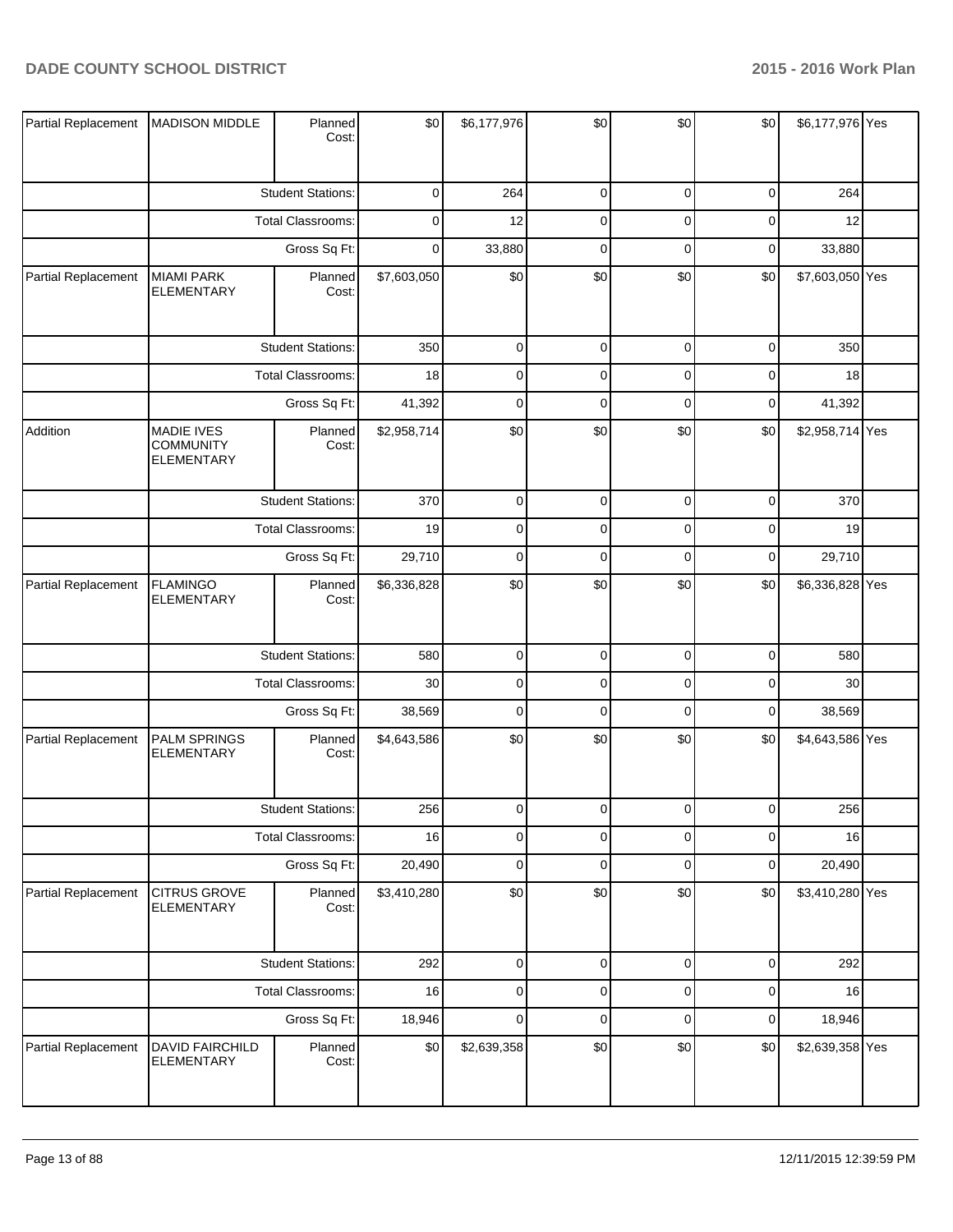|                                        |                                                                               | <b>Student Stations:</b> | 0            | 262            | $\pmb{0}$   | $\overline{0}$ | $\overline{0}$ | 262              |  |
|----------------------------------------|-------------------------------------------------------------------------------|--------------------------|--------------|----------------|-------------|----------------|----------------|------------------|--|
|                                        |                                                                               | <b>Total Classrooms:</b> | 0            | 13             | 0           | 0              | 0              | 13               |  |
|                                        |                                                                               | Gross Sq Ft:             | 0            | 14,663         | 0           | 0              | 0              | 14,663           |  |
| Partial Replacement                    | ROCKWAY MIDDLE                                                                | Planned<br>Cost:         | \$0          | \$1,457,820    | \$0         | \$0            | \$0            | \$1,457,820 Yes  |  |
|                                        |                                                                               | <b>Student Stations:</b> | $\mathbf 0$  | 119            | $\mathbf 0$ | $\mathbf 0$    | 0              | 119              |  |
|                                        |                                                                               | <b>Total Classrooms:</b> | $\mathbf 0$  | 4              | $\mathbf 0$ | 0              | 0              | 4                |  |
|                                        |                                                                               | Gross Sq Ft:             | 0            | 8,099          | $\mathbf 0$ | $\mathbf 0$    | 0              | 8,099            |  |
| Partial Replacement                    | <b>CORAL REEF</b><br><b>ELEMENTARY</b>                                        | Planned<br>Cost:         | \$0          | \$562,122      | \$0         | \$0            | \$0            | \$562,122 Yes    |  |
|                                        |                                                                               | <b>Student Stations:</b> | 0            | 72             | 0           | 0              | 0              | 72               |  |
|                                        |                                                                               | <b>Total Classrooms:</b> | 0            | 4              | 0           | 0              | 0              | 4                |  |
|                                        |                                                                               | Gross Sq Ft:             | 0            | 3,123          | 0           | 0              | 0              | 3,123            |  |
| Partial Replacement                    | <b>REDONDO</b><br><b>ELEMENTARY</b>                                           | Planned<br>Cost:         | \$0          | \$373,284      | \$0         | \$0            | \$0            | \$373,284 Yes    |  |
|                                        |                                                                               | <b>Student Stations:</b> | $\mathbf 0$  | 36             | $\mathbf 0$ | $\mathbf 0$    | $\mathbf 0$    | 36               |  |
|                                        |                                                                               | <b>Total Classrooms:</b> | 0            | $\overline{2}$ | $\mathbf 0$ | 0              | 0              | $\overline{2}$   |  |
|                                        |                                                                               | Gross Sq Ft:             | 0            | 2,074          | $\mathbf 0$ | $\mathbf 0$    | $\mathbf 0$    | 2,074            |  |
| Partial Replacement                    | <b>HENRY S WEST</b><br>LABORATORY<br><b>SCHOOL</b>                            | Planned<br>Cost:         | \$2,607,570  | \$0            | \$0         | \$0            | \$0            | \$2,607,570 Yes  |  |
|                                        |                                                                               | <b>Student Stations:</b> | 82           | 0              | 0           | 0              | 0              | 82               |  |
|                                        |                                                                               | Total Classrooms:        | 4            | 0              | 0           | 0              | 0              | 4                |  |
|                                        |                                                                               | Gross Sq Ft:             | 13,103       | 0              | 0           | 0              | 0              | 13,103           |  |
| Partial Replacement/<br>K-8 Conversion | AIR BASE K-8<br><b>CENTER FOR</b><br><b>INTERNATIONAL</b><br><b>EDUCATION</b> | Planned<br>Cost:         | \$1,949,158  | \$0            | \$0         | \$0            | \$0            | \$1,949,158 Yes  |  |
|                                        |                                                                               | <b>Student Stations:</b> | $\mathbf 0$  | $\pmb{0}$      | $\mathbf 0$ | $\mathbf 0$    | $\mathbf 0$    | $\mathbf 0$      |  |
|                                        |                                                                               | <b>Total Classrooms:</b> | $\mathbf 0$  | 0              | $\mathbf 0$ | $\mathbf 0$    | 0              | 0                |  |
|                                        |                                                                               | Gross Sq Ft:             | 9,970        | $\mathbf 0$    | $\mathbf 0$ | $\mathbf 0$    | $\mathbf 0$    | 9,970            |  |
| Partial Replacement                    | <b>MIAMI PALMETTO</b><br><b>SENIOR HIGH</b>                                   | Planned<br>Cost:         | \$27,028,945 | \$0            | \$5,550,000 | \$0            | \$0            | \$32,578,945 Yes |  |
|                                        |                                                                               | <b>Student Stations:</b> | 2,060        | 0              | 0           | 0              | 0              | 2,060            |  |
|                                        |                                                                               | <b>Total Classrooms:</b> | 84           | 0              | 0           | 0              | 0              | 84               |  |
|                                        |                                                                               | Gross Sq Ft:             | 143,426      | 0              | $\pmb{0}$   | 0              | 0              | 143,426          |  |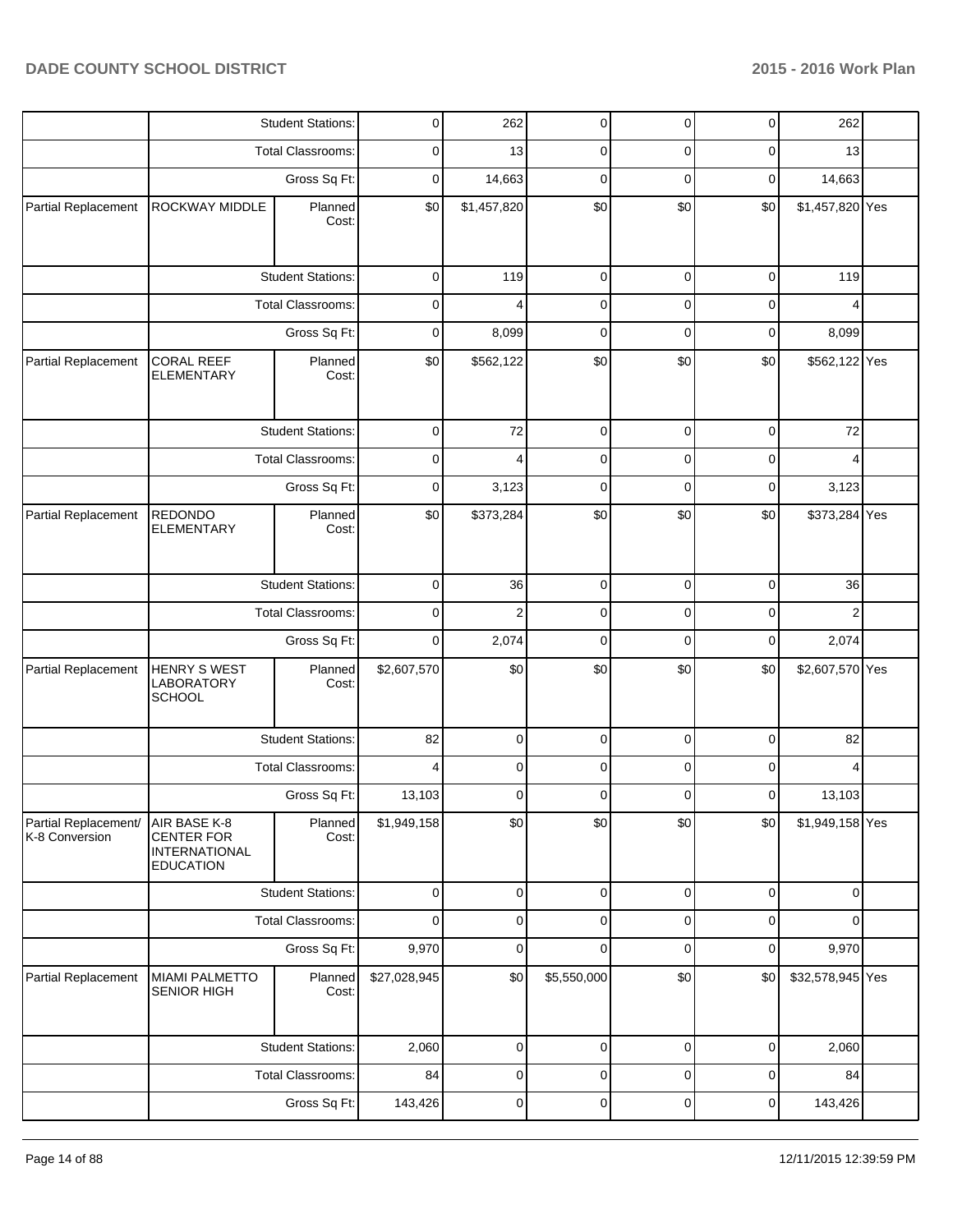| Addition                                              | <b>CORAL PARK</b><br><b>ELEMENTARY</b>                        | Planned<br>Cost:         | \$0         | \$4,550,000  | \$0         | \$0         | \$0         | \$4,550,000 Yes  |  |
|-------------------------------------------------------|---------------------------------------------------------------|--------------------------|-------------|--------------|-------------|-------------|-------------|------------------|--|
|                                                       |                                                               | <b>Student Stations:</b> | $\mathbf 0$ | 352          | 0           | 0           | 0           | 352              |  |
|                                                       |                                                               | <b>Total Classrooms:</b> | $\mathbf 0$ | 16           | 0           | 0           | 0           | 16               |  |
|                                                       |                                                               | Gross Sq Ft:             | $\mathbf 0$ | 21,120       | $\pmb{0}$   | $\mathbf 0$ | $\pmb{0}$   | 21,120           |  |
| Addition                                              | <b>GULFSTREAM</b><br>ELEMENTARY                               | Planned<br>Cost:         | \$1,500,000 | \$0          | \$0         | \$0         | \$0         | \$1,500,000 Yes  |  |
|                                                       |                                                               | <b>Student Stations:</b> | 88          | $\mathbf 0$  | $\pmb{0}$   | $\mathbf 0$ | $\mathsf 0$ | 88               |  |
|                                                       |                                                               | Total Classrooms:        | 4           | $\mathbf 0$  | $\pmb{0}$   | $\mathbf 0$ | $\pmb{0}$   | 4                |  |
|                                                       |                                                               | Gross Sq Ft:             | 7,520       | $\mathbf 0$  | $\mathbf 0$ | $\mathbf 0$ | 0           | 7,520            |  |
| Addition                                              | SOUTHSIDE<br><b>ELEMENTARY</b>                                | Planned<br>Cost:         | \$0         | \$2,000,000  | \$0         | \$2,000,000 | \$4,000,000 | \$8,000,000 Yes  |  |
|                                                       |                                                               | <b>Student Stations:</b> | $\mathbf 0$ | 242          | $\pmb{0}$   | $\mathbf 0$ | 484         | 726              |  |
|                                                       |                                                               | <b>Total Classrooms:</b> | $\mathbf 0$ | 11           | $\pmb{0}$   | 0           | 22          | 33               |  |
|                                                       |                                                               | Gross Sq Ft:             | 0           | 15,000       | 0           | 0           | 30,000      | 45,000           |  |
| Partial Replacement                                   | <b>ENGLISH CENTER</b>                                         | Planned<br>Cost:         | \$0         | \$0          | \$0         | \$0         | \$6,000,000 | \$6,000,000 Yes  |  |
|                                                       |                                                               | <b>Student Stations:</b> | $\pmb{0}$   | $\mathbf 0$  | $\pmb{0}$   | $\pmb{0}$   | $\pmb{0}$   | $\pmb{0}$        |  |
|                                                       |                                                               | Total Classrooms:        | $\mathbf 0$ | $\mathbf 0$  | $\pmb{0}$   | $\mathbf 0$ | $\mathbf 0$ | $\mathbf 0$      |  |
|                                                       |                                                               | Gross Sq Ft:             | $\pmb{0}$   | $\mathbf 0$  | $\pmb{0}$   | $\pmb{0}$   | 34,000      | 34,000           |  |
| Replacement                                           | <b>FREDERICK</b><br><b>DOUGLASS</b><br><b>ELEMENTARY</b>      | Planned<br>Cost:         | \$825,000   | \$0          | \$0         | \$0         | \$0         | \$825,000 Yes    |  |
|                                                       |                                                               | <b>Student Stations:</b> | $\Omega$    | $\Omega$     | $\Omega$    | $\Omega$    | $\Omega$    | $\Omega$         |  |
|                                                       |                                                               | <b>Total Classrooms:</b> | $\mathbf 0$ | $\mathbf 0$  | $\mathbf 0$ | $\mathbf 0$ | $\mathbf 0$ | $\Omega$         |  |
|                                                       |                                                               | Gross Sq Ft:             | 1,600       | $\mathbf 0$  | $\pmb{0}$   | $\mathbf 0$ | $\mathbf 0$ | 1,600            |  |
| New K-8 @ NW 77<br>Terrace and NW102<br>Ave - Phase I | Location not<br>specified                                     | Planned<br>Cost:         | \$1,238,388 | \$10,000,000 | \$0         | \$0         | \$0         | \$11,238,388 Yes |  |
|                                                       |                                                               | <b>Student Stations:</b> | $\mathbf 0$ | 400          | $\pmb{0}$   | $\pmb{0}$   | $\pmb{0}$   | 400              |  |
|                                                       |                                                               | <b>Total Classrooms:</b> | $\mathbf 0$ | 20           | $\pmb{0}$   | $\mathbf 0$ | $\mathbf 0$ | 20               |  |
|                                                       |                                                               | Gross Sq Ft:             | $\mathbf 0$ | 100,000      | $\pmb{0}$   | $\mathbf 0$ | $\pmb{0}$   | 100,000          |  |
| Addition                                              | VIRGINIA A BOONE<br><b>HIGHLAND OAKS</b><br><b>ELEMENTARY</b> | Planned<br>Cost:         | \$4,761,240 | \$0          | \$0         | \$0         | \$0         | \$4,761,240 Yes  |  |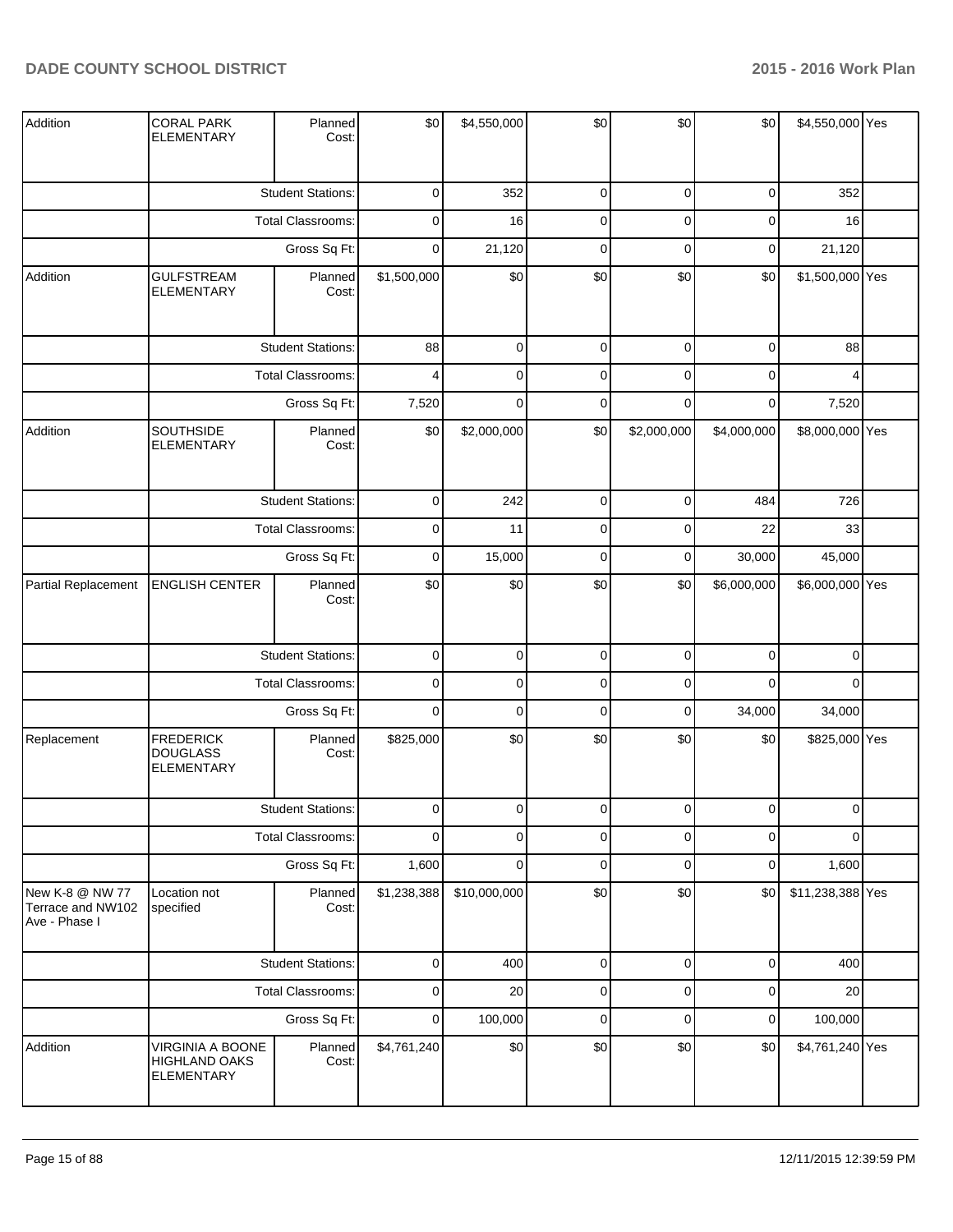| Student Stations: | 220             |  |  | 220             |  |
|-------------------|-----------------|--|--|-----------------|--|
| Total Classrooms: | 10 <sub>l</sub> |  |  | 10 <sub>1</sub> |  |
| Gross Sq Ft:      | 174,900         |  |  | 174,900         |  |

| <b>Planned Cost: I</b>     | \$90.300.425 | \$70.412.044 | \$7,550,000 | \$5,000,000 |         | \$31,673,470   \$204,935,939 |
|----------------------------|--------------|--------------|-------------|-------------|---------|------------------------------|
| <b>Student Stations: I</b> | 5,591        | 3,984        | 242         | 0           | 1.084   | 10,901                       |
| <b>Total Classrooms:</b>   | 260          | 189          |             |             | 46      | 506                          |
| Gross Sq Ft:               | 623,317      | 485.095      | 15,000      | 20,000      | 202.000 | 1,345,412                    |

#### **Other Project Schedules**

Major renovations, remodeling, and additions of capital outlay projects that do not add capacity to schools.

| <b>Project Description</b>    | Location                                                     | 2015 - 2016<br><b>Actual Budget</b> | 2016 - 2017<br>Projected | 2017 - 2018<br>Projected | 2018 - 2019<br>Projected | 2019 - 2020<br>Projected | <b>Total</b>    | Funded |
|-------------------------------|--------------------------------------------------------------|-------------------------------------|--------------------------|--------------------------|--------------------------|--------------------------|-----------------|--------|
| Improvements/Renovations      | <b>AVOCADO</b><br><b>ELEMENTARY</b>                          | \$0                                 | \$0                      | \$0                      | \$415,885                | \$0                      | \$415,885 No    |        |
| Improvements/Renovations      | <b>AGENORIA S</b><br>PASCHAL/OLINDA<br><b>ELEMENTARY</b>     | \$0                                 | \$0                      | \$0                      | \$1,964,716              | \$0                      | \$1,964,716 No  |        |
| Improvements/Renovations      | ARTHUR AND POLLY<br><b>MAYS CONSERVATORY</b><br>OF THE ARTS  | \$0                                 | \$0                      | \$0                      | \$2,831,604              | \$0                      | \$2,831,604 No  |        |
| Improvements/Renovations      | <b>NORTH GLADE</b><br><b>ELEMENTARY</b>                      | \$0                                 | \$2,574,134              | \$0                      | \$0                      | \$0                      | \$2,574,134 Yes |        |
| Renovations to convert to SHS | DORAL MIDDLE                                                 | \$3,000,000                         | 30                       | \$0                      | \$0                      | \$0                      | \$3,000,000 Yes |        |
| Improvements/Renovations      | <b>BARBARA HAWKINS</b><br><b>ELEMENTARY</b>                  | \$0                                 | \$2,028,277              | \$0                      | \$0                      | \$0                      | \$2,028,277 Yes |        |
| Improvements/Renovations      | <b>BRENTWOOD</b><br><b>ELEMENTARY</b>                        | \$2,483,897                         | \$0                      | \$0                      | \$0                      | \$0                      | \$2,483,897 Yes |        |
| Improvements/Renovations      | <b>CAROL CITY</b><br><b>ELEMENTARY</b>                       | \$2,367,370                         | \$0                      | \$0                      | \$0                      | \$0                      | \$2,367,370 Yes |        |
| Improvements/Renovations      | <b>CAROL CITY MIDDLE</b>                                     | \$0                                 | \$3,386,333              | \$0                      | \$0                      | \$0                      | \$3,386,333 Yes |        |
| Improvements/Renovations      | <b>CHARLES DAVID</b><br><b>WYCHE JR</b><br><b>ELEMENTARY</b> | \$0                                 | \$3,047,759              | \$0                      | \$0                      | \$0                      | \$3,047,759 Yes |        |
| Improvements/Renovations      | <b>CRESTVIEW</b><br><b>ELEMENTARY</b>                        | \$0                                 | \$1,881,564              | \$0                      | \$0                      | \$0                      | \$1,881,564 Yes |        |
| Improvements/Renovations      | <b>GOLDEN GLADES</b><br><b>ELEMENTARY</b>                    | \$0                                 | \$2,120,018              | \$0                      | \$0                      | \$0                      | \$2,120,018 Yes |        |
| Improvements/Renovations      | JOELLA C GOOD<br><b>ELEMENTARY</b>                           | \$4,675,420                         | \$0                      | \$0                      | \$0                      | \$0                      | \$4,675,420 Yes |        |
| Improvements/Renovations      | <b>LAKE STEVENS</b><br><b>ELEMENTARY</b>                     | \$0                                 | \$2,705,395              | \$0                      | \$0                      | \$0                      | \$2,705,395 Yes |        |
| Improvements/Renovations      | <b>LAKE STEVENS MIDDLE</b>                                   | \$0                                 | \$4,852,215              | \$0                      | \$0                      | \$0                      | \$4,852,215 Yes |        |
| Improvements/Renovations      | <b>MIAMI GARDENS</b><br><b>ELEMENTARY</b>                    | \$0                                 | \$1,584,100              | \$0                      | \$0                      | \$0                      | \$1,584,100 Yes |        |
| Improvements/Renovations      | <b>NATHAN B YOUNG</b><br><b>ELEMENTARY</b>                   | \$0                                 | \$1,771,593              | \$0                      | \$0                      | \$0                      | \$1,771,593 Yes |        |
| Improvements/Renovations      | NORLAND MIDDLE                                               | \$0                                 | \$3,404,590              | \$0                      | \$0                      | \$0                      | \$3,404,590 Yes |        |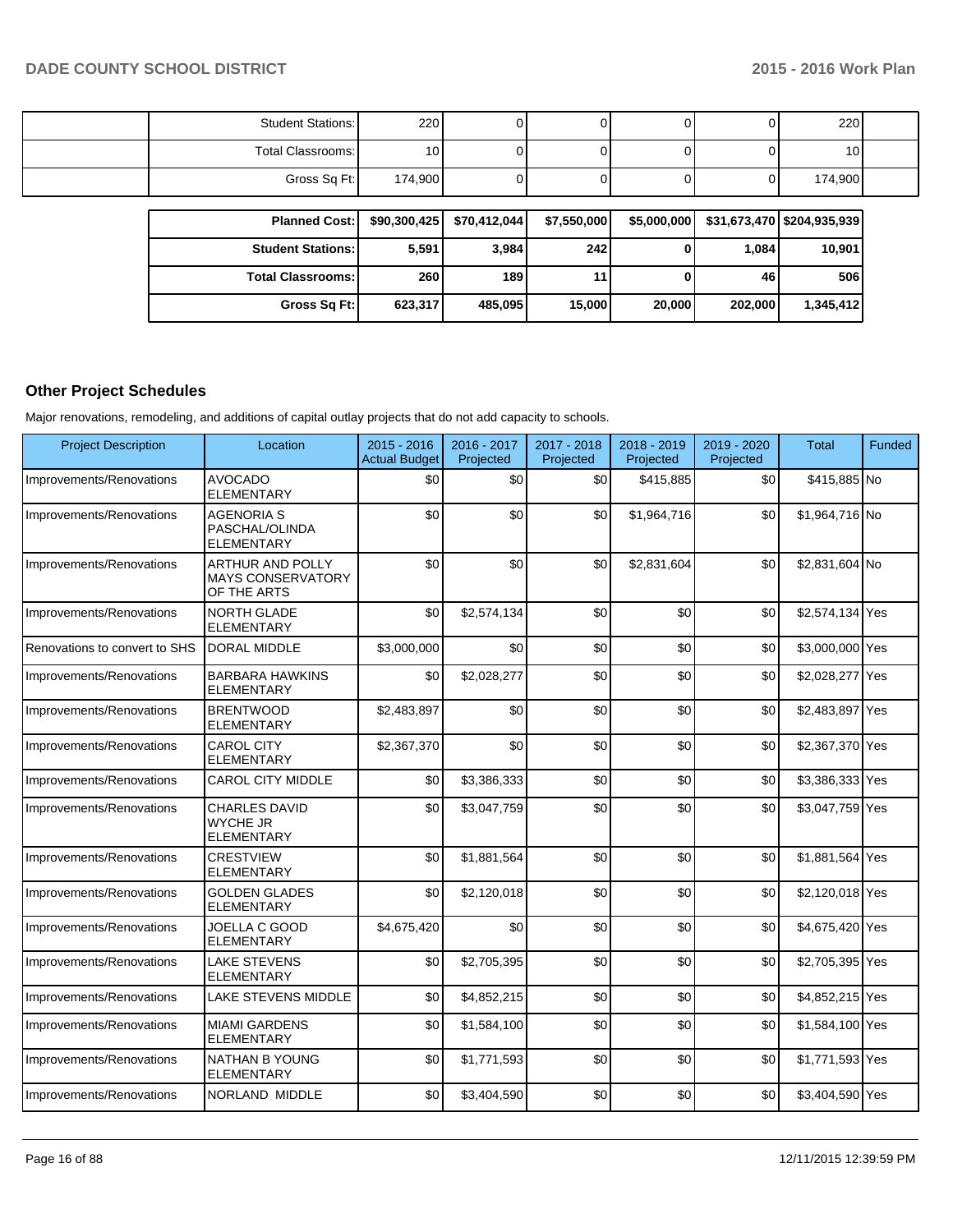| Improvements/Renovations | <b>NORTH COUNTY K-8</b><br>CENTER                              | \$0         | \$2,649,873 | \$0 | \$0       | \$0  | \$2,649,873 Yes |                    |
|--------------------------|----------------------------------------------------------------|-------------|-------------|-----|-----------|------|-----------------|--------------------|
| Improvements/Renovations | <b>NORTH MIAMI</b><br>ELEMENTARY                               | \$3,967,325 | \$0         | \$0 | \$0       | \$0  | \$3,967,325 Yes |                    |
| Improvements/Renovations | <b>NORWOOD</b><br><b>ELEMENTARY</b>                            | \$2,227,034 | \$0         | \$0 | \$0       | \$0  | \$2,227,034 Yes |                    |
| Improvements/Renovations | <b>PARKWAY</b><br><b>ELEMENTARY</b>                            | \$2,539,964 | \$0         | \$0 | \$0       | \$0  | \$2,539,964 Yes |                    |
| Improvements/Renovations | <b>RAINBOW PARK</b><br><b>ELEMENTARY</b>                       | \$0         | \$2,515,391 | \$0 | \$0       | \$0  | \$2,515,391 Yes |                    |
| Improvements/Renovations | DR. FREDERICA S<br>WILSON/SKYWAY<br>ELEMENTARY SCHOOL          | \$0         | \$803,881   | \$0 | \$0       | \$0  | \$803,881 Yes   |                    |
| Improvements/Renovations | THOMAS JEFFERSON<br>MIDDLE                                     | \$0         | \$4,038,695 | \$0 | \$0       | \$0  | \$4,038,695 Yes |                    |
| Improvements/Renovations | <b>GEORGIA JONES-</b><br><b>AYERS MIDDLE</b><br>SCHOOL         | \$3,243,730 | \$0         | \$0 | \$0       | \$0  | \$3,243,730 Yes |                    |
| Improvements/Renovations | <b>ARCOLA LAKE</b><br><b>ELEMENTARY</b>                        | \$0         | \$0         | \$0 | \$0       | \$0  |                 | \$0 <sup>Yes</sup> |
| Improvements/Renovations | <b>BOOKER T</b><br><b>WASHINGTON SENIOR</b><br>HIGH            | \$0         | \$3,065,769 | \$0 | \$0       | \$0  | \$3,065,769 Yes |                    |
| Improvements/Renovations | <b>BROADMOOR</b><br><b>ELEMENTARY</b>                          | \$8,085,647 | \$0         | \$0 | \$0       | \$0  | \$8,085,647 Yes |                    |
| Improvements/Renovations | <b>BROWNSVILLE MIDDLE</b>                                      | \$3,401,572 | \$0         | \$0 | \$0       | \$0  | \$3,401,572 Yes |                    |
| Improvements/Renovations | <b>CARRIE P</b><br>MEEK/WESTVIEW K-8<br>CENTER                 | \$0         | \$0         | \$0 | \$815,696 | \$0  | \$815,696 No    |                    |
| Improvements/Renovations | <b>CHARLES R DREW K-8</b><br>CENTER                            | \$7,901,237 | \$0         | \$0 | \$0       | \$0  | \$7,901,237 Yes |                    |
| Improvements/Renovations | <b>COMSTOCK</b><br>ELEMENTARY                                  | \$0         | \$0         | \$0 | \$0       | \$0  |                 | \$0 <sup>Yes</sup> |
| Improvements/Renovations | <b>DESIGN AND</b><br><b>ARCHITECTURE</b><br><b>SENIOR HIGH</b> | \$0         | \$0         | \$0 | \$0       | \$0  |                 | \$0 <sup>Yes</sup> |
| Improvements/Renovations | <b>EARLINGTON HEIGHTS</b><br>ELEMENTARY                        | \$3,531,279 | \$0         | \$0 | \$0       | \$0  | \$3,531,279 Yes |                    |
| Improvements/Renovations | HORACE MANN MIDDLE                                             | \$0         | \$3,823,922 | \$0 | \$0       | \$0  | \$3,823,922 Yes |                    |
| Improvements/Renovations | JESSE J. McCRARY JR.<br>ELEMENTARY SCHOOL                      | \$0         | \$0         | \$0 | \$0       | \$0] |                 | \$0 Yes            |
| Improvements/Renovations | <b>LENORA BRAYNON</b><br>SMITH ELEMENTARY                      | \$3,847,382 | \$0         | \$0 | \$0       | \$0  | \$3,847,382 Yes |                    |
| Improvements/Renovations | LILLIE C EVANS K-8<br><b>CENTER</b>                            | \$0         | \$0         | \$0 | \$0       | \$0  |                 | \$0 <sup>Yes</sup> |
| Improvements/Renovations | <b>LINDSEY HOPKINS</b><br>TECHNICAL COLLEGE                    | \$0         | \$4,787,808 | \$0 | \$0       | \$0  | \$4,787,808 Yes |                    |
| Improvements/Renovations | <b>MADISON MIDDLE</b>                                          | \$0         | \$3,291,250 | \$0 | \$0       | \$0  | \$3,291,250 Yes |                    |
| Improvements/Renovations | MIAMI PARK<br>ELEMENTARY                                       | \$1,668,683 | \$0         | \$0 | \$0       | \$0  | \$1,668,683 Yes |                    |
| Improvements/Renovations | <b>MIAMI SHORES</b><br><b>ELEMENTARY</b>                       | \$6,889,836 | \$0         | \$0 | \$0       | \$0  | \$6,889,836 Yes |                    |
| Improvements/Renovations | PAUL LAURENCE<br>DUNBAR K-8 CENTER                             | \$3,256,614 | \$0         | \$0 | \$0       | \$0  | \$3,256,614 Yes |                    |
| Improvements/Renovations | PHILLIS WHEATLEY<br>ELEMENTARY                                 | \$0         | \$963,465   | \$0 | \$0       | \$0  | \$963,465 Yes   |                    |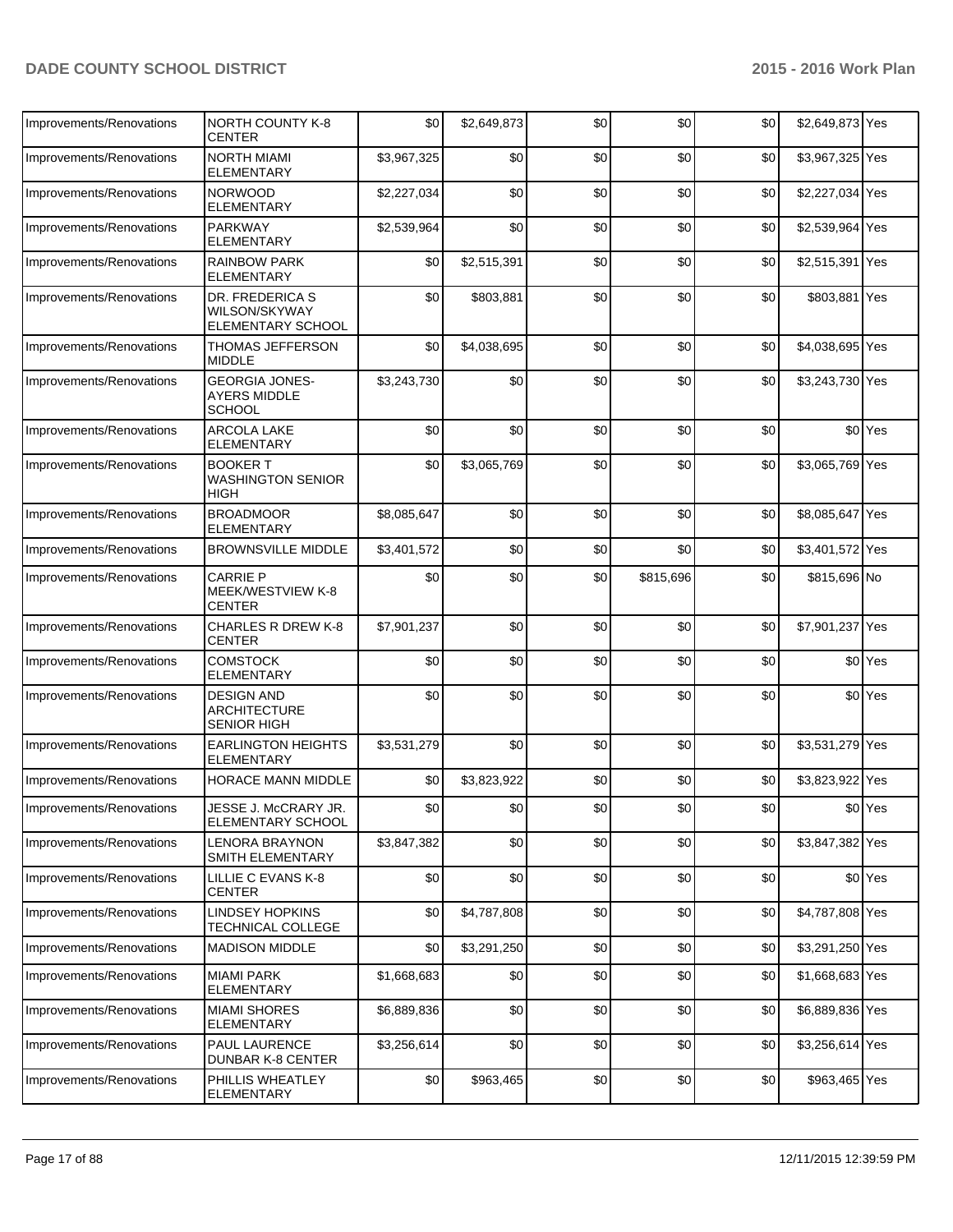| Improvements/Renovations | POINCIANA PARK<br><b>ELEMENTARY</b>                                                | \$0          | \$3,611,067 | \$0 | \$0 | \$0         | \$3,611,067 Yes  |                    |
|--------------------------|------------------------------------------------------------------------------------|--------------|-------------|-----|-----|-------------|------------------|--------------------|
| Improvements/Renovations | <b>TOUSSAINT</b><br><b>L'OUVERTURE</b><br><b>ELEMENTARY</b>                        | \$0          | \$0         | \$0 | \$0 | \$0         |                  | \$0 <sup>Yes</sup> |
| Improvements/Renovations | <b>WESTVIEW MIDDLE</b>                                                             | \$205,000    | \$2,843,360 | \$0 | \$0 | \$0         | \$3,048,360 Yes  |                    |
| Improvements/Renovations | FIENBERG-FISHER K-8<br><b>CENTER</b>                                               | \$4,188,361  | \$0         | \$0 | \$0 | \$0         | \$4,188,361 Yes  |                    |
| Improvements/Renovations | <b>JOHN F KENNEDY</b><br><b>MIDDLE</b>                                             | \$0          | \$2,900,977 | \$0 | \$0 | \$0         | \$2,900,977 Yes  |                    |
| Improvements/Renovations | <b>MIAMI BEACH SENIOR</b><br><b>HIGH</b>                                           | \$0          | \$0         | \$0 | \$0 | \$0         |                  | \$0 <sup>Yes</sup> |
| Improvements/Renovations | NORTH MIAMI BEACH<br><b>SENIOR HIGH</b>                                            | \$3,542,048  | \$0         | \$0 | \$0 | \$5,000,000 | \$8,542,048 Yes  |                    |
| Improvements/Renovations | <b>OJUS ELEMENTARY</b>                                                             | \$0          | \$0         | \$0 | \$0 | \$0         |                  | \$0 <sup>Yes</sup> |
| Improvements/Renovations | SOUTH POINTE<br><b>ELEMENTARY</b>                                                  | \$1,162,083  | \$0         | \$0 | \$0 | \$0         | \$1,162,083 Yes  |                    |
| Improvements/Renovations | <b>TREASURE ISLAND</b><br><b>ELEMENTARY</b>                                        | \$2,834,029  | \$0         | \$0 | \$0 | \$0         | \$2,834,029 Yes  |                    |
| Improvements/Renovations | <b>AMELIA EARHART</b><br><b>ELEMENTARY</b>                                         | \$2,571,000  | \$0         | \$0 | \$0 | \$0         | \$2,571,000 Yes  |                    |
| Improvements/Renovations | <b>BARBARA GOLEMAN</b><br><b>SENIOR HIGH</b>                                       | \$167,732    | \$3,192,788 | \$0 | \$0 | \$0         | \$3,360,520 Yes  |                    |
| Improvements/Renovations | <b>BEN SHEPPARD</b><br><b>ELEMENTARY</b>                                           | \$0          | \$0         | \$0 | \$0 | \$0         |                  | \$0 <sup>Yes</sup> |
| Improvements/Renovations | <b>ERNEST R GRAHAM K-8</b><br><b>ACADEMY</b>                                       | \$7,335,094  | \$0         | \$0 | \$0 | \$0         | \$7,335,094 Yes  |                    |
| Improvements/Renovations | <b>HENRY H FILER MIDDLE</b>                                                        | \$0          | \$0         | \$0 | \$0 | \$0         |                  | \$0 <sup>Yes</sup> |
| Improvements/Renovations | <b>HIALEAH GARDENS</b><br><b>ELEMENTARY</b>                                        | \$0          | \$3,623,934 | \$0 | \$0 | \$0         | \$3,623,934 Yes  |                    |
| Improvements/Renovations | <b>HIALEAH MIDDLE</b>                                                              | \$3,568,143  | \$0         | \$0 | \$0 | \$0         | \$3,568,143 Yes  |                    |
| Improvements/Renovations | JOHN G DUPUIS<br><b>ELEMENTARY</b>                                                 | \$0          | \$0         | \$0 | \$0 | \$0         |                  | \$0 <sup>Yes</sup> |
| Improvements/Renovations | <b>LAWTON CHILES</b><br><b>MIDDLE</b>                                              | \$0          | \$3,621,201 | \$0 | \$0 | \$0         | \$3,621,201 Yes  |                    |
| Improvements/Renovations | <b>MIAMI LAKES</b><br><b>EDUCATIONAL CENTER</b><br>AND TECHNICAL<br><b>COLLEGE</b> | \$0          | \$4,990,610 | \$0 | \$0 | \$0         | \$4,990,610 Yes  |                    |
| Improvements/Renovations | <b>MIAMI LAKES MIDDLE</b>                                                          | \$3,746,825  | \$0         | \$0 | \$0 | \$0         | \$3,746,825 Yes  |                    |
| Improvements/Renovations | <b>NORTH HIALEAH</b><br><b>ELEMENTARY</b>                                          | \$4,028,362  | \$0         | \$0 | \$0 | \$0         | \$4,028,362 Yes  |                    |
| Improvements/Renovations | PALM SPRINGS MIDDLE                                                                | \$0          | \$5,339,339 | \$0 | \$0 | \$0         | \$5,339,339 Yes  |                    |
| Improvements/Renovations | PALM SPRINGS NORTH<br><b>ELEMENTARY</b>                                            | \$3,352,990  | \$0         | \$0 | \$0 | \$0         | \$3,352,990 Yes  |                    |
| Improvements/Renovations | <b>CHARLES R HADLEY</b><br><b>ELEMENTARY</b>                                       | \$0          | \$0         | \$0 | \$0 | \$0         |                  | \$0 Yes            |
| Improvements/Renovations | <b>MARJORY STONEMAN</b><br><b>DOUGLAS</b><br><b>ELEMENTARY</b>                     | \$0          | \$3,489,078 | \$0 | \$0 | \$0         | \$3,489,078 Yes  |                    |
| Improvements/Renovations | <b>MIAMI SPRINGS SENIOR</b><br><b>HIGH</b>                                         | \$12,504,389 | \$0         | \$0 | \$0 | \$0         | \$12,504,389 Yes |                    |
| Improvements/Renovations | RUBEN DARIO MIDDLE                                                                 | \$0          | \$5,031,963 | \$0 | \$0 | \$0         | \$5,031,963 Yes  |                    |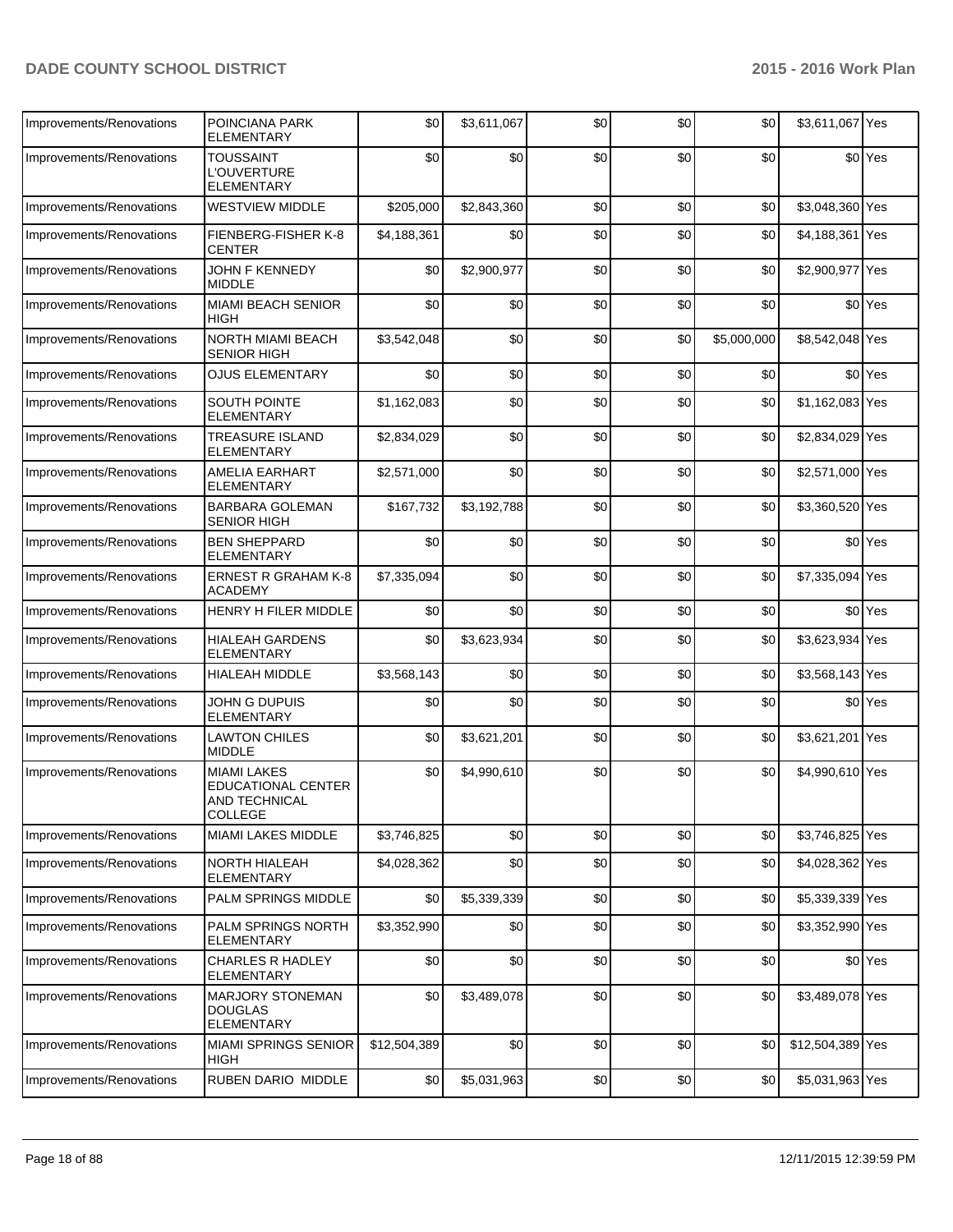| Improvements/Renovations | ADA MERRITT K-8<br>CENTER                                       | \$0         | \$0         | \$0 | \$72,477    | \$0 | \$72,477 No     |                    |
|--------------------------|-----------------------------------------------------------------|-------------|-------------|-----|-------------|-----|-----------------|--------------------|
| Improvements/Renovations | <b>BLUE LAKES</b><br><b>ELEMENTARY</b>                          | \$0         | \$2,447,311 | \$0 | \$0         | \$0 | \$2,447,311 Yes |                    |
| Improvements/Renovations | <b>COCONUT GROVE</b><br><b>ELEMENTARY</b>                       | \$0         | \$0         | \$0 | \$0         | \$0 |                 | \$0 <sup>Yes</sup> |
| Improvements/Renovations | <b>CORAL GABLES SENIOR</b><br>HIGH                              | \$0         | \$0         | \$0 | \$0         | \$0 |                 | \$0 <sup>Yes</sup> |
| Improvements/Renovations | CORAL WAY K-8<br>CENTER                                         | \$3,181,288 | \$0         | \$0 | \$0         | \$0 | \$3,181,288 Yes |                    |
| Improvements/Renovations | <b>FRANCES S TUCKER</b><br>ELEMENTARY                           | \$114,113   | \$2,679,858 | \$0 | \$0         | \$0 | \$2,793,971 Yes |                    |
| Improvements/Renovations | <b>GEORGE WASHINGTON</b><br><b>CARVER MIDDLE</b>                | \$3,981,796 | \$0         | \$0 | \$0         | \$0 | \$3,981,796 Yes |                    |
| Improvements/Renovations | <b>GLADES MIDDLE</b>                                            | \$0         | \$4,035,464 | \$0 | \$0         | \$0 | \$4,035,464 Yes |                    |
| Improvements/Renovations | RIVIERA MIDDLE                                                  | \$5,683,099 | \$0         | \$0 | \$0         | \$0 | \$5,683,099 Yes |                    |
| Improvements/Renovations | <b>SILVER BLUFF</b><br><b>ELEMENTARY</b>                        | \$0         | \$0         | \$0 | \$0         | \$0 |                 | \$0 <sup>Yes</sup> |
| Improvements/Renovations | SOUTH MIAMI MIDDLE                                              | \$3,035,324 | \$0         | \$0 | \$0         | \$0 | \$3,035,324 Yes |                    |
| Improvements/Renovations | <b>SOUTH MIAMI SENIOR</b><br><b>HIGH</b>                        | \$0         | \$4,612,982 | \$0 | \$0         | \$0 | \$4,612,982 Yes |                    |
| Improvements/Renovations | SOUTHWEST MIAMI<br><b>SENIOR HIGH</b>                           | \$0         | \$0         | \$0 | \$0         | \$0 |                 | \$0 <sup>Yes</sup> |
| Improvements/Renovations | SUNSET ELEMENTARY                                               | \$0         | \$4,894,301 | \$0 | \$0         | \$0 | \$4,894,301 Yes |                    |
| Improvements/Renovations | <b>TROPICAL</b><br><b>ELEMENTARY</b>                            | \$0         | \$3,660,015 | \$0 | \$0         | \$0 | \$3,660,015 Yes |                    |
| Improvements/Renovations | <b>ARVIDA MIDDLE</b>                                            | \$3,557,956 | \$0         | \$0 | \$0         | \$0 | \$3,557,956 Yes |                    |
| Improvements/Renovations | <b>CHRISTINA M EVE</b><br><b>ELEMENTARY</b>                     | \$0         | \$0         | \$0 | \$0         | \$0 |                 | \$0 <sup>Yes</sup> |
| Improvements/Renovations | <b>CLAUDE PEPPER</b><br>ELEMENTARY                              | \$2,754,207 | \$0         | \$0 | \$0         | \$0 | \$2,754,207 Yes |                    |
| Improvements/Renovations | DEVON AIRE K-8<br><b>CENTER</b>                                 | \$0         | \$0         | \$0 | \$0         | \$0 |                 | \$0 <sup>Yes</sup> |
| Improvements/Renovations | DR GILBERT L PORTER<br><b>ELEMENTARY</b>                        | \$4,031,810 | \$0         | \$0 | \$0         | \$0 | \$4,031,810 Yes |                    |
| Improvements/Renovations | JACK DAVID GORDON<br><b>ELEMENTARY</b>                          | \$0         | \$0         | \$0 | \$0         | \$0 |                 | \$0 <sup>Yes</sup> |
| Improvements/Renovations | <b>KENDALE LAKES</b><br><b>ELEMENTARY</b>                       | \$77,654    | \$3,133,479 | \$0 | \$0         | \$0 | \$3,211,133 Yes |                    |
| Improvements/Renovations | KENWOOD K-8 CENTER                                              | \$0         | \$0         | \$0 | \$0         | \$0 |                 | \$0 Yes            |
| Improvements/Renovations | <b>MIAMI KILLIAN SENIOR</b><br><b>HIGH</b>                      | \$0         | \$5,556,791 | \$0 | \$0         | \$0 | \$5,556,791 Yes |                    |
| Improvements/Renovations | ROBERT MORGAN<br>EDUCATIONAL CENTER<br>AND TECHNICAL<br>COLLEGE | \$0         | \$3,459,016 | \$0 | \$0         | \$0 | \$3,459,016 Yes |                    |
| Improvements/Renovations | <b>SUNSET PARK</b><br>ELEMENTARY                                | \$0         | \$0         | \$0 | \$2,000,000 | \$0 | \$2,000,000 Yes |                    |
| Improvements/Renovations | <b>BANYAN ELEMENTARY</b>                                        | \$0         | \$2,857,167 | \$0 | \$0         | \$0 | \$2,857,167 Yes |                    |
| Improvements/Renovations | <b>BENT TREE</b><br><b>ELEMENTARY</b>                           | \$0         | \$0         | \$0 | \$1,559,094 | \$0 | \$1,559,094 No  |                    |
| Improvements/Renovations | <b>CYPRESS ELEMENTARY</b>                                       | \$0         | \$2,265,012 | \$0 | \$0         | \$0 | \$2,265,012 Yes |                    |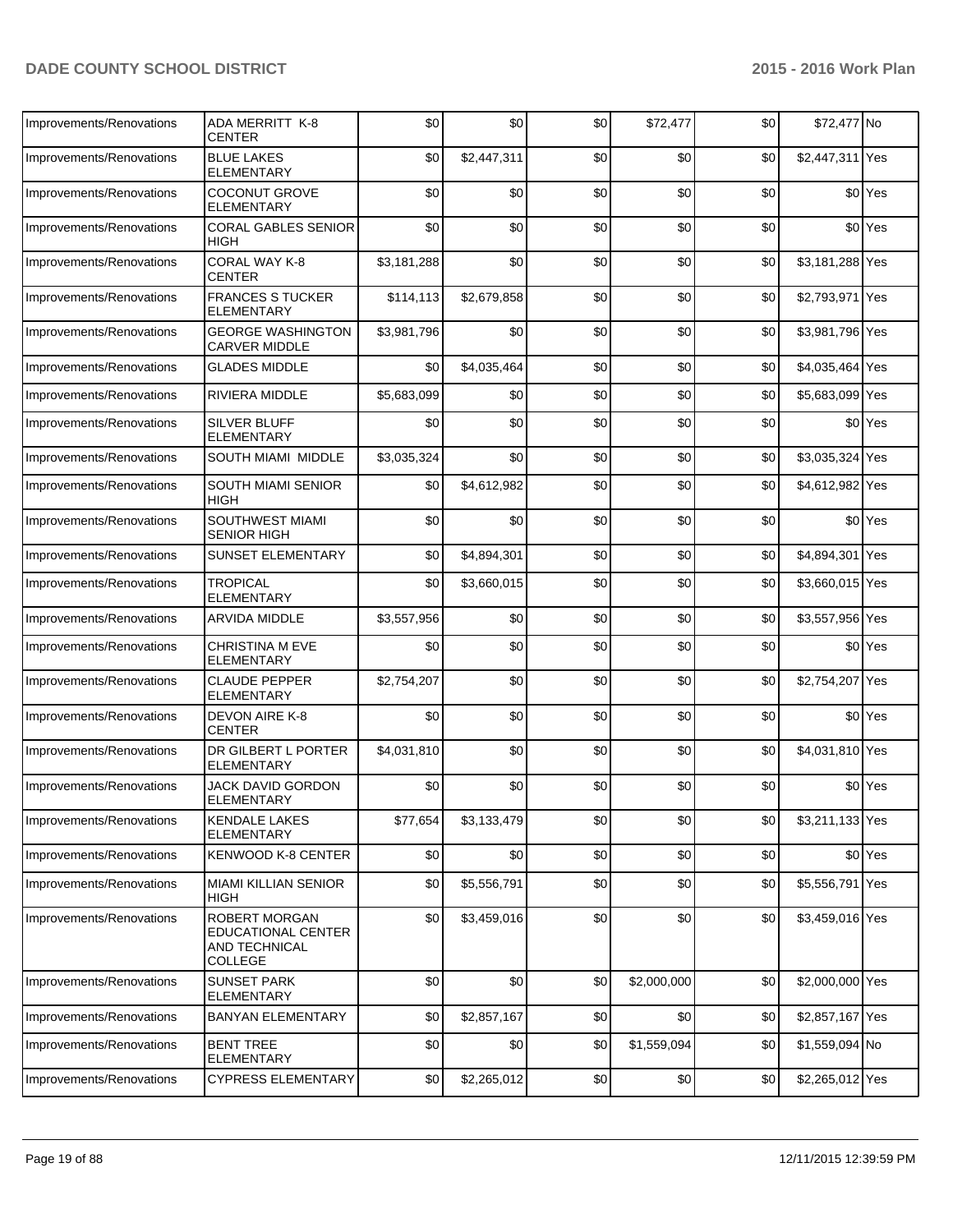| Improvements/Renovations | DR CARLOS J FINLAY<br>ELEMENTARY                             | \$0         | \$0         | \$0 | \$0       | \$0   |                 | \$0 Yes            |
|--------------------------|--------------------------------------------------------------|-------------|-------------|-----|-----------|-------|-----------------|--------------------|
| Improvements/Renovations | <b>EMERSON</b><br>ELEMENTARY                                 | \$1,595,026 | \$0         | \$0 | \$0       | \$0   | \$1,595,026 Yes |                    |
| Improvements/Renovations | <b>ETHEL KOGER</b><br><b>BECKHAM</b><br><b>ELEMENTARY</b>    | \$0         | \$0         | \$0 | \$0       | \$0   |                 | \$0 <sup>Yes</sup> |
| Improvements/Renovations | GREENGLADE<br>ELEMENTARY                                     | \$0         | \$0         | \$0 | \$0       | \$0   |                 | \$0 <sup>Yes</sup> |
| Improvements/Renovations | <b>HOWARD D MCMILLAN</b><br><b>MIDDIF</b>                    | \$0         | \$3,134,170 | \$0 | \$0       | \$0   | \$3,134,170 Yes |                    |
| Improvements/Renovations | JANE S ROBERTS K-8<br><b>CENTER</b>                          | \$0         | \$5,113,894 | \$0 | \$0       | \$0   | \$5,113,894 Yes |                    |
| Improvements/Renovations | JOHN A FERGUSON<br>SENIOR HIGH                               | \$0         | \$0         | \$0 | \$0       | \$0   |                 | \$0 <sup>Yes</sup> |
| Improvements/Renovations | <b>OLYMPIA HEIGHTS</b><br><b>ELEMENTARY</b>                  | \$0         | \$0         | \$0 | \$0       | \$0   |                 | \$0 <sup>Yes</sup> |
| Improvements/Renovations | <b>BEL-AIRE ELEMENTARY</b>                                   | \$0         | \$3,662,563 | \$0 | \$0       | \$0   | \$3,662,563 Yes |                    |
| Improvements/Renovations | <b>CUTLER RIDGE</b><br>ELEMENTARY                            | \$0         | \$2,308,145 | \$0 | \$0       | \$0   | \$2,308,145 Yes |                    |
| Improvements/Renovations | <b>FLORIDA CITY</b><br><b>ELEMENTARY</b>                     | \$1,747,621 | \$0         | \$0 | \$0       | \$0   | \$1,747,621 Yes |                    |
| Improvements/Renovations | HOMESTEAD MIDDLE                                             | \$4,774,544 | \$0         | \$0 | \$0       | \$0   | \$4,774,544 Yes |                    |
| Improvements/Renovations | HOMESTEAD SENIOR<br><b>HIGH</b>                              | \$0         | \$4,683,607 | \$0 | \$0       | \$0   | \$4,683,607 Yes |                    |
| Improvements/Renovations | <b>MIAMI MACARTHUR</b><br>SOUTH SENIOR HIGH                  | \$0         | \$1,972,682 | \$0 | \$0       | \$0   | \$1,972,682 Yes |                    |
| Improvements/Renovations | NEVA KING COOPER<br>EDUCATIONAL CENTER                       | \$0         | \$0         | \$0 | \$0       | \$0   |                 | \$0 <sup>Yes</sup> |
| Improvements/Renovations | PALMETTO MIDDLE                                              | \$4,079,860 | \$0         | \$0 | \$0       | \$0   | \$4,079,860 Yes |                    |
| Improvements/Renovations | <b>PINE LAKE</b><br><b>ELEMENTARY</b>                        | \$0         | \$3,488,632 | \$0 | \$0       | \$0   | \$3,488,632 Yes |                    |
| Improvements/Renovations | <b>PINE VILLA</b><br>ELEMENTARY                              | \$0         | \$1,552,413 | \$0 | \$0       | \$0   | \$1,552,413 Yes |                    |
| Improvements/Renovations | REDLAND MIDDLE                                               | \$2,772,522 | \$0         | \$0 | \$0       | \$0   | \$2,772,522 Yes |                    |
| Improvements/Renovations | RICHMOND HEIGHTS<br>MIDDLE                                   | \$0         | \$2,332,733 | \$0 | \$0       | \$0   | \$2,332,733 Yes |                    |
| Improvements/Renovations | <b>CUTLER BAY SENIOR</b><br><b>HIGH SCHOOL</b>               | \$2,459,132 | \$0         | \$0 | \$0       | $$0$$ | \$2,459,132 Yes |                    |
| Improvements/Renovations | AIR BASE K-8 CENTER<br>FOR INTERNATIONAL<br><b>EDUCATION</b> | \$2,559,757 | \$0         | \$0 | \$0       | \$0   | \$2,559,757 Yes |                    |
| Improvements/Renovations | <b>AUBURNDALE</b><br><b>ELEMENTARY</b>                       | \$0         | \$0         | \$0 | \$606,565 | \$0   | \$606,565 No    |                    |
| Improvements/Renovations | <b>BENJAMIN FRANKLIN K-</b><br>8 CENTER                      | \$0         | \$0         | \$0 | \$0       | \$0   |                 | \$0 Yes            |
| Improvements/Renovations | CITRUS GROVE<br><b>ELEMENTARY</b>                            | \$3,090,711 | \$0         | \$0 | \$0       | \$0   | \$3,090,711 Yes |                    |
| Improvements/Renovations | <b>CORAL REEF</b><br>ELEMENTARY                              | \$0         | \$2,479,574 | \$0 | \$0       | \$0   | \$2,479,574 Yes |                    |
| Improvements/Renovations | CORAL TERRACE<br>ELEMENTARY                                  | \$0         | \$0         | \$0 | \$0       | \$0   |                 | \$0 Yes            |
| Improvements/Renovations | <b>DAVID FAIRCHILD</b><br>ELEMENTARY                         | \$0         | \$1,888,867 | \$0 | \$0       | \$0   | \$1,888,867 Yes |                    |
| Improvements/Renovations | <b>EVERGLADES K-8</b><br><b>CENTER</b>                       | \$4,220,754 | \$0         | \$0 | \$0       | \$0   | \$4,220,754 Yes |                    |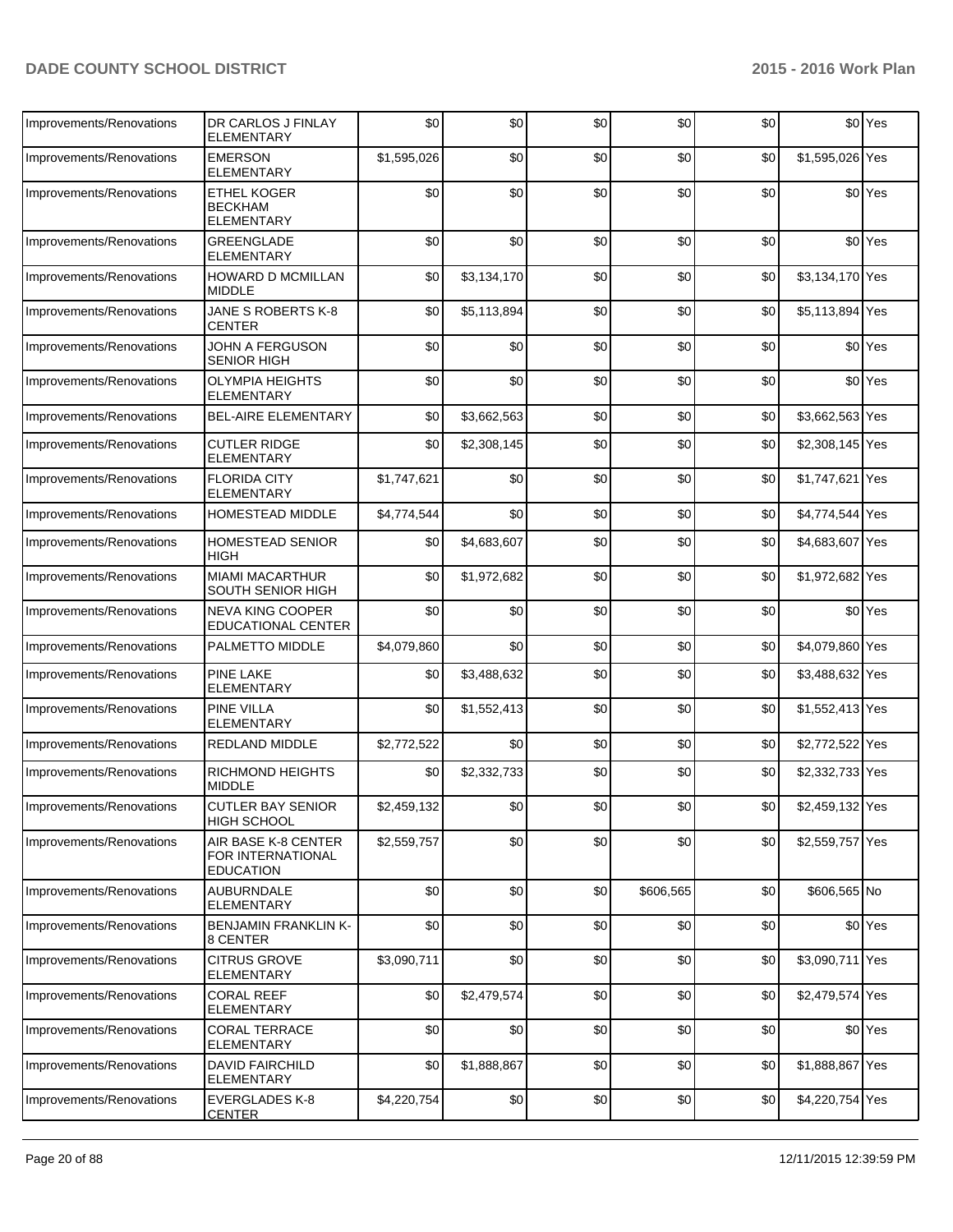| Improvements/Renovations | <b>FLAMINGO</b><br><b>ELEMENTARY</b>                                 | \$2,638,314 | \$0         | \$0 | \$0  | \$0 | \$2,638,314 Yes |                      |
|--------------------------|----------------------------------------------------------------------|-------------|-------------|-----|------|-----|-----------------|----------------------|
| Improvements/Renovations | <b>GRATIGNY</b><br>ELEMENTARY                                        | \$0         | \$0         | \$0 | \$0  | \$0 |                 | \$0 <sup>Yes</sup>   |
| Improvements/Renovations | <b>GREYNOLDS PARK</b><br><b>ELEMENTARY</b>                           | \$3,175,950 | \$0         | \$0 | \$0  | \$0 | \$3,175,950 Yes |                      |
| Improvements/Renovations | <b>HENRY M FLAGLER</b><br>ELEMENTARY                                 | \$0         | \$0         | \$0 | \$0  | \$0 |                 | \$0 <sup>Yes</sup>   |
| Improvements/Renovations | <b>LAKEVIEW</b><br>ELEMENTARY                                        | \$0         | \$0         | \$0 | \$0  | \$0 |                 | \$0 <sup>Yes</sup>   |
| Improvements/Renovations | LEISURE CITY K-8<br>CENTER                                           | \$6,434,320 | \$0         | \$0 | \$0  | \$0 | \$6,434,320 Yes |                      |
| Improvements/Renovations | M A MILAM K-8 CENTER                                                 | \$0         | \$0         | \$0 | \$0  | \$0 |                 | \$0 <sup>Yes</sup>   |
| Improvements/Renovations | <b>MADIE IVES</b><br><b>COMMUNITY</b><br><b>ELEMENTARY</b>           | \$757,888   | \$0         | \$0 | \$0  | \$0 | \$757,888 Yes   |                      |
| Improvements/Renovations | <b>MAE M WALTERS</b><br><b>ELEMENTARY</b>                            | \$0         | \$0         | \$0 | \$0  | \$0 |                 | \$0 <sup>Yes</sup>   |
| Improvements/Renovations | <b>MEADOWLANE</b><br>ELEMENTARY                                      | \$0         | \$0         | \$0 | \$0  | \$0 |                 | \$0 <sup>Yes</sup>   |
| Improvements/Renovations | <b>MIAMI SPRINGS MIDDLE</b>                                          | \$0         | \$0         | \$0 | \$0  | \$0 |                 | \$0 <sup>Yes</sup>   |
| Improvements/Renovations | <b>NORTH TWIN LAKES</b><br><b>ELEMENTARY</b>                         | \$2,567,545 | \$0         | \$0 | \$0  | \$0 | \$2,567,545 Yes |                      |
| Improvements/Renovations | <b>PALMETTO</b><br>ELEMENTARY                                        | \$0         | \$0         | \$0 | \$0  | \$0 |                 | \$0 <sup>l</sup> Yes |
| Improvements/Renovations | <b>PARKVIEW</b><br>ELEMENTARY                                        | \$0         | \$0         | \$0 | \$0  | \$0 |                 | \$0 <sup>Yes</sup>   |
| Improvements/Renovations | <b>PINECREST</b><br>ELEMENTARY                                       | \$3,310,679 | \$0         | \$0 | \$0  | \$0 | \$3,310,679 Yes |                      |
| Improvements/Renovations | <b>REDONDO</b><br><b>ELEMENTARY</b>                                  | \$0         | \$2,770,124 | \$0 | \$0  | \$0 | \$2,770,124 Yes |                      |
| Improvements/Renovations | <b>ROCKWAY</b><br><b>ELEMENTARY</b>                                  | \$0         | \$0         | \$0 | \$0  | \$0 |                 | \$0 <sup>Yes</sup>   |
| Improvements/Renovations | ROCKWAY MIDDLE                                                       | \$0         | \$4,293,496 | \$0 | \$0  | \$0 | \$4,293,496 Yes |                      |
| Improvements/Renovations | <b>SCOTT LAKE</b><br><b>ELEMENTARY</b>                               | \$0         | \$0         | \$0 | \$0  | \$0 |                 | \$0 <sup>Yes</sup>   |
| Improvements/Renovations | SPRINGVIEW<br>ELEMENTARY                                             | \$0         | \$0         | \$0 | \$0  | \$0 |                 | \$0 <sup>Yes</sup>   |
| Improvements/Renovations | <b>TWIN LAKES</b><br><b>ELEMENTARY</b>                               | \$0         | \$0         | \$0 | \$0] | \$0 |                 | \$0 <sup>Yes</sup>   |
| Improvements/Renovations | <b>WEST MIAMI MIDDLE</b>                                             | \$0         | \$0         | \$0 | \$0  | \$0 |                 | \$0 <sup>Yes</sup>   |
| Improvements/Renovations | <b>MIAMI PALMETTO</b><br><b>SENIOR HIGH</b>                          | \$2,435,607 | \$0         | \$0 | \$0  | \$0 | \$2,435,607 Yes |                      |
| Improvements/Renovations | <b>MIAMI DOUGLAS</b><br><b>MACARTHUR NORTH</b><br><b>SENIOR HIGH</b> | \$0         | \$0         | \$0 | \$0  | \$0 |                 | \$0 Yes              |
| Improvements/Renovations | <b>HIBISCUS ELEMENTARY</b>                                           | \$0         | \$0         | \$0 | \$0  | \$0 |                 | \$0 <sup>Yes</sup>   |
| Improvements/Renovations | <b>NORLAND</b><br><b>ELEMENTARY</b>                                  | \$0         | \$0         | \$0 | \$0  | \$0 |                 | \$0 <sup>Yes</sup>   |
| Improvements/Renovations | <b>BISCAYNE GARDENS</b><br>ELEMENTARY                                | \$0         | \$0         | \$0 | \$0  | \$0 |                 | \$0 <sup>Yes</sup>   |
| Improvements/Renovations | PALM SPRINGS<br>ELEMENTARY                                           | \$1,621,175 | \$0         | \$0 | \$0  | \$0 | \$1,621,175 Yes |                      |
| Improvements/Renovations | <b>JAMES H BRIGHT</b><br>ELEMENTARY                                  | \$0         | \$8,758,748 | \$0 | \$0  | \$0 | \$8,758,748 Yes |                      |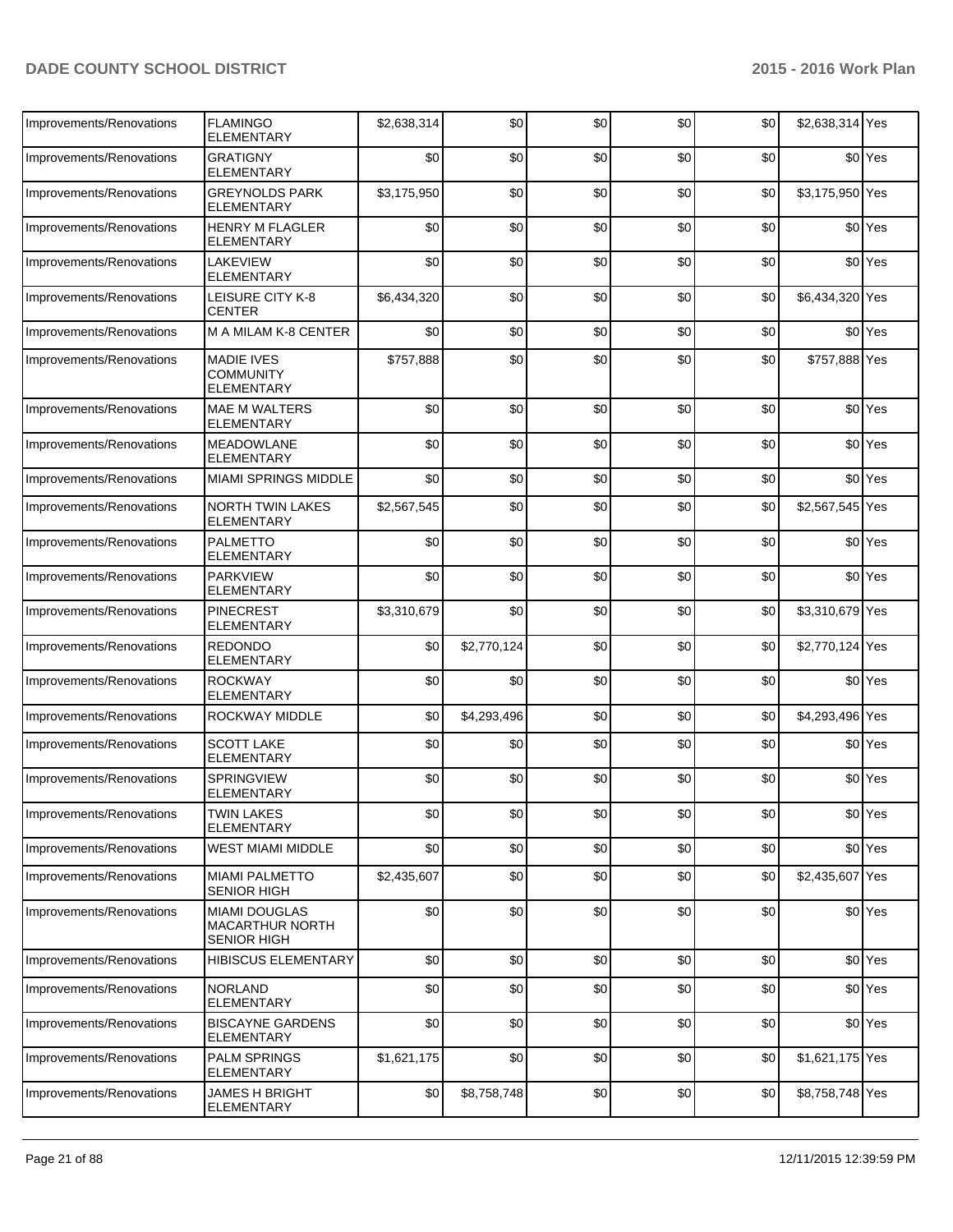| Improvements/Renovations | <b>HENRY S WEST</b><br><b>LABORATORY SCHOOL</b>                                         | \$657,152 | \$0 | \$0 | \$0         | \$0       | \$657,152 Yes  |  |
|--------------------------|-----------------------------------------------------------------------------------------|-----------|-----|-----|-------------|-----------|----------------|--|
| Improvements/Renovations | ALONZO AND TRACY<br><b>MOURNING SENIOR</b><br><b>HIGH BISCAYNE BAY</b><br><b>CAMPUS</b> | \$0       | \$0 | \$0 | \$241,849   | \$0       | \$241,849 No   |  |
| Improvements/Renovations | <b>ANDOVER MIDDLE</b><br><b>SCHOOL</b>                                                  | \$0       | \$0 | \$0 | \$151,193   | \$0       | \$151,193 No   |  |
| Improvements/Renovations | ANNA BRENNER<br><b>MEYERS</b><br><b>TELECOMMUNICATION</b><br><b>COMPLEX</b>             | \$0       | \$0 | \$0 | \$546,881   | \$0       | \$546,881 No   |  |
| Improvements/Renovations | <b>ARCH CREEK</b><br><b>ELEMENTARY SCHOOL</b>                                           | \$0       | \$0 | \$0 | \$0         | \$113,479 | \$113,479 No   |  |
| Improvements/Renovations | AVENTURA<br><b>WATERWAYS K-8</b><br><b>CENTER</b>                                       | \$0       | \$0 | \$0 | \$497,775   | \$0       | \$497,775 No   |  |
| Improvements/Renovations | AIR BASE K-8 CENTER<br>FOR INTERNATIONAL<br><b>EDUCATION</b>                            | \$0       | \$0 | \$0 | \$3,776,816 | \$0       | \$3,776,816 No |  |
| Improvements/Renovations | <b>GEORGIA JONES-</b><br><b>AYERS MIDDLE</b><br><b>SCHOOL</b>                           | \$0       | \$0 | \$0 | \$1,279,706 | \$0       | \$1,279,706 No |  |
| Improvements/Renovations | <b>AMELIA EARHART</b><br><b>ELEMENTARY</b>                                              | \$0       | \$0 | \$0 | \$1,378,947 | \$0       | \$1,378,947 No |  |
| Improvements/Renovations | <b>AMERICAN SENIOR</b><br>HIGH                                                          | \$0       | \$0 | \$0 | \$1,600,438 | \$0       | \$1,600,438 No |  |
| Improvements/Renovations | <b>ARCOLA LAKE</b><br><b>ELEMENTARY</b>                                                 | \$0       | \$0 | \$0 | \$703,931   | \$0       | \$703,931 No   |  |
| Improvements/Renovations | ARVIDA MIDDLE                                                                           | \$0       | \$0 | \$0 | \$3,016,701 | \$0       | \$3,016,701 No |  |
| Improvements/Renovations | <b>BANYAN ELEMENTARY</b>                                                                | \$0       | \$0 | \$0 | \$2,786,317 | \$0       | \$2,786,317 No |  |
| Improvements/Renovations | <b>BARBARA GOLEMAN</b><br><b>SENIOR HIGH</b>                                            | \$0       | \$0 | \$0 | \$6,208,809 | \$0       | \$6,208,809 No |  |
| Improvements/Renovations | <b>BARBARA HAWKINS</b><br><b>ELEMENTARY</b>                                             | \$0       | \$0 | \$0 | \$3,654,768 | \$0       | \$3,654,768 No |  |
| Improvements/Renovations | <b>BEL-AIRE ELEMENTARY</b>                                                              | \$0       | \$0 | \$0 | \$1,521,951 | \$0       | \$1,521,951 No |  |
| Improvements/Renovations | <b>BEN SHEPPARD</b><br><b>ELEMENTARY</b>                                                | \$0       | \$0 | \$0 | \$3,702,887 | \$0       | \$3,702,887 No |  |
| Improvements/Renovations | <b>BENJAMIN FRANKLIN K-</b><br>8 CENTER                                                 | \$0       | \$0 | \$0 | \$7,558,580 | \$0       | \$7,558,580 No |  |
| Improvements/Renovations | <b>BISCAYNE GARDENS</b><br>ELEMENTARY                                                   | \$0       | \$0 | \$0 | \$1,765,227 | \$0       | \$1,765,227 No |  |
| Improvements/Renovations | <b>BISCAYNE NATURE</b><br><b>CENTER</b>                                                 | \$0       | \$0 | \$0 | \$416,876   | \$0       | \$416,876 No   |  |
| Improvements/Renovations | <b>BLUE LAKES</b><br>ELEMENTARY                                                         | \$0       | \$0 | \$0 | \$938,097   | \$0       | \$938,097 No   |  |
| Improvements/Renovations | <b>BOOKER T</b><br><b>WASHINGTON SENIOR</b><br><b>HIGH</b>                              | \$0       | \$0 | \$0 | \$2,426,837 | \$0       | \$2,426,837 No |  |
| Improvements/Renovations | <b>BRENTWOOD</b><br>ELEMENTARY                                                          | \$0       | \$0 | \$0 | \$3,150,420 | \$0       | \$3,150,420 No |  |
| Improvements/Renovations | <b>BROADMOOR</b><br>ELEMENTARY                                                          | \$0       | \$0 | \$0 | \$9,718,582 | \$0       | \$9,718,582 No |  |
| Improvements/Renovations | <b>BROWNSVILLE MIDDLE</b>                                                               | \$0       | \$0 | \$0 | \$4,952,940 | \$0       | \$4,952,940 No |  |
| Improvements/Renovations | <b>BUNCHE PARK</b><br>ELEMENTARY                                                        | \$0       | \$0 | \$0 | \$4,375,688 | \$0       | \$4,375,688 No |  |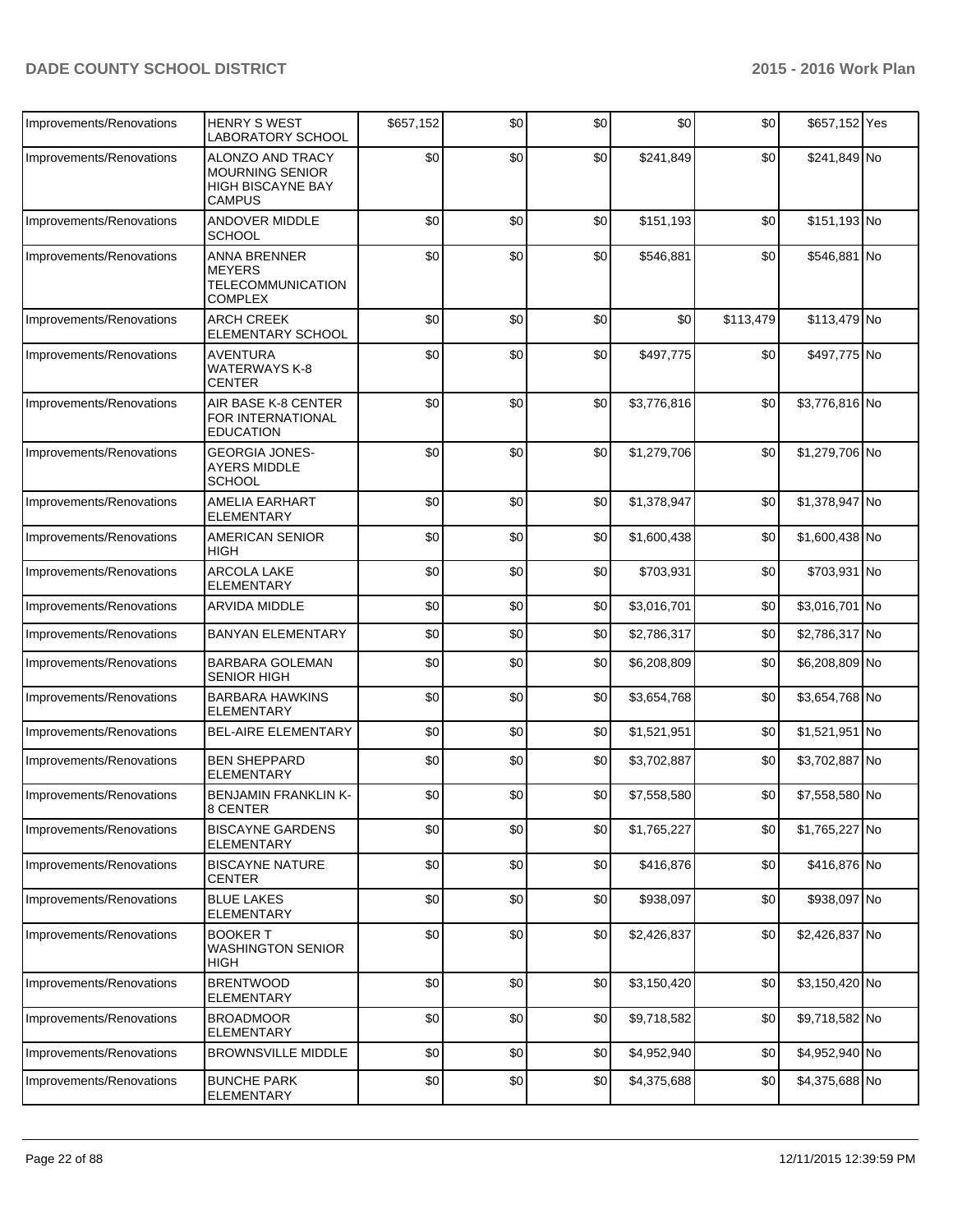| Improvements/Renovations | <b>CALUSA ELEMENTARY</b>                                                                                    | \$0 | \$0 | \$0 | \$998,683    | \$0 | \$998,683 No    |  |
|--------------------------|-------------------------------------------------------------------------------------------------------------|-----|-----|-----|--------------|-----|-----------------|--|
| Improvements/Renovations | <b>CENTER FOR</b><br><b>INTERNATIONAL</b><br><b>EDUCATION: A</b><br><b>CAMBRIDGE ASSOC</b><br><b>SCHOOL</b> | \$0 | \$0 | \$0 | \$1,585,219  | \$0 | \$1,585,219 No  |  |
| Improvements/Renovations | <b>CAROL CITY</b><br><b>ELEMENTARY</b>                                                                      | \$0 | \$0 | \$0 | \$3,177,317  | \$0 | \$3,177,317 No  |  |
| Improvements/Renovations | <b>CAROL CITY MIDDLE</b>                                                                                    | \$0 | \$0 | \$0 | \$4,418,851  | \$0 | \$4,418,851 No  |  |
| Improvements/Renovations | <b>CHAPMAN HOUSE</b>                                                                                        | \$0 | \$0 | \$0 | \$80,113     | \$0 | \$80,113 No     |  |
| Improvements/Renovations | <b>CHARLES DAVID</b><br><b>WYCHE JR</b><br><b>ELEMENTARY</b>                                                | \$0 | \$0 | \$0 | \$690,071    | \$0 | \$690,071 No    |  |
| Improvements/Renovations | <b>CHARLES R DREW</b><br><b>MIDDLE</b>                                                                      | \$0 | \$0 | \$0 | \$9,580,534  | \$0 | \$9,580,534 No  |  |
| Improvements/Renovations | <b>CHARLES R HADLEY</b><br><b>ELEMENTARY</b>                                                                | \$0 | \$0 | \$0 | \$476,886    | \$0 | \$476,886 No    |  |
| Improvements/Renovations | <b>CLAUDE PEPPER</b><br><b>ELEMENTARY</b>                                                                   | \$0 | \$0 | \$0 | \$1,465,328  | \$0 | \$1,465,328 No  |  |
| Improvements/Renovations | <b>COCONUT GROVE</b><br><b>ELEMENTARY</b>                                                                   | \$0 | \$0 | \$0 | \$1,729,413  | \$0 | \$1,729,413 No  |  |
| Improvements/Renovations | <b>COCONUT PALM K-8</b><br><b>ACADEMY</b>                                                                   | \$0 | \$0 | \$0 | \$163,672    | \$0 | \$163,672 No    |  |
| Improvements/Renovations | <b>COMSTOCK</b><br>ELEMENTARY                                                                               | \$0 | \$0 | \$0 | \$7,645,041  | \$0 | \$7,645,041 No  |  |
| Improvements/Renovations | COPE CENTER NORTH                                                                                           | \$0 | \$0 | \$0 | \$728,904    | \$0 | \$728,904 No    |  |
| Improvements/Renovations | <b>CORAL GABLES</b><br>PREPARATORY<br><b>ACADEMY</b>                                                        | \$0 | \$0 | \$0 | \$3,245,063  | \$0 | \$3,245,063 No  |  |
| Improvements/Renovations | <b>CORAL GABLES SENIOR</b><br><b>HIGH</b>                                                                   | \$0 | \$0 | \$0 | \$4,499,655  | \$0 | \$4,499,655 No  |  |
| Improvements/Renovations | <b>CORAL PARK</b><br><b>ELEMENTARY</b>                                                                      | \$0 | \$0 | \$0 | \$784,328    | \$0 | \$784,328 No    |  |
| Improvements/Renovations | <b>CORAL REEF</b><br><b>ELEMENTARY</b>                                                                      | \$0 | \$0 | \$0 | \$861.729    | \$0 | \$861,729 No    |  |
| Improvements/Renovations | <b>CORAL REEF SENIOR</b><br>HIGH                                                                            | \$0 | \$0 | \$0 | \$2,075,052  | \$0 | \$2,075,052 No  |  |
| Improvements/Renovations | <b>CORAL TERRACE</b><br>ELEMENTARY                                                                          | \$0 | \$0 | \$0 | \$1,248,571  | \$0 | \$1,248,571 No  |  |
| Improvements/Renovations | CORAL WAY K-8<br><b>CENTER</b>                                                                              | \$0 | \$0 | \$0 | \$2,498,704  | \$0 | \$2,498,704 No  |  |
| Improvements/Renovations | CORPORATE ACADEMY<br>NORTH AT FLORAL<br>HEIGHTS COMPLEX                                                     | \$0 | \$0 | \$0 | \$5,130,885  | \$0 | \$5,130,885 No  |  |
| Improvements/Renovations | <b>COUNTRY CLUB</b><br>MIDDLE SCHOOL                                                                        | \$0 | \$0 | \$0 | \$234,342    | \$0 | \$234,342 No    |  |
| Improvements/Renovations | <b>CRESTVIEW</b><br>ELEMENTARY                                                                              | \$0 | \$0 | \$0 | \$3,896,377  | \$0 | \$3,896,377 No  |  |
| Improvements/Renovations | <b>CUTLER BAY SENIOR</b><br><b>HIGH SCHOOL</b>                                                              | \$0 | \$0 | \$0 | \$4,226,757  | \$0 | \$4,226,757 No  |  |
| Improvements/Renovations | <b>CUTLER BAY MIDDLE</b><br><b>SCHOOL</b>                                                                   | \$0 | \$0 | \$0 | \$10,927,611 | \$0 | \$10,927,611 No |  |
| Improvements/Renovations | <b>CUTLER RIDGE</b><br><b>ELEMENTARY</b>                                                                    | \$0 | \$0 | \$0 | \$2,144,126  | \$0 | \$2,144,126 No  |  |
| Improvements/Renovations | <b>CYPRESS ELEMENTARY</b>                                                                                   | \$0 | \$0 | \$0 | \$1,147,539  | \$0 | \$1,147,539 No  |  |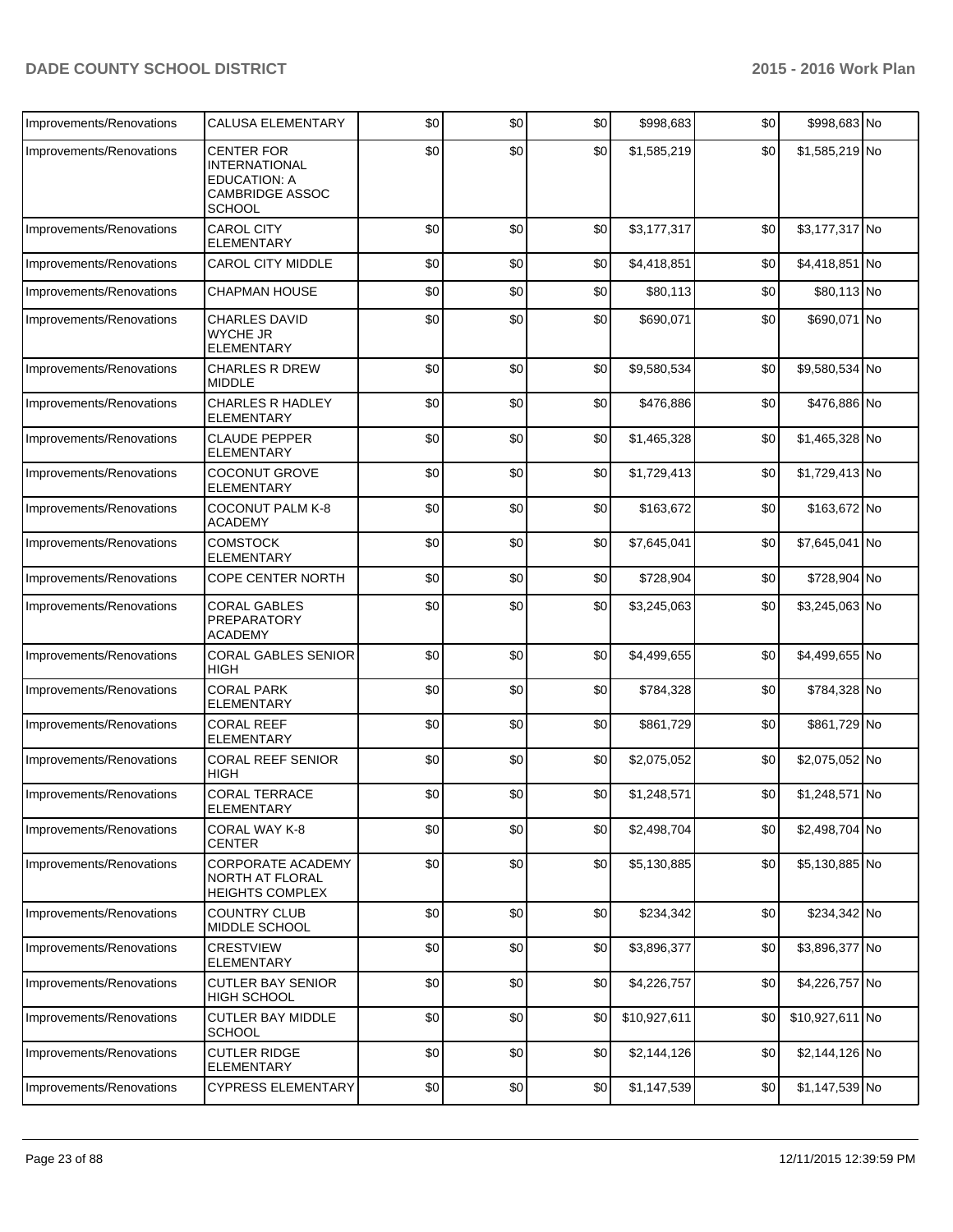| Improvements/Renovations | <b>D A DORSEY</b><br><b>TECHNICAL COLLEGE</b>                    | \$0 | \$0  | \$0 | \$4,830,772 | \$0 | \$4,830,772 No |  |
|--------------------------|------------------------------------------------------------------|-----|------|-----|-------------|-----|----------------|--|
| Improvements/Renovations | <b>DANTE B FASCELL</b><br><b>ELEMENTARY</b>                      | \$0 | \$0  | \$0 | \$1,086,863 | \$0 | \$1,086,863 No |  |
| Improvements/Renovations | <b>DAVID FAIRCHILD</b><br><b>ELEMENTARY</b>                      | \$0 | \$0  | \$0 | \$4,157,035 | \$0 | \$4,157,035 No |  |
| Improvements/Renovations | DAVID LAWRENCE JR K-<br>8 CENTER                                 | \$0 | \$0  | \$0 | \$161,250   | \$0 | \$161,250 No   |  |
| Improvements/Renovations | <b>DESIGN AND</b><br><b>ARCHITECTURE</b><br><b>SENIOR HIGH</b>   | \$0 | \$0  | \$0 | \$2,380,193 | \$0 | \$2,380,193 No |  |
| Improvements/Renovations | <b>DEVON AIRE K-8</b><br><b>CENTER</b>                           | \$0 | \$0  | \$0 | \$2,328,853 | \$0 | \$2,328,853 No |  |
| Improvements/Renovations | DR CARLOS J FINLAY<br><b>ELEMENTARY</b>                          | \$0 | \$0  | \$0 | \$1,075,551 | \$0 | \$1,075,551 No |  |
| Improvements/Renovations | DR GILBERT L PORTER<br><b>ELEMENTARY</b>                         | \$0 | \$0  | \$0 | \$3,734,942 | \$0 | \$3,734,942 No |  |
| Improvements/Renovations | DR HENRY W<br><b>MACK/WEST LITTLE</b><br><b>RIVER K-8 CENTER</b> | \$0 | \$0  | \$0 | \$5,708,873 | \$0 | \$5,708,873 No |  |
| Improvements/Renovations | DR MICHAEL M KROP<br><b>SENIOR HIGH</b>                          | \$0 | \$0  | \$0 | \$2,029,877 | \$0 | \$2,029,877 No |  |
| Improvements/Renovations | DR. HENRY E. PERRINE<br>ACADEMY OF THE ARTS                      | \$0 | \$0  | \$0 | \$13,074    | \$0 | \$13,074 No    |  |
| Improvements/Renovations | DR. MANUEL C.<br><b>BARREIRO</b><br><b>ELEMENTARY</b>            | \$0 | \$0  | \$0 | \$241,775   | \$0 | \$241,775 No   |  |
| Improvements/Renovations | DR. ROLANDO<br><b>ESPINOSA K-8 CENTER</b>                        | \$0 | \$0  | \$0 | \$328,877   | \$0 | \$328,877 No   |  |
| Improvements/Renovations | <b>E W F STIRRUP</b><br><b>ELEMENTARY</b>                        | \$0 | \$0  | \$0 | \$1,767,573 | \$0 | \$1,767,573 No |  |
| Improvements/Renovations | <b>EARLINGTON HEIGHTS</b><br><b>ELEMENTARY</b>                   | \$0 | \$0  | \$0 | \$1,711,159 | \$0 | \$1,711,159 No |  |
| Improvements/Renovations | <b>EDISON PARK K-8</b><br><b>CENTER</b>                          | \$0 | \$0  | \$0 | \$1,168,766 | \$0 | \$1,168,766 No |  |
| Improvements/Renovations | <b>EMERSON</b><br><b>ELEMENTARY</b>                              | \$0 | \$0  | \$0 | \$1,474,822 | \$0 | \$1,474,822 No |  |
| Improvements/Renovations | <b>ENEIDA MASSAS</b><br><b>HARTNER</b><br><b>ELEMENTARY</b>      | \$0 | \$0  | \$0 | \$1,142,183 | \$0 | \$1,142,183 No |  |
| Improvements/Renovations | <b>ERNEST R GRAHAM K-8</b><br><b>ACADEMY</b>                     | \$0 | \$0] | \$0 | \$4,305,777 | \$0 | \$4,305,777 No |  |
| Improvements/Renovations | ETHEL F BECKFORD-<br><b>RICHMOND</b><br><b>ELEMENTARY</b>        | \$0 | \$0  | \$0 | \$1,588,021 | \$0 | \$1,588,021 No |  |
| Improvements/Renovations | <b>ETHEL KOGER</b><br><b>BECKHAM</b><br><b>ELEMENTARY</b>        | \$0 | \$0  | \$0 | \$565,109   | \$0 | \$565,109 No   |  |
| Improvements/Renovations | EUGENIA B THOMAS K-8<br><b>CENTER</b>                            | \$0 | \$0  | \$0 | \$399,543   | \$0 | \$399,543 No   |  |
| Improvements/Renovations | <b>EVERGLADES K-8</b><br><b>CENTER</b>                           | \$0 | \$0  | \$0 | \$3,513,289 | \$0 | \$3,513,289 No |  |
| Improvements/Renovations | <b>FAIRLAWN</b><br><b>ELEMENTARY</b>                             | \$0 | \$0  | \$0 | \$1,384,425 | \$0 | \$1,384,425 No |  |
| Improvements/Renovations | FELIX VARELA SENIOR<br><b>HIGH</b>                               | \$0 | \$0  | \$0 | \$473,102   | \$0 | \$473,102 No   |  |
| Improvements/Renovations | FIENBERG-FISHER<br>ADULT & COMMUNITY<br><b>EDUCATION CENTER</b>  | \$0 | \$0  | \$0 | \$1,514,978 | \$0 | \$1,514,978 No |  |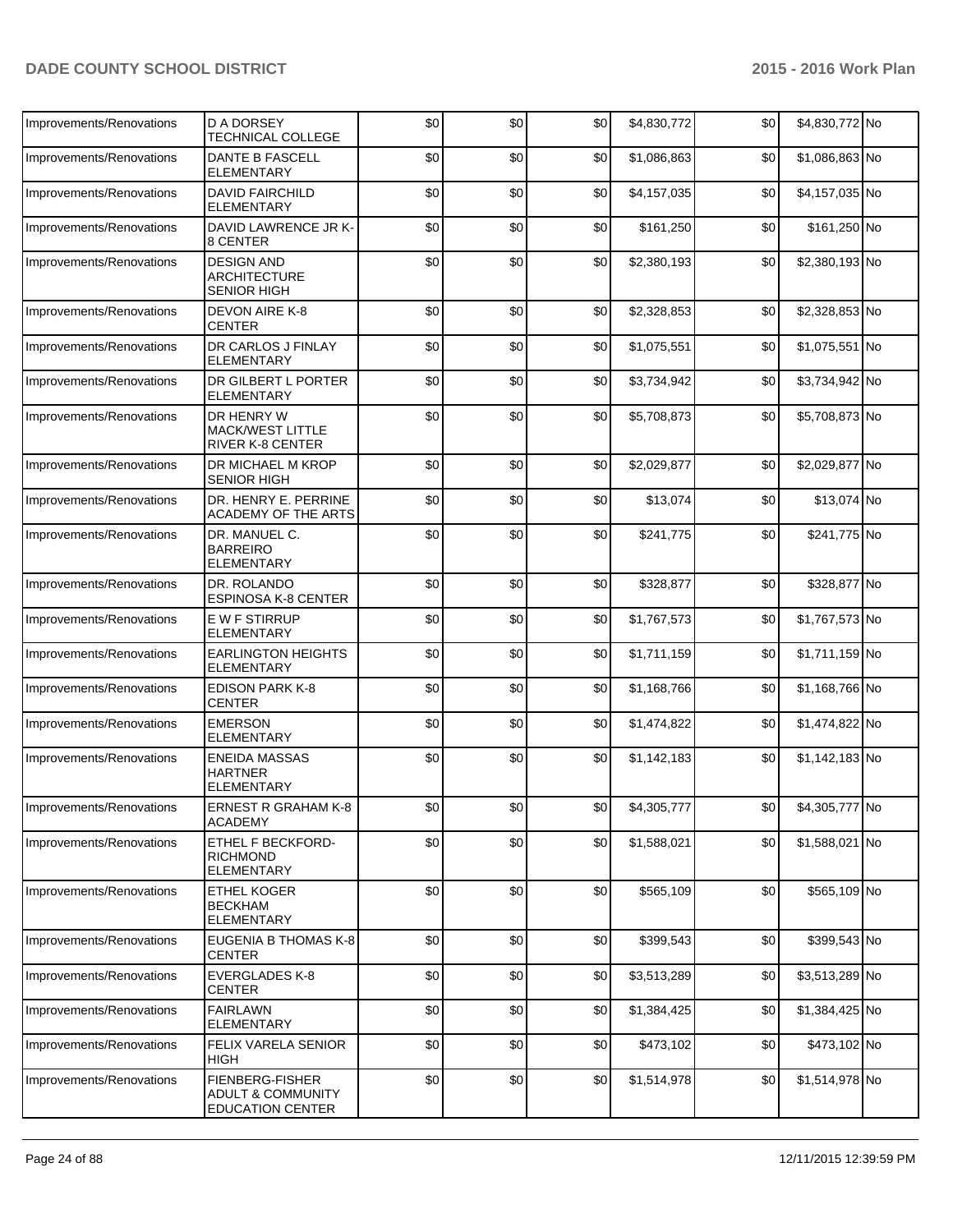| Improvements/Renovations | FIENBERG-FISHER K-8<br><b>CENTER</b>                                 | \$0 | \$0 | \$0 | \$2,361,411 | \$0 | \$2,361,411 No |  |
|--------------------------|----------------------------------------------------------------------|-----|-----|-----|-------------|-----|----------------|--|
| Improvements/Renovations | <b>FLAMINGO</b><br>ELEMENTARY                                        | \$0 | \$0 | \$0 | \$6,533,095 | \$0 | \$6,533,095 No |  |
| Improvements/Renovations | <b>FLORIDA CITY</b><br><b>ELEMENTARY</b>                             | \$0 | \$0 | \$0 | \$3,223,604 | \$0 | \$3,223,604 No |  |
| Improvements/Renovations | FLORIDA DIAGNOSTIC<br><b>LEARNING RESOURCE</b><br><b>SYSTEM</b>      | \$0 | \$0 | \$0 | \$176,122   | \$0 | \$176,122 No   |  |
| Improvements/Renovations | <b>FOOD &amp; NUTRITION</b><br><b>CENTER</b>                         | \$0 | \$0 | \$0 | \$670,057   | \$0 | \$670,057 No   |  |
| Improvements/Renovations | <b>FRANCES S TUCKER</b><br>ELEMENTARY                                | \$0 | \$0 | \$0 | \$2,235,127 | \$0 | \$2,235,127 No |  |
| Improvements/Renovations | <b>FRANK CRAWFORD</b><br><b>MARTIN K-8 CENTER</b>                    | \$0 | \$0 | \$0 | \$689,442   | \$0 | \$689,442 No   |  |
| Improvements/Renovations | <b>FREDERICK DOUGLASS</b><br><b>ELEMENTARY</b>                       | \$0 | \$0 | \$0 | \$4,882,327 | \$0 | \$4,882,327 No |  |
| Improvements/Renovations | <b>G HOLMES BRADDOCK</b><br><b>SENIOR HIGH</b>                       | \$0 | \$0 | \$0 | \$2,757,380 | \$0 | \$2,757,380 No |  |
| Improvements/Renovations | <b>GATEWAY</b><br><b>ENVIRONMENTAL K-8</b><br>LEARNING CENTER        | \$0 | \$0 | \$0 | \$274,585   | \$0 | \$274,585 No   |  |
| Improvements/Renovations | <b>GEORGE T BAKER</b><br><b>AVIATION TECHNICAL</b><br><b>COLLEGE</b> | \$0 | \$0 | \$0 | \$1,333,584 | \$0 | \$1,333,584 No |  |
| Improvements/Renovations | <b>GEORGE WASHINGTON</b><br><b>CARVER ELEMENTARY</b>                 | \$0 | \$0 | \$0 | \$1,379,537 | \$0 | \$1,379,537 No |  |
| Improvements/Renovations | <b>GEORGE WASHINGTON</b><br><b>CARVER MIDDLE</b>                     | \$0 | \$0 | \$0 | \$1,485,788 | \$0 | \$1,485,788 No |  |
| Improvements/Renovations | <b>GLADES MIDDLE</b>                                                 | \$0 | \$0 | \$0 | \$2,753,084 | \$0 | \$2,753,084 No |  |
| Improvements/Renovations | <b>GLORIA FLOYD</b><br><b>ELEMENTARY</b>                             | \$0 | \$0 | \$0 | \$1,599,547 | \$0 | \$1,599,547 No |  |
| Improvements/Renovations | <b>GOLDEN GLADES</b><br><b>ELEMENTARY</b>                            | \$0 | \$0 | \$0 | \$2,273,873 | \$0 | \$2,273,873 No |  |
| Improvements/Renovations | <b>GOULDS ELEMENTARY</b><br><b>SCHOOL</b>                            | \$0 | \$0 | \$0 | \$487,783   | \$0 | \$487,783 No   |  |
| Improvements/Renovations | <b>GRATIGNY</b><br><b>ELEMENTARY</b>                                 | \$0 | \$0 | \$0 | \$1,205,880 | \$0 | \$1,205,880 No |  |
| Improvements/Renovations | <b>GREENGLADE</b><br><b>ELEMENTARY</b>                               | \$0 | \$0 | \$0 | \$2,339,113 | \$0 | \$2,339,113 No |  |
| Improvements/Renovations | <b>GREYNOLDS PARK</b><br><b>ELEMENTARY</b>                           | \$0 | \$0 | \$0 | \$4,064,171 | \$0 | \$4,064,171 No |  |
| Improvements/Renovations | <b>GULFSTREAM</b><br><b>ELEMENTARY</b>                               | \$0 | \$0 | \$0 | \$1,429,449 | \$0 | \$1,429,449 No |  |
| Improvements/Renovations | <b>HAMMOCKS MIDDLE</b>                                               | \$0 | \$0 | \$0 | \$2,076,485 | \$0 | \$2,076,485 No |  |
| Improvements/Renovations | <b>HENRY E S REEVES</b><br>ELEMENTARY                                | \$0 | \$0 | \$0 | \$487,034   | \$0 | \$487,034 No   |  |
| Improvements/Renovations | HENRY H FILER MIDDLE                                                 | \$0 | \$0 | \$0 | \$2,122,709 | \$0 | \$2,122,709 No |  |
| Improvements/Renovations | <b>HENRY M FLAGLER</b><br>ELEMENTARY                                 | \$0 | \$0 | \$0 | \$4,279,193 | \$0 | \$4,279,193 No |  |
| Improvements/Renovations | <b>HERBERT A AMMONS</b><br>MIDDLE                                    | \$0 | \$0 | \$0 | \$3,380,271 | \$0 | \$3,380,271 No |  |
| Improvements/Renovations | HIALEAH ELEMENTARY                                                   | \$0 | \$0 | \$0 | \$340,459   | \$0 | \$340,459 No   |  |
| Improvements/Renovations | HIALEAH GARDENS<br>ELEMENTARY                                        | \$0 | \$0 | \$0 | \$3,776,692 | \$0 | \$3,776,692 No |  |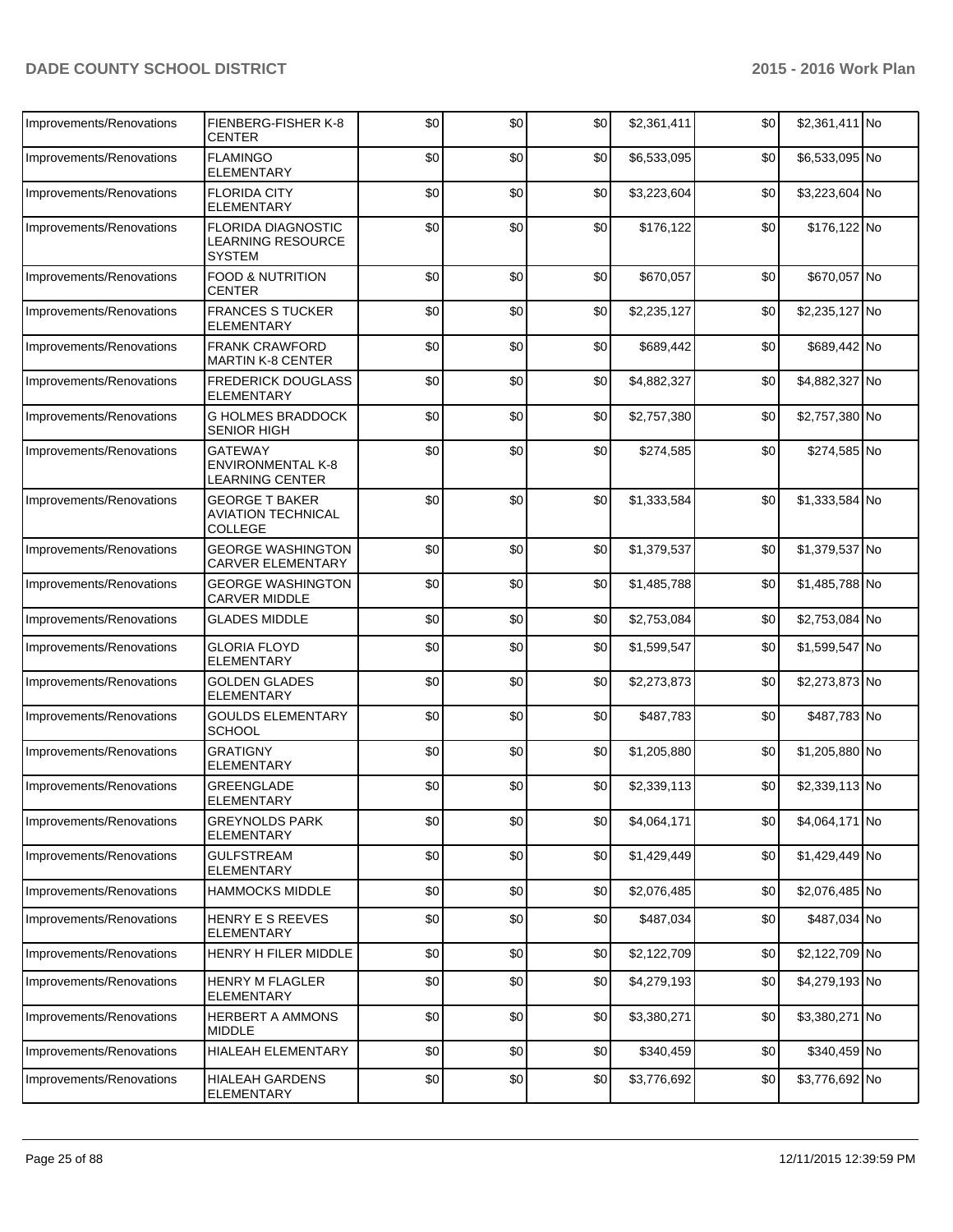| Improvements/Renovations | <b>HIALEAH GARDENS</b><br><b>MIDDLE SCHOOL</b>                                    | \$0 | \$0 | \$0 | \$218,687         | \$0 | \$218,687 No         |  |
|--------------------------|-----------------------------------------------------------------------------------|-----|-----|-----|-------------------|-----|----------------------|--|
| Improvements/Renovations | <b>HIALEAH GARDENS</b><br>SENIOR HIGH SCHOOL                                      | \$0 | \$0 | \$0 | \$1,445,232       | \$0 | \$1,445,232 No       |  |
| Improvements/Renovations | <b>HIALEAH MIDDLE</b>                                                             | \$0 | \$0 | \$0 | \$2,067,513       | \$0 | \$2,067,513 No       |  |
| Improvements/Renovations | HIALEAH SENIOR HIGH                                                               | \$0 | \$0 | \$0 | \$4,621,630       | \$0 | \$4,621,630 No       |  |
| Improvements/Renovations | HIALEAH-MIAMI LAKES<br><b>SENIOR HIGH</b>                                         | \$0 | \$0 | \$0 | \$4,291,265       | \$0 | \$4,291,265 No       |  |
| Improvements/Renovations | <b>HIBISCUS ELEMENTARY</b>                                                        | \$0 | \$0 | \$0 | \$3,160,347       | \$0 | \$3,160,347 No       |  |
| Improvements/Renovations | <b>HIGHLAND OAKS</b><br><b>MIDDLE</b>                                             | \$0 | \$0 | \$0 | \$688,500         | \$0 | \$688,500 No         |  |
| Improvements/Renovations | <b>HOLMES ELEMENTARY</b>                                                          | \$0 | \$0 | \$0 | \$191,554         | \$0 | \$191,554 No         |  |
| Improvements/Renovations | <b>HOMELESS</b><br><b>ASSISTANCE CENTER</b><br>#1                                 | \$0 | \$0 | \$0 | \$34,557          | \$0 | \$34,557 No          |  |
| Improvements/Renovations | <b>HOMESTEAD MIDDLE</b>                                                           | \$0 | \$0 | \$0 | \$1,725,651       | \$0 | \$1,725,651 No       |  |
| Improvements/Renovations | <b>HOMESTEAD SENIOR</b><br><b>HIGH</b>                                            | \$0 | \$0 | \$0 | \$5,575,391       | \$0 | \$5,575,391 No       |  |
| Improvements/Renovations | <b>HORACE MANN MIDDLE</b>                                                         | \$0 | \$0 | \$0 | \$2,776,929       | \$0 | \$2,776,929 No       |  |
| Improvements/Renovations | <b>HOWARD D MCMILLAN</b><br><b>MIDDLE</b>                                         | \$0 | \$0 | \$0 | \$1,593,950       | \$0 | \$1,593,950 No       |  |
| Improvements/Renovations | <b>HOWARD DRIVE</b><br><b>ELEMENTARY</b>                                          | \$0 | \$0 | \$0 | \$1,098,869       | \$0 | \$1,098,869 No       |  |
| Improvements/Renovations | HUBERT O SIBLEY K-8<br><b>ACADEMY</b>                                             | \$0 | \$0 | \$0 | \$2,346,996       | \$0 | \$2,346,996 No       |  |
| Improvements/Renovations | <b>INFORMATION</b><br><b>TECHNOLOGY</b><br><b>COMPUTER CENTER</b>                 | \$0 | \$0 |     | \$0 \$100,540,633 |     | \$0 \$100,540,633 No |  |
| Improvements/Renovations | <b>INTERNATIONAL</b><br><b>STUDIES</b><br>PREPARATORY<br><b>ACADEMY AT GABLES</b> | \$0 | \$0 | \$0 | \$54,757          | \$0 | \$54,757 No          |  |
| Improvements/Renovations | <b>IRVING &amp; BEATRICE</b><br>PESKOE K-8 CENTER                                 | \$0 | \$0 | \$0 | \$883,602         | \$0 | \$883,602 No         |  |
| Improvements/Renovations | <b>ITS ANNEX</b><br>WAREHOUSE                                                     | \$0 | \$0 | \$0 | \$1,632,552       | \$0 | \$1,632,552 No       |  |
| Improvements/Renovations | JACK DAVID GORDON<br><b>ELEMENTARY</b>                                            | \$0 | \$0 | \$0 | \$610,870         | \$0 | \$610,870 No         |  |
| Improvements/Renovations | <b>JAMES H BRIGHT</b><br><b>ELEMENTARY</b>                                        | \$0 | \$0 | \$0 | \$5,463,994       | \$0 | \$5,463,994 No       |  |
| Improvements/Renovations | JANE S ROBERTS K-8<br><b>CENTER</b>                                               | \$0 | \$0 | \$0 | \$1,584,895       | \$0 | \$1,584,895 No       |  |
| Improvements/Renovations | JESSE J. McCRARY JR.<br>ELEMENTARY SCHOOL                                         | \$0 | \$0 | \$0 | \$1,928,518       | \$0 | \$1,928,518 No       |  |
| Improvements/Renovations | JOE HALL ELEMENTARY                                                               | \$0 | \$0 | \$0 | \$1,217,197       | \$0 | \$1,217,197 No       |  |
| Improvements/Renovations | JOELLA C GOOD<br><b>ELEMENTARY</b>                                                | \$0 | \$0 | \$0 | \$2,424,607       | \$0 | \$2,424,607 No       |  |
| Improvements/Renovations | JOHN A FERGUSON<br>SENIOR HIGH                                                    | \$0 | \$0 | \$0 | \$1,194,154       | \$0 | \$1,194,154 No       |  |
| Improvements/Renovations | JOHN F KENNEDY<br><b>MIDDLE</b>                                                   | \$0 | \$0 | \$0 | \$4,802,915       | \$0 | \$4,802,915 No       |  |
| Improvements/Renovations | JOHN G DUPUIS<br>ELEMENTARY                                                       | \$0 | \$0 | \$0 | \$1,622,322       | \$0 | \$1,622,322 No       |  |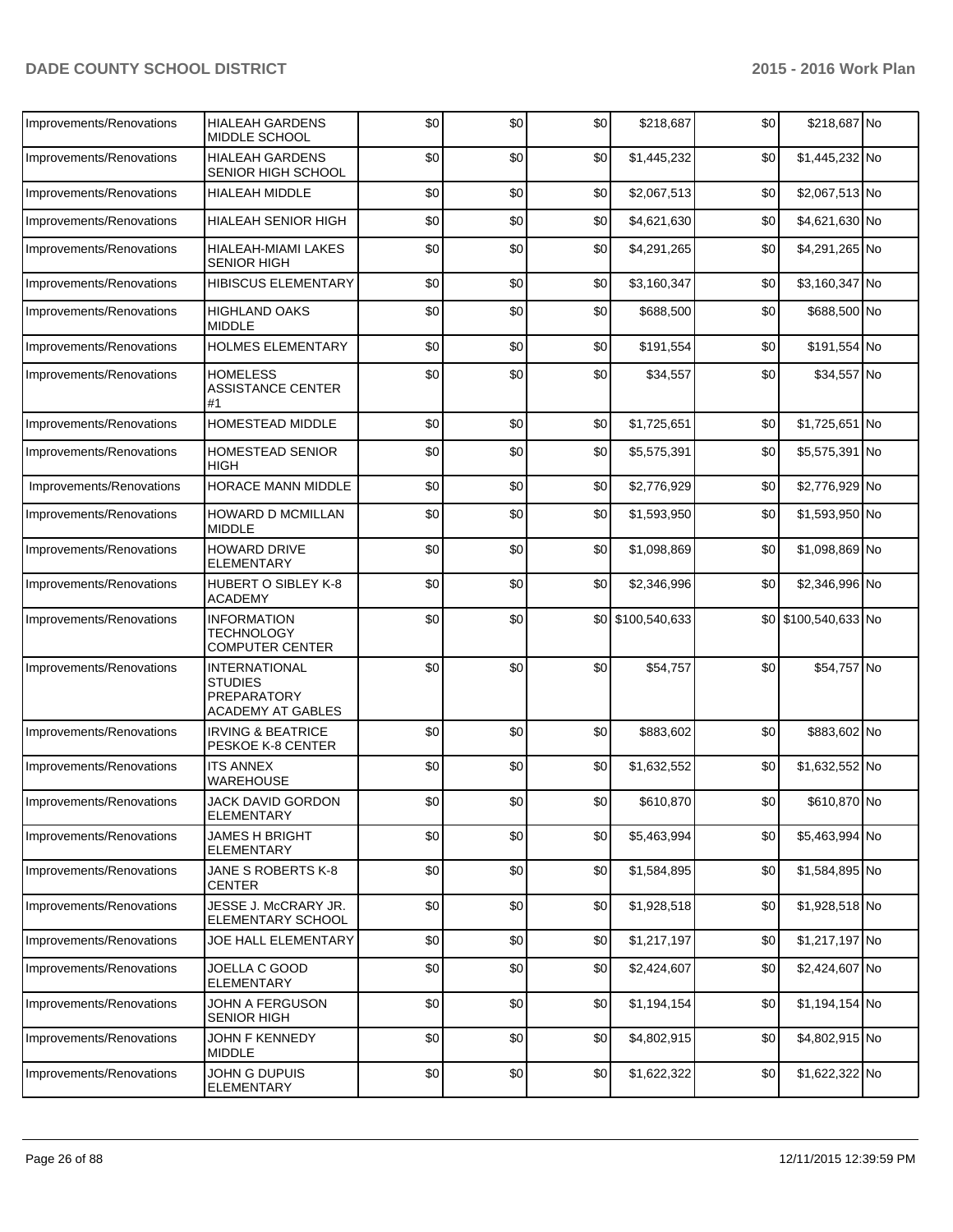| Improvements/Renovations | JOHN H SCHEE<br><b>TRANSPORTATION</b><br><b>CENTER</b>                    | \$0 | \$0 | \$0 | \$812,833   | \$0 | \$812,833 No   |  |
|--------------------------|---------------------------------------------------------------------------|-----|-----|-----|-------------|-----|----------------|--|
| Improvements/Renovations | JOHN I SMITH K-8<br><b>CENTER</b>                                         | \$0 | \$0 | \$0 | \$2,304,823 | \$0 | \$2,304,823 No |  |
| Improvements/Renovations | JORGE MAS CANOSA<br>MIDDLE SCHOOL                                         | \$0 | \$0 | \$0 | \$571,844   | \$0 | \$571,844 No   |  |
| Improvements/Renovations | JOSE DE DIEGO MIDDLE                                                      | \$0 | \$0 | \$0 | \$453,779   | \$0 | \$453,779 No   |  |
| Improvements/Renovations | JOSE MARTI MAST 6-12<br><b>ACADEMY</b>                                    | \$0 | \$0 | \$0 | \$4,293,278 | \$0 | \$4,293,278 No |  |
| Improvements/Renovations | <b>JUVENILE JUSTICE</b><br><b>CENTER</b>                                  | \$0 | \$0 | \$0 | \$2,309,553 | \$0 | \$2,309,553 No |  |
| Improvements/Renovations | <b>KENDALE ELEMENTARY</b>                                                 | \$0 | \$0 | \$0 | \$2,550,478 | \$0 | \$2,550,478 No |  |
| Improvements/Renovations | <b>KENDALE LAKES</b><br><b>ELEMENTARY</b>                                 | \$0 | \$0 | \$0 | \$4,535,565 | \$0 | \$4,535,565 No |  |
| Improvements/Renovations | <b>KENSINGTON PARK</b><br><b>ELEMENTARY</b>                               | \$0 | \$0 | \$0 | \$3,665,707 | \$0 | \$3,665,707 No |  |
| Improvements/Renovations | <b>KENWOOD K-8 CENTER</b>                                                 | \$0 | \$0 | \$0 | \$894,102   | \$0 | \$894,102 No   |  |
| Improvements/Renovations | <b>LAKE STEVENS</b><br><b>ELEMENTARY</b>                                  | \$0 | \$0 | \$0 | \$4,920,314 | \$0 | \$4,920,314 No |  |
| Improvements/Renovations | LAKE STEVENS MIDDLE                                                       | \$0 | \$0 | \$0 | \$5,170,108 | \$0 | \$5,170,108 No |  |
| Improvements/Renovations | <b>LAKEVIEW</b><br><b>ELEMENTARY</b>                                      | \$0 | \$0 | \$0 | \$2,145,990 | \$0 | \$2,145,990 No |  |
| Improvements/Renovations | <b>LAMAR LOUIS CURRY</b><br><b>MIDDLE</b>                                 | \$0 | \$0 | \$0 | \$1,281,020 | \$0 | \$1,281,020 No |  |
| Improvements/Renovations | <b>LAWTON CHILES</b><br><b>MIDDLE</b>                                     | \$0 | \$0 | \$0 | \$1,191,791 | \$0 | \$1,191,791 No |  |
| Improvements/Renovations | LEEWOOD K-8 CENTER                                                        | \$0 | \$0 | \$0 | \$1,205,271 | \$0 | \$1,205,271 No |  |
| Improvements/Renovations | LEISURE CITY K-8<br><b>CENTER</b>                                         | \$0 | \$0 | \$0 | \$7,546,325 | \$0 | \$7,546,325 No |  |
| Improvements/Renovations | LILLIE C EVANS K-8<br><b>CENTER</b>                                       | \$0 | \$0 | \$0 | \$1,981,832 | \$0 | \$1,981,832 No |  |
| Improvements/Renovations | LINDA LENTIN K-8<br><b>CENTER</b>                                         | \$0 | \$0 | \$0 | \$3,043,255 | \$0 | \$3,043,255 No |  |
| Improvements/Renovations | <b>LINDSEY HOPKINS</b><br><b>TECHNICAL COLLEGE</b>                        | \$0 | \$0 | \$0 | \$2,863,423 | \$0 | \$2,863,423 No |  |
| Improvements/Renovations | LUDLAM ELEMENTARY                                                         | \$0 | \$0 | \$0 | \$631,091   | \$0 | \$631,091 No   |  |
| Improvements/Renovations | <b>MADIE IVES</b><br><b>COMMUNITY</b><br><b>ELEMENTARY</b>                | \$0 | \$0 | \$0 | \$6,037,897 | \$0 | \$6,037,897 No |  |
| Improvements/Renovations | <b>MADISON MIDDLE</b>                                                     | \$0 | \$0 | \$0 | \$5,818,095 | \$0 | \$5,818,095 No |  |
| Improvements/Renovations | <b>MAE M WALTERS</b><br><b>ELEMENTARY</b>                                 | \$0 | \$0 | \$0 | \$2,608,167 | \$0 | \$2,608,167 No |  |
| Improvements/Renovations | <b>MAINTENANCE</b><br><b>OPERATIONS PLANT</b><br><b>OPERATIONS CENTER</b> | \$0 | \$0 | \$0 | \$1,929,989 | \$0 | \$1,929,989 No |  |
| Improvements/Renovations | <b>MANDARIN LAKES K-8</b><br><b>ACADEMY</b>                               | \$0 | \$0 | \$0 | \$1,198,189 | \$0 | \$1,198,189 No |  |
| Improvements/Renovations | <b>MARJORY STONEMAN</b><br><b>DOUGLAS</b><br><b>ELEMENTARY</b>            | \$0 | \$0 | \$0 | \$2,599,176 | \$0 | \$2,599,176 No |  |
| Improvements/Renovations | <b>LIBERTY CITY</b><br>ELEMENTARY                                         | \$0 | \$0 | \$0 | \$682,769   | \$0 | \$682,769 No   |  |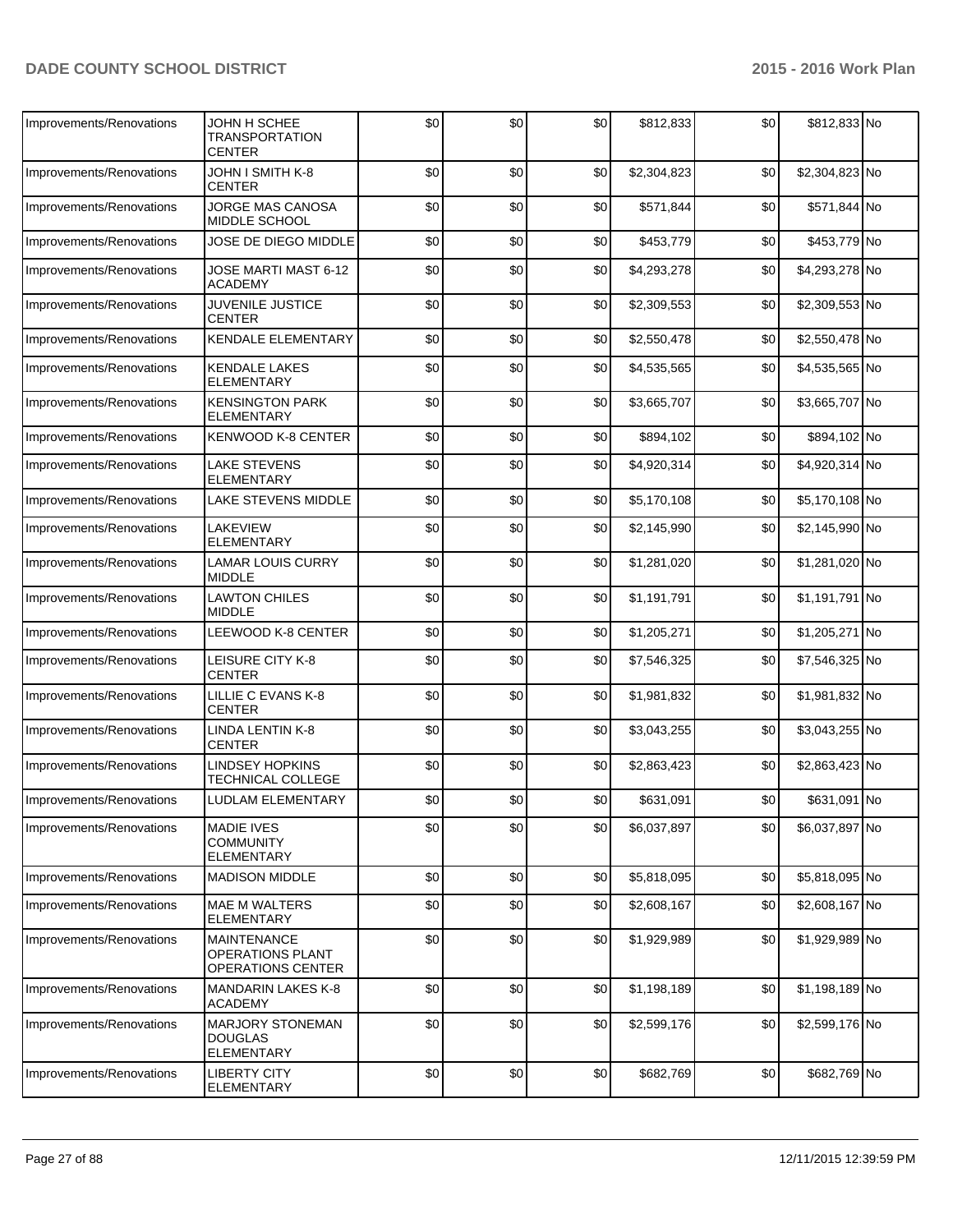| Improvements/Renovations | <b>MATERIALS CONTROL</b><br><b>CENTER</b>                                          | \$0 | \$0 | \$0 | \$126,547   | \$0 | \$126,547 No   |  |
|--------------------------|------------------------------------------------------------------------------------|-----|-----|-----|-------------|-----|----------------|--|
| Improvements/Renovations | <b>MAYA ANGELOU</b><br>ELEMENTARY                                                  | \$0 | \$0 | \$0 | \$261,340   | \$0 | \$261,340 No   |  |
| Improvements/Renovations | <b>MDCPS POLICE</b><br><b>CENTER</b>                                               | \$0 | \$0 | \$0 | \$576,671   | \$0 | \$576,671 No   |  |
| Improvements/Renovations | MDCPS POLICE<br>GENERAL<br>INVESTIGATIONS UNIT                                     | \$0 | \$0 | \$0 | \$39,872    | \$0 | \$39,872 No    |  |
| Improvements/Renovations | <b>MEADOWLANE</b><br><b>ELEMENTARY</b>                                             | \$0 | \$0 | \$0 | \$877,705   | \$0 | \$877,705 No   |  |
| Improvements/Renovations | MEDICAL ACADEMY<br>FOR SCIENCE AND<br>TECHNOLOGY AT<br><b>HOMESTEAD</b>            | \$0 | \$0 | \$0 | \$2,069,236 | \$0 | \$2,069,236 No |  |
| Improvements/Renovations | <b>MELROSE</b><br><b>ELEMENTARY</b>                                                | \$0 | \$0 | \$0 | \$7,946,341 | \$0 | \$7,946,341 No |  |
| Improvements/Renovations | <b>MIAMI CAROL CITY</b><br>SENIOR HIGH                                             | \$0 | \$0 | \$0 | \$369,950   | \$0 | \$369,950 No   |  |
| Improvements/Renovations | <b>MIAMI CENTRAL</b><br><b>SENIOR HIGH</b>                                         | \$0 | \$0 | \$0 | \$305,156   | \$0 | \$305,156 No   |  |
| Improvements/Renovations | <b>MIAMI DOUGLAS</b><br><b>MACARTHUR NORTH</b><br>SENIOR HIGH                      | \$0 | \$0 | \$0 | \$6,721,092 | \$0 | \$6,721,092 No |  |
| Improvements/Renovations | iTECH@ THOMAS A<br><b>EDISON EDUCATION</b><br><b>CENTER</b>                        | \$0 | \$0 | \$0 | \$415,703   | \$0 | \$415,703 No   |  |
| Improvements/Renovations | <b>MIAMI GARDENS</b><br>ELEMENTARY                                                 | \$0 | \$0 | \$0 | \$1,514,384 | \$0 | \$1,514,384 No |  |
| Improvements/Renovations | <b>MIAMI HEIGHTS</b><br><b>ELEMENTARY</b>                                          | \$0 | \$0 | \$0 | \$1,008,335 | \$0 | \$1,008,335 No |  |
| Improvements/Renovations | <b>MIAMI JACKSON</b><br>SENIOR HIGH                                                | \$0 | \$0 | \$0 | \$1,188,067 | \$0 | \$1,188,067 No |  |
| Improvements/Renovations | <b>MIAMI KILLIAN SENIOR</b><br>HIGH                                                | \$0 | \$0 | \$0 | \$7,300,080 | \$0 | \$7,300,080 No |  |
| Improvements/Renovations | <b>MIAMI LAKES</b><br><b>EDUCATIONAL CENTER</b><br>AND TECHNICAL<br><b>COLLEGE</b> | \$0 | \$0 | \$0 | \$5,016,004 | \$0 | \$5,016,004 No |  |
| Improvements/Renovations | MIAMI LAKES K-8<br>CENTER                                                          | \$0 | \$0 | \$0 | \$718,832   | \$0 | \$718,832 No   |  |
| Improvements/Renovations | <b>MIAMI LAKES MIDDLE</b>                                                          | \$0 | \$0 | \$0 | \$4,465,705 | \$0 | \$4,465,705 No |  |
| Improvements/Renovations | <b>MIAMI MACARTHUR</b><br>SOUTH SENIOR HIGH                                        | \$0 | \$0 | \$0 | \$2,132,901 | \$0 | \$2,132,901 No |  |
| Improvements/Renovations | MIAMI NORTHWESTERN<br><b>SENIOR HIGH</b>                                           | \$0 | \$0 | \$0 | \$1,481,839 | \$0 | \$1,481,839 No |  |
| Improvements/Renovations | <b>MIAMI PALMETTO</b><br><b>SENIOR HIGH</b>                                        | \$0 | \$0 | \$0 | \$5,494,756 | \$0 | \$5,494,756 No |  |
| Improvements/Renovations | <b>MIAMI PARK</b><br><b>ELEMENTARY</b>                                             | \$0 | \$0 | \$0 | \$3,895,834 | \$0 | \$3,895,834 No |  |
| Improvements/Renovations | <b>MIAMI SENIOR HIGH</b>                                                           | \$0 | \$0 | \$0 | \$303,839   | \$0 | \$303,839 No   |  |
| Improvements/Renovations | <b>MIAMI SHORES</b><br>ELEMENTARY                                                  | \$0 | \$0 | \$0 | \$528,628   | \$0 | \$528,628 No   |  |
| Improvements/Renovations | MIAMI SOUTHRIDGE<br><b>SENIOR HIGH</b>                                             | \$0 | \$0 | \$0 | \$1,642,098 | \$0 | \$1,642,098 No |  |
| Improvements/Renovations | <b>MIAMI SPRINGS</b><br>ELEMENTARY                                                 | \$0 | \$0 | \$0 | \$2,102,825 | \$0 | \$2,102,825 No |  |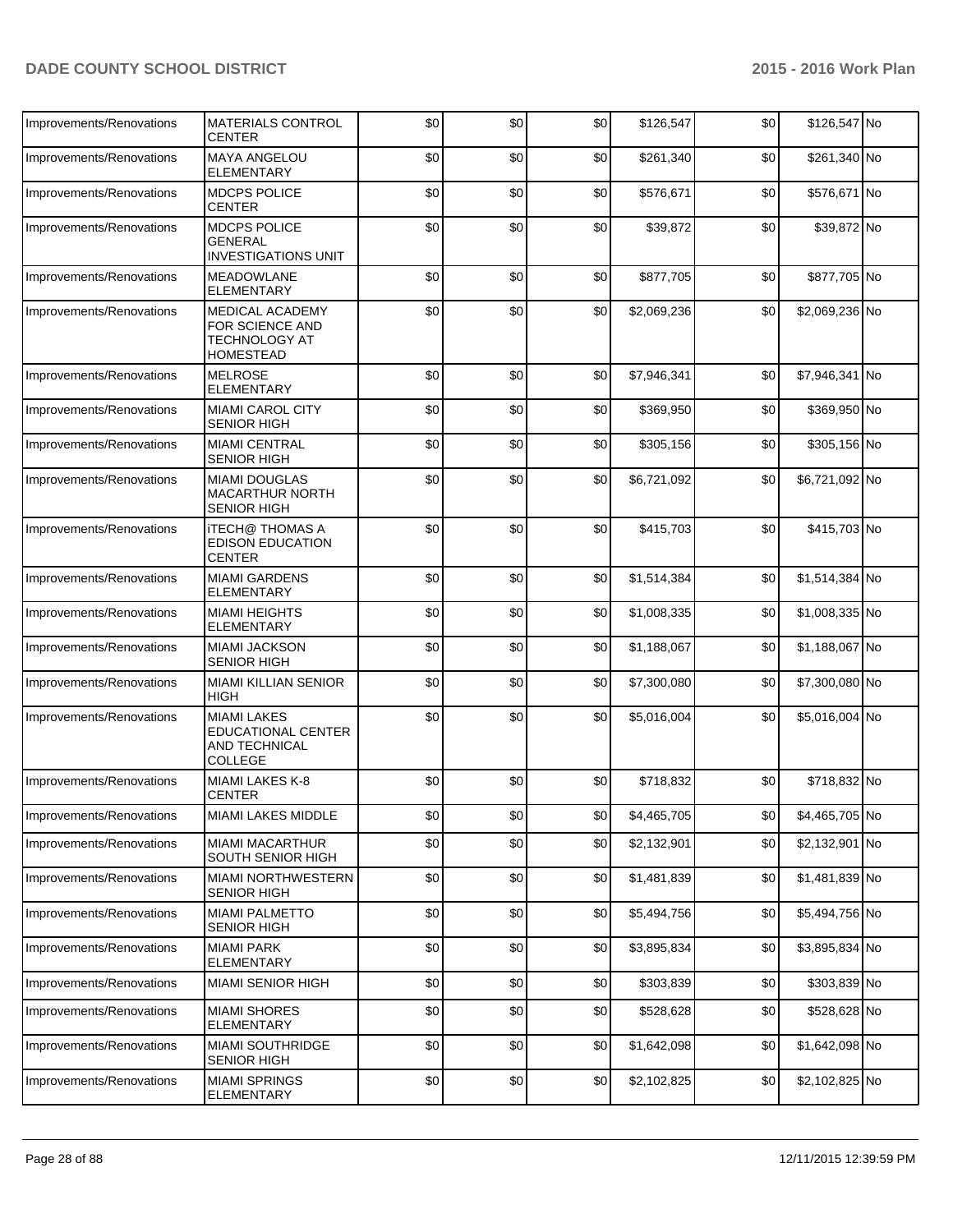| Improvements/Renovations | <b>MIAMI SPRINGS MIDDLE</b>                                | \$0 | \$0 | \$0 | \$2,617,794 | \$0 | \$2,617,794 No |  |
|--------------------------|------------------------------------------------------------|-----|-----|-----|-------------|-----|----------------|--|
| Improvements/Renovations | <b>MIAMI SPRINGS SENIOR</b><br>HIGH                        | \$0 | \$0 | \$0 | \$5,079,667 | \$0 | \$5,079,667 No |  |
| Improvements/Renovations | <b>MIAMI SUNSET SENIOR</b><br>HIGH                         | \$0 | \$0 | \$0 | \$4,257,587 | \$0 | \$4,257,587 No |  |
| Improvements/Renovations | <b>MORNINGSIDE K-8</b><br><b>CENTER</b>                    | \$0 | \$0 | \$0 | \$711,816   | \$0 | \$711,816 No   |  |
| Improvements/Renovations | NATHAN B YOUNG<br>ELEMENTARY                               | \$0 | \$0 | \$0 | \$1,767,487 | \$0 | \$1,767,487 No |  |
| Improvements/Renovations | NATHANIEL TRAZ<br>POWELL FOOTBALL<br><b>STADIUM</b>        | \$0 | \$0 | \$0 | \$7,034,077 | \$0 | \$7,034,077 No |  |
| Improvements/Renovations | <b>NATURAL BRIDGE</b><br><b>ELEMENTARY</b>                 | \$0 | \$0 | \$0 | \$2,490,523 | \$0 | \$2,490,523 No |  |
| Improvements/Renovations | <b>NAUTILUS MIDDLE</b>                                     | \$0 | \$0 | \$0 | \$1,229,036 | \$0 | \$1,229,036 No |  |
| Improvements/Renovations | <b>NEVA KING COOPER</b><br><b>EDUCATIONAL CENTER</b>       | \$0 | \$0 | \$0 | \$376,612   | \$0 | \$376,612 No   |  |
| Improvements/Renovations | NORLAND MIDDLE                                             | \$0 | \$0 | \$0 | \$6,305,835 | \$0 | \$6,305,835 No |  |
| Improvements/Renovations | NORLAND<br><b>ELEMENTARY</b>                               | \$0 | \$0 | \$0 | \$2,876,633 | \$0 | \$2,876,633 No |  |
| Improvements/Renovations | <b>NORMA BUTLER</b><br><b>BOSSARD</b><br><b>ELEMENTARY</b> | \$0 | \$0 | \$0 | \$196,339   | \$0 | \$196,339 No   |  |
| Improvements/Renovations | NORMAN S.<br>EDELCUP/SUNNY ISLES<br><b>BEACH K-8</b>       | \$0 | \$0 | \$0 | \$383,129   | \$0 | \$383,129 No   |  |
| Improvements/Renovations | <b>NORTH COUNTY K-8</b><br><b>CENTER</b>                   | \$0 | \$0 | \$0 | \$5,126,522 | \$0 | \$5,126,522 No |  |
| Improvements/Renovations | <b>NORTH DADE CENTER</b><br>FOR MODERN<br>LANGUAGES        | \$0 | \$0 | \$0 | \$35,815    | \$0 | \$35,815 No    |  |
| Improvements/Renovations | NORTH DADE MIDDLE                                          | \$0 | \$0 | \$0 | \$110,130   | \$0 | \$110,130 No   |  |
| Improvements/Renovations | NORTH GLADE<br><b>ELEMENTARY</b>                           | \$0 | \$0 | \$0 | \$2,125,790 | \$0 | \$2,125,790 No |  |
| Improvements/Renovations | NORTH HIALEAH<br><b>ELEMENTARY</b>                         | \$0 | \$0 | \$0 | \$1,123,876 | \$0 | \$1,123,876 No |  |
| Improvements/Renovations | <b>NORTH MIAMI BEACH</b><br>SENIOR HIGH                    | \$0 | \$0 | \$0 | \$5,531,381 | \$0 | \$5,531,381 No |  |
| Improvements/Renovations | <b>NORTH MIAMI</b><br><b>ELEMENTARY</b>                    | \$0 | \$0 | \$0 | \$2,333,553 | \$0 | \$2,333,553 No |  |
| Improvements/Renovations | NORTH MIAMI MIDDLE                                         | \$0 | \$0 | \$0 | \$207,695   | \$0 | \$207,695 No   |  |
| Improvements/Renovations | <b>NORTH MIAMI SENIOR</b><br>HIGH                          | \$0 | \$0 | \$0 | \$1,900,819 | \$0 | \$1,900,819 No |  |
| Improvements/Renovations | <b>NORTH MIAMI STADIUM</b>                                 | \$0 | \$0 | \$0 | \$55,999    | \$0 | \$55,999 No    |  |
| Improvements/Renovations | <b>NORTH REGION OFFICE</b>                                 | \$0 | \$0 | \$0 | \$1,824,805 | \$0 | \$1,824,805 No |  |
| Improvements/Renovations | <b>NORTH TWIN LAKES</b><br><b>ELEMENTARY</b>               | \$0 | \$0 | \$0 | \$4,621,039 | \$0 | \$4,621,039 No |  |
| Improvements/Renovations | <b>NORWOOD</b><br><b>ELEMENTARY</b>                        | \$0 | \$0 | \$0 | \$1,771,947 | \$0 | \$1,771,947 No |  |
| Improvements/Renovations | OAK GROVE<br>ELEMENTARY                                    | \$0 | \$0 | \$0 | \$1,036,586 | \$0 | \$1,036,586 No |  |
| Improvements/Renovations | <b>OJUS ELEMENTARY</b>                                     | \$0 | \$0 | \$0 | \$1,979,749 | \$0 | \$1,979,749 No |  |
| Improvements/Renovations | OLIVER HOOVER ELEM                                         | \$0 | \$0 | \$0 | \$1,188,663 | \$0 | \$1,188,663 No |  |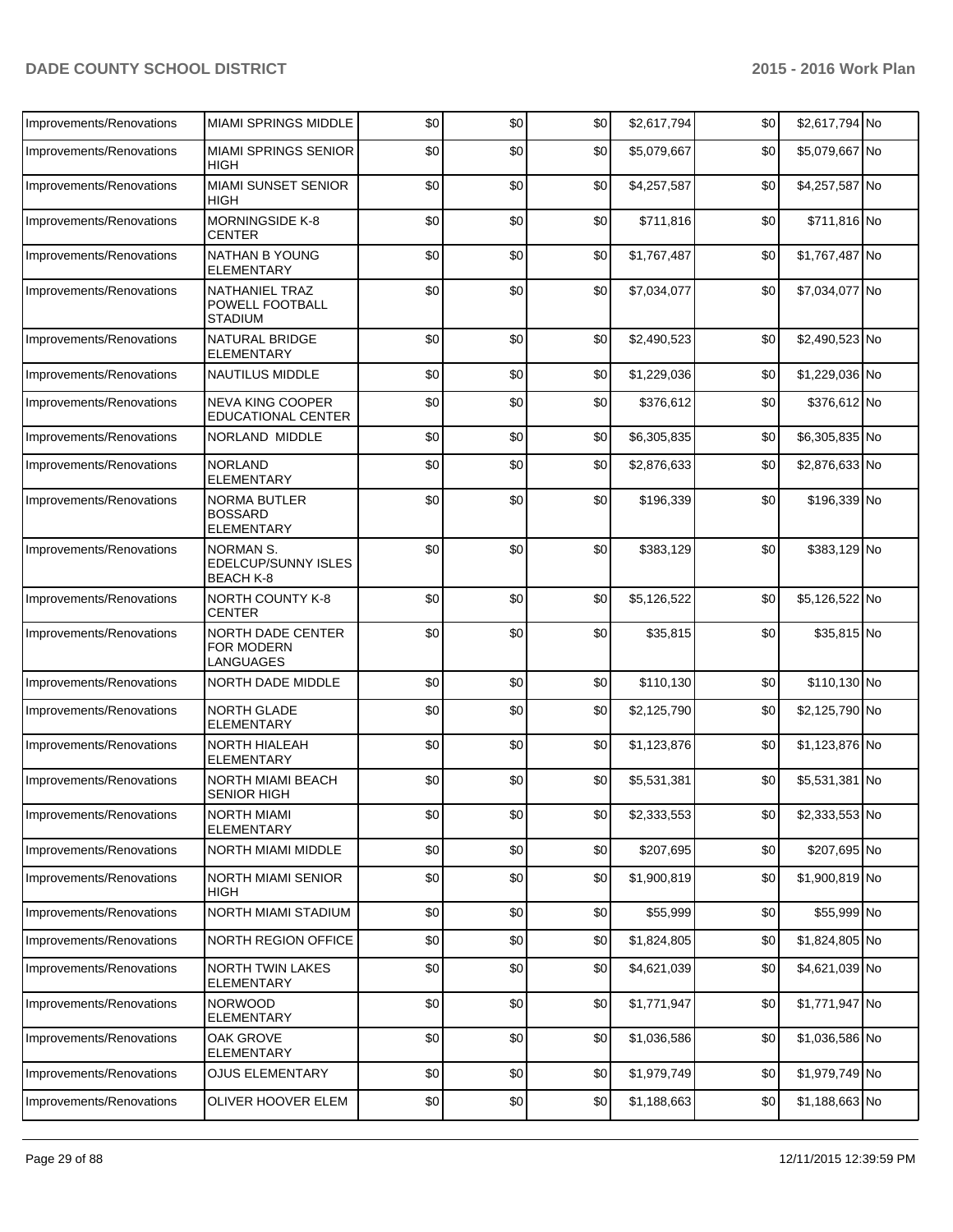| Improvements/Renovations | <b>OLYMPIA HEIGHTS</b><br><b>ELEMENTARY</b>                            | \$0 | \$0 | \$0 | \$2,024,091  | \$0 | \$2,024,091 No  |  |
|--------------------------|------------------------------------------------------------------------|-----|-----|-----|--------------|-----|-----------------|--|
| Improvements/Renovations | ORCHARD VILLA<br>ELEMENTARY                                            | \$0 | \$0 | \$0 | \$2,641,620  | \$0 | \$2,641,620 No  |  |
| Improvements/Renovations | <b>RAINBOW PARK</b><br><b>ELEMENTARY</b>                               | \$0 | \$0 | \$0 | \$1,009,727  | \$0 | \$1,009,727 No  |  |
| Improvements/Renovations | REDLAND MIDDLE                                                         | \$0 | \$0 | \$0 | \$3,548,422  | \$0 | \$3,548,422 No  |  |
| Improvements/Renovations | <b>REDONDO</b><br><b>ELEMENTARY</b>                                    | \$0 | \$0 | \$0 | \$2,025,416  | \$0 | \$2,025,416 No  |  |
| Improvements/Renovations | <b>REGION MAINTENANCE</b><br>CENTER 1 & 2                              | \$0 | \$0 | \$0 | \$6,264,852  | \$0 | \$6,264,852 No  |  |
| Improvements/Renovations | <b>REGION MAINTENANCE</b><br><b>CENTER 3</b>                           | \$0 | \$0 | \$0 | \$679,181    | \$0 | \$679,181 No    |  |
| Improvements/Renovations | <b>REGION MAINTENANCE</b><br><b>CENTER 4</b>                           | \$0 | \$0 | \$0 | \$3,242,770  | \$0 | \$3,242,770 No  |  |
| Improvements/Renovations | <b>REGION MAINTENANCE</b><br><b>CENTER 5</b>                           | \$0 | \$0 | \$0 | \$71,077     | \$0 | \$71,077 No     |  |
| Improvements/Renovations | <b>REGION MAINTENANCE</b><br><b>CENTER 6</b>                           | \$0 | \$0 | \$0 | \$1,176,133  | \$0 | \$1,176,133 No  |  |
| Improvements/Renovations | RICHMOND HEIGHTS<br><b>MIDDLE</b>                                      | \$0 | \$0 | \$0 | \$3,818,473  | \$0 | \$3,818,473 No  |  |
| Improvements/Renovations | <b>RIVERSIDE</b><br><b>ELEMENTARY</b>                                  | \$0 | \$0 | \$0 | \$2,854,551  | \$0 | \$2,854,551 No  |  |
| Improvements/Renovations | RIVIERA MIDDLE                                                         | \$0 | \$0 | \$0 | \$2,464,509  | \$0 | \$2,464,509 No  |  |
| Improvements/Renovations | ROBERT MORGAN<br><b>EDUCATIONAL CENTER</b><br>AND TECHNICAL<br>COLLEGE | \$0 | \$0 | \$0 | \$7,024,913  | \$0 | \$7,024,913 No  |  |
| Improvements/Renovations | ROBERT MORGAN<br>EDUCATIONAL CENTER<br>- SHS                           | \$0 | \$0 | \$0 | \$1,522,159  | \$0 | $$1,522,159$ No |  |
| Improvements/Renovations | <b>ROBERT RUSSA</b><br><b>MOTON ELEMENTARY</b>                         | \$0 | \$0 | \$0 | \$673,562    | \$0 | \$673,562 No    |  |
| Improvements/Renovations | <b>ROCKWAY</b><br><b>ELEMENTARY</b>                                    | \$0 | \$0 | \$0 | \$4,214,727  | \$0 | \$4,214,727 No  |  |
| Improvements/Renovations | ROCKWAY MIDDLE                                                         | \$0 | \$0 | \$0 | \$3,077,376  | \$0 | \$3,077,376 No  |  |
| Improvements/Renovations | RONALD W.<br>REAGAN/DORAL<br>SENIOR HIGH SCHOOL                        | \$0 | \$0 | \$0 | \$19,317,189 | \$0 | \$19,317,189 No |  |
| Improvements/Renovations | ROYAL GREEN<br><b>ELEMENTARY</b>                                       | \$0 | \$0 | \$0 | \$1,960,508  | \$0 | \$1,960,508 No  |  |
| Improvements/Renovations | <b>ROYAL PALM</b><br><b>ELEMENTARY</b>                                 | \$0 | \$0 | \$0 | \$2,820,215  | \$0 | \$2,820,215 No  |  |
| Improvements/Renovations | RUBEN DARIO MIDDLE                                                     | \$0 | \$0 | \$0 | \$4,069,075  | \$0 | \$4,069,075 No  |  |
| Improvements/Renovations | <b>SANTA CLARA</b><br><b>ELEMENTARY</b>                                | \$0 | \$0 | \$0 | \$988,248    | \$0 | \$988,248 No    |  |
| Improvements/Renovations | <b>SCHOOL BOARD</b><br><b>ADMINISTRATION</b><br>COMPLEX                | \$0 | \$0 | \$0 | \$15,268,606 | \$0 | \$15,268,606 No |  |
| Improvements/Renovations | <b>SCOTT LAKE</b><br>ELEMENTARY                                        | \$0 | \$0 | \$0 | \$3,234,341  | \$0 | \$3,234,341 No  |  |
| Improvements/Renovations | <b>SEMINOLE</b><br>ELEMENTARY                                          | \$0 | \$0 | \$0 | \$5,308,452  | \$0 | \$5,308,452 No  |  |
| Improvements/Renovations | SHADOWLAWN<br>ELEMENTARY                                               | \$0 | \$0 | \$0 | \$351,319    | \$0 | \$351,319 No    |  |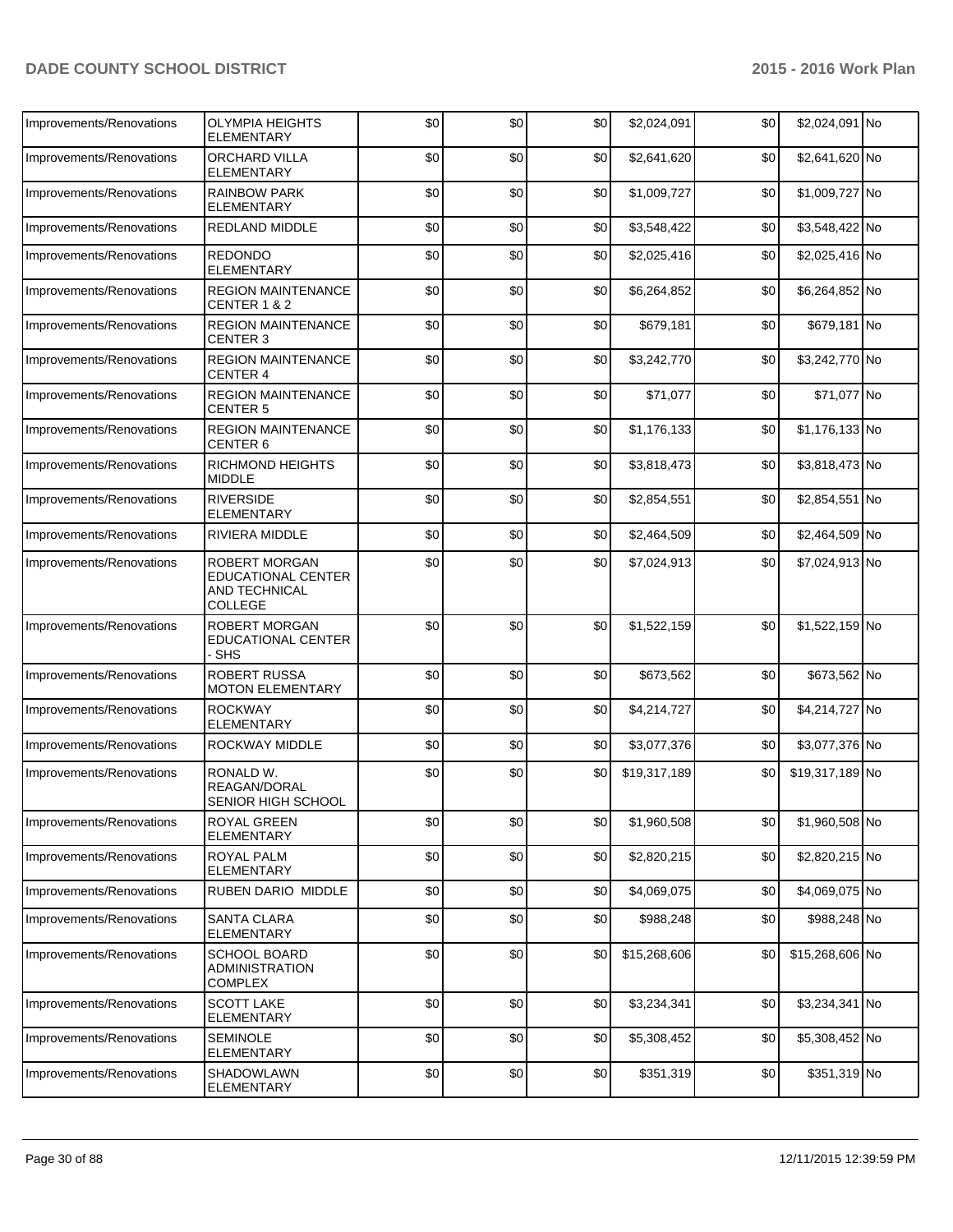| Improvements/Renovations | SHENANDOAH<br><b>ELEMENTARY</b>                                  | \$0 | \$0 | \$0 | \$760,778    | \$0 | \$760,778 No    |  |
|--------------------------|------------------------------------------------------------------|-----|-----|-----|--------------|-----|-----------------|--|
| Improvements/Renovations | SHENANDOAH MIDDLE                                                | \$0 | \$0 | \$0 | \$6,078,643  | \$0 | \$6,078,643 No  |  |
| Improvements/Renovations | SILVER BLUFF<br><b>ELEMENTARY</b>                                | \$0 | \$0 | \$0 | \$1,346,384  | \$0 | \$1,346,384 No  |  |
| Improvements/Renovations | DR. FREDERICA S<br>WILSON/SKYWAY<br>ELEMENTARY SCHOOL            | \$0 | \$0 | \$0 | \$10,568,218 | \$0 | \$10,568,218 No |  |
| Improvements/Renovations | SOUTH DADE ADULT<br><b>EDUCATION CENTER</b>                      | \$0 | \$0 | \$0 | \$816,626    | \$0 | \$816,626 No    |  |
| Improvements/Renovations | <b>SOUTH DADE MIDDLE</b><br><b>SCHOOL</b>                        | \$0 | \$0 | \$0 | \$553,449    | \$0 | \$553,449 No    |  |
| Improvements/Renovations | SOUTH DADE SENIOR<br><b>HIGH</b>                                 | \$0 | \$0 | \$0 | \$459,423    | \$0 | \$459,423 No    |  |
| Improvements/Renovations | SOUTH HIALEAH<br>ELEMENTARY                                      | \$0 | \$0 | \$0 | \$439,852    | \$0 | \$439,852 No    |  |
| Improvements/Renovations | SOUTH MIAMI MIDDLE                                               | \$0 | \$0 | \$0 | \$2,321,829  | \$0 | \$2,321,829 No  |  |
| Improvements/Renovations | SOUTH MIAMI HEIGHTS<br><b>ELEMENTARY</b>                         | \$0 | \$0 | \$0 | \$349,900    | \$0 | \$349,900 No    |  |
| Improvements/Renovations | SOUTH MIAMI K-8<br><b>CENTER</b>                                 | \$0 | \$0 | \$0 | \$3,500,705  | \$0 | \$3,500,705 No  |  |
| Improvements/Renovations | SOUTH MIAMI SENIOR<br><b>HIGH</b>                                | \$0 | \$0 | \$0 | \$14,488,864 | \$0 | \$14,488,864 No |  |
| Improvements/Renovations | <b>SOUTH POINTE</b><br><b>ELEMENTARY</b>                         | \$0 | \$0 | \$0 | \$1,720,654  | \$0 | \$1,720,654 No  |  |
| Improvements/Renovations | <b>SOUTHSIDE</b><br><b>ELEMENTARY</b>                            | \$0 | \$0 | \$0 | \$1,208,365  | \$0 | \$1,208,365 No  |  |
| Improvements/Renovations | SOUTHWEST MIAMI<br>SENIOR HIGH                                   | \$0 | \$0 | \$0 | \$1,063,709  | \$0 | \$1,063,709 No  |  |
| Improvements/Renovations | SOUTHWOOD MIDDLE                                                 | \$0 | \$0 | \$0 | \$2,293,354  | \$0 | \$2,293,354 No  |  |
| Improvements/Renovations | SPANISH LAKE<br>ELEMENTARY SCHOOL                                | \$0 | \$0 | \$0 | \$983,412    | \$0 | \$983,412 No    |  |
| Improvements/Renovations | SPRINGVIEW<br><b>ELEMENTARY</b>                                  | \$0 | \$0 | \$0 | \$1,044,081  | \$0 | \$1,044,081 No  |  |
| Improvements/Renovations | STORES AND<br><b>DISTRIBUTION</b><br><b>COMPLEX</b>              | \$0 | \$0 | \$0 | \$3,437,211  | \$0 | \$3,437,211 No  |  |
| Improvements/Renovations | <b>STUDENT SERVICES &amp;</b><br>ATTENDANCE CENTER               | \$0 | \$0 | \$0 | \$331,933    | \$0 | \$331,933 No    |  |
| Improvements/Renovations | <b>SUNSET PARK</b><br><b>ELEMENTARY</b>                          | \$0 | \$0 | \$0 | \$2,009,805  | \$0 | \$2,009,805 No  |  |
| Improvements/Renovations | <b>SWEETWATER</b><br>ELEMENTARY                                  | \$0 | \$0 | \$0 | \$1,592,774  | \$0 | \$1,592,774 No  |  |
| Improvements/Renovations | <b>SYLVANIA HEIGHTS</b><br>ELEMENTARY                            | \$0 | \$0 | \$0 | \$910,702    | \$0 | \$910,702 No    |  |
| Improvements/Renovations | <b>TERRA</b><br>ENVIRONMENTAL<br>RESEARCH INSTITUTE              | \$0 | \$0 | \$0 | \$115,039    | \$0 | \$115,039 No    |  |
| Improvements/Renovations | THE 500 ROLE MODELS<br><b>ACADEMY OF</b><br><b>EXCELLENCE</b>    | \$0 | \$0 | \$0 | \$2,155,544  | \$0 | \$2,155,544 No  |  |
| Improvements/Renovations | THENA CROWDER<br>EARLY CHILDHOOD<br>DIAGNOSTIC SPECIAL<br>ED CTR | \$0 | \$0 | \$0 | \$1,141,034  | \$0 | \$1,141,034 No  |  |
| Improvements/Renovations | THOMAS JEFFERSON<br><b>MIDDLE</b>                                | \$0 | \$0 | \$0 | \$2,142,063  | \$0 | \$2,142,063 No  |  |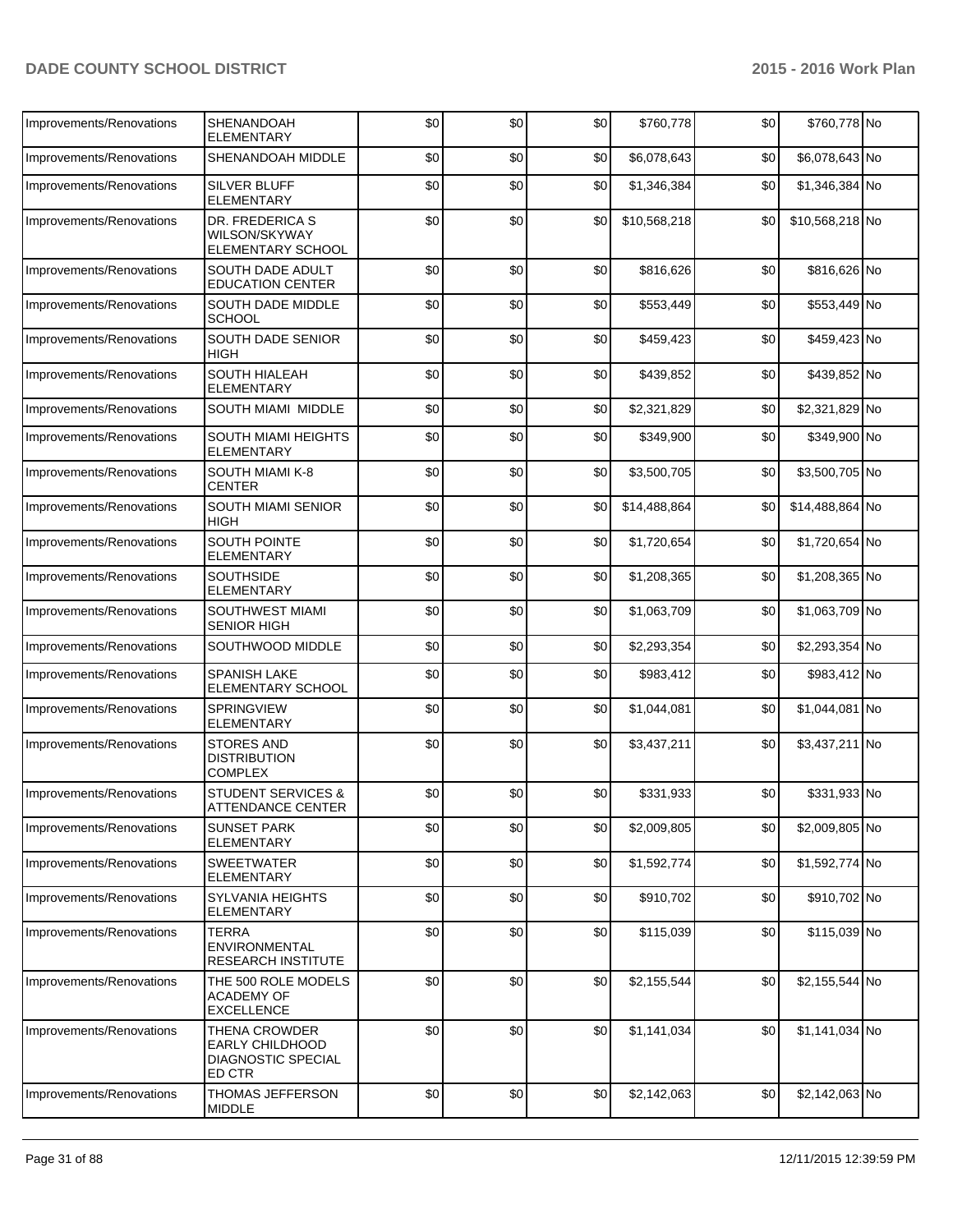| Improvements/Renovations | <b>TRANSPORTATION</b><br><b>CENTER</b><br><b>ADMINISTRATIVE</b><br><b>OFFICES</b> | \$0 | \$0 | \$0 | \$1,436,285 | \$0 | \$1,436,285 No |  |
|--------------------------|-----------------------------------------------------------------------------------|-----|-----|-----|-------------|-----|----------------|--|
| Improvements/Renovations | <b>TRANSPORTATION</b><br><b>CENTER CENTRAL</b><br><b>EAST</b>                     | \$0 | \$0 | \$0 | \$1,468,519 | \$0 | \$1,468,519 No |  |
| Improvements/Renovations | <b>TRANSPORTATION</b><br><b>CENTER CENTRAL</b><br>WEST                            | \$0 | \$0 | \$0 | \$10,285    | \$0 | \$10,285 No    |  |
| Improvements/Renovations | <b>TRANSPORTATION</b><br><b>CENTER NORTH</b>                                      | \$0 | \$0 | \$0 | \$858,733   | \$0 | \$858,733 No   |  |
| Improvements/Renovations | <b>TRANSPORTATION</b><br><b>CENTER NORTHEAST</b>                                  | \$0 | \$0 | \$0 | \$4,384,059 | \$0 | \$4,384,059 No |  |
| Improvements/Renovations | TRANSPORTATION<br><b>CENTER NORTHWEST</b>                                         | \$0 | \$0 | \$0 | \$1,706,297 | \$0 | \$1,706,297 No |  |
| Improvements/Renovations | <b>TRANSPORTATION</b><br><b>CENTER SOUTH</b>                                      | \$0 | \$0 | \$0 | \$1,083,664 | \$0 | \$1,083,664 No |  |
| Improvements/Renovations | <b>TRANSPORTATION</b><br><b>CENTER SOUTHWEST</b>                                  | \$0 | \$0 | \$0 | \$2,076,733 | \$0 | \$2,076,733 No |  |
| Improvements/Renovations | <b>TRANSPORTATION</b><br><b>CENTER VEHICLE</b><br><b>MAINTENANCE</b>              | \$0 | \$0 | \$0 | \$2,054,877 | \$0 | \$2,054,877 No |  |
| Improvements/Renovations | <b>TRANSPORTATION</b><br>REDLAND VEHICLE<br><b>MAINTENANCE</b>                    | \$0 | \$0 | \$0 | \$587,196   | \$0 | \$587,196 No   |  |
| Improvements/Renovations | <b>TREASURE ISLAND</b><br><b>ELEMENTARY</b>                                       | \$0 | \$0 | \$0 | \$662,115   | \$0 | \$662,115 No   |  |
| Improvements/Renovations | <b>TROPICAL</b><br><b>ELEMENTARY</b>                                              | \$0 | \$0 | \$0 | \$1,106,380 | \$0 | \$1,106,380 No |  |
| Improvements/Renovations | <b>TWIN LAKES</b><br><b>ELEMENTARY</b>                                            | \$0 | \$0 | \$0 | \$1,841,258 | \$0 | \$1,841,258 No |  |
| Improvements/Renovations | VAN E BLANTON<br><b>ELEMENTARY</b>                                                | \$0 | \$0 | \$0 | \$679,335   | \$0 | \$679,335 No   |  |
| Improvements/Renovations | <b>VILLAGE GREEN</b><br><b>ELEMENTARY</b>                                         | \$0 | \$0 | \$0 | \$184,412   | \$0 | \$184,412 No   |  |
| Improvements/Renovations | VIRGINIA A BOONE<br><b>HIGHLAND OAKS</b><br><b>ELEMENTARY</b>                     | \$0 | \$0 | \$0 | \$822,307   | \$0 | \$822,307 No   |  |
| Improvements/Renovations | W J BRYAN<br><b>ELEMENTARY</b>                                                    | \$0 | \$0 | \$0 | \$945,786   | \$0 | \$945,786 No   |  |
| Improvements/Renovations | W R THOMAS MIDDLE                                                                 | \$0 | \$0 | \$0 | \$4,149,089 | \$0 | \$4,149,089 No |  |
| Improvements/Renovations | <b>WESLEY MATTHEWS</b><br><b>ELEMENTARY</b>                                       | \$0 | \$0 | \$0 | \$516,680   | \$0 | \$516,680 No   |  |
| Improvements/Renovations | <b>WEST HIALEAH</b><br><b>GARDENS</b><br>ELEMENTARY SCHOOL                        | \$0 | \$0 | \$0 | \$744,994   | \$0 | \$744,994 No   |  |
| Improvements/Renovations | <b>WEST HOMESTEAD K-8</b><br><b>CENTER</b>                                        | \$0 | \$0 | \$0 | \$6,560,982 | \$0 | \$6,560,982 No |  |
| Improvements/Renovations | <b>HENRY S WEST</b><br>LABORATORY SCHOOL                                          | \$0 | \$0 | \$0 | \$4,174,927 | \$0 | \$4,174,927 No |  |
| Improvements/Renovations | <b>WEST MIAMI MIDDLE</b>                                                          | \$0 | \$0 | \$0 | \$2,912,236 | \$0 | \$2,912,236 No |  |
| Improvements/Renovations | <b>WESTLAND HIALEAH</b><br>SENIOR HIGH SCHOOL                                     | \$0 | \$0 | \$0 | \$403,210   | \$0 | \$403,210 No   |  |
| Improvements/Renovations | <b>WESTVIEW MIDDLE</b>                                                            | \$0 | \$0 | \$0 | \$2,628,514 | \$0 | \$2,628,514 No |  |
| Improvements/Renovations | <b>WHISPERING PINES</b><br>ELEMENTARY                                             | \$0 | \$0 | \$0 | \$2,128,073 | \$0 | \$2,128,073 No |  |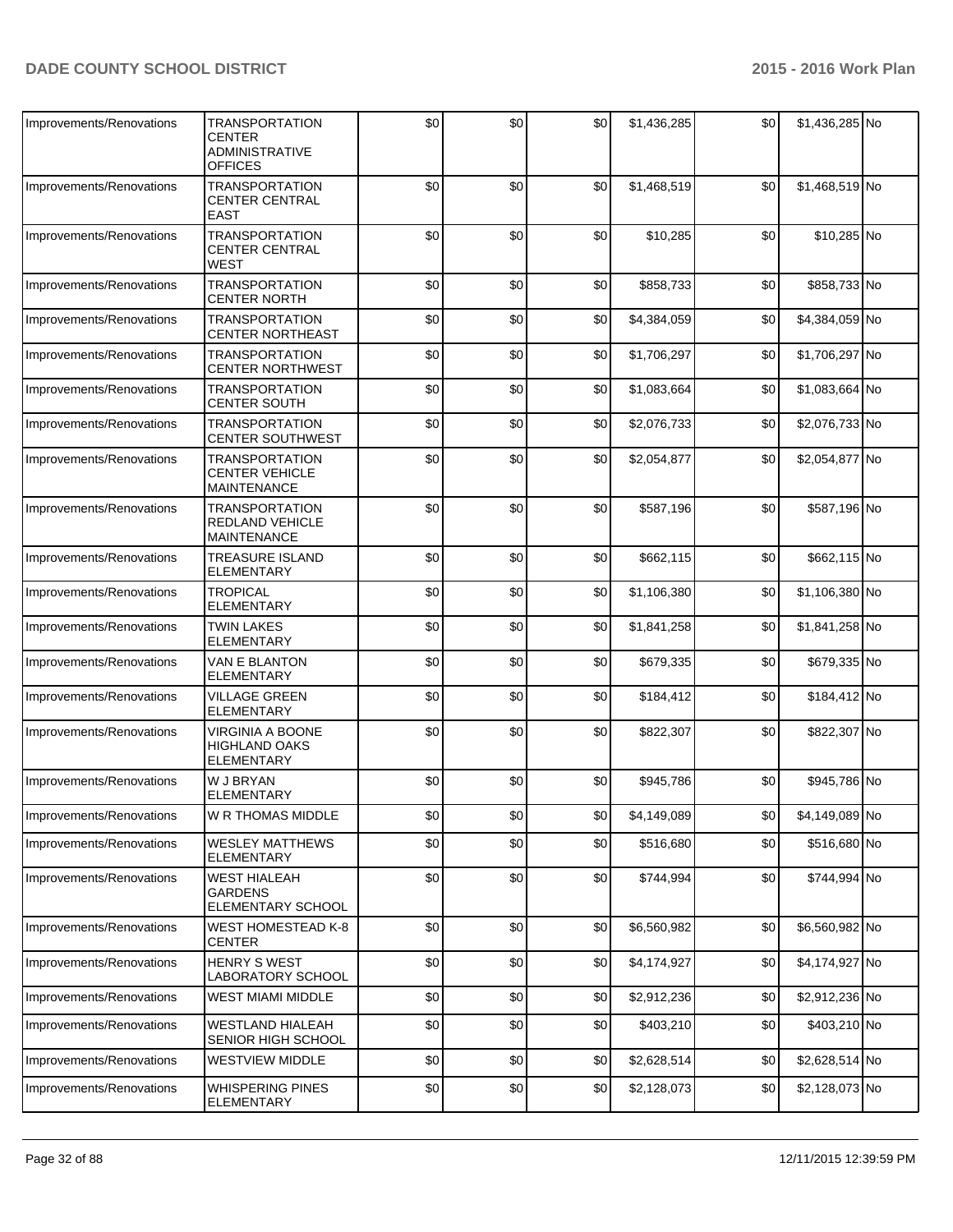| Improvements/Renovations | WILLIAM A CHAPMAN<br><b>ELEMENTARY</b>       | \$0 | \$0  | \$0  | \$1,052,775 | \$0  | \$1,052,775 No |  |
|--------------------------|----------------------------------------------|-----|------|------|-------------|------|----------------|--|
| Improvements/Renovations | WILLIAM H. LEHMAN<br>ELEMENTARY              | \$0 | \$0  | \$0  | \$2,642,749 | \$0  | \$2,642,749 No |  |
| Improvements/Renovations | <b>WINSTON PARK K-8</b><br><b>CENTER</b>     | \$0 | \$0  | \$0  | \$1,060,498 | \$0  | \$1,060,498 No |  |
| Improvements/Renovations | YOUNG MEN'S<br>PREPARATORY<br>ACADEMY        | \$0 | \$0  | \$0  | \$569,380   | \$0  | \$569,380 No   |  |
| Improvements/Renovations | YOUNG WOMEN'S<br><b>ACADEMY</b>              | \$0 | \$0  | \$0  | \$112,304   | \$0  | \$112,304 No   |  |
| Improvements/Renovations | YWAACD @ JRE LEE<br>EDUCATIONAL CENTER       | \$0 | \$0  | \$0  | \$2,012,784 | \$0  | \$2,012,784 No |  |
| Improvements/Renovations | MIAMI ARTS STUDIO 6-<br>12 @ ZELDA GLAZER    | \$0 | \$0  | \$0  | \$422,887   | \$0  | \$422,887 No   |  |
| Improvements/Renovations | ZORA NEALE HURSTON<br><b>ELEMENTARY</b>      | \$0 | \$0  | \$0  | \$1,194,122 | \$0  | \$1,194,122 No |  |
| Improvements/Renovations | <b>BOB GRAHAM</b><br><b>EDUCATION CENTER</b> | \$0 | \$0  | \$0  | \$1,200,015 | \$0  | \$1,200,015 No |  |
| Improvements/Renovations | <b>MYRTLE GROVE K-8</b><br><b>CENTER</b>     | \$0 | \$0  | \$0  | \$1,618,070 | \$0  | \$1,618,070 No |  |
| Improvements/Renovations | <b>PALM LAKES</b><br><b>ELEMENTARY</b>       | \$0 | \$0  | \$0  | \$2,479,685 | \$0  | \$2,479,685 No |  |
| Improvements/Renovations | <b>PALM SPRINGS</b><br><b>ELEMENTARY</b>     | \$0 | \$0  | \$0  | \$8,096,776 | \$0  | \$8,096,776 No |  |
| Improvements/Renovations | <b>PALM SPRINGS MIDDLE</b>                   | \$0 | \$0  | \$0  | \$3,411,254 | \$0  | \$3,411,254 No |  |
| Improvements/Renovations | PALM SPRINGS NORTH<br><b>ELEMENTARY</b>      | \$0 | \$0  | \$0  | \$5,298,529 | \$0  | \$5,298,529 No |  |
| Improvements/Renovations | <b>PALMETTO</b><br><b>ELEMENTARY</b>         | \$0 | \$0  | \$0  | \$2,300,772 | \$0  | \$2,300,772 No |  |
| Improvements/Renovations | PALMETTO MIDDLE                              | \$0 | \$0  | \$0  | \$2,737,714 | \$0  | \$2,737,714 No |  |
| Improvements/Renovations | <b>PARKVIEW</b><br>ELEMENTARY                | \$0 | \$0  | \$0  | \$4,745,892 | \$0  | \$4,745,892 No |  |
| Improvements/Renovations | <b>PARKWAY</b><br><b>ELEMENTARY</b>          | \$0 | \$0  | \$0  | \$1,111,621 | \$0  | \$1,111,621 No |  |
| Improvements/Renovations | PARKWAY MIDDLE                               | \$0 | \$0  | \$0  | \$2,565,657 | \$0  | \$2,565,657 No |  |
| Improvements/Renovations | <b>PAUL LAURENCE</b><br>DUNBAR K-8 CENTER    | \$0 | \$0  | \$0  | \$1,823,774 | \$0  | \$1,823,774 No |  |
| Improvements/Renovations | PAUL W BELL MIDDLE                           | \$0 | \$0] | \$0] | \$606,125   | \$0] | \$606,125 No   |  |
| Improvements/Renovations | PHILLIS WHEATLEY<br><b>ELEMENTARY</b>        | \$0 | \$0  | \$0  | \$1,574,838 | \$0  | \$1,574,838 No |  |
| Improvements/Renovations | PHYLLIS R MILLER<br>ELEMENTARY               | \$0 | \$0  | \$0  | \$1,441,681 | \$0  | \$1,441,681 No |  |
| Improvements/Renovations | PINE LAKE<br><b>ELEMENTARY</b>               | \$0 | \$0  | \$0  | \$5,516,434 | \$0  | \$5,516,434 No |  |
| Improvements/Renovations | PINE VILLA<br>ELEMENTARY                     | \$0 | \$0  | \$0  | \$3,136,669 | \$0  | \$3,136,669 No |  |
| Improvements/Renovations | POINCIANA PARK<br><b>ELEMENTARY</b>          | \$0 | \$0  | \$0  | \$4,018,594 | \$0  | \$4,018,594 No |  |
| Improvements/Renovations | <b>PINECREST</b><br><b>ELEMENTARY</b>        | \$0 | \$0  | \$0  | \$2,911,448 | \$0  | \$2,911,448 No |  |
| Improvements/Renovations | <b>CHRISTINA M EVE</b><br>ELEMENTARY         | \$0 | \$0  | \$0  | \$640,505   | \$0  | \$640,505 No   |  |
| Improvements/Renovations | CITRUS GROVE<br>ELEMENTARY                   | \$0 | \$0  | \$0  | \$5,577,376 | \$0  | \$5,577,376 No |  |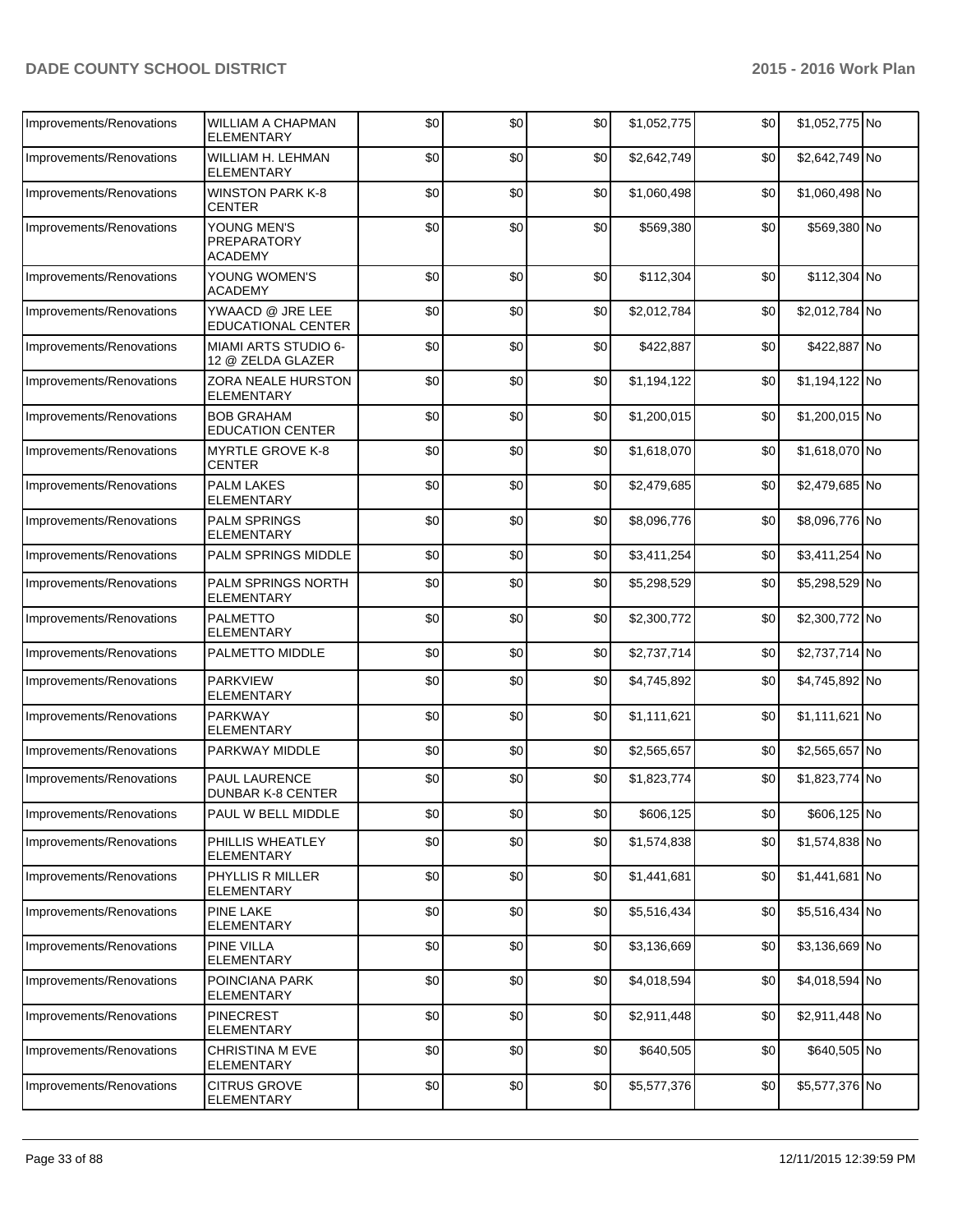| Improvements/Renovations | <b>CITRUS GROVE MIDDLE</b>                                              | \$0         | \$0                         | \$0         | \$476,476                 | \$0          | \$476,476 No        |         |
|--------------------------|-------------------------------------------------------------------------|-------------|-----------------------------|-------------|---------------------------|--------------|---------------------|---------|
| Improvements/Renovations | KINLOCH PARK MIDDLE                                                     | \$0         | \$0                         | \$0         | \$4,962,711               | \$0          | \$4,962,711 No      |         |
| Improvements/Renovations | ARTHUR AND POLLY<br><b>MAYS CONSERVATORY</b><br>OF THE ARTS             | \$0         | \$0                         | \$0         | \$0                       | \$0          |                     | \$0 Yes |
| Improvements/Renovations | <b>CARRIE P</b><br>MEEK/WESTVIEW K-8<br><b>CENTER</b>                   | \$0         | \$0                         | \$0         | \$0                       | \$0          |                     | \$0 Yes |
| Improvements/Renovations | <b>ENGLISH CENTER</b>                                                   | \$0         | \$500,000                   | \$6,000,000 | \$0                       | \$0          | \$6,500,000 No      |         |
| Improvements/Renovations | <b>KEY BISCAYNE K-8</b><br><b>CENTER</b>                                | \$1,276,375 | \$0                         | \$0         | \$0                       | \$0          | \$1,276,375 No      |         |
| Improvements/Renovations | <b>ARCH CREEK</b><br>ELEMENTARY SCHOOL                                  | \$1,500,000 | \$0                         | \$0         | \$0                       | \$0          | \$1,500,000 Yes     |         |
| Improvements/Renovations | <b>BUNCHE PARK</b><br><b>ELEMENTARY</b>                                 | \$825,000   | \$0                         | \$0         | \$0                       | \$0          | \$825,000 Yes       |         |
| Improvements/Renovations | <b>CORAL PARK</b><br><b>ELEMENTARY</b>                                  | \$250,000   | \$0                         | \$0         | \$0                       | \$0          | \$250,000 Yes       |         |
| Improvements/Renovations | <b>CUTLER BAY MIDDLE</b><br><b>SCHOOL</b>                               | \$1,000,000 | \$0                         | \$0         | \$0                       | \$0          | \$1,000,000 Yes     |         |
| Improvements/Renovations | <b>KELSEY L PHARR</b><br><b>ELEMENTARY</b>                              | \$100,000   | \$0                         | \$0         | \$0                       | \$0          | \$100,000 Yes       |         |
| Improvements/Renovations | <b>KENSINGTON PARK</b><br><b>ELEMENTARY</b>                             | \$175,000   | \$0                         | \$0         | \$0                       | \$0          | \$175,000 Yes       |         |
| Improvements/Renovations | MEDICAL ACADEMY<br>FOR SCIENCE AND<br>TECHNOLOGY AT<br><b>HOMESTEAD</b> | \$420,000   | \$0                         | \$0         | \$0                       | \$0          | \$420,000 Yes       |         |
| Improvements/Renovations | <b>MIAMI ARTS STUDIO 6-</b><br>12 @ ZELDA GLAZER                        | \$1,000,000 | \$0                         | \$0         | \$0                       | \$0          | \$1,000,000 Yes     |         |
| Improvements/Renovations | MIAMI NORTHWESTERN<br><b>SENIOR HIGH</b>                                | \$0         | \$0                         | \$1,511,253 | \$0                       | \$0          | \$1,511,253 Yes     |         |
| Improvements/Renovations | <b>SEMINOLE</b><br><b>ELEMENTARY</b>                                    | \$0         | \$3,407,405                 | \$0         | \$0                       | \$0          | \$3,407,405 Yes     |         |
| Improvements/Renovations | SHENANDOAH MIDDLE                                                       | \$0         | \$0                         | \$0         | \$0                       | \$6,000,000  | \$6,000,000 Yes     |         |
| Improvements/Renovations | SOUTH DADE ADULT<br><b>EDUCATION CENTER</b>                             | \$550,000   | \$0                         | \$0         | \$0                       | \$0          | \$550,000 Yes       |         |
| Improvements/Renovations | NATHANIEL TRAZ<br>POWELL FOOTBALL<br><b>STADIUM</b>                     | \$450.000   | \$0                         | \$0         | \$0                       | \$0          | \$450,000 Yes       |         |
| Improvements/Renovations | <b>MIAMI SUNSET SENIOR</b><br><b>HIGH</b>                               | \$0         | \$0                         | \$0         | \$1,000,000               | \$0          | \$1,000,000 Yes     |         |
|                          |                                                                         |             | \$197,155,225 \$185,888,798 |             | \$7,511,253 \$907,785,827 | \$11,113,479 | \$1,309,454,5<br>82 |         |

## **Additional Project Schedules**

Any projects that are not identified in the last approved educational plant survey.

Nothing reported for this section.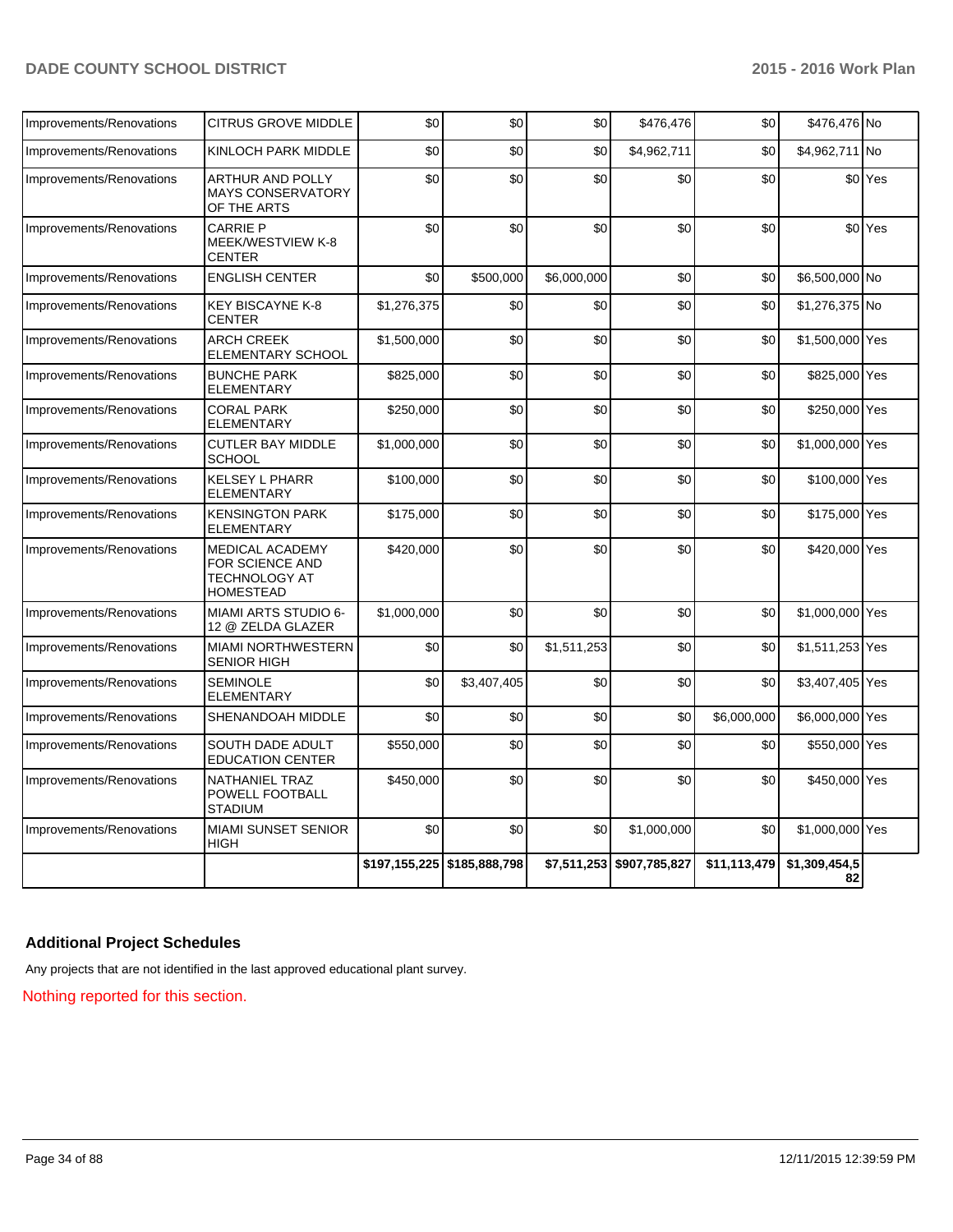## **Non Funded Growth Management Project Schedules**

Schedule indicating which projects, due to planned development, that CANNOT be funded from current revenues projected over the next five years.

Nothing reported for this section.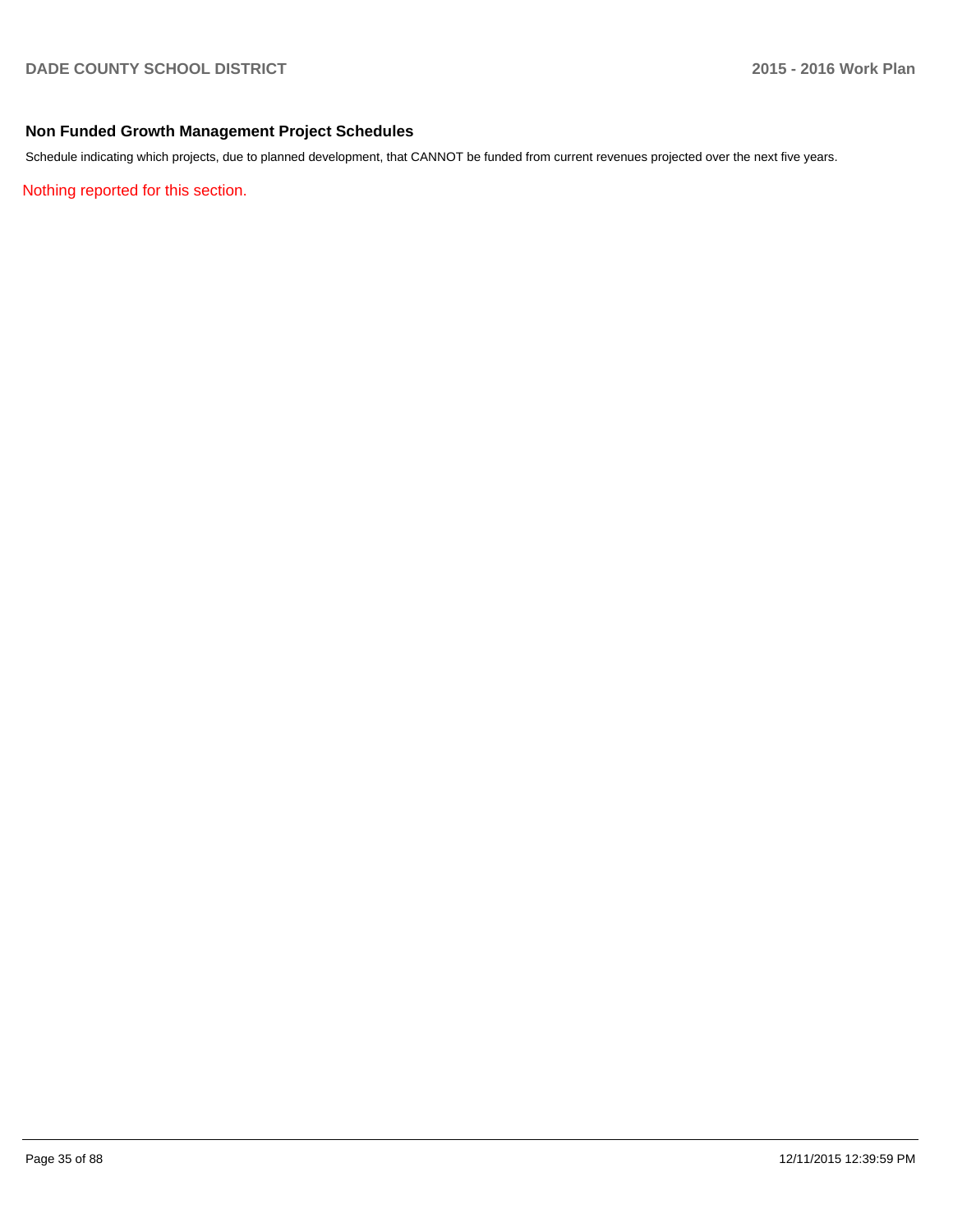# **Tracking**

## **Capacity Tracking**

| Location                                                     | $2015 -$<br>2016 Satis.<br>Stu. Sta. | <b>Actual</b><br>$2015 -$<br><b>2016 FISH</b><br>Capacity | Actual<br>$2014 -$<br>2015<br><b>COFTE</b> | # Class<br>Rooms | Actual<br>Average<br>$2015 -$<br>2016 Class<br><b>Size</b> | Actual<br>$2015 -$<br>2016<br><b>Utilization</b> | <b>New</b><br>Stu.<br>Capacity | <b>New</b><br>Rooms to<br>be<br>Added/Re<br>moved | Projected<br>$2019 -$<br>2020<br><b>COFTE</b> | Projected<br>$2019 -$<br>2020<br><b>Utilization</b> | Projected<br>$2019 -$<br>2020 Class<br><b>Size</b> |
|--------------------------------------------------------------|--------------------------------------|-----------------------------------------------------------|--------------------------------------------|------------------|------------------------------------------------------------|--------------------------------------------------|--------------------------------|---------------------------------------------------|-----------------------------------------------|-----------------------------------------------------|----------------------------------------------------|
| AIR BASE K-8 CENTER<br>FOR INTERNATIONAL<br><b>EDUCATION</b> | 982                                  | 883                                                       | 887                                        | 51               | 17                                                         | 100.00 %                                         | 22                             | $\Omega$                                          | 874                                           | 97.00 %                                             | 17                                                 |
| <b>LENORA BRAYNON</b><br><b>SMITH ELEMENTARY</b>             | 754                                  | 754                                                       | 378                                        | 39               | 10                                                         | 50.00 %                                          | $\Omega$                       | $\Omega$                                          | 462                                           | 61.00%                                              | 12                                                 |
| <b>ARCOLA LAKE</b><br><b>ELEMENTARY</b>                      | 798                                  | 798                                                       | 475                                        | 43               | 11                                                         | 60.00 %                                          | $\Omega$                       | $\Omega$                                          | 468                                           | 59.00 %                                             | 11                                                 |
| <b>AUBURNDALE</b><br><b>ELEMENTARY</b>                       | 1,091                                | 1,091                                                     | 842                                        | 58               | 15                                                         | 77.00 %                                          | $-54$                          | $-2$                                              | 989                                           | 95.00 %                                             | 18                                                 |
| <b>AVOCADO</b><br><b>ELEMENTARY</b>                          | 869                                  | 869                                                       | 475                                        | 44               | 11                                                         | 55.00 %                                          | $\Omega$                       | $\mathbf 0$                                       | 493                                           | 57.00 %                                             | 11                                                 |
| <b>BANYAN ELEMENTARY</b>                                     | 540                                  | 540                                                       | 351                                        | 28               | 13 <sup>1</sup>                                            | 65.00 %                                          | $\Omega$                       | $\mathbf 0$                                       | 346                                           | 64.00%                                              | 12                                                 |
| <b>RUTH K BROAD-BAY</b><br><b>HARBOR K-8 CENTER</b>          | 1,100                                | 990                                                       | 1,315                                      | 55               | 24                                                         | 133.00 %                                         | $\Omega$                       | $\Omega$                                          | 970                                           | 98.00 %                                             | 18                                                 |
| <b>ETHEL KOGER</b><br><b>BECKHAM</b><br><b>ELEMENTARY</b>    | 749                                  | 749                                                       | 802                                        | 42               | 19                                                         | 107.00 %                                         | 309                            | 18                                                | 790                                           | 75.00 %                                             | 13                                                 |
| <b>BEL-AIRE ELEMENTARY</b>                                   | 750                                  | 750                                                       | 394                                        | 33               | 12                                                         | 53.00 %                                          | $-134$                         | $-7$                                              | 389                                           | 63.00 %                                             | 15                                                 |
| <b>BENT TREE</b><br><b>ELEMENTARY</b>                        | 641                                  | 641                                                       | 523                                        | 34               | 15                                                         | 82.00 %                                          | $\Omega$                       | $\mathbf 0$                                       | 515                                           | 80.00%                                              | 15                                                 |
| <b>BISCAYNE</b><br><b>ELEMENTARY</b>                         | 822                                  | 822                                                       | 636                                        | 43               | 15                                                         | 77.00 %                                          | $\overline{0}$                 | $\mathbf 0$                                       | 777                                           | 95.00 %                                             | 18                                                 |
| <b>BISCAYNE GARDENS</b><br><b>ELEMENTARY</b>                 | 699                                  | 699                                                       | 607                                        | 37               | 16                                                         | 87.00 %                                          | $\overline{0}$                 | $\Omega$                                          | 598                                           | 86.00%                                              | 16                                                 |
| <b>VAN E BLANTON</b><br><b>ELEMENTARY</b>                    | 616                                  | 616                                                       | 524                                        | 32               | 16                                                         | 85.00 %                                          | $\Omega$                       | $\Omega$                                          | 516                                           | 84.00 %                                             | 16                                                 |
| <b>BLUE LAKES</b><br><b>ELEMENTARY</b>                       | 717                                  | 717                                                       | 469                                        | 42               | 11                                                         | 65.00 %                                          | $-36$                          | $-1$                                              | 462                                           | 68.00%                                              | 11                                                 |
| BOWMAN ASHE/DOOLIN<br>K-8 ACADEMY                            | 2,332                                | 2,098                                                     | 1,161                                      | 114              | 10 <sup>1</sup>                                            | 55.00 %                                          | $\overline{0}$                 | $\Omega$                                          | 1,144                                         | 55.00 %                                             | 10                                                 |
| <b>BRENTWOOD</b><br><b>ELEMENTARY</b>                        | 874                                  | 874                                                       | 674                                        | 29               | 23                                                         | 77.00 %                                          | 0                              | $\Omega$                                          | 532                                           | 61.00%                                              | 18                                                 |
| <b>JAMES H BRIGHT</b><br><b>ELEMENTARY</b>                   | 848                                  | 848                                                       | 667                                        | 36               | 19                                                         | 79.00 %                                          | $\Omega$                       | $\Omega$                                          | 657                                           | 77.00 %                                             | 18                                                 |
| <b>BROADMOOR</b><br><b>ELEMENTARY</b>                        | 708                                  | 708                                                       | 423                                        | 34               | 12                                                         | 60.00%                                           | ΩI                             | $\overline{0}$                                    | 417                                           | 59.00 %                                             | 12                                                 |
| W J BRYAN<br>ELEMENTARY                                      | 872                                  | 872                                                       | 716                                        | 44               | 16                                                         | 82.00 %                                          | $-110$                         | $-5$                                              | 705                                           | 93.00 %                                             | 18                                                 |
| YOUNG MEN'S<br><b>PREPARATORY</b><br><b>ACADEMY</b>          | 486                                  | 486                                                       | 211                                        | 20               | 11                                                         | 43.00 %                                          | 0                              | $\mathbf 0$                                       | 208                                           | 43.00 %                                             | 10                                                 |
| <b>BUNCHE PARK</b><br><b>ELEMENTARY</b>                      | 771                                  | 771                                                       | 325                                        | 41               | 8 <sup>1</sup>                                             | 42.00 %                                          | $-80$                          | -4                                                | 321                                           | 46.00%                                              | 9                                                  |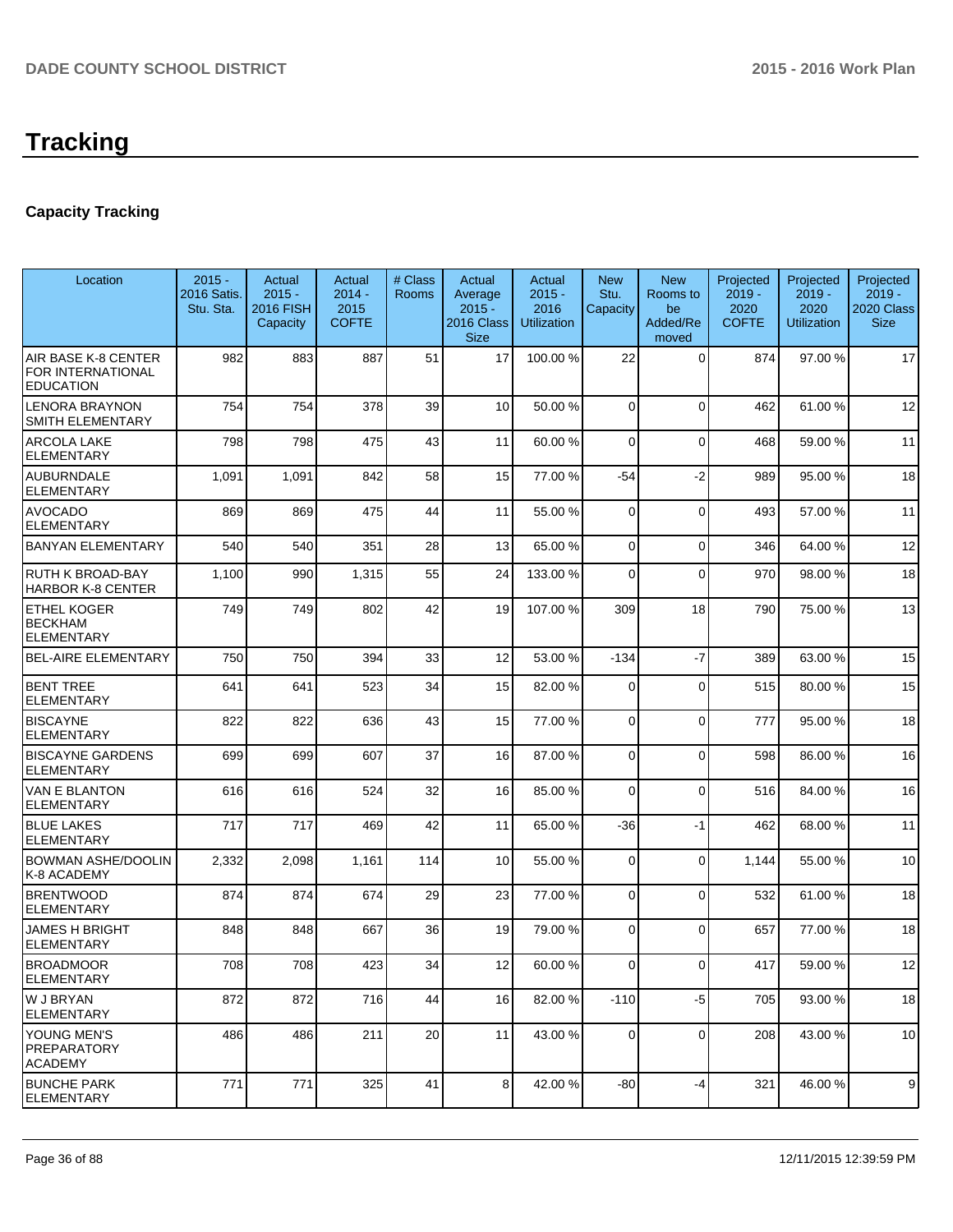| CAMPBELL DRIVE K-8<br><b>CENTER</b>                             | 967   | 870   | 855   | 49 | 17              | 98.00 %  | $-32$          | $-2$        | 818   | 98.00 % | 17             |
|-----------------------------------------------------------------|-------|-------|-------|----|-----------------|----------|----------------|-------------|-------|---------|----------------|
| <b>CARIBBEAN</b><br><b>ELEMENTARY</b>                           | 975   | 975   | 529   | 51 | 10 <sup>1</sup> | 54.00 %  | $\Omega$       | $\mathbf 0$ | 521   | 53.00 % | 10             |
| <b>CALUSA ELEMENTARY</b>                                        | 792   | 792   | 839   | 40 | 21              | 106.00%  | $\overline{0}$ | $\mathbf 0$ | 727   | 92.00%  | 18             |
| <b>CAROL CITY</b><br><b>ELEMENTARY</b>                          | 806   | 806   | 433   | 42 | 10              | 54.00 %  | 0              | $\mathbf 0$ | 502   | 62.00%  | 12             |
| <b>GEORGE WASHINGTON</b><br><b>CARVER ELEMENTARY</b>            | 486   | 486   | 440   | 25 | 18              | 91.00 %  | -44            | $-2$        | 409   | 93.00 % | 18             |
| FIENBERG-FISHER K-8<br><b>CENTER</b>                            | 995   | 895   | 798   | 51 | 16              | 89.00 %  | $\Omega$       | $\mathbf 0$ | 786   | 88.00 % | 15             |
| <b>WILLIAM A CHAPMAN</b><br>ELEMENTARY                          | 702   | 702   | 506   | 37 | 14              | 72.00 %  | $-72$          | $-4$        | 599   | 95.00 % | 18             |
| <b>CITRUS GROVE</b><br><b>ELEMENTARY</b>                        | 782   | 782   | 781   | 40 | 20              | 100.00 % | $\Omega$       | $\mathbf 0$ | 734   | 94.00%  | 18             |
| <b>CLAUDE PEPPER</b><br><b>ELEMENTARY</b>                       | 1,030 | 1,030 | 668   | 54 | 12              | 65.00 %  | $-108$         | -6          | 758   | 82.00 % | 16             |
| COCONUT GROVE<br><b>ELEMENTARY</b>                              | 396   | 396   | 448   | 20 | 22              | 113.00 % | -44            | $-2$        | 331   | 94.00%  | 18             |
| <b>COLONIAL DRIVE</b><br><b>ELEMENTARY</b>                      | 460   | 460   | 260   | 24 | 11              | 57.00 %  | $\Omega$       | $\mathbf 0$ | 256   | 56.00%  | 11             |
| <b>COMSTOCK</b><br><b>ELEMENTARY</b>                            | 591   | 591   | 521   | 30 | 17              | 88.00 %  | $-90$          | $-4$        | 463   | 92.00%  | 18             |
| <b>NEVA KING COOPER</b><br><b>EDUCATIONAL CENTER</b>            | 130   | 130   | 105   | 13 | 8 <sup>1</sup>  | 81.00 %  | $\Omega$       | $\mathbf 0$ | 103   | 79.00 % | 8              |
| <b>CORAL GABLES</b><br><b>PREPARATORY</b><br><b>ACADEMY</b>     | 952   | 856   | 358   | 47 | 8 <sup>1</sup>  | 42.00 %  | $\Omega$       | $\Omega$    | 352   | 41.00%  | $\overline{7}$ |
| <b>CORAL PARK</b><br><b>ELEMENTARY</b>                          | 952   | 952   | 1,107 | 45 | 25              | 116.00%  | 204            | 11          | 1,016 | 88.00 % | 18             |
| <b>CORAL REEF</b><br><b>ELEMENTARY</b>                          | 932   | 932   | 842   | 49 | 17              | 90.00 %  | $\Omega$       | $\mathbf 0$ | 830   | 89.00 % | 17             |
| <b>CORAL TERRACE</b><br><b>ELEMENTARY</b>                       | 654   | 654   | 448   | 33 | 14              | 69.00 %  | $-22$          | $-1$        | 442   | 70.00%  | 14             |
| CORAL WAY K-8<br><b>CENTER</b>                                  | 1,725 | 1,552 | 1,454 | 83 | 18              | 94.00 %  | $-178$         | $-7$        | 1,357 | 99.00 % | 18             |
| <b>CRESTVIEW</b><br><b>ELEMENTARY</b>                           | 884   | 884   | 422   | 44 | 10              | 48.00 %  | $-224$         | $-12$       | 465   | 70.00 % | 15             |
| <b>CUTLER RIDGE</b><br>ELEMENTARY                               | 1,000 | 1,000 | 537   | 49 | 11              | 54.00 %  | -18            | $-1$        | 529   | 54.00%  | 11             |
| <b>CYPRESS ELEMENTARY</b>                                       | 540   | 540   | 255   | 28 | 9 <sup>1</sup>  | 47.00 %  | $\overline{0}$ | $\mathbf 0$ | 277   | 51.00 % | 10             |
| DEVON AIRE K-8<br><b>CENTER</b>                                 | 1,546 | 1,391 | 1,572 | 71 | 22              | 113.00 % | $\overline{0}$ | $\mathbf 0$ | 1,374 | 99.00 % | 19             |
| <b>FREDERICK DOUGLASS</b><br><b>ELEMENTARY</b>                  | 772   | 772   | 229   | 40 | 6 <sup>1</sup>  | 30.00 %  | $\overline{0}$ | $\mathbf 0$ | 726   | 94.00 % | 18             |
| <b>IMARJORY STONEMAN</b><br><b>DOUGLAS</b><br><b>ELEMENTARY</b> | 1,321 | 1,321 | 924   | 72 | 13              | 70.00 %  | $\overline{0}$ | $\mathbf 0$ | 911   | 69.00 % | 13             |
| <b>CHARLES R DREW K-8</b><br><b>CENTER</b>                      | 698   | 628   | 371   | 35 | 11              | 59.00 %  | -36            | $-2$        | 416   | 70.00%  | 13             |
| <b>PAUL LAURENCE</b><br>DUNBAR K-8 CENTER                       | 875   | 787   | 360   | 49 | $\overline{7}$  | 46.00 %  | 0              | $\mathbf 0$ | 430   | 55.00 % | 9              |
| JOHN G DUPUIS<br><b>ELEMENTARY</b>                              | 739   | 739   | 593   | 38 | 16              | 80.00 %  | $-116$         | $-5$        | 585   | 94.00 % | 18             |
| AMELIA EARHART<br><b>ELEMENTARY</b>                             | 602   | 602   | 461   | 35 | 13              | 77.00 %  | $-66$          | $-3$        | 454   | 85.00 % | 14             |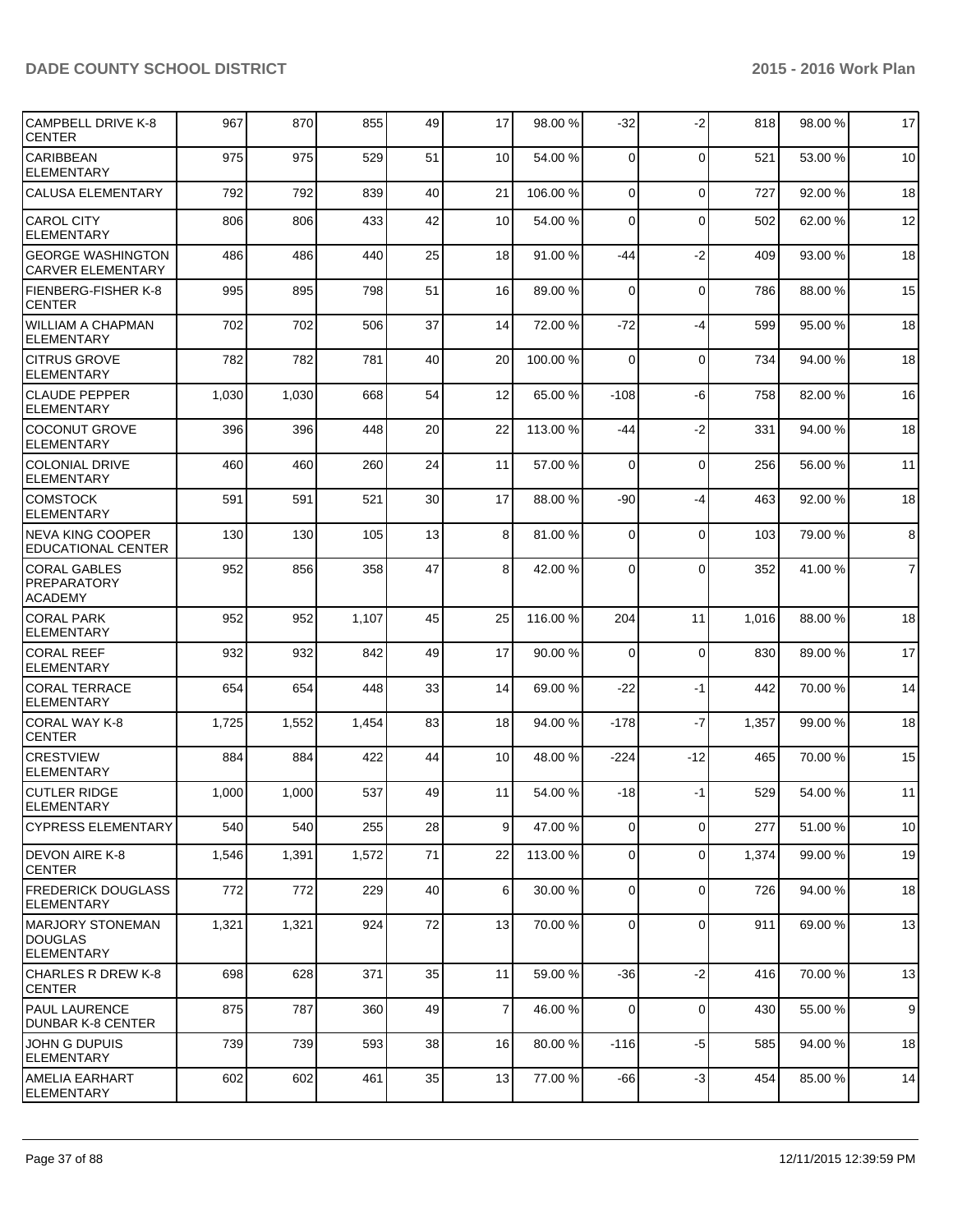| <b>EARLINGTON HEIGHTS</b><br><b>ELEMENTARY</b>                       | 656   | 656   | 451   | 34              | 13              | 69.00 %  | $\overline{0}$ | $\Omega$       | 445   | 68.00 %  | 13     |
|----------------------------------------------------------------------|-------|-------|-------|-----------------|-----------------|----------|----------------|----------------|-------|----------|--------|
| <b>EDISON PARK K-8</b><br><b>CENTER</b>                              | 682   | 613   | 469   | 36              | 13              | 76.00 %  | $\Omega$       | $\Omega$       | 462   | 75.00 %  | 13     |
| <b>EMERSON</b><br><b>ELEMENTARY</b>                                  | 576   | 576   | 374   | 30              | 12              | 65.00 %  | $\overline{0}$ | $\mathbf 0$    | 368   | 64.00 %  | 12     |
| LILLIE C EVANS K-8<br><b>CENTER</b>                                  | 721   | 648   | 418   | 37              | 11              | 64.00 %  | 0              | $\mathbf 0$    | 411   | 63.00 %  | 11     |
| <b>EVERGLADES K-8</b><br><b>CENTER</b>                               | 1,320 | 1,188 | 1,099 | 63              | 17              | 93.00 %  | $-101$         | $-4$           | 1,083 | 100.00 % | 18     |
| <b>DAVID FAIRCHILD</b><br><b>ELEMENTARY</b>                          | 728   | 728   | 616   | 36              | 17              | 85.00 %  | $-18$          | $-1$           | 607   | 85.00 %  | 17     |
| <b>FAIRLAWN</b><br><b>ELEMENTARY</b>                                 | 612   | 612   | 643   | 30              | 21              | 105.00 % | $\Omega$       | $\mathbf 0$    | 534   | 87.00 %  | 18     |
| FLAGAMI ELEMENTARY                                                   | 548   | 548   | 421   | 28              | 15              | 77.00 %  | -44            | $-2$           | 414   | 82.00%   | 16     |
| <b>HENRY M FLAGLER</b><br><b>ELEMENTARY</b>                          | 938   | 938   | 745   | 47              | 16              | 79.00 %  | $\Omega$       | $\mathbf 0$    | 734   | 78.00 %  | 16     |
| FLAMINGO<br><b>ELEMENTARY</b>                                        | 884   | 884   | 654   | 44              | 15              | 74.00 %  | $-18$          | $-1$           | 644   | 74.00%   | 15     |
| <b>FLORIDA CITY</b><br><b>ELEMENTARY</b>                             | 920   | 920   | 755   | 45              | 17              | 82.00 %  | $-108$         | $-5$           | 719   | 89.00 %  | 18     |
| İGLORIA FLOYD<br><b>ELEMENTARY</b>                                   | 792   | 792   | 599   | 42              | 14              | 76.00 %  | $\Omega$       | $\mathbf 0$    | 590   | 74.00 %  | 14     |
| <b>BENJAMIN FRANKLIN K-</b><br>8 CENTER                              | 702   | 631   | 563   | 37              | 15              | 89.00 %  | $-92$          | $-5$           | 530   | 98.00 %  | 17     |
| <b>FULFORD ELEMENTARY</b>                                            | 609   | 609   | 510   | 32              | 16              | 84.00 %  | $-106$         | $-5$           | 477   | 95.00 %  | 18     |
| <b>JACK DAVID GORDON</b><br>ELEMENTARY                               | 1,213 | 1,213 | 1,089 | 66              | 17              | 90.00 %  | $-162$         | -9             | 998   | 95.00 %  | 18     |
| <b>GOLDEN GLADES</b><br><b>ELEMENTARY</b>                            | 438   | 438   | 216   | 23              | $\vert 9 \vert$ | 49.00 %  | $-18$          | $-1$           | 213   | 51.00 %  | 10     |
| JOELLA C GOOD<br><b>ELEMENTARY</b>                                   | 999   | 999   | 928   | 53              | 18              | 93.00 %  | $-36$          | $-2$           | 915   | 95.00 %  | 18     |
| <b>GRATIGNY</b><br><b>ELEMENTARY</b>                                 | 800   | 800   | 629   | 42              | 15              | 79.00 %  | $-124$         | -6             | 620   | 92.00 %  | 17     |
| <b>GREENGLADE</b><br>ELEMENTARY                                      | 560   | 560   | 485   | 30              | 16              | 87.00 %  | $\Omega$       | $\Omega$       | 478   | 85.00 %  | 16     |
| <b>GREYNOLDS PARK</b><br><b>ELEMENTARY</b>                           | 986   | 986   | 708   | 51              | 14              | 72.00 %  | $-244$         | $-10$          | 697   | 94.00 %  | 17     |
| IGULFSTREAM<br><b>ELEMENTARY</b>                                     | 753   | 753   | 679   | 39              | 17              | 90.00 %  | 34             | $\overline{2}$ | 669   | 85.00 %  | $16\,$ |
| <b>CHARLES R HADLEY</b><br><b>ELEMENTARY</b>                         | 986   | 986   | 963   | 52              | 19              | 98.00 %  | $-196$         | -9             | 774   | 98.00 %  | 18     |
| <b>JOE HALL ELEMENTARY</b>                                           | 653   | 653   | 564   | 34              | 17              | 86.00 %  | $-18$          | $-1$           | 556   | 88.00 %  | 17     |
| <b>HIALEAH ELEMENTARY</b>                                            | 976   | 976   | 625   | 52              | 12              | 64.00 %  | $-90$          | $-5$           | 816   | 92.00 %  | 17     |
| <b>HIBISCUS ELEMENTARY</b>                                           | 665   | 665   | 477   | 34              | 14              | 72.00 %  | $-22$          | $-1$           | 470   | 73.00 %  | 14     |
| <b>VIRGINIA A BOONE</b><br><b>HIGHLAND OAKS</b><br><b>ELEMENTARY</b> | 774   | 774   | 714   | 42              | 17              | 92.00 %  | 82             | 3              | 828   | 97.00 %  | 18     |
| HOLMES ELEMENTARY                                                    | 572   | 572   | 531   | 30 <sub>l</sub> | 18              | 93.00 %  | $\overline{0}$ | $\mathbf 0$    | 523   | 91.00%   | 17     |
| <b>IZORA NEALE HURSTON</b><br><b>ELEMENTARY</b>                      | 1,039 | 1,039 | 707   | 53              | 13              | 68.00 %  | $\overline{0}$ | $\mathbf 0$    | 697   | 67.00 %  | 13     |
| OLIVER HOOVER<br><b>ELEMENTARY</b>                                   | 1,026 | 1,026 | 744   | 53              | 14              | 73.00 %  | $-172$         | -8             | 734   | 86.00 %  | 16     |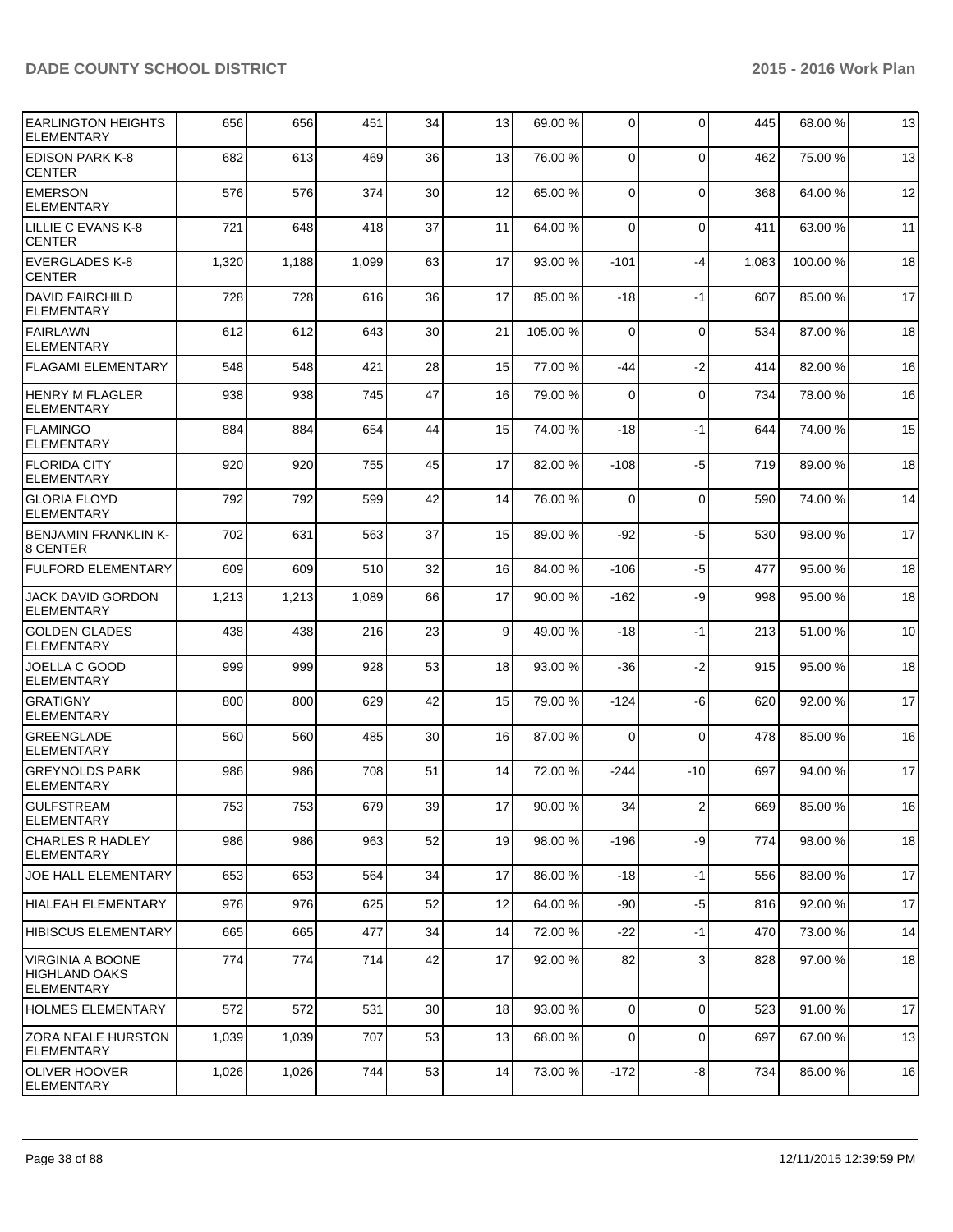| <b>THENA CROWDER</b><br><b>EARLY CHILDHOOD</b><br><b>DIAGNOSTIC SPECIAL</b><br>ED CTR | 268   | 268   | 40    | 8  | 5               | 15.00 %  | $-18$          | -1          | 39    | 16.00 % | 6              |
|---------------------------------------------------------------------------------------|-------|-------|-------|----|-----------------|----------|----------------|-------------|-------|---------|----------------|
| <b>HOWARD DRIVE</b><br><b>ELEMENTARY</b>                                              | 771   | 771   | 600   | 39 | 15              | 78.00 %  | $\Omega$       | $\Omega$    | 591   | 77.00 % | 15             |
| <b>MADIE IVES</b><br><b>COMMUNITY</b><br><b>ELEMENTARY</b>                            | 917   | 917   | 692   | 48 | 14              | 75.00 %  | 63             | 6           | 807   | 82.00%  | 15             |
| <b>KENDALE ELEMENTARY</b>                                                             | 724   | 724   | 532   | 36 | 15 <sup>1</sup> | 73.00 %  | $\Omega$       | $\Omega$    | 524   | 72.00 % | 15             |
| <b>KENDALE LAKES</b><br><b>ELEMENTARY</b>                                             | 942   | 942   | 724   | 53 | 14              | 77.00 %  | $\Omega$       | $\Omega$    | 714   | 76.00 % | 13             |
| <b>KENSINGTON PARK</b><br><b>ELEMENTARY</b>                                           | 1,424 | 1,424 | 1,170 | 77 | 15 <sup>1</sup> | 82.00 %  | $\Omega$       | $\Omega$    | 1,328 | 93.00 % | 17             |
| <b>KENWOOD K-8 CENTER</b>                                                             | 1,284 | 1,155 | 1,030 | 62 | 17              | 89.00 %  | $-16$          | $-1$        | 1,014 | 89.00 % | 17             |
| KEY BISCAYNE K-8<br><b>CENTER</b>                                                     | 1,367 | 1,230 | 1,441 | 67 | 22              | 117.00 % | -81            | $-5$        | 1,119 | 97.00 % | 18             |
| <b>KINLOCH PARK</b><br><b>ELEMENTARY</b>                                              | 818   | 818   | 727   | 39 | 19              | 89.00 %  | $\Omega$       | $\Omega$    | 716   | 88.00 % | 18             |
| <b>LAKE STEVENS</b><br><b>ELEMENTARY</b>                                              | 476   | 476   | 267   | 22 | 12              | 56.00 %  | $\Omega$       | $\Omega$    | 263   | 55.00 % | 12             |
| <b>LAKEVIEW</b><br><b>ELEMENTARY</b>                                                  | 572   | 572   | 424   | 30 | 14              | 74.00 %  | $-72$          | $-4$        | 443   | 89.00 % | 17             |
| LEEWOOD K-8 CENTER                                                                    | 1,130 | 1,017 | 778   | 41 | 19              | 76.00 %  | $-36$          | $-2$        | 766   | 78.00 % | 20             |
| WILLIAM H. LEHMAN<br><b>ELEMENTARY</b>                                                | 935   | 935   | 675   | 49 | 14              | 72.00 %  | $\Omega$       | $\Omega$    | 840   | 90.00 % | 17             |
| <b>LEISURE CITY K-8</b><br><b>CENTER</b>                                              | 1,348 | 1,213 | 963   | 67 | 14              | 79.00 %  | -81            | $-5$        | 949   | 84.00 % | 15             |
| <b>LAURA C SAUNDERS</b><br><b>ELEMENTARY</b>                                          | 837   | 837   | 662   | 46 | 14              | 79.00 %  | $-18$          | $-1$        | 653   | 80.00%  | 15             |
| <b>LIBERTY CITY</b><br><b>ELEMENTARY</b>                                              | 884   | 884   | 311   | 46 | $\overline{7}$  | 35.00 %  | $-54$          | $-3$        | 307   | 37.00 % | $\overline{7}$ |
| JESSE J. McCRARY JR.<br><b>ELEMENTARY SCHOOL</b>                                      | 718   | 718   | 605   | 37 | 16              | 84.00 %  | -44            | $-2$        | 596   | 88.00 % | 17             |
| <b>LORAH PARK</b><br><b>ELEMENTARY</b>                                                | 546   | 546   | 464   | 15 | 31              | 85.00 %  | $\Omega$       | $\mathbf 0$ | 257   | 47.00 % | 17             |
| <b>TOUSSAINT</b><br><b>L'OUVERTURE</b><br><b>ELEMENTARY</b>                           | 744   | 744   | 426   | 38 | 11              | 57.00 %  | $-62$          | $-5$        | 520   | 76.00 % | 16             |
| <b>LUDLAM ELEMENTARY</b>                                                              | 624   | 624   | 386   | 31 | 12              | 62.00 %  | $-178$         | $-8$        | 380   | 85.00%  | 17             |
| <b>FRANK CRAWFORD</b><br><b>MARTIN K-8 CENTER</b>                                     | 1,497 | 1,347 | 1,141 | 72 | 16              | 85.00 %  | $-16$          | $-1$        | 1,125 | 85.00 % | 16             |
| <b>WESLEY MATTHEWS</b><br><b>ELEMENTARY</b>                                           | 711   | 711   | 485   | 39 | 12              | 68.00 %  | $-18$          | $-1$        | 653   | 94.00%  | 17             |
| <b>MEADOWLANE</b><br><b>ELEMENTARY</b>                                                | 998   | 998   | 909   | 51 | 18              | 91.00 %  | $\overline{0}$ | $\mathbf 0$ | 896   | 90.00%  | 18             |
| <b>MELROSE</b><br><b>IELEMENTARY</b>                                                  | 608   | 608   | 500   | 32 | 16              | 82.00 %  | $\Omega$       | $\mathbf 0$ | 493   | 81.00%  | 15             |
| <b>MIAMI GARDENS</b><br><b>ELEMENTARY</b>                                             | 430   | 430   | 264   | 21 | 13              | 61.00 %  | $-18$          | $-1$        | 260   | 63.00 % | 13             |
| <b>MIAMI HEIGHTS</b><br><b>ELEMENTARY</b>                                             | 1,425 | 1,425 | 1,032 | 74 | 14              | 72.00 %  | $-152$         | $-5$        | 1,217 | 96.00 % | 18             |
| <b>MIAMI LAKES K-8</b><br><b>CENTER</b>                                               | 1,516 | 1,364 | 1,367 | 76 | 18              | 100.00 % | 0              | $\mathbf 0$ | 1,347 | 99.00 % | 18             |
| <b>MIAMI PARK</b><br><b>ELEMENTARY</b>                                                | 776   | 776   | 285   | 39 | $\overline{7}$  | 37.00 %  | $-36$          | $-2$        | 306   | 41.00%  | 8              |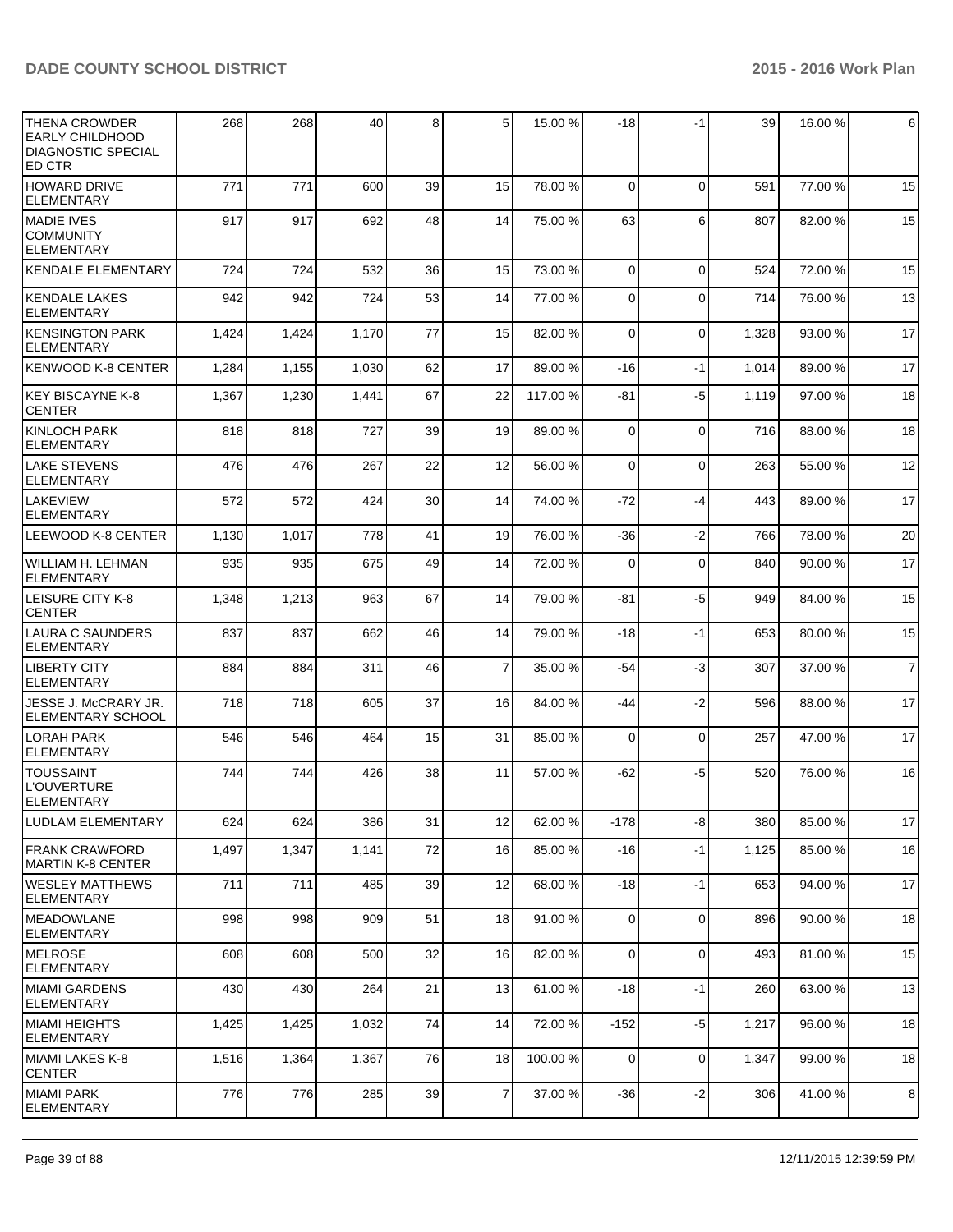| MIAMI SHORES<br><b>ELEMENTARY</b>                  | 750   | 750   | 784   | 39 | 20        | 104.00 % | -36            | $-2$        | 672            | 94.00 % | 18          |
|----------------------------------------------------|-------|-------|-------|----|-----------|----------|----------------|-------------|----------------|---------|-------------|
| MIAMI SPRINGS<br>ELEMENTARY                        | 602   | 602   | 443   | 31 | 14        | 74.00 %  | $\mathbf 0$    | $\mathbf 0$ | 462            | 77.00 % | 15          |
| M A MILAM K-8 CENTER                               | 1,156 | 1,040 | 904   | 59 | 15        | 87.00 %  | $-88$          | $-5$        | 891            | 94.00%  | 17          |
| <b>PHYLLIS R MILLER</b><br><b>ELEMENTARY</b>       | 731   | 731   | 630   | 41 | 15        | 86.00 %  | $\Omega$       | $\mathbf 0$ | 721            | 99.00 % | 18          |
| MORNINGSIDE K-8<br><b>CENTER</b>                   | 740   | 666   | 508   | 38 | 13        | 76.00 %  | $\mathbf 0$    | $\mathbf 0$ | 501            | 75.00 % | 13          |
| <b>ROBERT RUSSA</b><br><b>MOTON ELEMENTARY</b>     | 715   | 715   | 331   | 35 | $\vert$ 9 | 46.00 %  | $\Omega$       | $\mathbf 0$ | 326            | 46.00%  | 9           |
| MYRTLE GROVE K-8<br>ICENTER                        | 580   | 522   | 602   | 30 | 20        | 115.00 % | $\Omega$       | $\mathbf 0$ | 518            | 99.00 % | 17          |
| MIAMI MACARTHUR<br><b>SOUTH SENIOR HIGH</b>        | 714   | 714   | 7     | 33 | $\Omega$  | 1.00 %   | $-151$         | $-7$        | $\overline{7}$ | 1.00 %  | $\mathbf 0$ |
| <b>NATURAL BRIDGE</b><br><b>ELEMENTARY</b>         | 708   | 708   | 639   | 38 | 17        | 90.00 %  | $\Omega$       | $\mathbf 0$ | 679            | 96.00 % | 18          |
| NORLAND<br>ELEMENTARY                              | 678   | 678   | 634   | 34 | 19        | 94.00 %  | $-80$          | $-3$        | 550            | 92.00%  | 18          |
| NORTH BEACH<br><b>ELEMENTARY</b>                   | 887   | 887   | 1,032 | 47 | 22        | 116.00%  | $\Omega$       | $\mathbf 0$ | 867            | 98.00 % | 18          |
| <b>BARBARA HAWKINS</b><br><b>ELEMENTARY</b>        | 492   | 492   | 312   | 26 | 12        | 63.00 %  | $\Omega$       | $\Omega$    | 439            | 89.00 % | 17          |
| <b>NORTH COUNTY K-8</b><br><b>CENTER</b>           | 724   | 651   | 427   | 32 | 13        | 66.00 %  | 0              | $\mathbf 0$ | 420            | 65.00 % | 13          |
| <b>NORTH GLADE</b><br><b>ELEMENTARY</b>            | 526   | 526   | 321   | 25 | 13        | 61.00 %  | $-18$          | $-1$        | 416            | 82.00%  | 17          |
| <b>NORTH HIALEAH</b><br><b>ELEMENTARY</b>          | 790   | 790   | 539   | 35 | 15        | 68.00 %  | $-102$         | $-4$        | 531            | 77.00 % | 17          |
| NORTH MIAMI<br><b>ELEMENTARY</b>                   | 764   | 764   | 478   | 40 | 12        | 63.00 %  | 0              | $\mathbf 0$ | 546            | 71.00 % | 14          |
| <b>NORTH TWIN LAKES</b><br><b>ELEMENTARY</b>       | 569   | 569   | 490   | 30 | 16        | 86.00 %  | $-18$          | -1          | 482            | 87.00 % | 17          |
| NORWOOD<br><b>ELEMENTARY</b>                       | 542   | 542   | 520   | 24 | 22        | 96.00 %  | $\mathbf 0$    | $\mathbf 0$ | 437            | 81.00 % | 18          |
| OAK GROVE<br><b>ELEMENTARY</b>                     | 776   | 776   | 579   | 40 | 14        | 75.00 %  | $-124$         | -6          | 570            | 87.00 % | 17          |
| <b>OJUS ELEMENTARY</b>                             | 904   | 904   | 894   | 46 | 19        | 99.00 %  | $\Omega$       | $\Omega$    | 831            | 92.00%  | 18          |
| AGENORIA S<br> PASCHAL/OLINDA<br><b>ELEMENTARY</b> | 560   | 560   | 398   | 19 | 21        | 71.00 %  | $\Omega$       | $\Omega$    | 341            | 61.00%  | 18          |
| OLYMPIA HEIGHTS<br><b>ELEMENTARY</b>               | 642   | 642   | 512   | 32 | 16        | 80.00 %  | $-62$          | $-2$        | 505            | 87.00 % | 17          |
| DR. ROBERT B. INGRAM<br><b>ELEMENTARY</b>          | 558   | 558   | 386   | 29 | 13        | 69.00 %  | $\overline{0}$ | $\mathbf 0$ | 380            | 68.00 % | 13          |
| ORCHARD VILLA<br><b>ELEMENTARY</b>                 | 723   | 723   | 387   | 41 | $\vert$ 9 | 53.00 %  | $\Omega$       | $\mathbf 0$ | 381            | 53.00 % | 9           |
| PALMETTO<br> ELEMENTARY                            | 682   | 682   | 611   | 35 | 17        | 90.00 %  | $-84$          | $-4$        | 552            | 92.00 % | 18          |
| <b>PALM LAKES</b><br><b>ELEMENTARY</b>             | 968   | 968   | 745   | 48 | 16        | 77.00 %  | $\Omega$       | $\mathbf 0$ | 734            | 76.00%  | 15          |
| <b>PALM SPRINGS</b><br><b>ELEMENTARY</b>           | 970   | 970   | 645   | 49 | 13        | 66.00 %  | $-102$         | $-5$        | 636            | 73.00 % | 14          |
| <b>PALM SPRINGS NORTH</b><br><b>ELEMENTARY</b>     | 1,017 | 1,017 | 1,010 | 48 | 21        | 99.00 %  | $-112$         | $-6$        | 770            | 85.00 % | 18          |
| <b>IPARKVIEW</b><br><b>IELEMENTARY</b>             | 436   | 436   | 307   | 24 | 13        | 70.00 %  | $\overline{0}$ | 0           | 327            | 75.00 % | 14          |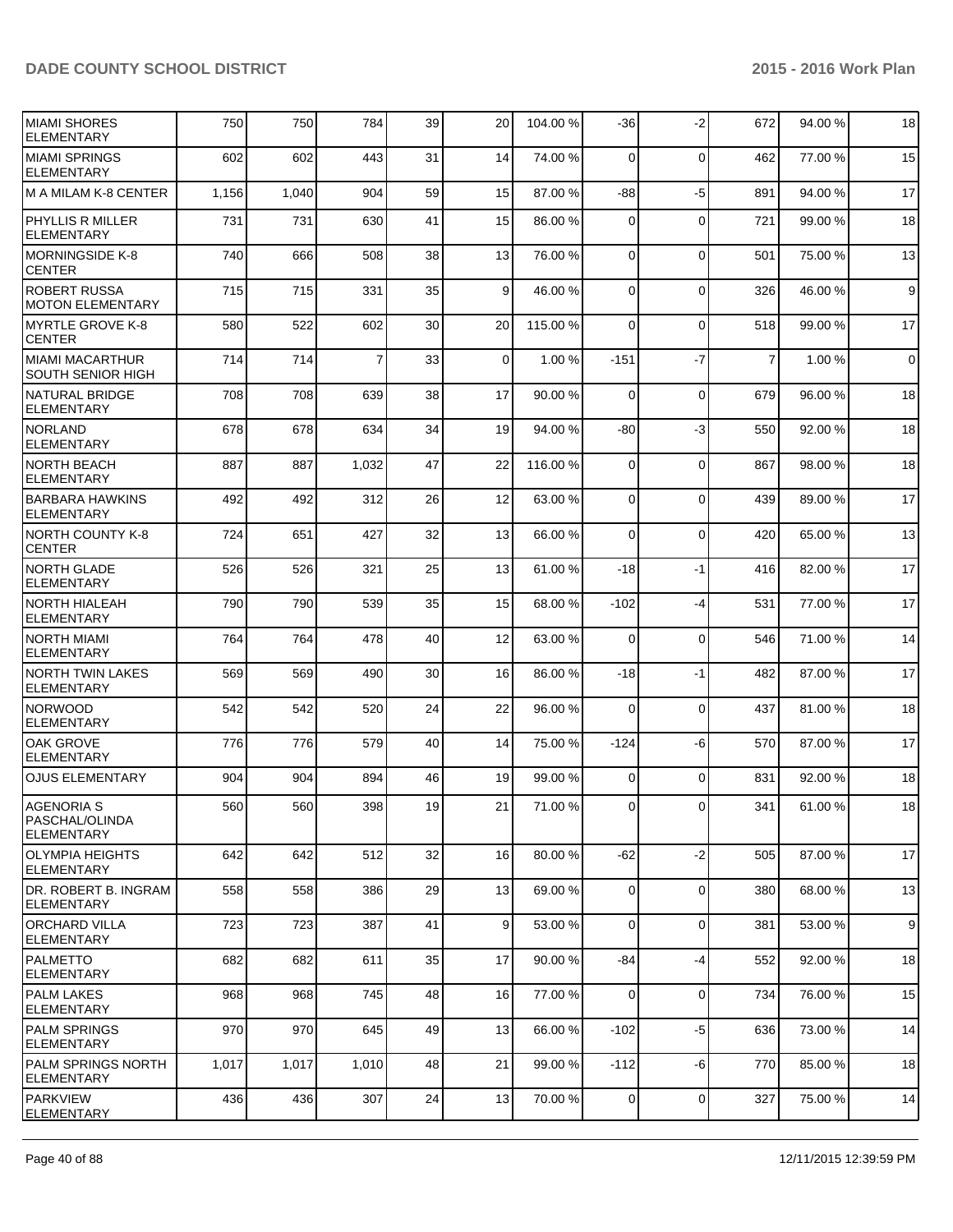| <b>PARKWAY</b><br><b>ELEMENTARY</b>                          | 540   | 540   | 356   | 28 | 13              | 66.00 %  | $-62$          | $-3$        | 451   | 94.00%  | 18 |
|--------------------------------------------------------------|-------|-------|-------|----|-----------------|----------|----------------|-------------|-------|---------|----|
| DR. HENRY E. PERRINE<br>ACADEMY OF THE ARTS                  | 840   | 840   | 762   | 42 | 18              | 91.00 %  | $\Omega$       | $\mathbf 0$ | 751   | 89.00 % | 18 |
| KELSEY L PHARR<br>ELEMENTARY                                 | 388   | 388   | 286   | 11 | 26              | 74.00 %  | $\overline{0}$ | 0           | 192   | 49.00%  | 17 |
| IPINECREST<br>ELEMENTARY                                     | 1,110 | 1,110 | 983   | 57 | 17              | 89.00 %  | $\Omega$       | 0           | 1,019 | 92.00%  | 18 |
| <b>PINE LAKE</b><br><b>ELEMENTARY</b>                        | 638   | 638   | 337   | 35 | 10 <sup>1</sup> | 53.00 %  | $\Omega$       | $\Omega$    | 333   | 52.00 % | 10 |
| <b>PINE VILLA</b><br><b>ELEMENTARY</b>                       | 834   | 834   | 242   | 41 | $6 \mid$        | 29.00 %  | $\Omega$       | $\mathbf 0$ | 239   | 29.00 % | 6  |
| I POINCIANA PARK<br>ELEMENTARY                               | 796   | 796   | 384   | 41 | 9 <sub>l</sub>  | 48.00 %  | -36            | $-1$        | 379   | 50.00 % | 9  |
| IDR GILBERT L PORTER<br><b>ELEMENTARY</b>                    | 937   | 937   | 775   | 52 | 15              | 83.00 %  | $-18$          | $-1$        | 839   | 91.00%  | 16 |
| <b>RAINBOW PARK</b><br><b>ELEMENTARY</b>                     | 560   | 560   | 397   | 30 | 13              | 71.00 %  | $-18$          | $-1$        | 391   | 72.00 % | 13 |
| <b>REDONDO</b><br>ELEMENTARY                                 | 789   | 789   | 664   | 42 | 16              | 84.00 %  | $-40$          | -2          | 679   | 91.00 % | 17 |
| <b>ETHEL F BECKFORD-</b><br><b>IRICHMOND</b><br>ELEMENTARY   | 504   | 504   | 201   | 26 | 8 <sup>1</sup>  | 40.00 %  | $\Omega$       | 0           | 198   | 39.00 % | 8  |
| RIVERSIDE<br><b>ELEMENTARY</b>                               | 856   | 856   | 1,376 | 50 | 28              | 161.00 % | $\Omega$       | $\mathbf 0$ | 831   | 97.00 % | 17 |
| JANE S ROBERTS K-8<br><b>CENTER</b>                          | 1,259 | 1,133 | 834   | 63 | 13              | 74.00 %  | -184           | $-10$       | 822   | 87.00 % | 16 |
| <b>ROCKWAY</b><br><b>ELEMENTARY</b>                          | 554   | 554   | 397   | 29 | 14              | 72.00 %  | $\mathbf 0$    | $\mathbf 0$ | 391   | 71.00%  | 13 |
| <b>ROYAL GREEN</b><br> ELEMENTARY                            | 744   | 744   | 536   | 40 | 13              | 72.00 %  | $-22$          | -1          | 528   | 73.00 % | 14 |
| <b>ROYAL PALM</b><br>ELEMENTARY                              | 576   | 576   | 547   | 30 | 18              | 95.00 %  | $-18$          | $-1$        | 513   | 92.00%  | 18 |
| lgertrude k<br>EDELMAN/SABAL PALM<br>ELEMENTARY              | 696   | 696   | 619   | 36 | 17              | 89.00 %  | $\Omega$       | 0           | 660   | 95.00 % | 18 |
| <b>SANTA CLARA</b><br>ELEMENTARY                             | 713   | 713   | 579   | 40 | 14              | 81.00 %  | $\Omega$       | $\mathbf 0$ | 595   | 83.00 % | 15 |
| <b>SCOTT LAKE</b><br>ELEMENTARY                              | 848   | 848   | 467   | 42 | 11              | 55.00 %  | -80            | -4          | 460   | 60.00%  | 12 |
| SEMINOLE<br>ELEMENTARY                                       | 850   | 850   | 575   | 43 | 13              | 68.00 %  | $-18$          | -1          | 741   | 89.00 % | 18 |
| <b>SHADOWLAWN</b><br><b>ELEMENTARY</b>                       | 420   | 420   | 305   | 22 | 14              | 73.00 %  | $-22$          | $-1$        | 301   | 76.00%  | 14 |
| <b>SHENANDOAH</b><br>ELEMENTARY                              | 968   | 968   | 956   | 38 | 25              | 99.00 %  | $\overline{0}$ | 0           | 668   | 69.00 % | 18 |
| <b>BEN SHEPPARD</b><br> ELEMENTARY                           | 1,334 | 1,334 | 967   | 71 | 14              | 73.00 %  | $-334$         | $-19$       | 953   | 95.00 % | 18 |
| <b>SILVER BLUFF</b><br><b>ELEMENTARY</b>                     | 518   | 518   | 559   | 29 | 19              | 108.00 % | 0              | 0           | 501   | 97.00 % | 17 |
| <b>ERNEST R GRAHAM K-8</b><br><b>ACADEMY</b>                 | 1,654 | 1,488 | 1,448 | 90 | 16              | 97.00 %  | $\Omega$       | $\mathbf 0$ | 1,427 | 96.00%  | 16 |
| DR. FREDERICA S<br>WILSON/SKYWAY<br><b>ELEMENTARY SCHOOL</b> | 588   | 588   | 354   | 18 | 20              | 60.00 %  | $-138$         | 5           | 349   | 78.00 % | 15 |
| <b>SOUTH POINTE</b><br><b>ELEMENTARY</b>                     | 452   | 452   | 535   | 24 | 22              | 118.00 % | $\overline{0}$ | 0           | 427   | 94.00%  | 18 |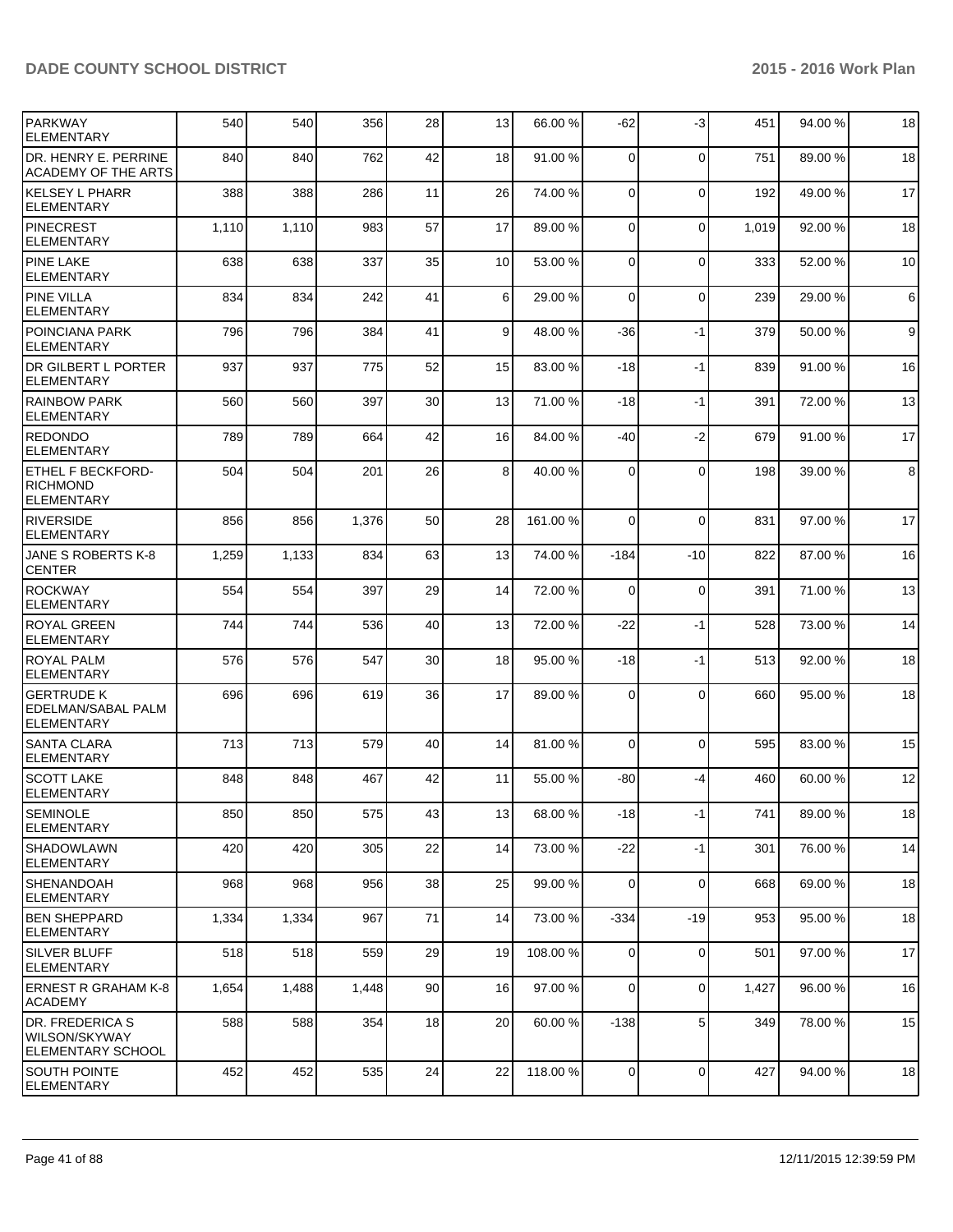| <b>SNAPPER CREEK</b><br><b>ELEMENTARY</b>                         | 686   | 686   | 505   | 34 | 15              | 74.00 %  | $\Omega$       | $\mathbf 0$ | 498   | 73.00 % | 15 |
|-------------------------------------------------------------------|-------|-------|-------|----|-----------------|----------|----------------|-------------|-------|---------|----|
| <b>NORTH DADE CENTER</b><br><b>FOR MODERN</b><br>LANGUAGES        | 436   | 436   | 398   | 22 | 18              | 91.00 %  | $\Omega$       | $\Omega$    | 392   | 90.00%  | 18 |
| <b>SOUTH HIALEAH</b><br>ELEMENTARY                                | 1,274 | 1,274 | 1,071 | 63 | 17              | 84.00 %  | $\Omega$       | $\mathbf 0$ | 1,055 | 83.00 % | 17 |
| <b>SOUTH MIAMI K-8</b><br><b>CENTER</b>                           | 1,096 | 986   | 853   | 51 | 17              | 87.00 %  | $-198$         | $-10$       | 741   | 94.00%  | 18 |
| <b>SOUTH MIAMI HEIGHTS</b><br><b>ELEMENTARY</b>                   | 732   | 732   | 666   | 38 | 18              | 91.00 %  | -40            | $-2$        | 657   | 95.00 % | 18 |
| <b>SOUTHSIDE</b><br><b>ELEMENTARY</b>                             | 884   | 884   | 805   | 46 | 17              | 91.00 %  | $\Omega$       | $\mathbf 0$ | 843   | 95.00 % | 18 |
| <b>SPRINGVIEW</b><br>ELEMENTARY                                   | 510   | 510   | 407   | 27 | 15              | 80.00 %  | -58            | $-3$        | 401   | 89.00 % | 17 |
| IE W F STIRRUP<br>ELEMENTARY                                      | 974   | 974   | 871   | 49 | 18              | 89.00 %  | -58            | $-3$        | 833   | 91.00 % | 18 |
| <b>SUNSET ELEMENTARY</b>                                          | 1,258 | 1,258 | 1,151 | 63 | 18              | 91.00 %  | $\Omega$       | $\Omega$    | 1,134 | 90.00%  | 18 |
| <b>SUNSET PARK</b><br><b>ELEMENTARY</b>                           | 704   | 704   | 629   | 23 | 27              | 89.00 %  | $-58$          | -3          | 345   | 53.00 % | 17 |
| <b>SWEETWATER</b><br>ELEMENTARY                                   | 971   | 971   | 742   | 49 | 15              | 76.00 %  | -40            | $-2$        | 831   | 89.00 % | 18 |
| <b>SYLVANIA HEIGHTS</b><br><b>ELEMENTARY</b>                      | 826   | 826   | 460   | 41 | 11              | 56.00 %  | $\Omega$       | $\mathbf 0$ | 653   | 79.00 % | 16 |
| <b>TREASURE ISLAND</b><br>ELEMENTARY                              | 915   | 915   | 567   | 47 | 12              | 62.00 %  | $\overline{0}$ | $\mathbf 0$ | 858   | 94.00 % | 18 |
| <b>TROPICAL</b><br><b>ELEMENTARY</b>                              | 802   | 802   | 373   | 43 | $\vert 9 \vert$ | 47.00 %  | 0              | $\mathbf 0$ | 643   | 80.00 % | 15 |
| <b>FRANCES S TUCKER</b><br><b>ELEMENTARY</b>                      | 576   | 576   | 394   | 29 | 14              | 68.00 %  | -36            | -1          | 499   | 92.00 % | 18 |
| <b>TWIN LAKES</b><br>ELEMENTARY                                   | 668   | 668   | 528   | 36 | 15              | 79.00 %  | $\overline{0}$ | $\mathbf 0$ | 571   | 85.00 % | 16 |
| VILLAGE GREEN<br>ELEMENTARY                                       | 470   | 470   | 335   | 25 | 13              | 71.00 %  | $\overline{0}$ | $\Omega$    | 330   | 70.00 % | 13 |
| <b>VINELAND K-8 CENTER</b>                                        | 977   | 879   | 917   | 47 | 20              | 104.00 % | 0              | $\mathbf 0$ | 854   | 97.00 % | 18 |
| IMAE M WALTERS<br><b>ELEMENTARY</b>                               | 775   | 775   | 556   | 40 | 14              | 72.00 %  | $-54$          | $-2$        | 547   | 76.00 % | 14 |
| WEST HOMESTEAD K-8<br>CENTER                                      | 830   | 747   | 747   | 49 | 15              | 100.00 % | 142            | 7           | 736   | 83.00 % | 13 |
| <b>HENRY S WEST</b><br>LABORATORY SCHOOL                          | 336   | 336   | 307   | 18 | 17              | 91.00 %  | $-22$          | $-1$        | 302   | 96.00 % | 18 |
| <b>IDR HENRY W</b><br><b>MACK/WEST LITTLE</b><br>RIVER K-8 CENTER | 628   | 565   | 493   | 32 | 15              | 87.00 %  | $\Omega$       | $\mathbf 0$ | 486   | 86.00 % | 15 |
| <b>CARRIE P</b><br>MEEK/WESTVIEW K-8<br><b>CENTER</b>             | 580   | 580   | 431   | 30 | 14              | 74.00 %  | $\Omega$       | $\mathbf 0$ | 425   | 73.00 % | 14 |
| <b>PHILLIS WHEATLEY</b><br><b>ELEMENTARY</b>                      | 620   | 620   | 262   | 32 | 8 <sup>1</sup>  | 42.00 %  | $\Omega$       | $\mathbf 0$ | 258   | 42.00 % | 8  |
| WHISPERING PINES<br>IELEMENTARY                                   | 724   | 724   | 614   | 38 | 16              | 85.00 %  | $\overline{0}$ | $\mathbf 0$ | 605   | 84.00%  | 16 |
| <b>WINSTON PARK K-8</b><br><b>CENTER</b>                          | 1,274 | 1,146 | 1,320 | 61 | 22              | 115.00 % | $\overline{0}$ | $\mathbf 0$ | 1,101 | 96.00 % | 18 |
| NATHAN B YOUNG<br>ELEMENTARY                                      | 482   | 482   | 331   | 25 | 13              | 69.00 %  | $\Omega$       | $\mathbf 0$ | 326   | 68.00 % | 13 |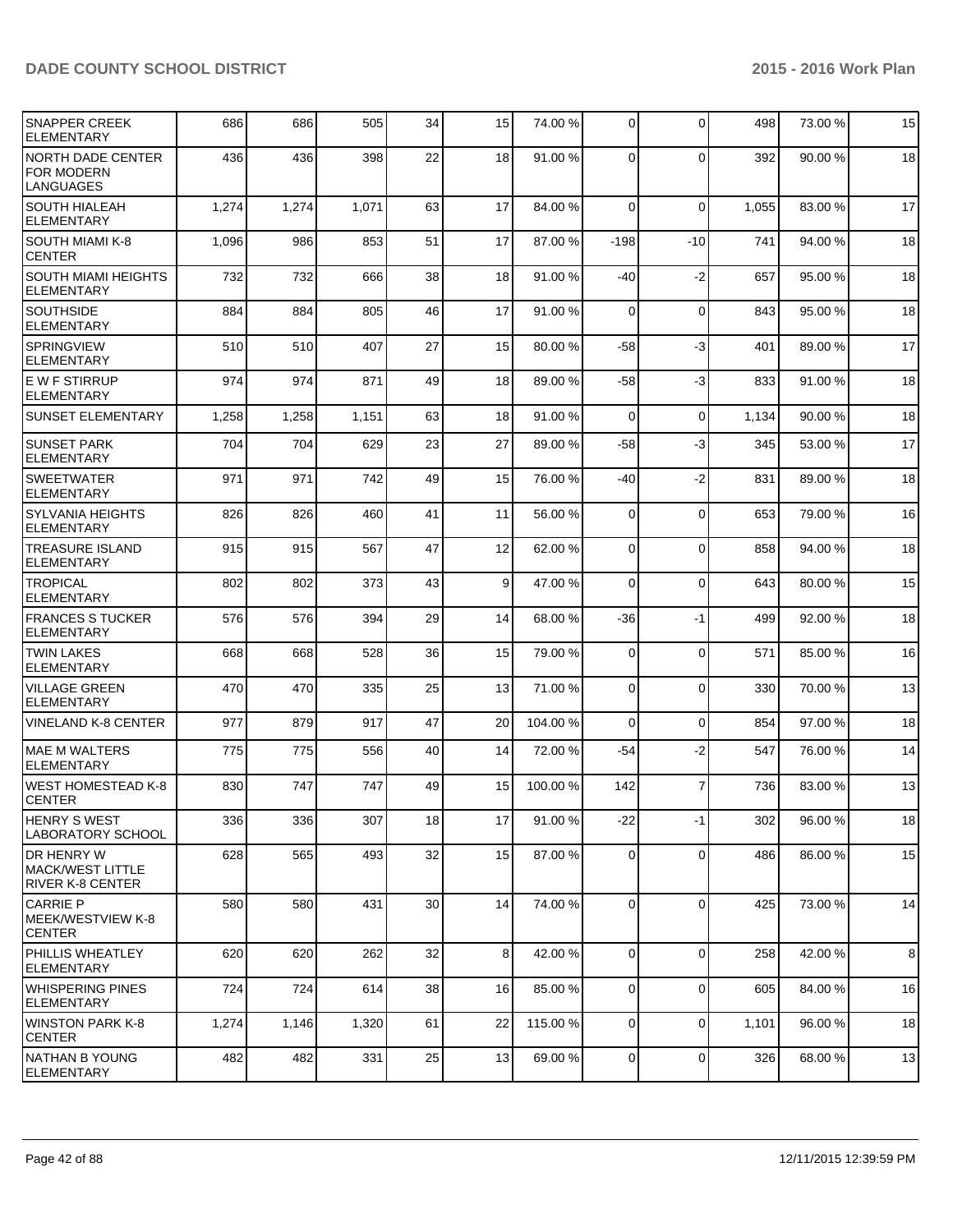| <b>GEORGIA JONES-</b><br><b>AYERS MIDDLE</b><br><b>SCHOOL</b>                                               | 1,278 | 1,150 | 507      | 58 | $\overline{9}$  | 44.00 %  | $-20$          | -1             | 500         | 44.00 % | $\overline{9}$ |
|-------------------------------------------------------------------------------------------------------------|-------|-------|----------|----|-----------------|----------|----------------|----------------|-------------|---------|----------------|
| <b>ARVIDA MIDDLE</b>                                                                                        | 1,364 | 1,227 | 1,357    | 61 | 22              | 111.00 % | $-79$          | $-4$           | 1,138       | 99.00 % | 20             |
| <b>BROWNSVILLE MIDDLE</b>                                                                                   | 1,490 | 1,341 | 690      | 68 | 10              | 51.00 %  | 0              | $\mathbf 0$    | 705         | 53.00 % | 10             |
| PAUL W BELL MIDDLE                                                                                          | 1,119 | 1,007 | 440      | 50 | 9               | 44.00 %  | 0              | $\Omega$       | 478         | 47.00%  | 10             |
| <b>CAROL CITY MIDDLE</b>                                                                                    | 1,161 | 1,044 | 437      | 51 | 9               | 42.00 %  | $\overline{0}$ | $\Omega$       | 430         | 41.00%  | $\bf 8$        |
| <b>CENTER FOR</b><br><b>INTERNATIONAL</b><br><b>EDUCATION: A</b><br><b>CAMBRIDGE ASSOC</b><br><b>SCHOOL</b> | 1,582 | 1,423 | 60       | 72 | 1               | 4.00%    | $\Omega$       | $\Omega$       | 59          | 4.00%   | $\mathbf{1}$   |
| <b>GEORGE WASHINGTON</b><br><b>CARVER MIDDLE</b>                                                            | 969   | 872   | 992      | 40 | 25              | 114.00 % | $\overline{0}$ | $\Omega$       | 852         | 98.00 % | 21             |
| <b>CUTLER BAY SENIOR</b><br><b>HIGH SCHOOL</b>                                                              | 1,630 | 1,548 | 368      | 73 | 5 <sup>1</sup>  | 24.00 %  | $\overline{0}$ | $\mathbf 0$    | 362         | 23.00 % | 5              |
| <b>CITRUS GROVE MIDDLE</b>                                                                                  | 1,685 | 1,516 | 939      | 76 | 12              | 62.00 %  | $\overline{0}$ | $\mathbf 0$    | 950         | 63.00 % | 13             |
| <b>CUTLER BAY MIDDLE</b><br><b>SCHOOL</b>                                                                   | 1,599 | 1,439 | 1,158    | 73 | 16              | 80.00 %  | $\Omega$       | $\Omega$       | 1,141       | 79.00 % | 16             |
| <b>RUBEN DARIO MIDDLE</b>                                                                                   | 1,149 | 1,034 | 657      | 52 | 13              | 64.00 %  | $\overline{0}$ | $\mathbf 0$    | 997         | 96.00 % | 19             |
| <b>CHARLES R DREW</b><br><b>MIDDLE</b>                                                                      | 1,078 | 0     | $\Omega$ | 48 | $\overline{0}$  | 0.00%    | -79            | $-4$           | $\mathbf 0$ | 0.00%   | $\overline{0}$ |
| <b>HENRY H FILER MIDDLE</b>                                                                                 | 1,240 | 1,116 | 934      | 54 | 17              | 84.00 %  | $\Omega$       | $\mathbf 0$    | 1,020       | 91.00%  | 19             |
| <b>GLADES MIDDLE</b>                                                                                        | 1,056 | 950   | 1,121    | 47 | 24              | 118.00 % | 217            | 11             | 1,104       | 95.00 % | 19             |
| <b>HAMMOCKS MIDDLE</b>                                                                                      | 1,642 | 1,477 | 1,026    | 73 | 14              | 69.00 %  | $\overline{0}$ | $\mathbf 0$    | 1,261       | 85.00 % | 17             |
| <b>HIALEAH MIDDLE</b>                                                                                       | 1,026 | 923   | 824      | 48 | 17              | 89.00 %  | $\overline{0}$ | $\Omega$       | 812         | 88.00 % | 17             |
| <b>HIGHLAND OAKS</b><br><b>MIDDLE</b>                                                                       | 1,110 | 999   | 1,174    | 52 | 23              | 118.00 % | $\Omega$       | $\Omega$       | 982         | 98.00 % | 19             |
| HOMESTEAD MIDDLE                                                                                            | 1,103 | 992   | 759      | 49 | 15              | 77.00 %  | $-158$         | $-7$           | 748         | 90.00%  | 18             |
| THOMAS JEFFERSON<br><b>MIDDLE</b>                                                                           | 924   | 831   | 339      | 43 | 8 <sup>1</sup>  | 41.00 %  | 0              | $\mathbf 0$    | 334         | 40.00 % | 8              |
| JOHN F KENNEDY<br><b>MIDDLE</b>                                                                             | 1,495 | 1,345 | 1,166    | 66 | 18              | 87.00 %  | $\Omega$       | $\Omega$       | 1,149       | 85.00 % | 17             |
| KINLOCH PARK MIDDLE                                                                                         | 1,453 | 1,307 | 1,189    | 66 | 18              | 91.00 %  | $\overline{0}$ | $\overline{0}$ | 1,171       | 90.00 % | 18             |
| LAKE STEVENS MIDDLE                                                                                         | 1,158 | 1,042 | 638      | 51 | 13              | 61.00%   | $-136$         | $-7$           | 629         | 69.00%  | 14             |
| JOSE DE DIEGO MIDDLE                                                                                        | 1,184 | 1,065 | 630      | 52 | 12              | 59.00 %  | $\overline{0}$ | $\mathbf 0$    | 621         | 58.00 % | 12             |
| MADISON MIDDLE                                                                                              | 893   | 803   | 516      | 41 | 13              | 64.00 %  | $-257$         | $-12$          | 509         | 93.00 % | 18             |
| <b>HORACE MANN MIDDLE</b>                                                                                   | 1,599 | 1,439 | 738      | 71 | 10 <sup>1</sup> | 51.00 %  | $\overline{0}$ | $\mathbf 0$    | 977         | 68.00 % | 14             |
| JOSE MARTI MAST 6-12<br>ACADEMY                                                                             | 1,203 | 1,082 | 669      | 53 | 13              | 62.00 %  | $\overline{0}$ | $\mathbf 0$    | 660         | 61.00%  | 12             |
| ARTHUR AND POLLY<br><b>MAYS CONSERVATORY</b><br>OF THE ARTS                                                 | 1,061 | 954   | 624      | 44 | 14              | 65.00 %  | $\Omega$       | $\mathbf 0$    | 614         | 64.00%  | 14             |
| HOWARD D MCMILLAN<br>MIDDLE                                                                                 | 1,381 | 1,242 | 911      | 61 | 15              | 73.00 %  | $-40$          | $-2$           | 1,198       | 100.00% | 20             |
| ADA MERRITT K-8<br><b>CENTER</b>                                                                            | 786   | 707   | 717      | 41 | 17              | 101.00 % | $\overline{0}$ | $\mathbf 0$    | 706         | 100.00% | 17             |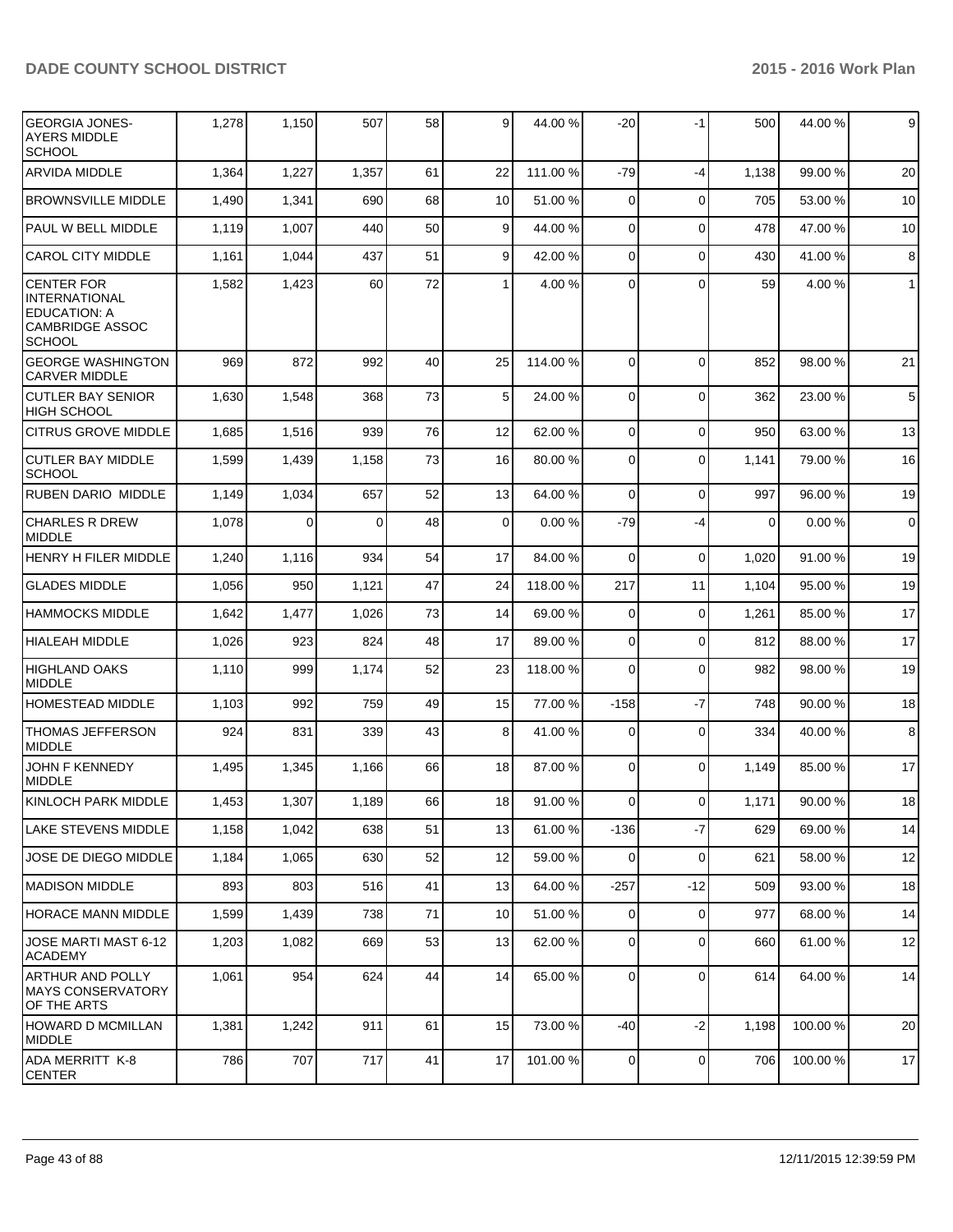| <b>ITECH@ THOMAS A</b><br><b>EDISON EDUCATION</b><br><b>CENTER</b>   | 1,151 | 1,035    | 104      | 50  | 2              | 10.00 %  | $\Omega$       | $\Omega$    | 102      | 10.00 % | 2           |
|----------------------------------------------------------------------|-------|----------|----------|-----|----------------|----------|----------------|-------------|----------|---------|-------------|
| <b>MIAMI LAKES MIDDLE</b>                                            | 1,143 | 1,028    | 1,024    | 51  | 20             | 100.00%  | $-79$          | $-4$        | 934      | 98.00 % | 20          |
| <b>MIAMI SPRINGS MIDDLE</b>                                          | 1,785 | 1,606    | 1,314    | 72  | 18             | 82.00 %  | $-317$         | $-10$       | 1,270    | 99.00 % | 20          |
| <b>NAUTILUS MIDDLE</b>                                               | 1,164 | 1,047    | 981      | 53  | 19             | 94.00 %  | $\Omega$       | 0           | 1,041    | 99.00 % | 20          |
| NORLAND MIDDLE                                                       | 1,750 | 1,575    | 916      | 79  | 12             | 58.00 %  | $-158$         | -8          | 902      | 64.00 % | 13          |
| <b>NORTH DADE MIDDLE</b>                                             | 882   | 793      | 347      | 37  | 9              | 44.00 %  | 0              | $\Omega$    | 342      | 43.00 % | 9           |
| <b>NORTH MIAMI MIDDLE</b>                                            | 1,061 | 954      | 894      | 44  | 20             | 94.00 %  | $\Omega$       | $\mathbf 0$ | 881      | 92.00 % | 20          |
| <b>PALM SPRINGS MIDDLE</b>                                           | 1,550 | 1,395    | 1,088    | 70  | 16             | 78.00 %  | $-59$          | $-3$        | 1,197    | 90.00 % | 18          |
| <b>PALMETTO MIDDLE</b>                                               | 1,424 | 1,281    | 1,078    | 63  | 17             | 84.00 %  | $-99$          | $-5$        | 1,062    | 90.00 % | 18          |
| <b>PARKWAY MIDDLE</b>                                                | 899   | 0        | 0        | 41  | 0              | 0.00%    | 0              | $\Omega$    | 0        | 0.00%   | $\mathbf 0$ |
| PONCE DE LEON<br><b>MIDDLE</b>                                       | 1,404 | 1,263    | 1,162    | 60  | 19             | 92.00 %  | $\Omega$       | $\mathbf 0$ | 1,245    | 99.00 % | 21          |
| <b>REDLAND MIDDLE</b>                                                | 1,383 | 1,244    | 491      | 58  | 8 <sup>1</sup> | 39.00 %  | $\Omega$       | $\Omega$    | 484      | 39.00 % | 8           |
| <b>RICHMOND HEIGHTS</b><br><b>MIDDLE</b>                             | 1,335 | 1,201    | 761      | 59  | 13             | 63.00 %  | $-79$          | $-3$        | 950      | 85.00 % | 17          |
| <b>RIVIERA MIDDLE</b>                                                | 1,150 | 1,035    | 700      | 53  | 13             | 68.00 %  | $\Omega$       | $\mathbf 0$ | 690      | 67.00 % | 13          |
| <b>ROCKWAY MIDDLE</b>                                                | 1,493 | 1,343    | 997      | 66  | 15             | 74.00 %  | $\overline{0}$ | $\mathbf 0$ | 982      | 73.00 % | 15          |
| SHENANDOAH MIDDLE                                                    | 1,326 | 1,193    | 1,160    | 62  | 19             | 97.00 %  | $\Omega$       | $\mathbf 0$ | 1,143    | 96.00 % | 18          |
| SOUTHWOOD MIDDLE                                                     | 1,878 | 1,690    | 1,439    | 82  | 18             | 85.00 %  | $\Omega$       | $\mathbf 0$ | 1,418    | 84.00 % | 17          |
| <b>SOUTH MIAMI MIDDLE</b>                                            | 888   | 799      | 938      | 41  | 23             | 117.00 % | -44            | $-2$        | 749      | 99.00 % | 19          |
| W R THOMAS MIDDLE                                                    | 999   | 899      | 1,147    | 46  | 25             | 128.00%  | $\overline{0}$ | $\mathbf 0$ | 886      | 99.00 % | 19          |
| <b>BOOKER T</b><br><b>WASHINGTON SENIOR</b><br><b>HIGH</b>           | 2,199 | 2,089    | 961      | 91  | 11             | 46.00 %  | 0              | $\mathbf 0$ | 1,297    | 62.00 % | 14          |
| <b>WEST MIAMI MIDDLE</b>                                             | 1,324 | 1,191    | 852      | 60  | 14             | 71.00 %  | $\Omega$       | $\Omega$    | 1,014    | 85.00 % | 17          |
| <b>WESTVIEW MIDDLE</b>                                               | 1,112 | $\Omega$ | $\Omega$ | 51  | $\Omega$       | 0.00%    | $\Omega$       | $\Omega$    | $\Omega$ | 0.00%   | $\mathbf 0$ |
| <b>AMERICAN SENIOR</b><br>HIGH                                       | 2,297 | 2,182    | 1,742    | 96  | 18             | 80.00 %  | $-125$         | -5          | 1,716    | 83.00 % | 19          |
| <b>G HOLMES BRADDOCK</b><br><b>SENIOR HIGH</b>                       | 4,019 | 3,818    | 3,503    | 167 | 21             | 92.00 %  | $\overline{0}$ | $\mathbf 0$ | 3,702    | 97.00 % | 22          |
| CORAL GABLES SENIOR<br>HIGH                                          | 3,078 | 2,924    | 3,339    | 123 | 27             | 114.00 % | $\overline{0}$ | $\mathbf 0$ | 2,890    | 99.00 % | 23          |
| <b>DESIGN AND</b><br><b>ARCHITECTURE</b><br><b>SENIOR HIGH</b>       | 378   | 283      | 364      | 22  | 17             | 129.00 % | $\overline{0}$ | $\mathbf 0$ | 259      | 92.00 % | 12          |
| IHIALEAH SENIOR HIGH                                                 | 3,530 | 3,353    | 2,723    | 144 | 19             | 81.00%   | $\Omega$       | $\mathbf 0$ | 2,883    | 86.00%  | 20          |
| HIALEAH-MIAMI LAKES<br><b>SENIOR HIGH</b>                            | 3,077 | 2,923    | 1,664    | 124 | 13             | 57.00 %  | $-48$          | $-2$        | 1,640    | 57.00 % | 13          |
| HOMESTEAD SENIOR<br>HIGH                                             | 3,046 | 2,893    | 1,650    | 126 | 13             | 57.00 %  | 0              | $\mathbf 0$ | 1,626    | 56.00 % | 13          |
| <b>MARITIME &amp; SCIENCE</b><br><b>TECHNOLOGY</b><br><b>ACADEMY</b> | 1,670 | 1,503    | 920      | 69  | 13             | 61.00%   | $\overline{0}$ | $\mathbf 0$ | 1,206    | 80.00%  | 17          |
| MIAMI BEACH SENIOR<br> HIGH                                          | 2,351 | 2,233    | 2,327    | 94  | 25             | 104.00 % | $\overline{0}$ | 0           | 2,194    | 98.00 % | 23          |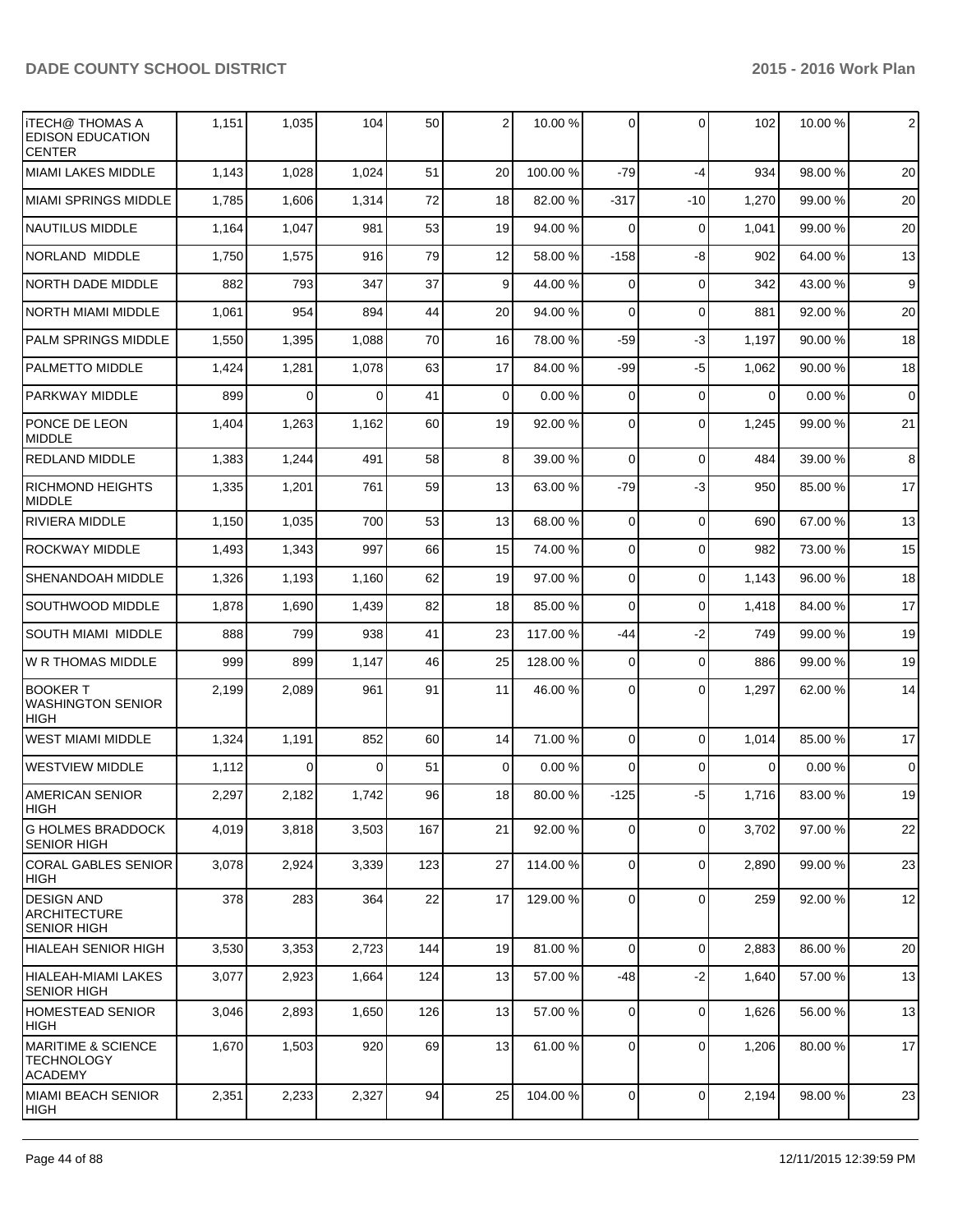| MIAMI CAROL CITY<br><b>SENIOR HIGH</b>                               | 2,828 | 2,686 | 1,572          | 119 | 13              | 59.00 %  | $\Omega$       | $\Omega$    | 1,549          | 58.00 % | 13                  |
|----------------------------------------------------------------------|-------|-------|----------------|-----|-----------------|----------|----------------|-------------|----------------|---------|---------------------|
| <b>MIAMI CENTRAL</b><br><b>SENIOR HIGH</b>                           | 2,442 | 2,319 | 1,806          | 104 | 17              | 78.00 %  | $\Omega$       | $\mathbf 0$ | 1,780          | 77.00 % | 17                  |
| <b>MIAMI CORAL PARK</b><br><b>SENIOR HIGH</b>                        | 3,551 | 3,373 | 2,766          | 143 | 19              | 82.00 %  | -24            | $-1$        | 2,726          | 81.00%  | 19                  |
| MIAMI EDISON SENIOR<br><b>HIGH</b>                                   | 1,707 | 1,621 | 779            | 72  | 11              | 48.00 %  | $\Omega$       | $\Omega$    | 768            | 47.00%  | 11                  |
| <b>MIAMI JACKSON</b><br><b>SENIOR HIGH</b>                           | 2,458 | 2,335 | 1,571          | 102 | 15              | 67.00 %  | $\Omega$       | $\Omega$    | 2,048          | 88.00 % | 20                  |
| <b>MIAMI KILLIAN SENIOR</b><br><b>HIGH</b>                           | 3,601 | 3,420 | 2,263          | 145 | 16              | 66.00 %  | $-238$         | $-10$       | 2,230          | 70.00%  | 17                  |
| MIAMI NORLAND<br><b>SENIOR</b>                                       | 2,336 | 2,219 | 1,613          | 96  | 17              | 73.00 %  | $\Omega$       | $\mathbf 0$ | 1,590          | 72.00 % | 17                  |
| <b>MIAMI NORTHWESTERN</b><br><b>SENIOR HIGH</b>                      | 2,462 | 2,338 | 1,579          | 108 | 15              | 68.00 %  | $\Omega$       | $\Omega$    | 1,556          | 67.00%  | 14                  |
| <b>MIAMI PALMETTO</b><br><b>SENIOR HIGH</b>                          | 3,175 | 3,016 | 2,582          | 129 | 20              | 86.00 %  | $-214$         | -8          | 2,545          | 91.00 % | 21                  |
| <b>MIAMI SENIOR HIGH</b>                                             | 2,750 | 2,612 | 2,875          | 113 | 25              | 110.00 % | $\Omega$       | $\mathbf 0$ | 2,583          | 99.00%  | 23                  |
| <b>MIAMI SPRINGS SENIOR</b><br><b>HIGH</b>                           | 2,216 | 2,105 | 1,677          | 85  | 20              | 80.00 %  | $\Omega$       | $\Omega$    | 1,652          | 78.00%  | 19                  |
| <b>MIAMI SUNSET SENIOR</b><br>HIGH                                   | 2,969 | 2,820 | 1,740          | 117 | 15              | 62.00 %  | $-428$         | $-15$       | 2,265          | 95.00 % | 22                  |
| <b>NORTH MIAMI BEACH</b><br><b>SENIOR HIGH</b>                       | 2,731 | 2,594 | 1,800          | 113 | 16              | 69.00 %  | -48            | $-2$        | 2,273          | 89.00 % | 20                  |
| <b>NORTH MIAMI SENIOR</b><br><b>HIGH</b>                             | 2,936 | 2,789 | 2,514          | 120 | 21              | 90.00 %  | $\Omega$       | $\mathbf 0$ | 2,477          | 89.00 % | 21                  |
| <b>WILLIAM H TURNER</b><br>TECHNICAL ARTS<br><b>SENIOR HIGH</b>      | 1,929 | 1,832 | 1,559          | 87  | 18              | 85.00 %  | $\Omega$       | $\Omega$    | 1,536          | 84.00%  | 18                  |
| <b>TERRA</b><br><b>ENVIRONMENTAL</b><br><b>RESEARCH INSTITUTE</b>    | 1,992 | 1,892 | 1,765          | 81  | 22              | 93.00 %  | $\Omega$       | $\Omega$    | 1,739          | 92.00 % | 21                  |
| <b>SOUTH DADE SENIOR</b><br><b>HIGH</b>                              | 3,476 | 3,302 | 3,043          | 141 | 22              | 92.00 %  | $\Omega$       | $\Omega$    | 2,999          | 91.00%  | 21                  |
| <b>SOUTH MIAMI SENIOR</b><br><b>HIGH</b>                             | 2,583 | 2,453 | 2,273          | 104 | 22              | 93.00 %  | $-143$         | -6          | 2,239          | 97.00 % | 23                  |
| <b>MIAMI SOUTHRIDGE</b><br><b>SENIOR HIGH</b>                        | 2,876 | 2,732 | 2,035          | 125 | 16              | 74.00 %  | $-166$         | -8          | 2,481          | 97.00%  | 21                  |
| SOUTHWEST MIAMI<br><b>SENIOR HIGH</b>                                | 3,001 | 2,850 | 3,055          | 122 | 25              | 107.00 % | 242            | 11          | 3,010          | 97.00 % | 23                  |
| <b>BARBARA GOLEMAN</b><br><b>SENIOR HIGH</b>                         | 3,064 | 2,910 | 1,598          | 127 | 13              | 55.00 %  | 0              | $\mathbf 0$ | 1,924          | 66.00%  | 15                  |
| <b>GEORGE T BAKER</b><br><b>AVIATION TECHNICAL</b><br><b>COLLEGE</b> | 420   | 630   | 203            | 20  | 10              | 32.00 %  | $-75$          | $-3$        | 200            | 36.00 % | 12                  |
| <b>ENGLISH CENTER</b>                                                | 373   | 559   | $\Omega$       | 22  | $\Omega$        | 0.00%    | $\Omega$       | $\Omega$    | 0              | 0.00%   | $\mathsf{O}\xspace$ |
| <b>LINDSEY HOPKINS</b><br>TECHNICAL COLLEGE                          | 1,666 | 1,999 | 26             | 96  | $\overline{0}$  | 1.00 %   | 0              | $\mathbf 0$ | 25             | 1.00%   | $\mathsf{O}\xspace$ |
| <b>JAN MANN</b><br><b>OPPORTUNITY SCHOOL</b>                         | 369   | 369   | 107            | 26  | $\vert 4 \vert$ | 29.00 %  | $\Omega$       | $\mathbf 0$ | 105            | 28.00%  | $\overline{4}$      |
| <b>COPE CENTER NORTH</b>                                             | 363   | 363   | 110            | 28  | $\vert 4 \vert$ | 30.00 %  | $\overline{0}$ | $\mathbf 0$ | 108            | 30.00 % | $\overline{4}$      |
| <b>DOROTHY M WALLACE -</b><br><b>COPE CENTER SOUTH</b>               | 357   | 357   | 70             | 28  | $\overline{2}$  | 20.00 %  | $\overline{0}$ | $\mathbf 0$ | 69             | 19.00 % | $\mathbf{2}$        |
| <b>D A DORSEY</b><br><b>TECHNICAL COLLEGE</b>                        | 825   | 1,237 | $\overline{0}$ | 41  | $\overline{0}$  | 0.00 %   | $-36$          | $-2$        | $\overline{0}$ | 0.00%   | $\mathbf 0$         |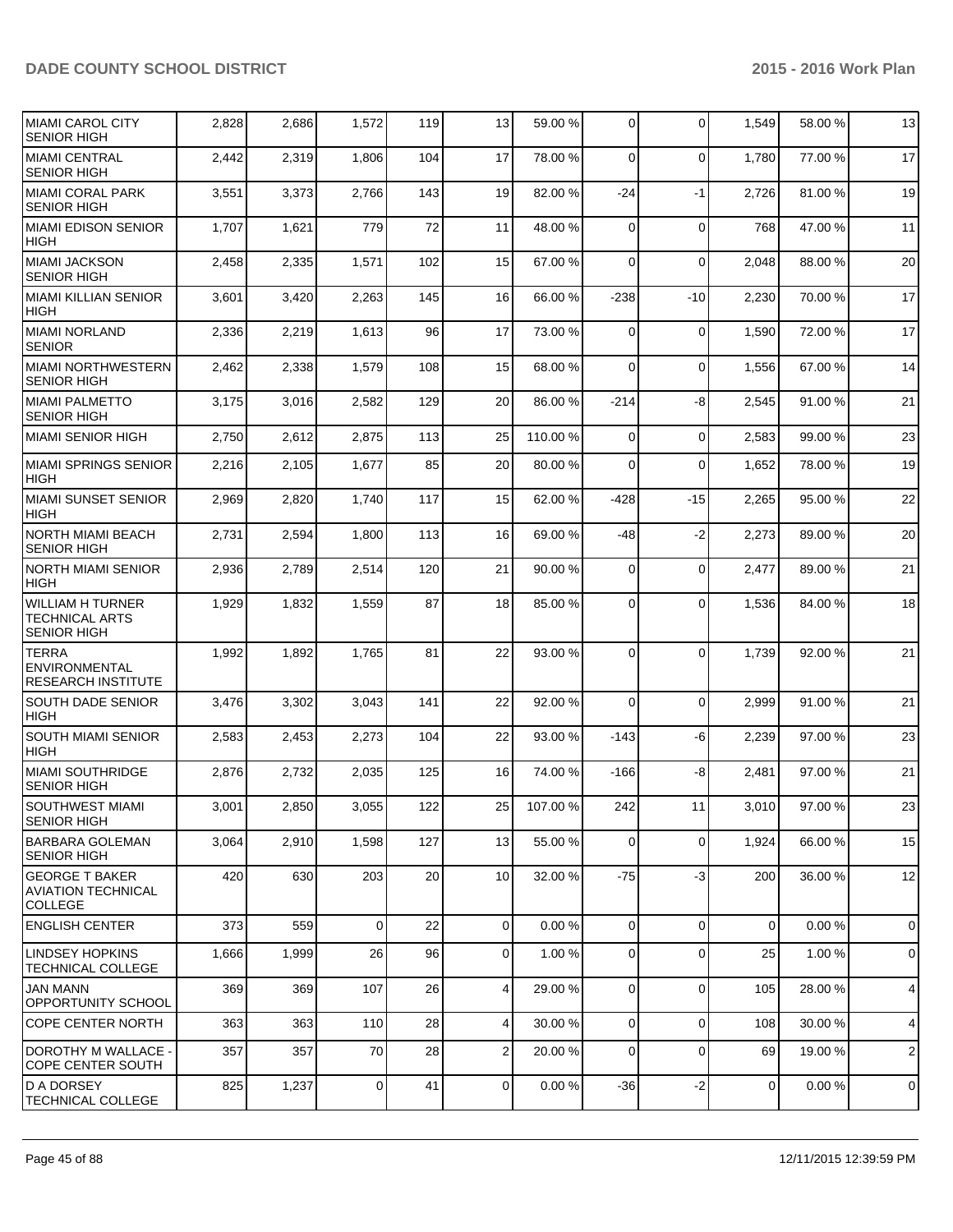| JUVENILE JUSTICE<br><b>CENTER</b>                                                    | 256   | 256   | 101      | 11  | 9 <sub>l</sub>  | 40.00 %  | $\overline{0}$ | $\Omega$     | 100            | 39.00 %  | 9            |
|--------------------------------------------------------------------------------------|-------|-------|----------|-----|-----------------|----------|----------------|--------------|----------------|----------|--------------|
| <b>ROBERT RENICK</b><br><b>EDUCATION CENTER</b>                                      | 359   | 359   | 109      | 34  | 3               | 30.00 %  | $\Omega$       | $\mathbf{0}$ | 107            | 30.00 %  | $\mathbf{3}$ |
| <b>ENEIDA MASSAS</b><br><b>HARTNER</b><br><b>ELEMENTARY</b>                          | 713   | 713   | 505      | 40  | 13              | 71.00 %  | $\Omega$       | $\mathbf{0}$ | 498            | 70.00 %  | 12           |
| <b>RUTH OWENS KRUSE</b><br><b>EDUCATION CENTER</b>                                   | 449   | 449   | 164      | 41  | $\vert 4 \vert$ | 37.00 %  | -50            | $-4$         | 162            | 41.00%   | 4            |
| <b>MIAMI LAKES</b><br><b>EDUCATIONAL CENTER</b><br>AND TECHNICAL<br>COLLEGE          | 767   | 920   | $\Omega$ | 39  | $\Omega$        | 0.00%    | $\Omega$       | $\mathbf{0}$ | $\mathbf 0$    | 0.00%    | $\mathbf 0$  |
| <b>ROBERT MORGAN</b><br><b>EDUCATIONAL CENTER</b><br>AND TECHNICAL<br><b>COLLEGE</b> | 1,003 | 1,203 | $\Omega$ | 58  | $\Omega$        | 0.00%    | $\Omega$       | $\Omega$     | 0              | 0.00%    | $\mathbf 0$  |
| HIALEAH GARDENS<br><b>ELEMENTARY</b>                                                 | 931   | 931   | 910      | 50  | 18              | 98.00 %  | -66            | $-2$         | 846            | 98.00%   | 18           |
| <b>IRVING &amp; BEATRICE</b><br>PESKOE K-8 CENTER                                    | 963   | 866   | 777      | 51  | 15              | 90.00 %  | $-16$          | $-1$         | 765            | 90.00%   | 15           |
| <b>CHARLES DAVID</b><br><b>WYCHE JR</b><br>ELEMENTARY                                | 937   | 937   | 701      | 52  | 13              | 75.00 %  | $\Omega$       | $\Omega$     | 691            | 74.00 %  | 13           |
| EUGENIA B THOMAS K-8<br><b>CENTER</b>                                                | 1,776 | 1,598 | 1,621    | 82  | 20 <sup>1</sup> | 101.00 % | $-176$         | -6           | 1,397          | 98.00 %  | 18           |
| JOHN I SMITH K-8<br>CENTER                                                           | 1,242 | 1,242 | 1,154    | 62  | 19              | 93.00 %  | $\Omega$       | $\mathbf{0}$ | 1,137          | 92.00 %  | 18           |
| <b>MAYA ANGELOU</b><br>ELEMENTARY                                                    | 713   | 713   | 724      | 40  | 18              | 102.00 % | $\overline{0}$ | $\mathbf{0}$ | 688            | 96.00 %  | 17           |
| DR EDWARD L<br><b>WHIGHAM</b><br><b>ELEMENTARY</b>                                   | 898   | 898   | 791      | 50  | 16              | 88.00 %  | $\Omega$       | $\Omega$     | 779            | 87.00 %  | 16           |
| <b>CORAL REEF SENIOR</b><br>HIGH                                                     | 2,816 | 2,675 | 3,195    | 115 | 28              | 119.00 % | $\Omega$       | $\Omega$     | 2,673          | 100.00%  | 23           |
| <b>HENRY E S REEVES</b><br>ELEMENTARY                                                | 731   | 731   | 747      | 41  | 18              | 102.00 % | $\Omega$       | 0            | 711            | 97.00 %  | 17           |
| DANTE B FASCELL<br><b>ELEMENTARY</b>                                                 | 721   | 721   | 496      | 40  | 12              | 69.00 %  | $\Omega$       | 0            | 488            | 68.00 %  | 12           |
| DR CARLOS J FINLAY<br><b>ELEMENTARY</b>                                              | 626   | 626   | 485      | 35  | 14              | 77.00 %  | $\Omega$       | $\Omega$     | 478            | 76.00 %  | 14           |
| <b>CHRISTINA M EVE</b><br><b>ELEMENTARY</b>                                          | 720   | 720   | 726      | 40  | 18 I            | 101.00 % | 01             | 0            | 715            | 99.00 %  | 18           |
| DR MICHAEL M KROP<br><b>SENIOR HIGH</b>                                              | 2,508 | 2,382 | 2,587    | 104 | 25              | 109.00 % | -190           | -8           | 2,174          | 99.00 %  | 23           |
| LINDA LENTIN K-8<br><b>CENTER</b>                                                    | 1,181 | 1,062 | 904      | 60  | 15              | 85.00 %  | $\overline{0}$ | $\mathbf 0$  | 890            | 84.00 %  | 15           |
| REDLAND ELEMENTARY                                                                   | 903   | 903   | 831      | 47  | 18 <sup>l</sup> | 92.00 %  | $\overline{0}$ | 0            | 819            | 91.00 %  | 17           |
| <b>FIENBERG-FISHER</b><br>ADULT & COMMUNITY<br><b>EDUCATION CENTER</b>               | 62    | 0     | $\Omega$ | 4   | $\overline{0}$  | 0.00%    | $\overline{0}$ | 0            | $\overline{0}$ | 0.00%    | 0            |
| DORAL MIDDLE                                                                         | 1,157 | 1,041 | 36       | 53  | 1 <sup>1</sup>  | 3.00 %   | $\overline{0}$ | $\mathbf 0$  | 36             | 3.00 %   | $\mathbf{1}$ |
| <b>HERBERT A AMMONS</b><br><b>MIDDLE</b>                                             | 1,100 | 990   | 1,206    | 13  | 93              | 122.00 % | $\overline{0}$ | 33           | 988            | 100.00 % | 21           |
| <b>LAWTON CHILES</b><br>MIDDLE                                                       | 1,446 | 1,301 | 677      | 64  | 11              | 52.00 %  | $\overline{0}$ | 0            | 742            | 57.00 %  | 12           |
| HUBERT O SIBLEY K-8<br><b>ACADEMY</b>                                                | 1,072 | 964   | 814      | 54  | 15              | 84.00 %  | $\overline{0}$ | 0            | 803            | 83.00 %  | 15           |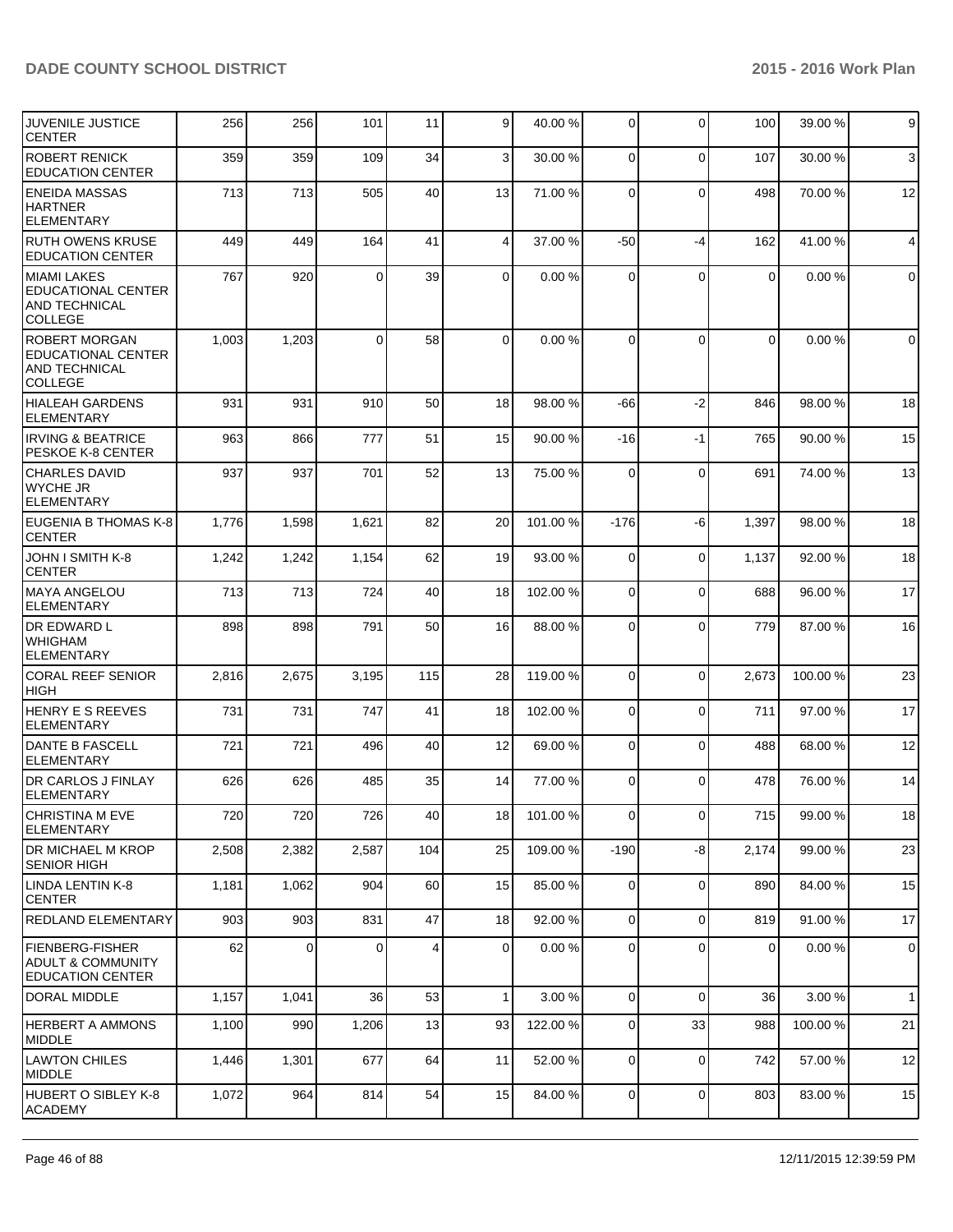| <b>FELIX VARELA SENIOR</b><br><b>HIGH</b>                         | 2,942 | 2,794 | 2,993 | 118 | 25 | 107.00 % | $\Omega$       | $\Omega$     | 2,749 | 98.00 % | 23 |
|-------------------------------------------------------------------|-------|-------|-------|-----|----|----------|----------------|--------------|-------|---------|----|
| <b>MIAMI LAKES</b><br>TECHNOLOGICAL<br><b>SENIOR HIGH</b>         | 1,308 | 1,177 | 736   | 51  | 14 | 62.00 %  | $\Omega$       | $\mathbf{0}$ | 725   | 62.00%  | 14 |
| <b>ROBERT MORGAN</b><br>EDUCATIONAL CENTER<br>- SHS               | 2,037 | 1,935 | 2,303 | 81  | 28 | 119.00 % | $\Omega$       | $\Omega$     | 1,919 | 99.00 % | 24 |
| <b>BOB GRAHAM</b><br><b>EDUCATION CENTER</b>                      | 2,180 | 1,962 | 1,717 | 107 | 16 | 88.00 %  | $\Omega$       | $\mathbf{0}$ | 1,942 | 99.00 % | 18 |
| JOHN A FERGUSON<br><b>SENIOR HIGH</b>                             | 3,977 | 3,778 | 4,058 | 161 | 25 | 107.00 % | $\Omega$       | $\mathbf 0$  | 3,749 | 99.00 % | 23 |
| <b>LAMAR LOUIS CURRY</b><br><b>MIDDLE</b>                         | 1,155 | 1,039 | 1,075 | 53  | 20 | 103.00 % | $\Omega$       | $\mathbf 0$  | 1,009 | 97.00%  | 19 |
| DAVID LAWRENCE JR K-<br>8 CENTER                                  | 1,513 | 1,361 | 1,679 | 77  | 22 | 123.00 % | $\overline{0}$ | 0            | 1,355 | 100.00% | 18 |
| RONALD W.<br>REAGAN/DORAL<br>SENIOR HIGH SCHOOL                   | 2,105 | 1,999 | 1,757 | 82  | 21 | 88.00 %  | 0              | $\mathbf 0$  | 1,731 | 87.00 % | 21 |
| AVENTURA<br>WATERWAYS K-8<br><b>CENTER</b>                        | 1,650 | 1,485 | 1,755 | 82  | 21 | 118.00 % | $\Omega$       | 0            | 1,479 | 100.00% | 18 |
| <b>HIALEAH GARDENS</b><br><b>MIDDLE SCHOOL</b>                    | 1,672 | 1,504 | 1,736 | 73  | 24 | 115.00 % | $\Omega$       | $\Omega$     | 1,486 | 99.00 % | 20 |
| <b>WEST HIALEAH</b><br><b>GARDENS</b><br><b>ELEMENTARY SCHOOL</b> | 1,241 | 1,241 | 1,222 | 66  | 19 | 98.00 %  | $\Omega$       | $\mathbf{0}$ | 1,204 | 97.00 % | 18 |
| <b>HIALEAH GARDENS</b><br>SENIOR HIGH SCHOOL                      | 2,811 | 2,670 | 3,055 | 112 | 27 | 114.00 % | $\Omega$       | $\Omega$     | 2,660 | 100.00% | 24 |
| <b>NORMA BUTLER</b><br><b>BOSSARD</b><br><b>ELEMENTARY</b>        | 1,032 | 1,032 | 1,219 | 55  | 22 | 118.00 % | $\overline{0}$ | $\mathbf 0$  | 1,001 | 97.00 % | 18 |
| JORGE MAS CANOSA<br><b>MIDDLE SCHOOL</b>                          | 2,232 | 2,008 | 1,912 | 100 | 19 | 95.00 %  | $\Omega$       | $\Omega$     | 1,884 | 94.00%  | 19 |
| YOUNG WOMEN'S<br><b>ACADEMY</b>                                   | 447   | 447   | 396   | 19  | 21 | 89.00 %  | $\overline{0}$ | 0            | 390   | 87.00 % | 21 |
| WESTLAND HIALEAH<br>SENIOR HIGH SCHOOL                            | 1,841 | 1,748 | 1,962 | 72  | 27 | 112.00 % | $\overline{0}$ | $\mathbf 0$  | 1,734 | 99.00 % | 24 |
| <b>COUNTRY CLUB</b><br>MIDDLE SCHOOL                              | 1,659 | 1,493 | 910   | 74  | 12 | 61.00 %  | $\Omega$       | $\Omega$     | 897   | 60.00 % | 12 |
| <b>SOUTH DADE MIDDLE</b><br>ISCHOOL                               | 1,641 | 1,476 | 1,123 | 71  | 16 | 76.00 %  | $\overline{0}$ | $\mathbf 0$  | 1,106 | 75.00 % | 16 |
| <b>SPANISH LAKE</b><br><b>ELEMENTARY SCHOOL</b>                   | 1,637 | 1,637 | 1,675 | 87  | 19 | 102.00%  | $\overline{0}$ | 0            | 1,576 | 96.00 % | 18 |
| <b>GOULDS ELEMENTARY</b><br> SCHOOL                               | 824   | 824   | 661   | 44  | 15 | 80.00 %  | 0              | $\mathbf 0$  | 651   | 79.00 % | 15 |
| MIAMI ARTS STUDIO 6-<br>12 @ ZELDA GLAZER                         | 1,646 | 1,481 | 1,403 | 73  | 19 | 95.00 %  | $\Omega$       | 0            | 1,383 | 93.00 % | 19 |
| <b>ANDOVER MIDDLE</b><br>SCHOOL                                   | 1,376 | 1,238 | 757   | 61  | 12 | 61.00%   | $\Omega$       | 0            | 921   | 74.00%  | 15 |
| IDR. MANUEL C.<br><b>BARREIRO</b><br>ELEMENTARY                   | 1,148 | 1,148 | 779   | 62  | 13 | 68.00 %  | $\overline{0}$ | 0            | 767   | 67.00%  | 12 |
| IARCH CREEK<br><b>ELEMENTARY SCHOOL</b>                           | 752   | 676   | 620   | 39  | 16 | 92.00 %  | $\Omega$       | 0            | 610   | 90.00 % | 16 |
| IDR. ROLANDO<br>ESPINOSA K-8 CENTER                               | 1,688 | 1,519 | 1,682 | 82  | 21 | 111.00 % | $\overline{0}$ | 0            | 1,507 | 99.00 % | 18 |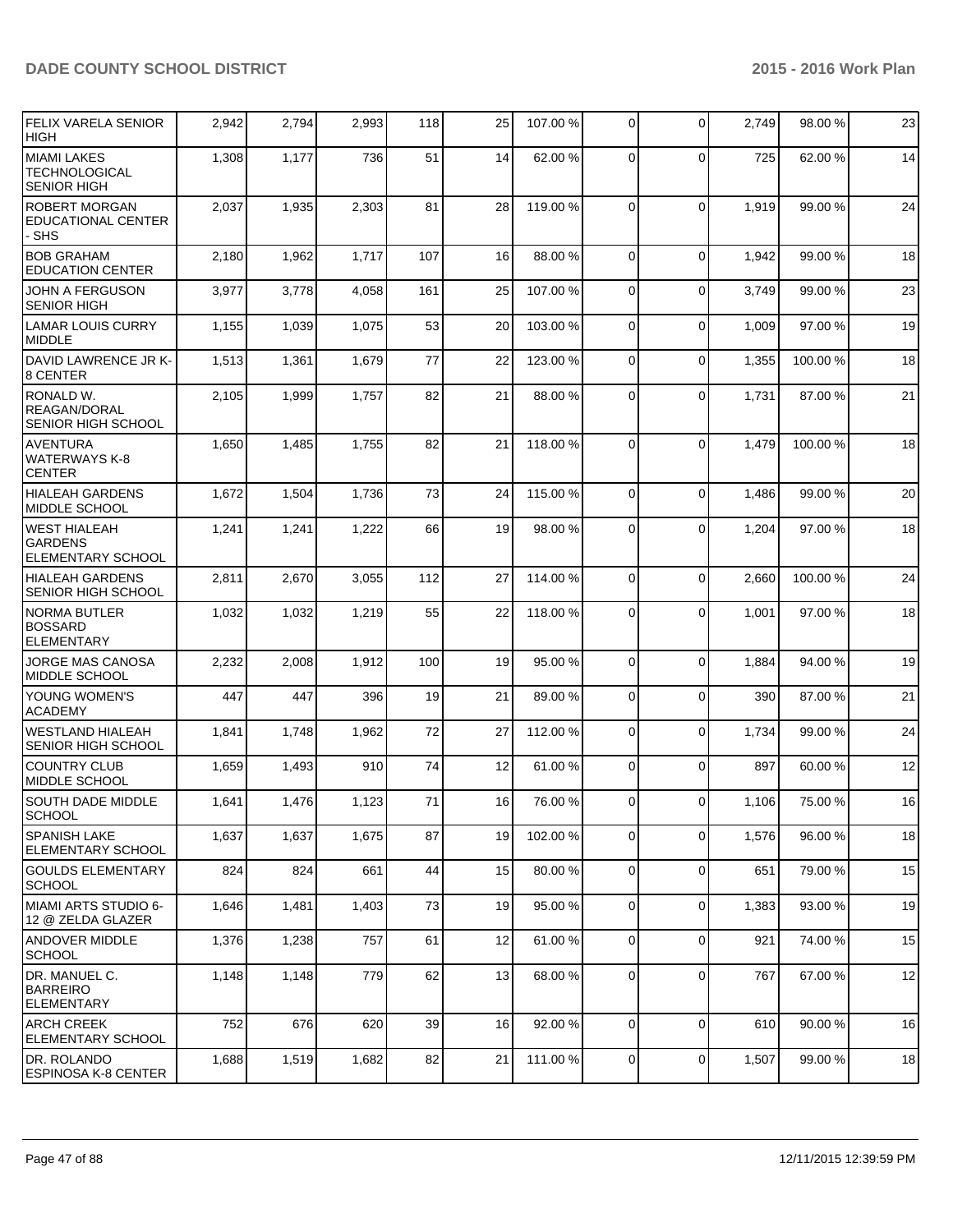| IINTERNATIONAL<br>ISTUDIES<br>IPREPARATORY<br>IACADEMY AT GABLES             | 601     | 480     | 318     | 25     | 13 <sup>l</sup> | 66.00 %  | $\Omega$ | $\Omega$ | 313     | 65.00 % | 13 |
|------------------------------------------------------------------------------|---------|---------|---------|--------|-----------------|----------|----------|----------|---------|---------|----|
| IMEDICAL ACADEMY<br><b>IFOR SCIENCE AND</b><br>ITECHNOLOGY AT<br>IHOMESTEAD  | 831     | 664     | 501     | 34     | 15              | 75.00 %  | $\Omega$ | 0        | 494     | 74.00 % | 15 |
| ICOCONUT PALM K-8<br>IACADEMY                                                | 1,666   | 1,499   | 1,411   | 82     | 17              | 94.00 %  | $\Omega$ | 0        | 1,390   | 93.00 % | 17 |
| IMANDARIN LAKES K-8<br>IACADEMY                                              | 1,676   | 1,508   | 1,085   | 82     | 13              | 72.00 %  | $\Omega$ | 0        | 1,419   | 94.00 % | 17 |
| INORMAN S.<br>IEDELCUP/SUNNY ISLES<br>BEACH K-8                              | 1,926   | 1,733   | 1,993   | 94     | 21              | 115.00 % | $\Omega$ | $\Omega$ | 1,714   | 99.00 % | 18 |
| IALONZO AND TRACY<br>IMOURNING SENIOR<br>IHIGH BISCAYNE BAY<br><b>CAMPUS</b> | 1,521   | 1,444   | 1,559   | 59     | 26              | 108.00 % | $\Omega$ | ∩        | 1,411   | 98.00 % | 24 |
| lGATEWAY<br>lENVIRONMENTAL K-8<br>LEARNING CENTER                            | 1,834   | 1,650   | 1,846   | 90     | 21              | 112.00 % | $-158$   | -8       | 1,469   | 98.00 % | 18 |
|                                                                              | 381,858 | 361,372 | 285,782 | 17,869 | 16              | 79.08 %  | $-8,954$ | $-366$   | 281,608 | 79.91 % | 16 |

The COFTE Projected Total (281,608) for 2019 - 2020 must match the Official Forecasted COFTE Total (281,607 ) for 2019 - 2020 before this section can be completed. In the event that the COFTE Projected Total does not match the Official forecasted COFTE, then the Balanced Projected COFTE Table should be used to balance COFTE.

| Projected COFTE for 2019 - 2020 |         |
|---------------------------------|---------|
| Elementary (PK-3)               | 87,325  |
| Middle $(4-8)$                  | 109,905 |
| High (9-12)                     | 84,378  |
|                                 | 281,607 |

| <b>Grade Level Type</b> | <b>Balanced Projected</b><br>COFTE for 2019 - 2020 |
|-------------------------|----------------------------------------------------|
| Elementary (PK-3)       |                                                    |
| Middle $(4-8)$          |                                                    |
| High (9-12)             |                                                    |
|                         | 281,608                                            |

#### **Relocatable Replacement**

Number of relocatable classrooms clearly identified and scheduled for replacement in the school board adopted financially feasible 5-year district work program.

| Location                                        | $2015 - 2016$ | $2016 - 2017$ | 2017 - 2018 | 2018 - 2019 | 2019 - 2020 | Year 5 Total |
|-------------------------------------------------|---------------|---------------|-------------|-------------|-------------|--------------|
| AIR BASE K-8 CENTER FOR INTERNATIONAL EDUCATION |               |               |             |             |             | 61           |
| <b>JAUBURNDALE ELEMENTARY</b>                   |               |               |             |             |             |              |
| <b>IBEL-AIRE ELEMENTARY</b>                     |               |               |             |             |             |              |
| <b>IBLUE LAKES ELEMENTARY</b>                   |               |               |             |             |             |              |
| <b>IW J BRYAN ELEMENTARY</b>                    |               |               |             |             |             | 51           |
| <b>ICAMPBELL DRIVE K-8 CENTER</b>               |               |               |             |             |             |              |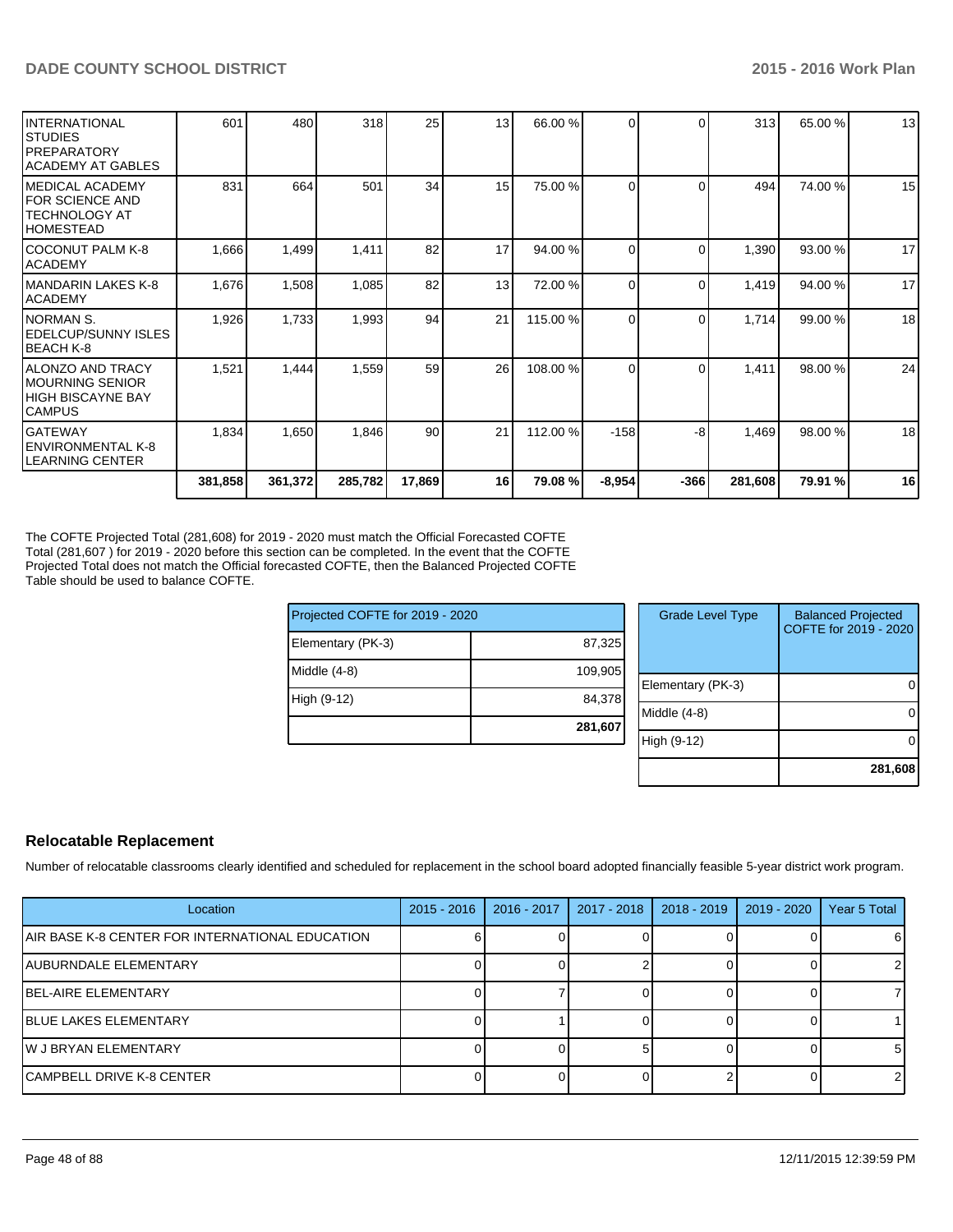| <b>GEORGE WASHINGTON CARVER ELEMENTARY</b>                 | $\overline{0}$ | 0        | $\overline{0}$ | $\overline{2}$ | $\overline{0}$ | $2 \mid$                |
|------------------------------------------------------------|----------------|----------|----------------|----------------|----------------|-------------------------|
| <b>WILLIAM A CHAPMAN ELEMENTARY</b>                        | 0              | 0        | 4              | 0              | $\Omega$       | 4                       |
| CLAUDE PEPPER ELEMENTARY                                   | 6              | 0        | $\Omega$       | $\Omega$       | $\Omega$       | 6                       |
| COCONUT GROVE ELEMENTARY                                   | $\mathbf 0$    | 0        | $\Omega$       | $\overline{2}$ | 0              | $\overline{\mathbf{c}}$ |
| <b>COMSTOCK ELEMENTARY</b>                                 | $\mathbf 0$    | 0        | $\Omega$       | 4              | $\Omega$       | 4                       |
| <b>CORAL PARK ELEMENTARY</b>                               | $\mathbf 0$    | 0        | $\Omega$       | 5              | $\Omega$       | 5                       |
| CORAL TERRACE ELEMENTARY                                   | 0              |          | $\Omega$       | $\Omega$       | 0              | 1                       |
| CORAL WAY K-8 CENTER                                       | 0              | 0        | $\Omega$       | 7              | 0              | 7                       |
| <b>CUTLER RIDGE ELEMENTARY</b>                             | 0              |          | $\Omega$       | $\Omega$       | 0              | 1                       |
| CHARLES R DREW K-8 CENTER                                  | 2              | 0        | $\Omega$       | $\mathbf 0$    | $\Omega$       | 2                       |
| JOHN G DUPUIS ELEMENTARY                                   | $\mathbf 0$    | $\Omega$ | 5              | $\Omega$       | $\Omega$       | 5                       |
| AMELIA EARHART ELEMENTARY                                  | 3              | 0        | $\Omega$       | 0              | $\Omega$       | 3                       |
| EVERGLADES K-8 CENTER                                      | 0              | 0        | $\Omega$       | 4              | 0              | 4                       |
| <b>DAVID FAIRCHILD ELEMENTARY</b>                          | 0              |          | $\Omega$       | 0              | 0              | 1.                      |
| <b>FLAGAMI ELEMENTARY</b>                                  | 0              | 0        | 2              | 0              | 0              | 2                       |
| <b>FLAMINGO ELEMENTARY</b>                                 | 1              | 0        | $\Omega$       | $\mathbf 0$    | $\Omega$       | 1                       |
| <b>FLORIDA CITY ELEMENTARY</b>                             | $\mathbf 0$    | 0        | 5              | $\Omega$       | $\Omega$       | 5                       |
| <b>BENJAMIN FRANKLIN K-8 CENTER</b>                        | $\mathbf 0$    | 0        | $\Omega$       | 5              | $\Omega$       | 5                       |
| <b>FULFORD ELEMENTARY</b>                                  | 0              | 0        | $\Omega$       | 5              | 0              | 5                       |
| JACK DAVID GORDON ELEMENTARY                               | 0              | 0        | $\Omega$       | 9              | 0              | 9                       |
| <b>GOLDEN GLADES ELEMENTARY</b>                            | 0              |          | 0              | $\Omega$       | 0              | 1                       |
| JOELLA C GOOD ELEMENTARY                                   | 2              | $\Omega$ | $\Omega$       | $\Omega$       | $\Omega$       | 2                       |
| <b>GRATIGNY ELEMENTARY</b>                                 | $\mathbf 0$    | $\Omega$ | $\Omega$       | 6              | $\Omega$       | 6                       |
| <b>GREENGLADE ELEMENTARY</b>                               | $\mathbf 0$    |          | $\Omega$       | $\Omega$       | $\Omega$       | 1                       |
| <b>GREYNOLDS PARK ELEMENTARY</b>                           | 10             | 0        | 0              | 0              | 0              | 10                      |
| <b>GULFSTREAM ELEMENTARY</b>                               | 0              | $\Omega$ | $\Omega$       | $\overline{2}$ | $\Omega$       | 2 <sub>1</sub>          |
| <b>CHARLES R HADLEY ELEMENTARY</b>                         | 0              | 0        | $\Omega$       | 9              | 0              | 9                       |
| <b>JOE HALL ELEMENTARY</b>                                 | 0              | 0        |                | 0              | $\Omega$       | 1                       |
| <b>HIALEAH ELEMENTARY</b>                                  | 0              | 5        | $\Omega$       | 0              | $\Omega$       | 5 <sub>5</sub>          |
| <b>HIBISCUS ELEMENTARY</b>                                 | 0              | 0        |                | 0              | 0              | 1                       |
| VIRGINIA A BOONE HIGHLAND OAKS ELEMENTARY                  | 0              | 0        | $\Omega$       | 7              | 0              | $\overline{7}$          |
| <b>OLIVER HOOVER ELEMENTARY</b>                            | 0              | 0        | 8              | 0              | 0              | 8                       |
| THENA CROWDER EARLY CHILDHOOD DIAGNOSTIC SPECIAL<br>ED CTR | $\mathbf 0$    | 0        |                | 0              | 0              | 1                       |
| <b>MADIE IVES COMMUNITY ELEMENTARY</b>                     | $\mathbf 0$    | 0        | 13             | $\overline{0}$ | $\Omega$       | 13                      |
| KENWOOD K-8 CENTER                                         | $\mathbf 0$    | 0        |                | 0              | $\Omega$       | 1 <sup>1</sup>          |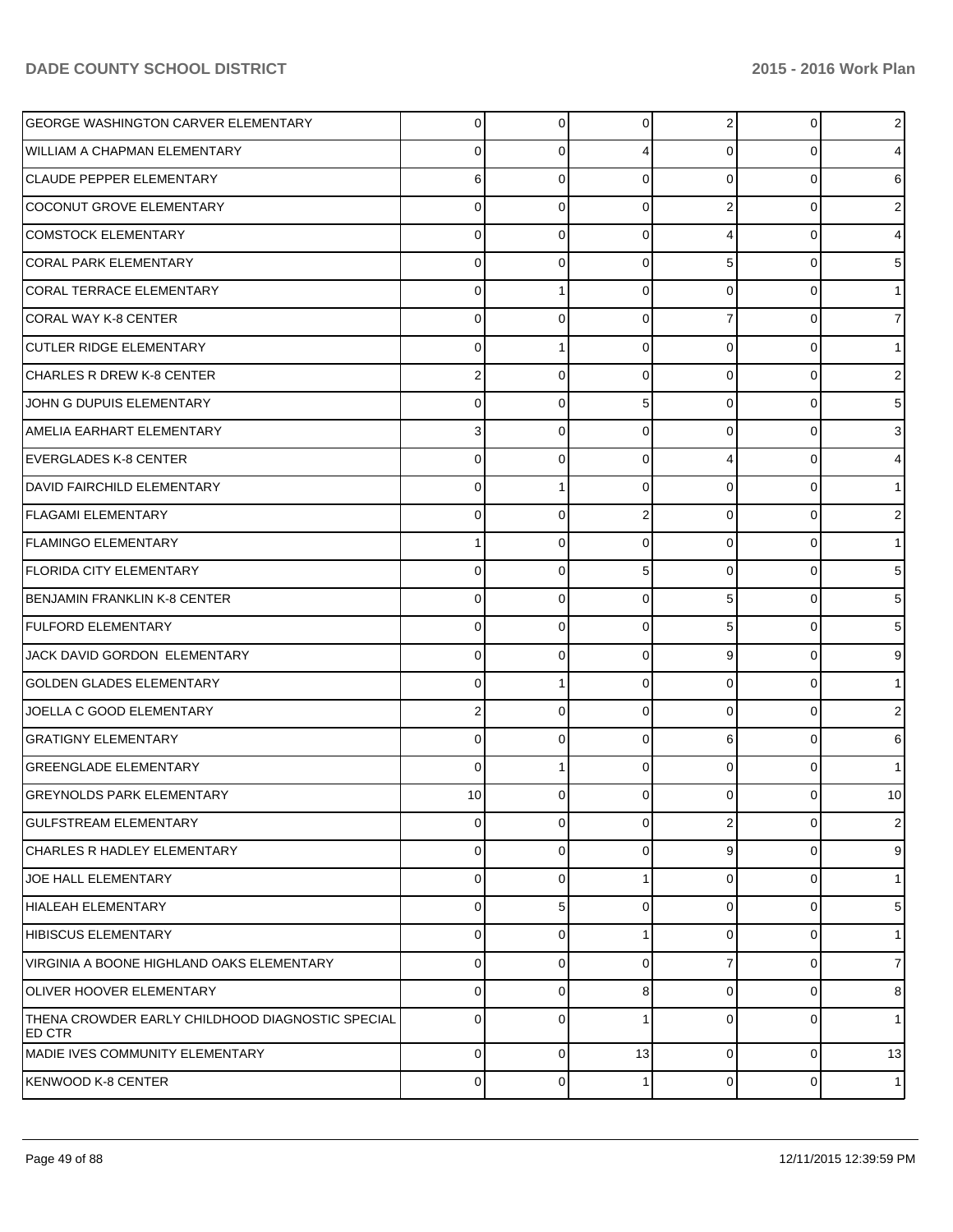| <b>IKEY BISCAYNE K-8 CENTER</b>        | $\overline{0}$ | 0        | $\overline{0}$ | 5 <sup>5</sup> | $\overline{0}$ | 5              |
|----------------------------------------|----------------|----------|----------------|----------------|----------------|----------------|
| <b>LAKEVIEW ELEMENTARY</b>             | 0              | 0        | 4              | $\Omega$       | 0              | 4              |
| LEEWOOD K-8 CENTER                     | 0              | 0        | 2              | $\Omega$       | $\Omega$       | 2              |
| LEISURE CITY K-8 CENTER                | 5              | 0        | $\Omega$       | $\Omega$       | 0              | 5              |
| LAURA C SAUNDERS ELEMENTARY            | 0              | 0        |                | $\Omega$       | 0              |                |
| <b>LIBERTY CITY ELEMENTARY</b>         | 3              | 0        | $\Omega$       | $\Omega$       | 0              | 3              |
| JESSE J. McCRARY JR. ELEMENTARY SCHOOL | 0              | 0        | 2              | $\Omega$       | 0              | 2              |
| TOUSSAINT L'OUVERTURE ELEMENTARY       | 0              | 5        | $\Omega$       | $\Omega$       | 0              | 5              |
| LUDLAM ELEMENTARY                      | 0              | 0        | 8              | $\Omega$       | 0              | 8              |
| FRANK CRAWFORD MARTIN K-8 CENTER       | 0              | 0        |                | $\Omega$       | 0              |                |
| <b>WESLEY MATTHEWS ELEMENTARY</b>      | 0              | 0        |                | $\Omega$       | 0              |                |
| MIAMI GARDENS ELEMENTARY               | 0              |          | $\Omega$       | $\Omega$       | 0              |                |
| MIAMI HEIGHTS ELEMENTARY               | 0              | 0        | 5              | $\Omega$       | 0              | 5              |
| MIAMI PARK ELEMENTARY                  | 2              | 0        | $\Omega$       | $\Omega$       | 0              | 2              |
| MIAMI SHORES ELEMENTARY                | 2              | 0        | $\Omega$       | $\Omega$       | 0              | 2              |
| M A MILAM K-8 CENTER                   | 0              | 0        | 5              | $\Omega$       | 0              | 5              |
| MIAMI MACARTHUR SOUTH SENIOR HIGH      | 0              |          | $\Omega$       | $\Omega$       | 0              | 7              |
| <b>NORLAND ELEMENTARY</b>              | 0              | 0        | 3              | $\Omega$       | 0              | 3              |
| NORTH GLADE ELEMENTARY                 | 0              |          | $\Omega$       | $\Omega$       | 0              |                |
| <b>NORTH HIALEAH ELEMENTARY</b>        | 0              | 4        | $\Omega$       | $\Omega$       | 0              | 4              |
| <b>NORTH TWIN LAKES ELEMENTARY</b>     | 0              | 0        |                | $\Omega$       | 0              |                |
| OAK GROVE ELEMENTARY                   | 6              | $\Omega$ | $\Omega$       | $\Omega$       | 0              | 6              |
| <b>OLYMPIA HEIGHTS ELEMENTARY</b>      | 0              | 0        | 2              | $\Omega$       | 0              | 2              |
| <b>PALMETTO ELEMENTARY</b>             | 4              | 0        | $\Omega$       | $\Omega$       | 0              | 4              |
| PALM SPRINGS ELEMENTARY                | 5              | 0        |                | 0              |                | 5              |
| PALM SPRINGS NORTH ELEMENTARY          | 0              | 0        | 0              | 6              | 0              | 6              |
| <b>PARKWAY ELEMENTARY</b>              | 3              | 0        | $\Omega$       | $\overline{0}$ | 0              | 3              |
| POINCIANA PARK ELEMENTARY              | 0              |          | $\Omega$       | $\Omega$       | 0              | 1              |
| DR GILBERT L PORTER ELEMENTARY         | 1              | 0        | 0              | $\overline{0}$ | 0              | 1              |
| RAINBOW PARK ELEMENTARY                | 0              |          | $\Omega$       | $\Omega$       | 0              | 1              |
| <b>REDONDO ELEMENTARY</b>              | 0              | 2        | $\Omega$       | $\overline{0}$ | 0              | $\mathsf{2}$   |
| JANE S ROBERTS K-8 CENTER              | 0              | 10       | $\Omega$       | $\Omega$       | 0              | 10             |
| <b>ROYAL GREEN ELEMENTARY</b>          | 0              | 0        |                | $\overline{0}$ | 0              | 1              |
| <b>ROYAL PALM ELEMENTARY</b>           | 0              | 0        | $\Omega$       |                | 0              | 1 <sup>1</sup> |
| <b>SCOTT LAKE ELEMENTARY</b>           | $\mathbf 0$    | 4        | $\Omega$       | $\Omega$       | $\Omega$       | $\overline{4}$ |
| SEMINOLE ELEMENTARY                    | $\pmb{0}$      | 1        | 0              | $\overline{0}$ | $\Omega$       | 1              |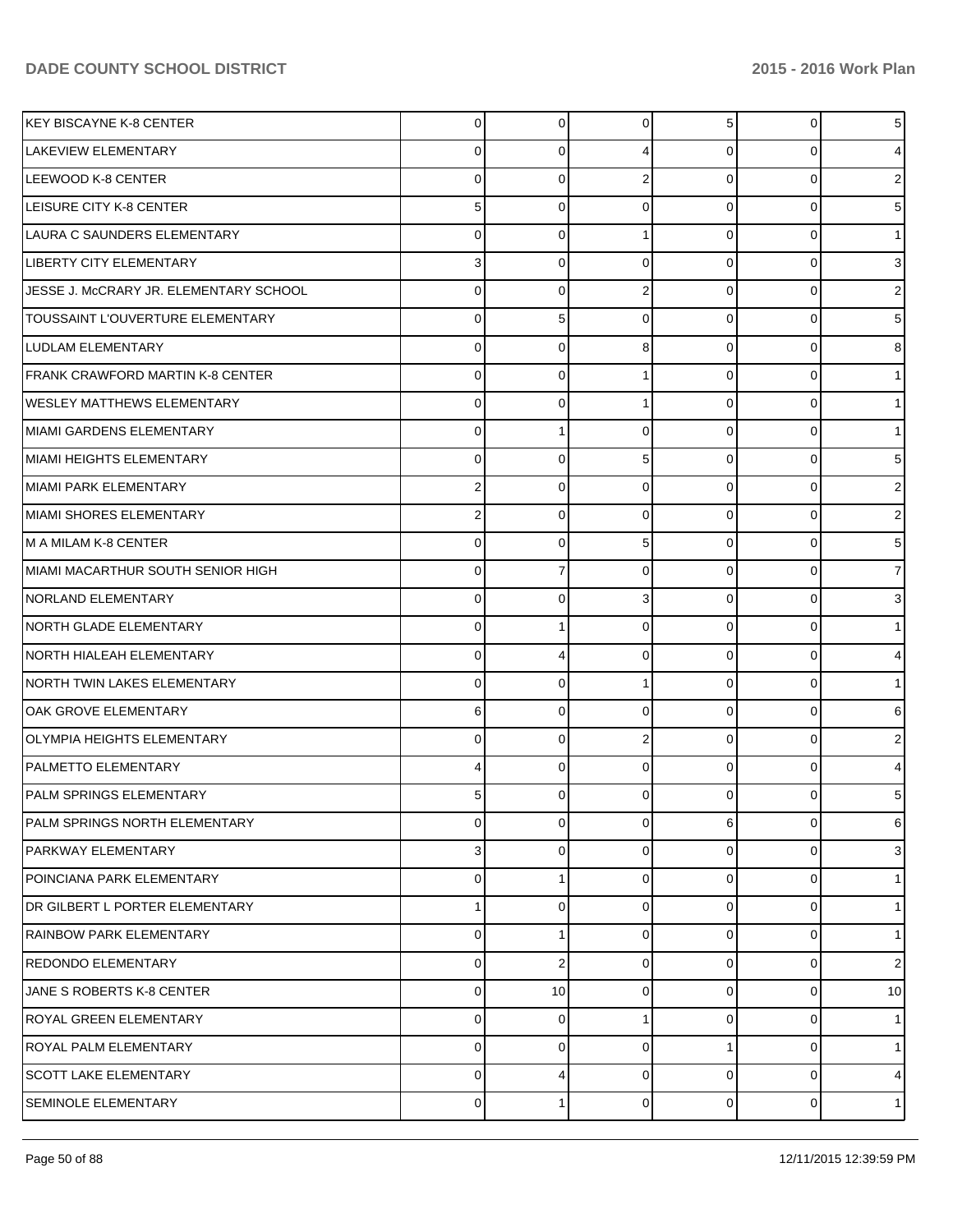| SHADOWLAWN ELEMENTARY                            | $\overline{0}$ | 0        | 1 <sup>1</sup> | $\overline{0}$ | $\overline{0}$ | 11              |
|--------------------------------------------------|----------------|----------|----------------|----------------|----------------|-----------------|
| <b>BEN SHEPPARD ELEMENTARY</b>                   | 0              | 0        | $\Omega$       | 28             | 0              | 28              |
| <b>SOUTH MIAMI K-8 CENTER</b>                    | 0              | 0        | $\Omega$       | 10             | 0              | 10              |
| <b>SOUTH MIAMI HEIGHTS ELEMENTARY</b>            | 0              | $\Omega$ | 2              | $\Omega$       | 0              | 2               |
| SPRINGVIEW ELEMENTARY                            | 0              | 0        | 3              | $\Omega$       | 0              | 3               |
| E W F STIRRUP ELEMENTARY                         | 0              | 0        | 3              | $\Omega$       | 0              | 3               |
| <b>SUNSET PARK ELEMENTARY</b>                    | 0              | 0        | $\Omega$       | 3              | 0              | 3               |
| <b>SWEETWATER ELEMENTARY</b>                     | 2              | 0        | $\Omega$       | $\Omega$       | 0              | 2               |
| <b>FRANCES S TUCKER ELEMENTARY</b>               | 0              |          | $\Omega$       | $\Omega$       | 0              |                 |
| <b>MAE M WALTERS ELEMENTARY</b>                  | 0              | $\Omega$ | 2              | $\Omega$       | 0              | 2               |
| <b>WEST HOMESTEAD K-8 CENTER</b>                 | 0              | 0        | $\Omega$       |                | 0              |                 |
| HENRY S WEST LABORATORY SCHOOL                   |                | $\Omega$ | $\Omega$       | $\Omega$       | 0              |                 |
| <b>GEORGIA JONES-AYERS MIDDLE SCHOOL</b>         |                | 0        | $\Omega$       | $\Omega$       | 0              |                 |
| <b>ARVIDA MIDDLE</b>                             | 0              | 0        | $\Omega$       | 4              | 0              | 4               |
| <b>GLADES MIDDLE</b>                             | 0              | 6        | $\Omega$       | $\Omega$       | 0              | 6               |
| <b>HOMESTEAD MIDDLE</b>                          | 7              | 0        | $\Omega$       | $\Omega$       | 0              | 7               |
| LAKE STEVENS MIDDLE                              | 0              |          | $\Omega$       | $\Omega$       | 0              | 7               |
| <b>HOWARD D MCMILLAN MIDDLE</b>                  | 0              | 2        | $\Omega$       | $\Omega$       | 0              | 2               |
| <b>MIAMI LAKES MIDDLE</b>                        | 4              | 0        | $\Omega$       | $\Omega$       | $\Omega$       | 4               |
| MIAMI SPRINGS MIDDLE                             | 0              | 0        | $\Omega$       | 10             | 0              | 10              |
| NORLAND MIDDLE                                   | 0              | 8        | $\Omega$       | $\Omega$       | 0              | 8               |
| PALM SPRINGS MIDDLE                              | 0              | 0        | 3              | $\Omega$       | 0              | 3               |
| <b>PALMETTO MIDDLE</b>                           | 5              | $\Omega$ | $\Omega$       | $\Omega$       | 0              | 5               |
| <b>RICHMOND HEIGHTS MIDDLE</b>                   | 3              | 0        | $\Omega$       | $\Omega$       | 0              | 3               |
| SOUTH MIAMI MIDDLE                               | 0              | 0        | 0              |                |                | 2               |
| AMERICAN SENIOR HIGH                             | 0              | 0        | $\Omega$       | 5 <sup>5</sup> | 0              | 5 <sub>5</sub>  |
| HIALEAH-MIAMI LAKES SENIOR HIGH                  | 2              | 0        | $\Omega$       | $\Omega$       | 0              | $\overline{2}$  |
| MIAMI CORAL PARK SENIOR HIGH                     | 0              | 0        |                | $\Omega$       | 0              | 1               |
| MIAMI KILLIAN SENIOR HIGH                        | 0              | 10       | $\Omega$       | $\Omega$       | 0              | 10 <sup>1</sup> |
| MIAMI PALMETTO SENIOR HIGH                       | 0              | 0        | 8              | $\Omega$       | 0              | 8               |
| MIAMI SUNSET SENIOR HIGH                         | 0              | 0        | $\Omega$       | 15             | 0              | 15              |
| INORTH MIAMI BEACH SENIOR HIGH                   | 0              | 0        | $\Omega$       | 0              | 2              | $\mathbf{2}$    |
| <b>SOUTH MIAMI SENIOR HIGH</b>                   | 0              | 6        | $\Omega$       | $\Omega$       | 0              | 6               |
| MIAMI SOUTHRIDGE SENIOR HIGH                     | 8              | 0        | $\Omega$       | $\Omega$       | 0              | 8               |
| <b>GEORGE T BAKER AVIATION TECHNICAL COLLEGE</b> | $\mathbf 0$    | 0        | $\Omega$       | 3              | $\Omega$       | 3 <sup>1</sup>  |
| D A DORSEY TECHNICAL COLLEGE                     | $\pmb{0}$      | 0        | 0              | 2              | 0              | $2\vert$        |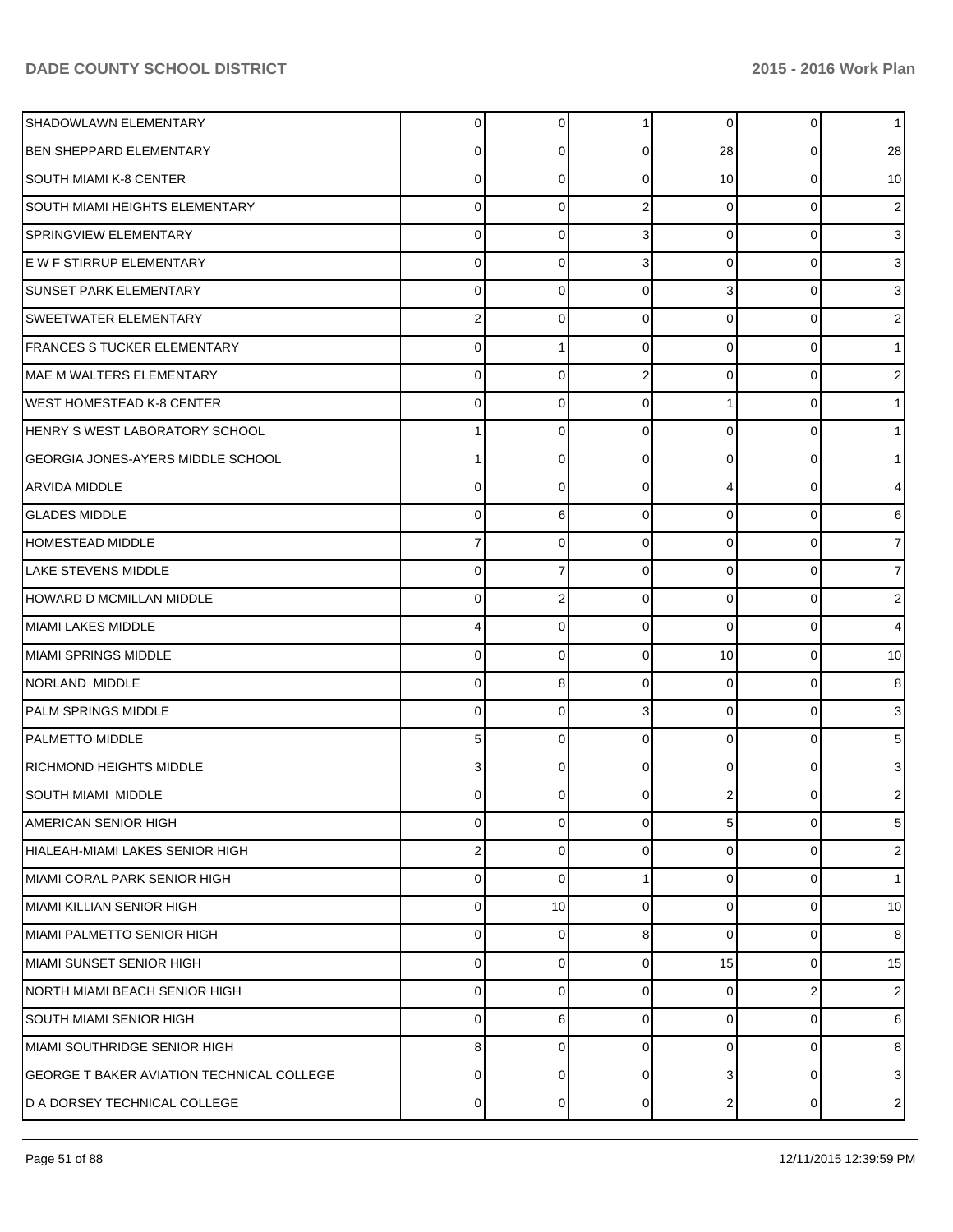| IRUTH OWENS KRUSE EDUCATION CENTER         |    |    |     |     |                 |
|--------------------------------------------|----|----|-----|-----|-----------------|
| IHIALEAH GARDENS ELEMENTARY                |    |    |     |     |                 |
| IIRVING & BEATRICE PESKOE K-8 CENTER       |    |    |     |     |                 |
| IEUGENIA B THOMAS K-8 CENTER               |    |    |     |     | 61              |
| IDR MICHAEL M KROP SENIOR HIGH             |    |    |     |     | 81              |
| <b>IHERBERT A AMMONS MIDDLE</b>            |    |    |     | 43  | 43 <sub>l</sub> |
| IGATEWAY ENVIRONMENTAL K-8 LEARNING CENTER |    |    |     |     | 81              |
| <b>Total Relocatable Replacements:</b>     | 94 | 95 | 116 | 227 | 534             |

# **Charter Schools Tracking**

Information regarding the use of charter schools.

| Location-Type                                                                                                 | # Relocatable<br>units or<br>permanent<br>classrooms | Owner         | <b>Year Started or</b><br>Scheduled | <b>Student</b><br><b>Stations</b> | <b>Students</b><br>Enrolled | Years in<br>Contract | <b>Total Charter</b><br><b>Students</b><br>projected for<br>2019 - 2020 |
|---------------------------------------------------------------------------------------------------------------|------------------------------------------------------|---------------|-------------------------------------|-----------------------------------|-----------------------------|----------------------|-------------------------------------------------------------------------|
| Academy of Arts & Minds-3138<br>Commodore Plaza, Miami Florida<br>33133                                       |                                                      | 23 LEASE RENT | 2014                                | 500                               | 405                         | 5                    | 500                                                                     |
| Archimedean Academy -12425<br>SW 72 St., Miami Florida 33183                                                  |                                                      | 29 LEASE RENT | 2012                                | 560                               | 582                         | 15                   | 650                                                                     |
| Archimedean Middle<br>Conservatory - 12425 SW 72 St.,<br>Miami Florida 33183                                  |                                                      | 15 LEASE RENT | 2015                                | 330                               | 329                         | 15                   | 330                                                                     |
| Aspira Leadership and College<br>Preparatory Academy School -<br>13330 SW 288 St., Homestead<br>Florida 33033 |                                                      | 20 LEASE RENT | 2015                                | 400                               | 309                         | 5                    | 504                                                                     |
| Aspira Raul Arnaldo Martinez<br>Charter School - 13300 Memorial<br>Hwy., N. Miami Florida 33161               |                                                      | 30 LEASE RENT | 2002                                | 600                               | 537                         | 15                   | 600                                                                     |
| Aventura City of Excellence<br>School - 3333 NE 188 St.,<br>Aventura Florida 33180                            |                                                      | 65 LEASE RENT | 2003                                | 1,400                             | 1,025                       | 15                   | 1,400                                                                   |
| Coral Reef Montessori Academy<br>Charter School- 10853 SW 216<br>St., Cutler Bay Florida 33170                |                                                      | 18 PRIVATE    | 2013                                | 750                               | 431                         | 15                   | 764                                                                     |
| Doctors Charter of Miami Shores<br>11301 NW 5 Ave., Miami Shores<br>Florida 33168                             |                                                      | 29 LEASE RENT | 2005                                | 995                               | 585                         | 15                   | 690                                                                     |
| Doral Academy - 2450 NW 97<br>Ave., Doral Florida 33172                                                       |                                                      | 54 LEASE RENT | 2004                                | 1,150                             | 1,156                       | 15                   | 2,200                                                                   |
| Doral Academy Charter Middle<br>School - 2601 NW 112 Ave.,<br>Doral Florida 33172                             |                                                      | 44 LEASE RENT | 2013                                | 1,300                             | 1,168                       | 15                   | 1,438                                                                   |
| Doral Academy High School -<br>11100 NW 27 St., Doral Florida<br>33172                                        |                                                      | 52 LEASE RENT | 2011                                | 1,300                             | 1,678                       | 15                   | 1,800                                                                   |
| Downtown Miami Charter - 305<br>NW Third Ave., Miami Florida<br>33128                                         |                                                      | 31 LEASE RENT | 2012                                | 600                               | 657                         | 15                   | 650                                                                     |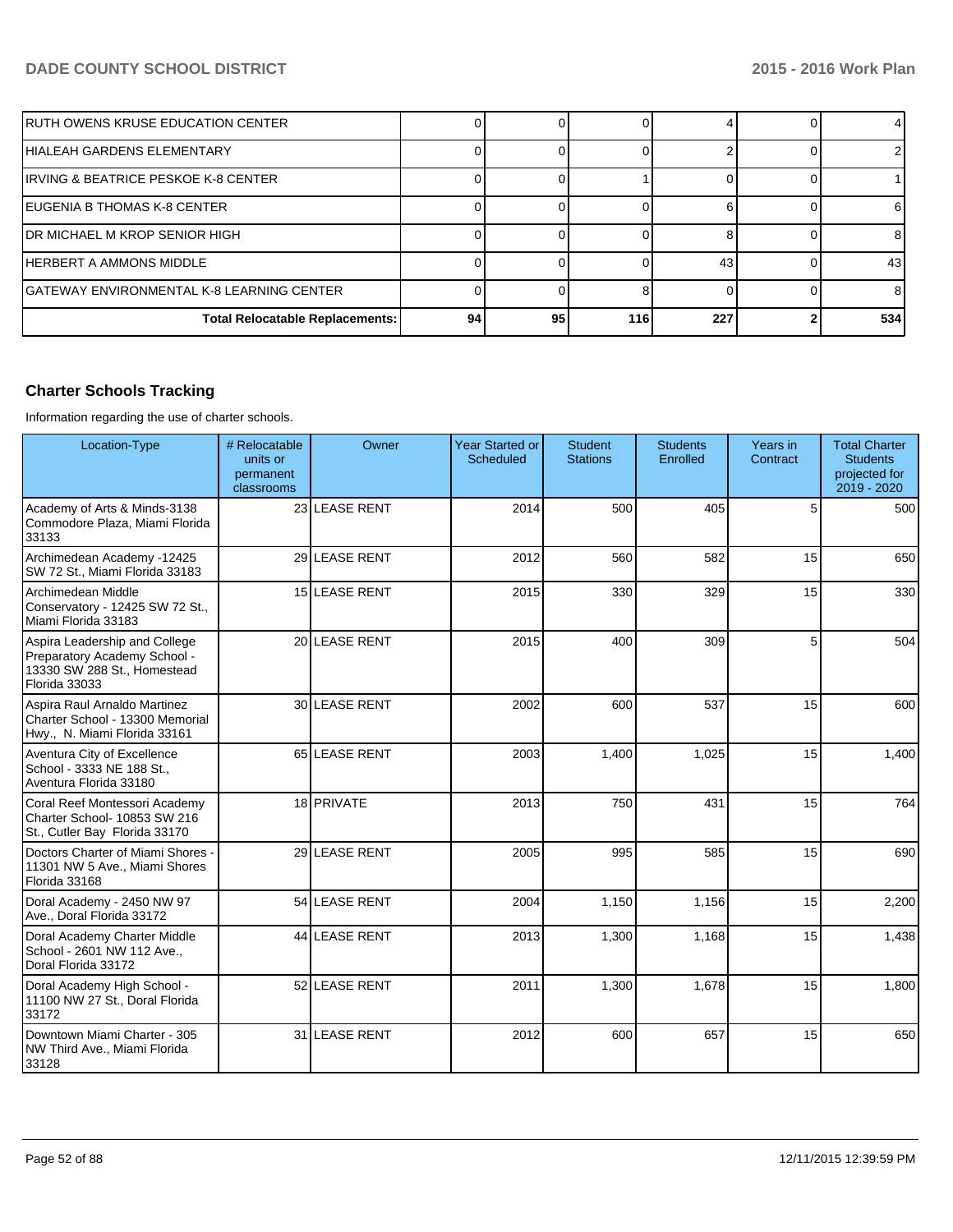| Florida International Academy -<br>13400 NW 28 Avenue Opalocka<br>Florida 33054                             | 17 LEASE RENT | 2008 | 374   | 282   | 10              | 376   |
|-------------------------------------------------------------------------------------------------------------|---------------|------|-------|-------|-----------------|-------|
| International Studies Charter High<br>School - 2480 SW Eighth St.,<br>Miami Florida 33135                   | 16 LEASE RENT | 2014 | 400   | 397   | 15              | 1,000 |
| Keys Gate Charter School - 2000<br>SE 28 Ave., Homestead Florida<br>33035                                   | 57 LEASE RENT | 2012 | 2,500 | 2,173 | 15              | 2,500 |
| Mater Academy - 7700 NW 98 St.,<br>Hialeah Gardens Florida 33016                                            | 54 LEASE RENT | 2003 | 987   | 1,127 | 15              | 1,200 |
| Mater Academy Charter Middle<br>School - 7901 NW 103 St.,<br>Hialeah Gardens Florida 33016                  | 42 LEASE RENT | 2013 | 1,700 | 1,333 | 15              | 1,719 |
| Mater Academy Charter High<br>School - 7901 NW 103 St.,<br>Hialeah Gardens Florida 33016                    | 56 LEASE RENT | 2012 | 1,500 | 1,779 | 15              | 1,967 |
| Mater Academy East Middle<br>School - 998 SW 1 St., Miami<br>Florida 33130                                  | 13 LEASE RENT | 2005 | 400   | 336   | 10              | 400   |
| Mater Academy East Charter<br>School - 450 SW Fourth St.,<br>Miami Florida 33130                            | 20 LEASE RENT | 2012 | 660   | 618   | 15              | 800   |
| Miami Children's Museum Charter<br>School - 980 McArthur Causeway,<br>Miami Florida 33132                   | 11 LEASE RENT | 2013 | 394   | 304   | 5               | 350   |
| Miami Community Charter School<br>- 101 S Redland Rd., Florida City<br>Florida 33034                        | 27 LEASE RENT | 2015 | 580   | 544   | $\overline{2}$  | 600   |
| Pinecrest Academy Middle School<br>- 14901 SW 42 St., Miami Florida<br>33185                                | 20 LEASE RENT | 2013 | 850   | 503   | 15              | 800   |
| Pinecrest Preparatory Academy -<br>14301 SW 42 St., Miami Florida<br>33175                                  | 32 LEASE RENT | 2005 | 650   | 643   | 15              | 1,250 |
| Renaissance Elementary - 10651<br>N.W. 19 Street, Doral Florida<br>33122                                    | 46 LEASE RENT | 2004 | 910   | 908   | 15              | 910   |
| Renaissance Middle Charter<br>School - 8360 NW 33 St., Doral<br>Florida 33122                               | 20 LEASE RENT | 2015 | 450   | 445   | 15              | 500   |
| Somerset Academy - 18491 SW<br>134 Ave., Miami Florida 33177                                                | 29 LEASE RENT | 2013 | 580   | 589   | 15              | 700   |
| Somerset High School - 23255<br>SW 115 Ave., Homestead Florida<br>33032                                     | 15 LEASE RENT | 2014 | 360   | 355   | 15              | 500   |
| Somerset Academy Middle<br>Charter School - 18491 SW 134<br>Ave., Miami Florida 33177                       | 13 LEASE RENT | 2014 | 286   | 220   | 15              | 500   |
| The Theodore R. & Thelma A.<br>Gibson Charter School - 1682-<br>1698 NW Fourth Ave., Miami<br>Florida 33136 | 15 LEASE RENT | 2012 | 460   | 262   | 5               | 600   |
| Youth Co-Op Charter School -<br>7700 West 20 ave, Hialeah<br>Florida 33016                                  | 54 LEASE RENT | 2008 | 820   | 905   | 15              | 1,000 |
| Doral Performing Arts &<br>Entertainment - 11100 NW 27 St.,<br>Doral Florida 33172                          | 26 LEASE RENT | 2015 | 950   | 394   | 15              | 403   |
| Early Beginings Academy-1411<br>NW 14 Ave., Miami Florida 33125                                             | 13 LEASE RENT | 2015 | 260   | 143   | 10 <sup>1</sup> | 210   |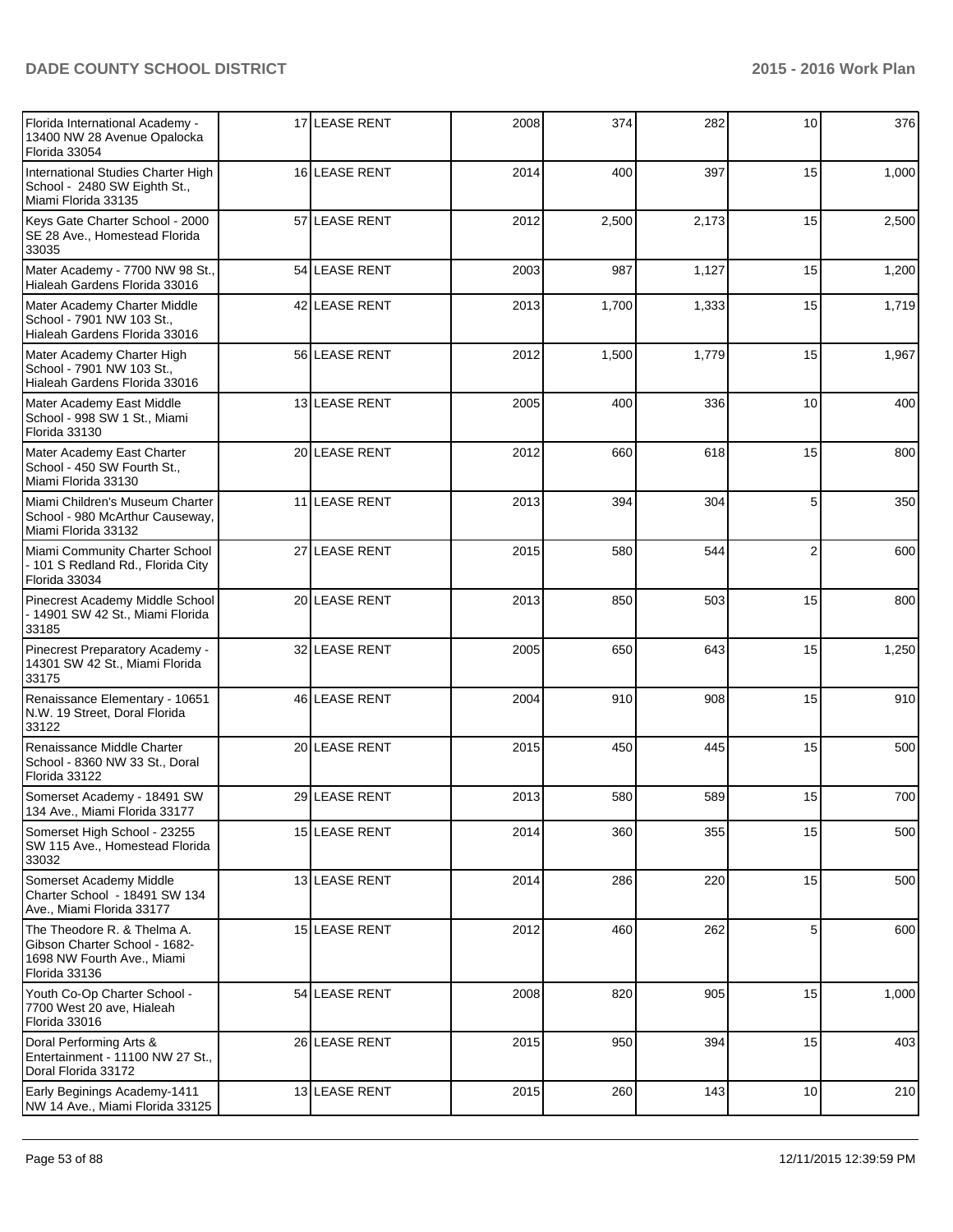| Mater Academy East Charter High<br>School - 998 SW 1 St., Miami<br>Florida 33130                        | 13 LEASE RENT | 2007 | 650   | 342   | 10              | 1,000 |
|---------------------------------------------------------------------------------------------------------|---------------|------|-------|-------|-----------------|-------|
| Mater Academy Lakes Middle<br>School - 17300 N.W. 87 Avenue,<br>Hialeah, Florida 33015                  | 29 LEASE RENT | 2006 | 730   | 846   | 10              | 900   |
| Mater Academy Lakes High<br>School - 17300 N.W. 87 Avenue,<br>Hialeah, Florida 33015                    | 41 LEASE RENT | 2006 | 1,025 | 1,216 | 10 <sub>1</sub> | 1,200 |
| Mater Gardens Academy - 9010<br>NW 178 Ln., Hialeah Florida<br>33018                                    | 35 LEASE RENT | 2006 | 700   | 559   | 10 <sup>1</sup> | 900   |
| Mater Gardens Academy Middle<br>School - 9010 NW 178 Ln.,<br>Hialeah Florida 33018                      | 35 LEASE RENT | 2006 | 320   | 218   | 10              | 450   |
| Mater Performing Arts &<br>Entertainment Academy - 7901<br>NW 103 St., Hialeah Gardens<br>Florida 33016 | 10 LEASE RENT | 2015 | 250   | 375   | 15              | 403   |
| Miami Community Charter Middle<br>School - 18720 S.W. 352 Street,<br>Florida City Florida 33034         | 24 LEASE RENT | 2012 | 308   | 271   | 5               | 484   |
| Pinecrest Academy (South<br>Campus) - 15130 SW 80 St.,<br>Miami Florida 33193                           | 42 LEASE RENT | 2006 | 750   | 736   | 10              | 800   |
| Somerset Academy Silver Palms -<br>23255 SW 115 Ave., Homestead<br>Florida 33032                        | 31 LEASE RENT | 2007 | 715   | 709   | 10 <sup>1</sup> | 1,100 |
| Summerville Advantage Academy<br>- 11575 SW 243 St., Homestead<br>Florida 33032                         | 28 LEASE RENT | 2012 | 550   | 486   | 15              | 750   |
| The Charter School at Waterstone<br>855 Waterstone Way,<br>Homestead Florida 33033                      | 49 LEASE RENT | 2010 | 1,150 | 944   | 15              | 1,150 |
| City of Hialeah Educational of<br>Academy - 2590 W 76 St.,<br>Hialeah Florida 33016                     | 21 LEASE RENT | 2013 | 550   | 771   | 15              | 800   |
| Excelsior Language Academy of<br>Hialeah - 369 E 10 St., Hialeah<br>Florida 33010                       | 36 LEASE RENT | 2013 | 550   | 257   | 5               | 910   |
| Mater Academy of International<br>Studies, 795 NW 32 St., Miami<br>Florida 33127                        | 27 LEASE RENT | 2008 | 560   | 580   | 10              | 553   |
| Mater Academy High School of<br>International Studies - 795 N.W.<br>32 Street. Miami Florida 33127      | 1 LEASE RENT  | 2008 | 224   | 13    | 10              | 500   |
| Mater Academy Middle School of<br>International Studies - 795 NW 32<br>St., Miami Florida 33127         | 8 LEASE RENT  | 2008 | 420   | 152   | 10 <sup>1</sup> | 495   |
| Pinecrest Preparatory Academy<br>Charter High School - 14901 SW<br>42 St., Miami Florida 33185          | 20 LEASE RENT | 2008 | 425   | 526   | 10 <sup>1</sup> | 1,000 |
| Richard Allen Leadership<br>Academy - 940 Caliph Street, Opa<br>Locka, Florida 33054                    | 7 LEASE RENT  | 2013 | 80    | 64    | 5               | 250   |
| Somerset Arts Academy - 1700<br>Krome Ave. (a.k.a. 47 n.w. 16 st.),<br>Homestead Florida 33030          | 17 LEASE RENT | 2008 | 350   | 374   | 10              | 750   |
| Somerset Academy CES (South<br>Homestead) - 300 SE First Dr.,<br>Homestead Florida 33030                | 29 LEASE RENT | 2007 | 580   | 479   | 10              | 1,000 |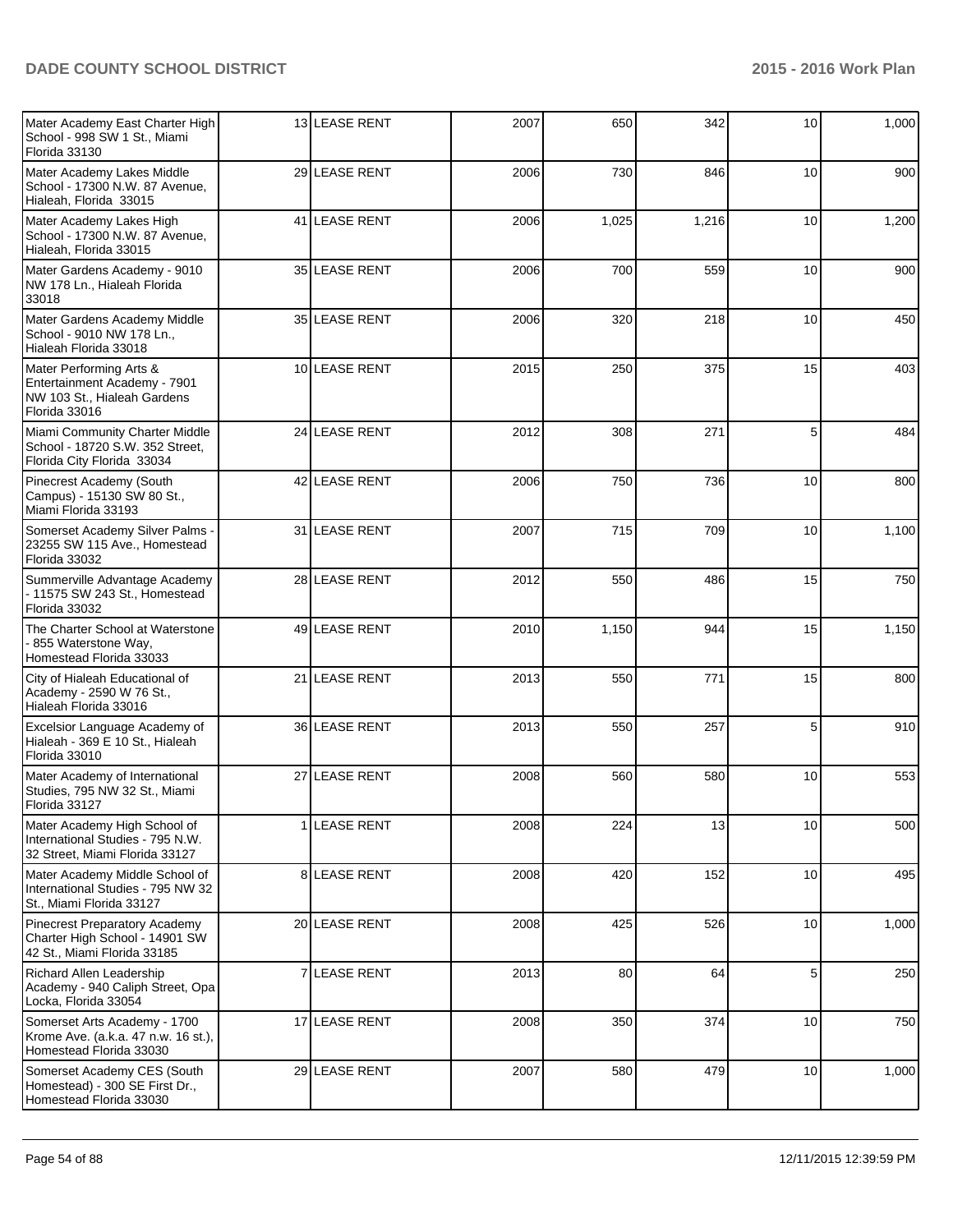| Somerset ACMS (Country Palms)<br>- 1700 Krome Avenue (a.k.a. 47<br>ave n.w. 16 street), Homestead<br>Florida 33030 |                | 1 LEASE RENT      | 2007 | 44    | 23    | 10              | 600   |
|--------------------------------------------------------------------------------------------------------------------|----------------|-------------------|------|-------|-------|-----------------|-------|
| Somerset Academy CHS (South<br>Homestead) 713 W. palm Drive.,<br>Homestead Florida 33030                           |                | 8 LEASE RENT      | 2008 | 200   | 360   | 10              | 800   |
| Somerset Academy CHS (South<br>Campus) - 23255 SW 115 Ave.,<br>Homestead Florida 33032                             |                | 2 LEASE RENT      | 2008 | 50    | 30    | 10 <sup>1</sup> | 1,000 |
| Miami Arts Charter School - 3900<br>Biscayne Blvd., Miami Florida<br>33137                                         |                | 30 LEASE RENT     | 2009 | 750   | 1,503 | 15              | 2,650 |
| Lincoln-Marti Charter School<br>(Little Havana Campus) - 970-984<br>West Flagler Street, Miami Florida<br>33130    |                | 48 LEASE RENT     | 2009 | 900   | 776   | 15              | 900   |
| Lincoln-Marti Charter School<br>(Hialeah Campus) - 3500 West<br>84 Street, Hialeah Florida 33018                   |                | 27 LEASE RENT     | 2009 | 800   | 366   | 15              | 1,200 |
| Miami Community Charter High<br>School - 18720 SW 352 Street,<br>Florida City Florida 33034                        |                | 24 LEASE RENT     | 2014 | 350   | 247   | 5               | 550   |
| South Florida Autism Charter<br>School - 18305 N.W. 75 Place,<br>Hialeah Florida 33015                             |                | 22 LEASE RENT     | 2014 | 460   | 147   | 5               | 300   |
| AcadeMir Charter School West-<br>14880 SW 26 Street, Miami<br>Florida 33185                                        |                | 33 LEASE RENT     | 2014 | 618   | 615   | 15              | 968   |
| Ben Gamla Charter School -<br>11155 S.W. 112 Avenue, Miami<br>Florida 33176                                        |                | 15 LEASE RENT     | 2015 | 300   | 219   | 15              | 900   |
| BridgePrep Academy South -<br>10700 SW 56 Street, Miami<br>Florida 33165                                           |                | 18 LEASE RENT     | 2015 | 360   | 501   | 5               | 550   |
| Florida International Academy -<br>13400 NW 28 Avenue, Opalocka<br>Florida 33054                                   |                | 17 LEASE RENT     | 2008 | 460   | 282   | 10 <sup>1</sup> | 464   |
| Integrated Science and Asian<br>Culture (ISAAC) Academy - 301<br>Westward Dr. Miami Springs,<br>Florida 33166      | 5 <sub>1</sub> | <b>LEASE RENT</b> | 2013 | 240   | 78    | 5               | 463   |
| <b>International Studies Charter</b><br>Middle School - 2480 SW Eighth<br>Street, Miami Florida 33135              |                | 13 LEASE RENT     | 2009 | 286   | 304   | 10              | 450   |
| Keys Gate Charter High School -<br>2000 SE 28 Avenue, Homestead<br>Florida 33035                                   |                | 57 LEASE RENT     | 2015 | 1,200 | 1,115 | 5               | 1,200 |
| Mater Academy (Miami Beach) -<br>8625 Byron Avenue, Miami Beach<br>Florida 33141                                   |                | 39 LEASE RENT     | 2015 | 780   | 605   | 5               | 790   |
| Mavericks High of North Miami<br>Dade County - 16150 NE 17<br>Avenue, North Miami Beach<br>Florida 33162           |                | 8 LEASE RENT      | 2014 | 500   | 375   | 5               | 550   |
| Mavericks High of South Miami<br>Dade County - 698 North<br>Homestead Boulevard,<br>Homestead Florida 33030        |                | 11 LEASE RENT     | 2014 | 500   | 435   | 5               | 550   |
| Pinecrest Academy (North<br>Campus) - 10207 West Flagler<br>Street, Miami Florida 33174                            |                | 20 LEASE RENT     | 2015 | 516   | 489   | 15              | 1,166 |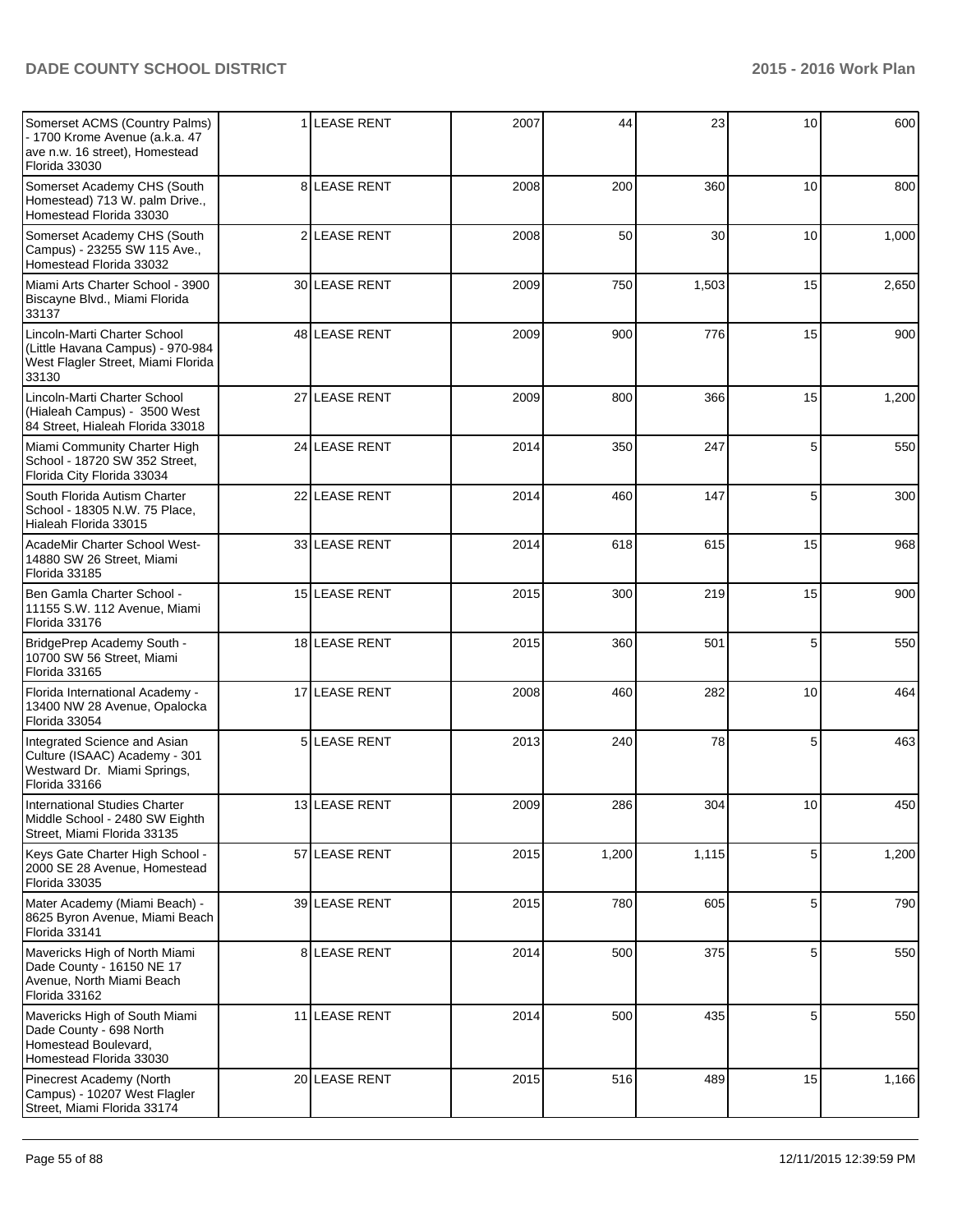| Somerset Gables Academy - 624<br>Anastasia Avenue, Coral Gables<br>Florida 33134                                 |                | 19 LEASE RENT       | 2009 | 300 | 438 | 10              | 675   |
|------------------------------------------------------------------------------------------------------------------|----------------|---------------------|------|-----|-----|-----------------|-------|
| Somerset Academy CES (South<br>Miami Campus) - 5876 SW 68<br>Street, South Miami Florida 33143                   |                | 23 LEASE RENT       | 2008 | 460 | 418 | 10 <sup>1</sup> | 750   |
| Somerset Academy CMS (South<br>Miami Campus) - 5876 SW 68<br>Street, South Miami Florida 33143                   |                | 7 LEASE RENT        | 2008 | 150 | 185 | 10              | 900   |
| Advantage Academy Santa Fe -<br>9790 SW 107 Court, Miami<br>Florida 33176                                        |                | 12 LEASE RENT       | 2015 | 360 | 289 | $\overline{4}$  | 652   |
| Lincoln-Marti Charter School<br>(International Campus) 103 East<br>Lucy Street, Florida City Florida<br>33034    |                | 21 LEASE RENT       | 2015 | 480 | 359 | 5               | 800   |
| Stellar Leadership Academy 7900<br>NW 27 Ave., Suite F20, Miami<br>Florida 33147                                 |                | <b>8ILEASE RENT</b> | 2015 | 625 | 223 | 5               | 600   |
| AcadeMir Charter School Middle -<br>10601 S.W. 48 street Miami<br>Florida 33165                                  |                | 10 LEASE RENT       | 2012 | 122 | 242 | 5               | 255   |
| Academy of International<br>Education CS - 1080 Labaron<br>Drive, Miami Springs Florida<br>33166                 |                | 23 LEASE RENT       | 2015 | 420 | 443 | 10              | 1,000 |
| Advantage Acad of Math and<br>Science at Summerville - 11575<br>S.W. 243 Street, Homestead<br>Florida 33032      | 6 <sup>1</sup> | <b>LEASE RENT</b>   | 2010 | 120 | 63  | 9               | 900   |
| Advantage Academy of Math and<br>Science at Waterstone - 855<br>Waterstone Way, Homestead<br>Florida 33033       |                | 12 LEASE RENT       | 2010 | 180 | 148 | 9               | 998   |
| Alpha Charter of Excellence<br>(ACE) 1217 S.W. Fourth Street,<br>Miami Florida 33135                             |                | 11 LEASE RENT       | 2012 | 250 | 293 | 5               | 608   |
| BridgePrep Academy of Greater<br>Miami - 137 N.E. 19 Street, Miami<br>Florida 33132                              |                | 16 LEASE RENT       | 2015 | 320 | 499 | 5               | 550   |
| BridgePrep Academy of Village<br>Green - 4707 S.W. 127 Avenue,<br>Miami Florida 33175                            |                | 40 LEASE RENT       | 2011 | 800 | 739 | 5               | 1,000 |
| BridgePrep Academy<br>Interamerican Campus - 621<br>Beacom Boulevard, Miami Florida<br>33135                     |                | 11 LEASE RENT       | 2012 | 220 | 197 | 5               | 255   |
| Charter High School of the<br>Americas - 970-984 W. Flagler<br>Street, Miami Florida 33130                       |                | 9 LEASE RENT        | 2012 | 175 | 118 | 5               | 528   |
| Doral Academy of Technology -<br>2601 N.W. 112 Avenue, Doral<br>Florida 33172                                    |                | 14 LEASE RENT       | 2010 | 280 | 185 | 9               | 300   |
| Everglades Preparatory Academy<br>2251 Mowry Drive (a.k.a. 15700<br>s.w. 320 street), Homestead<br>Florida 33033 |                | 23 LEASE RENT       | 2012 | 650 | 421 | 10              | 910   |
| Everglades Preparatory AHS -<br>2251 Moury Drive (15700 s.w.<br>320 street), Homestead Florida<br>33033          |                | 24 LEASE RENT       | 2011 | 450 | 501 | 10              | 900   |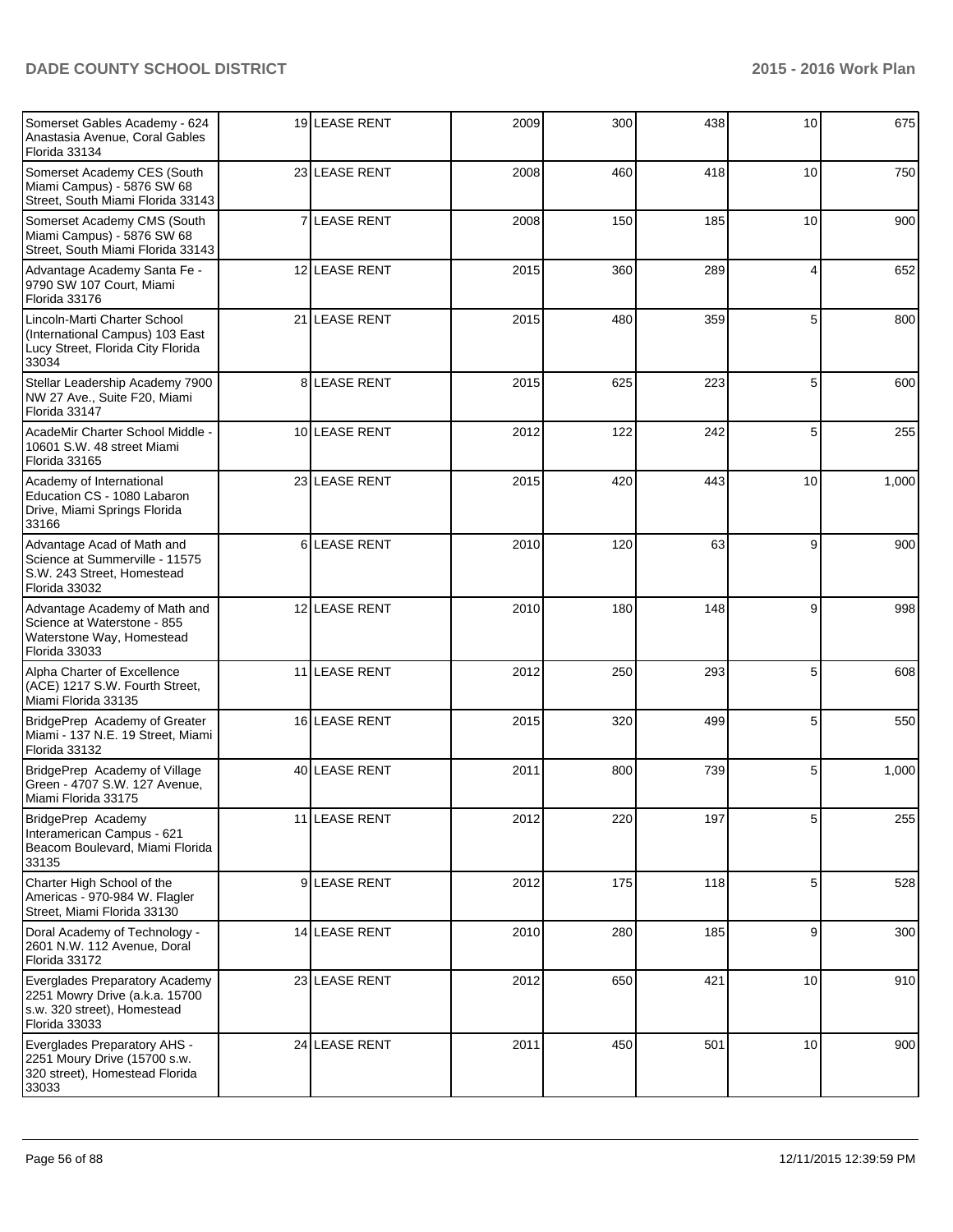| Green Springs High School - 3555<br>N.W. Seventh Street, Miami<br>Florida 33125                                             |                | <b>7 LEASE RENT</b>  | 2011 | 175 | 300            | 5              | 350   |
|-----------------------------------------------------------------------------------------------------------------------------|----------------|----------------------|------|-----|----------------|----------------|-------|
| Just Arts and Management (JAM)<br>Charter Middle - 2450 N.W. 97<br>Avenue (a.k.a. 2173 n.w. 99 ave),<br>Doral Florida 33172 |                | <b>7 ILEASE RENT</b> | 2012 | 154 | 103            | 5              | 600   |
| Mater Academy at Mount Sinai -<br>4300 Alton Road, Miami Beach<br>Florida 33141                                             |                | 5 LEASE RENT         | 2012 | 208 | 186            | 5              | 900   |
| Mater Brickell Preparatory<br>Academy - 2805 S.W. 32 Avenue,<br>Miami Florida 33133                                         |                | 10 LEASE RENT        | 2015 | 200 | 173            | $\overline{2}$ | 900   |
| Mater Grove Academy - 2805<br>S.W. 32 Avenue, Miami Florida<br>33133                                                        |                | 7 LEASE RENT         | 2015 | 140 | 177            | 5              | 1,400 |
| North Gardens High School -<br>4692F N.W. 183 Street, Miami<br>Gardens Florida 33055                                        |                | 14 LEASE RENT        | 2011 | 350 | 249            | 5              | 350   |
| North Park High School - 3400<br>N.W. 135 Street, Opalocka Florida<br>33054                                                 | $\overline{7}$ | <b>LEASE RENT</b>    | 2011 | 350 | 282            | 5              | 350   |
| Pinecrest Cove Academy - 4101<br>S.W. 107 Ave, Miami Florida<br>33165                                                       |                | 30 LEASE RENT        | 2015 | 224 | 723            | 15             | 1,100 |
| RAMZ Academy K-5 Miami<br>Campus - 2609 N.W. Seventh<br>Street, Miami Florida 33125                                         |                | 9LEASE RENT          | 2011 | 180 | 210            | 5              | 476   |
| Somerset Academy CMS (South<br>Homestead) - 713 W Palm Drive,<br>Homestead Florida 33030                                    |                | 3 LEASE RENT         | 2015 | 75  | 180            | 5              | 450   |
| Somerset Oaks Academy - 1000<br>Old Dixie Highway, Homestead<br>Florida 33030                                               |                | 24 LEASE RENT        | 2015 | 100 | 580            | 5              | 900   |
| Somerset Academy at Silver<br>Palms - 23255 S.W. 115 Avenue,<br>Homestead Florida 33032                                     |                | 36 LEASE RENT        | 2015 | 785 | 771            | 15             | 900   |
| Sports Leadership Academy of<br>Miami CHS - 604 NW 12 Avenue,<br>Miami Florida 33136                                        |                | 10 LEASE RENT        | 2015 | 983 | 443            | 5              | 1,000 |
| Youth Co-Op Preparatory High<br>School - 7700 W. 20 Avenue,<br>Hialeah Gardens Florida 33018                                |                | 54 LEASE RENT        | 2011 | 125 | 211            | 12             | 600   |
| Highly Inquisitive & Versatile<br>Education (HIVE) Preparatory<br>School - 5855 NW 171 Street<br>Miami, Florida 33015       |                | 19 LEASE RENT        | 2013 | 450 | 565            | 15             | 900   |
| iMater Academy - 600 W 20<br>Street Hialeah, Florida 33010                                                                  |                | 33 LEASE RENT        | 2012 | 400 | 587            | 5              | 900   |
| iMater Academy Middle School -<br>651 W 20 Street Hialeah, Florida<br>33010                                                 |                | 33 LEASE RENT        | 2013 | 550 | 803            | 5              | 600   |
| iMater Preparatory Academy High<br>School - 651 W 20 Street Hialeah,<br>Florida 33010                                       |                | 21 LEASE RENT        | 2012 | 225 | 536            | 5              | 750   |
| Latin Builder's Assoc.Const. and<br>Business Management Academy<br>13835 NW 97 Avenue, Hialeah<br>Gardens, Florida 33018    |                | 6LEASE RENT          | 2011 | 150 | 178            | 5              | 400   |
| Mater Virtual academy Charter<br>Middle High School - 17300 n.w.<br>87 ave, Hialeah, Florida 33015                          |                | 4 LEASE RENT         | 2013 | 92  | $\overline{7}$ | 5              | 500   |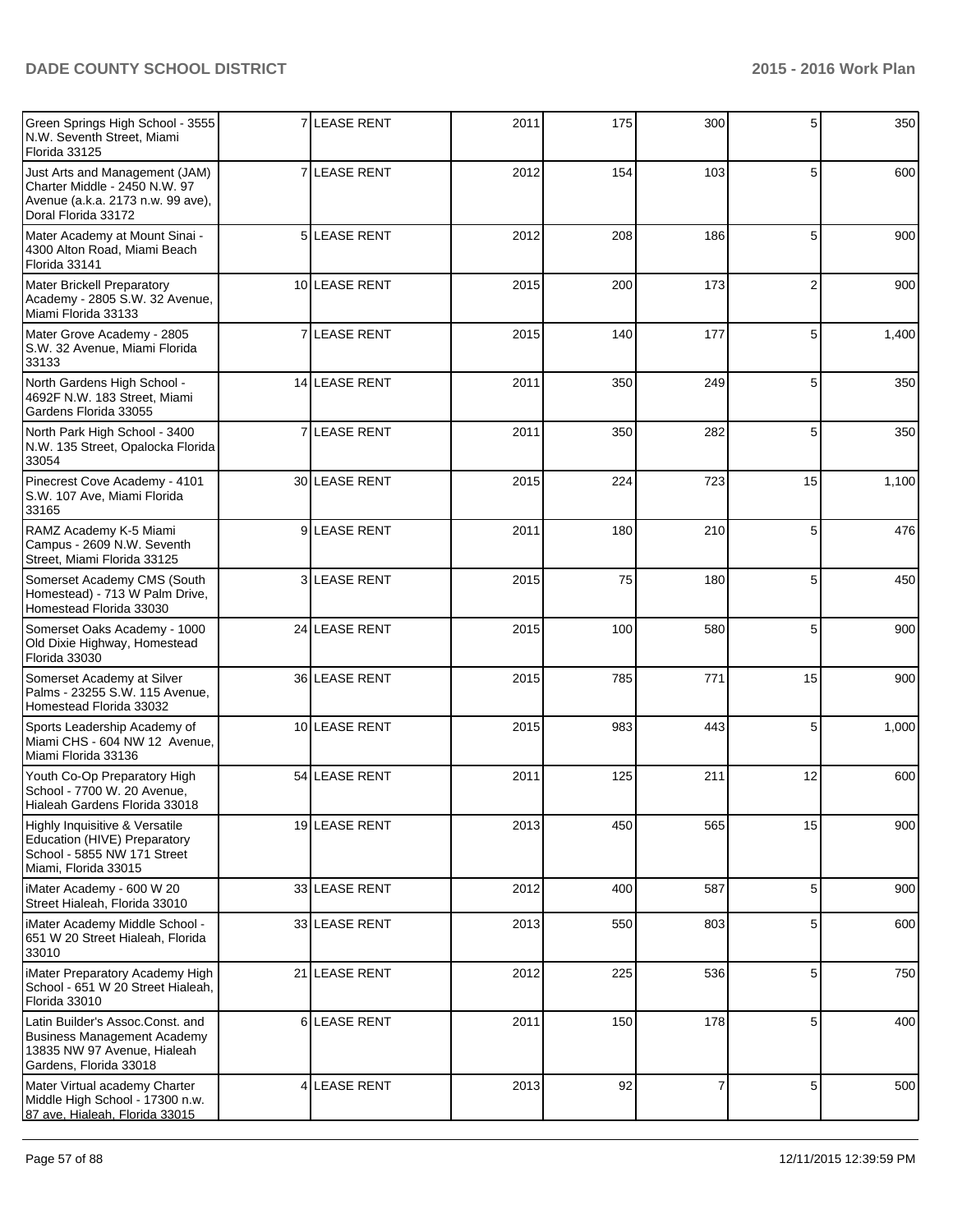| Palm Glades Preparatory<br>Academy - 22655 SW 112<br>Avenue (a.k.a. 11150 s.w. 226<br>terrace) Miami, Florida 33170     |      | 21 LEASE RENT       | 2011 | 420    | 283    | 10 <sup>1</sup> | 998    |
|-------------------------------------------------------------------------------------------------------------------------|------|---------------------|------|--------|--------|-----------------|--------|
| Palm Glades Preparatory High<br>School - 22655 SW 112 Avenue<br>(a.k.a. 11150 s.w. 226 terrace)<br>Miami, Florida 33170 |      | 9 LEASE RENT        | 2011 | 225    | 353    | 10              | 1,400  |
| Somerset Academy Bay - 9500<br>SW 97 Avenue Miami, Florida<br>33176                                                     |      | 13 LEASE RENT       | 2012 | 280    | 231    | 5               | 750    |
| Somerset Academy Bay Middle<br>School - 9500 SW 97 Avenue<br>Miami, Florida 33176                                       |      | 2 LEASE RENT        | 2012 | 44     | 53     | 5               | 750    |
| Sports Leadership and<br>Management (SLAM) CMS - 604<br>NW 12 Avenue, Miami, Florida<br>33136                           |      | 22 LEASE RENT       | 2013 | 440    | 550    | 5               | 550    |
| Archimedean Upper Conservatory<br>12425 S.W. 72 Street Miami,<br>Florida 33183                                          |      | 15 LEASE RENT       | 2008 | 300    | 290    | 10              | 500    |
| Aspira Arts Deco Charter One<br>N.E. 19 Street Miami, Florida<br>33132                                                  |      | 22 LEASE RENT       | 2011 | 500    | 374    | 5               | 500    |
| The SEED School of Miami 15800<br>N.W. 42 Avenue Miami Gardens,<br>Florida 33054                                        |      | <b>3ILEASE RENT</b> | 2013 | 60     | 92     | 8               | 400    |
| International Studies Virtual<br>Academy 11100 N.W. 27 Street<br>Doral, Florida 33172                                   |      | 11 LEASE RENT       | 2013 | 250    | 4      | 5               | 250    |
| AcadeMir Preparatory Academy<br>10870 S.W. 113 Pl., #C Miami,<br>Florida 33176                                          |      | 7 LEASE RENT        | 2015 | 131    | 130    | 5               | 600    |
| Beacon Colloge Prep 13400 N.W.<br>28 Avenue Miami Florida 33054                                                         |      | 24 LEASE RENT       | 2014 | 234    | 186    | 5               | 234    |
| Excelsior Charter Academy 18200<br>N.W. 22 Avenue Miami Gardens<br>Florida 33056                                        |      | 14 LEASE RENT       | 2012 | 340    | 340    | 5               | 340    |
| Mater International Academy<br>3405 N.W. 27 Avenue Miami<br>Florida 33142                                               |      | 9 LEASE RENT        | 2015 | 250    | 57     | 5               | 250    |
| Downtown Doral Charter<br>Elementary School 8390 N.W. 53<br>Street Miami Florida 33166                                  |      | 21 LEASE RENT       | 2015 | 768    | 421    | 5               | 768    |
| Somerset Preparatory Academy<br>Sunset 11155 S.W. 112 Avenue<br>Miami Florida 33176                                     |      | 13 LEASE RENT       | 2015 | 900    | 6      | 5               | 900    |
| Somerset Virtual Academy Middle<br>High 11100 N.W. 27 Street Doral<br>Florida 33172                                     |      | 1 LEASE RENT        | 2014 | 15     | 15     | 5               | 15     |
|                                                                                                                         | 2742 |                     |      | 63,592 | 57,920 |                 | 97,369 |

## **Special Purpose Classrooms Tracking**

The number of classrooms that will be used for certain special purposes in the current year, by facility and type of classroom, that the district will, 1), not use for educational purposes, and 2), the co-teaching classrooms that are not open plan classrooms and will be used for educational purposes.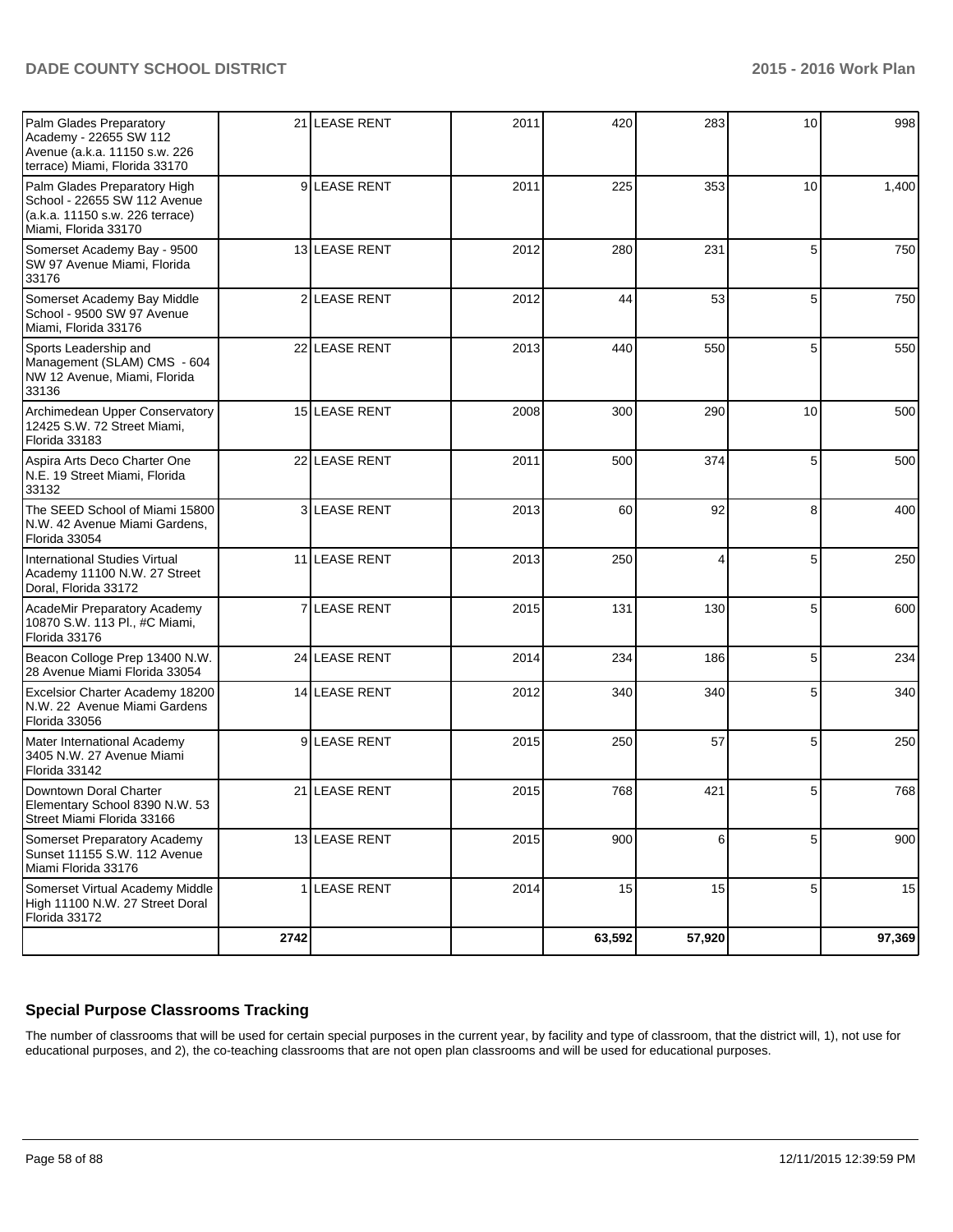| School                                              | School Type | # of Elementary<br>K-3 Classrooms | # of Middle 4-8<br><b>Classrooms</b> | # of High 9-12<br><b>Classrooms</b> | # of $ESE$<br><b>Classrooms</b> | # of Combo<br><b>Classrooms</b> | <b>Total</b><br><b>Classrooms</b> |
|-----------------------------------------------------|-------------|-----------------------------------|--------------------------------------|-------------------------------------|---------------------------------|---------------------------------|-----------------------------------|
| ARCOLA LAKE ELEMENTARY                              | Educational | 0                                 | $\Omega$                             | 0                                   | 8                               | $\Omega$                        | 8                                 |
| AUBURNDALE ELEMENTARY                               | Educational | U                                 |                                      | $\Omega$                            | $\Omega$                        | $\Omega$                        | 1                                 |
| <b>CLAUDE PEPPER ELEMENTARY</b>                     | Educational |                                   | 6                                    | $\Omega$                            | $\Omega$                        | $\overline{0}$                  | 10                                |
| COLONIAL DRIVE ELEMENTARY                           | Educational | 3                                 | $\Omega$                             | $\Omega$                            | $\Omega$                        | $\mathbf 0$                     | 3                                 |
| <b>COMSTOCK ELEMENTARY</b>                          | Educational | 0                                 | 2                                    | $\Omega$                            | $\Omega$                        | $\mathbf 0$                     | 2                                 |
| <b>CORAL WAY K-8 CENTER</b>                         | Educational | 3                                 | $\Omega$                             | $\Omega$                            | $\Omega$                        | $\mathbf 0$                     | 3                                 |
| <b>CYPRESS ELEMENTARY</b>                           | Educational | 0                                 |                                      | $\Omega$                            | $\Omega$                        | $\mathbf 0$                     | 1                                 |
| JOHN G DUPUIS ELEMENTARY                            | Educational | 2                                 | $\Omega$                             | $\Omega$                            | $\Omega$                        | $\mathbf 0$                     | 2                                 |
| OLIVER HOOVER ELEMENTARY                            | Educational | 0                                 | 4                                    | $\Omega$                            | $\Omega$                        | $\overline{0}$                  | 4                                 |
| NATURAL BRIDGE ELEMENTARY                           | Educational |                                   | $\Omega$                             | $\Omega$                            | $\Omega$                        | $\mathbf 0$                     | 1                                 |
| NORTH GLADE ELEMENTARY                              | Educational | 0                                 | $\Omega$                             |                                     | $\Omega$                        | $\mathbf 0$                     | 1 <sup>1</sup>                    |
| NORTH TWIN LAKES<br><b>ELEMENTARY</b>               | Educational | 5                                 | $\Omega$                             | $\Omega$                            | $\Omega$                        | $\Omega$                        | 5                                 |
| OAK GROVE ELEMENTARY                                | Educational | 31                                | 0                                    | $\Omega$                            | $\Omega$                        | $\overline{0}$                  | 3                                 |
| DR. ROBERT B. INGRAM<br><b>ELEMENTARY</b>           | Educational | 0                                 |                                      | $\Omega$                            | $\Omega$                        | 0                               | 1                                 |
| <b>PALM LAKES ELEMENTARY</b>                        | Educational | 3                                 | 0                                    | $\Omega$                            | $\Omega$                        | $\mathbf 0$                     | 3                                 |
| <b>PARKVIEW ELEMENTARY</b>                          | Educational |                                   | $\Omega$                             | $\Omega$                            |                                 | 0                               | $\overline{2}$                    |
| DR. HENRY E. PERRINE<br>ACADEMY OF THE ARTS         | Educational | 2                                 | $\Omega$                             | $\Omega$                            | $\Omega$                        | $\Omega$                        | $\overline{2}$                    |
| <b>SNAPPER CREEK ELEMENTARY</b>                     | Educational | 0                                 | 0                                    | $\Omega$                            |                                 | 0                               | 1                                 |
| <b>SPRINGVIEW ELEMENTARY</b>                        | Educational | 3                                 | 0                                    | 0                                   | $\Omega$                        | 0                               | 3                                 |
| SYLVANIA HEIGHTS<br><b>ELEMENTARY</b>               | Educational |                                   |                                      | $\Omega$                            | 0                               | 0                               | $\mathbf{2}$                      |
| <b>TROPICAL ELEMENTARY</b>                          | Educational | 31                                | 3                                    | $\Omega$                            | $\Omega$                        | $\overline{0}$                  | 6                                 |
| JOSE MARTI MAST 6-12<br>ACADEMY                     | Educational | $\Omega$                          | 9                                    |                                     | $\Omega$                        | 0                               | 13                                |
| ITECH@ THOMAS A EDISON<br><b>EDUCATION CENTER</b>   | Educational | $\overline{0}$                    | 0                                    | 30 <sup>°</sup>                     | 4                               | $\overline{0}$                  | 34                                |
| NAUTILUS MIDDLE                                     | Educational | $\Omega$                          | 5                                    | 0                                   | $\overline{0}$                  | 0                               | 5                                 |
| <b>PALM SPRINGS MIDDLE</b>                          | Educational | 0                                 | 6                                    | 0                                   | 0                               | 0                               | 6                                 |
| <b>PALMETTO MIDDLE</b>                              | Educational | $\Omega$                          | 5                                    | 0                                   | 11                              | $\overline{\mathbf{c}}$         | 18                                |
| PONCE DE LEON MIDDLE                                | Educational | $\Omega$                          | 5                                    | 0                                   | 0                               | 0                               | 5                                 |
| <b>RIVIERA MIDDLE</b>                               | Educational | $\Omega$                          | 3                                    | 0                                   | $\overline{0}$                  | 0                               | 3                                 |
| MIAMI SPRINGS SENIOR HIGH                           | Educational | 0                                 | 0                                    | 3                                   |                                 | 0                               | $\overline{4}$                    |
| WILLIAM H TURNER TECHNICAL<br>ARTS SENIOR HIGH      | Educational | 0                                 | 0                                    | 6                                   | 0                               | 0                               | 6                                 |
| BARBARA GOLEMAN SENIOR<br> HIGH                     | Educational | 0                                 | 0                                    | 19                                  | 0                               | 0                               | 19                                |
| RONALD W. REAGAN/DORAL<br><b>SENIOR HIGH SCHOOL</b> | Educational | $\overline{0}$                    | $\mathbf 0$                          |                                     | $\overline{0}$                  | 0                               | $\mathbf{1}$                      |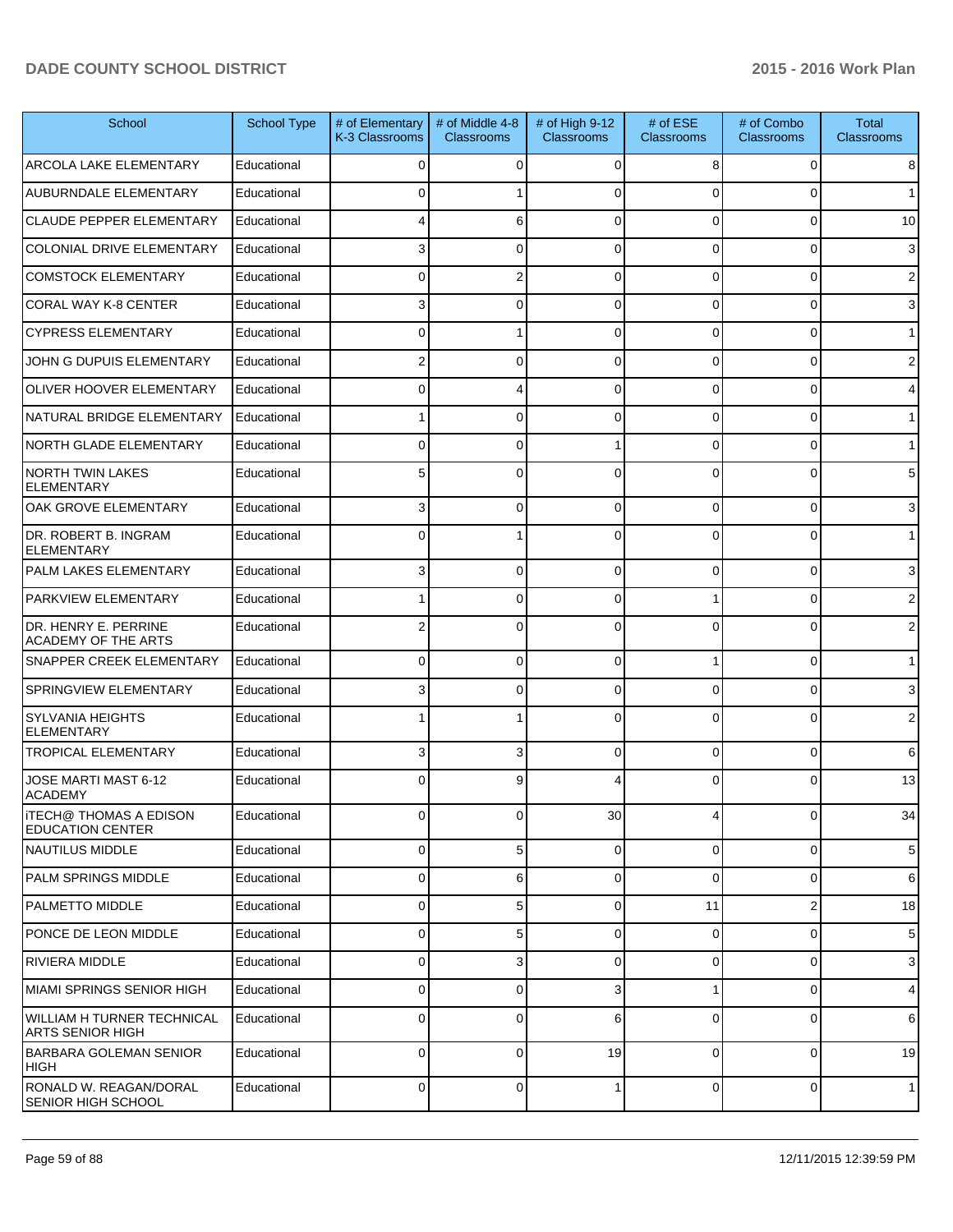| <b>HIALEAH GARDENS SENIOR</b><br><b>HIGH SCHOOL</b> | Educational | 0 | $\Omega$ | 5              | 0              | 0              | 5                       |
|-----------------------------------------------------|-------------|---|----------|----------------|----------------|----------------|-------------------------|
| JORGE MAS CANOSA MIDDLE<br><b>SCHOOL</b>            | Educational | 0 | 8        | $\Omega$       |                | $\overline{0}$ | 12                      |
| SOUTH DADE MIDDLE SCHOOL                            | Educational | 0 | 10       | $\Omega$       | $\overline{0}$ | 0              | 10                      |
| <b>BANYAN ELEMENTARY</b>                            | Educational |   | 0        | $\Omega$       | 0              | 0              | $\mathbf{1}$            |
| <b>BISCAYNE GARDENS</b><br><b>ELEMENTARY</b>        | Educational |   | $\Omega$ | $\Omega$       | 0              | 0              | 1                       |
| <b>BOWMAN ASHE/DOOLIN K-8</b><br><b>ACADEMY</b>     | Educational |   | 25       | $\Omega$       | 0              | 0              | 32                      |
| <b>BROADMOOR ELEMENTARY</b>                         | Educational | 0 |          | $\Omega$       | 0              | 0              | 1 <sup>1</sup>          |
| W J BRYAN ELEMENTARY                                | Educational |   | 0        | $\Omega$       | 0              | 0              | $\overline{4}$          |
| <b>BUNCHE PARK ELEMENTARY</b>                       | Educational | 2 |          | $\Omega$       | 0              | 0              | 3                       |
| <b>FIENBERG-FISHER K-8 CENTER</b>                   | Educational | 0 | 0        | $\Omega$       | 0              | 1              | 1                       |
| <b>WILLIAM A CHAPMAN</b><br><b>ELEMENTARY</b>       | Educational |   | 0        | $\Omega$       |                | 0              | $\overline{2}$          |
| <b>EMERSON ELEMENTARY</b>                           | Educational |   | 0        | 0              |                | $\overline{0}$ | $\overline{\mathbf{c}}$ |
| <b>FLAMINGO ELEMENTARY</b>                          | Educational |   | 2        | $\Omega$       | 0              | 0              | 6                       |
| <b>GOLDEN GLADES ELEMENTARY</b>                     | Educational | 0 | 2        | $\Omega$       | 0              | 0              | 2                       |
| <b>GREYNOLDS PARK ELEMENTARY</b>                    | Educational | 0 | 6        | $\Omega$       | $\overline{0}$ | $\overline{0}$ | 6                       |
| <b>CHARLES R HADLEY</b><br><b>ELEMENTARY</b>        | Educational |   | 0        | $\Omega$       | 0              | 0              | $\mathbf 1$             |
| MIAMI LAKES K-8 CENTER                              | Educational | 5 | $\Omega$ | $\Omega$       | 0              | 0              | 5                       |
| <b>ROBERT RUSSA MOTON</b><br><b>ELEMENTARY</b>      | Educational | 2 |          | $\Omega$       | 0              | 0              | 4                       |
| MIAMI MACARTHUR SOUTH<br><b>SENIOR HIGH</b>         | Educational | 0 | $\Omega$ | 5              | 0              | 0              | 5 <sub>5</sub>          |
| <b>PINECREST ELEMENTARY</b>                         | Educational |   |          | $\Omega$       | 0              | $\overline{0}$ | 2                       |
| <b>PINE VILLA ELEMENTARY</b>                        | Educational | 8 | 0        | $\Omega$       | 0              | $\overline{0}$ | 8                       |
| <b>ROCKWAY ELEMENTARY</b>                           | Educational | 2 |          | $\Omega$       | 0              | 0              | 3                       |
| <b>ROYAL GREEN ELEMENTARY</b>                       | Educational | 6 |          | $\Omega$       |                | 0              | 8                       |
| <b>BEN SHEPPARD ELEMENTARY</b>                      | Educational | 2 | 14       | $\overline{0}$ | $\overline{0}$ | $\overline{0}$ | 16                      |
| NATHAN B YOUNG ELEMENTARY                           | Educational | 0 |          | $\Omega$       | $\Omega$       | $\overline{0}$ | 1                       |
| PAUL W BELL MIDDLE                                  | Educational | 0 | 15       | $\Omega$       | $\overline{0}$ | $\mathbf 0$    | 15                      |
| <b>HENRY H FILER MIDDLE</b>                         | Educational | 0 | 9        | $\Omega$       | 4              | $\overline{0}$ | 13                      |
| <b>GLADES MIDDLE</b>                                | Educational | 0 |          | $\Omega$       | $\overline{0}$ | $\mathbf 0$    | $\overline{4}$          |
| <b>HAMMOCKS MIDDLE</b>                              | Educational | 0 | 7        | $\Omega$       | $\overline{0}$ | $\overline{0}$ | $\overline{7}$          |
| JOHN F KENNEDY MIDDLE                               | Educational | 0 | 2        | $\Omega$       | $\overline{0}$ | $\mathbf 0$    | $\overline{2}$          |
| SOUTH MIAMI MIDDLE                                  | Educational | 0 |          | $\Omega$       | $\overline{0}$ | $\overline{0}$ | 1                       |
| <b>WEST MIAMI MIDDLE</b>                            | Educational | 0 | 8        | $\Omega$       | $\overline{0}$ | $\mathbf 0$    | 8                       |
| HIALEAH SENIOR HIGH                                 | Educational | 0 | 0        | 3              | $\Omega$       | $\overline{0}$ | 3                       |
| MIAMI CORAL PARK SENIOR HIG                         | Educational | 0 | 0        | 4              | $\overline{0}$ | $\overline{0}$ | $\overline{4}$          |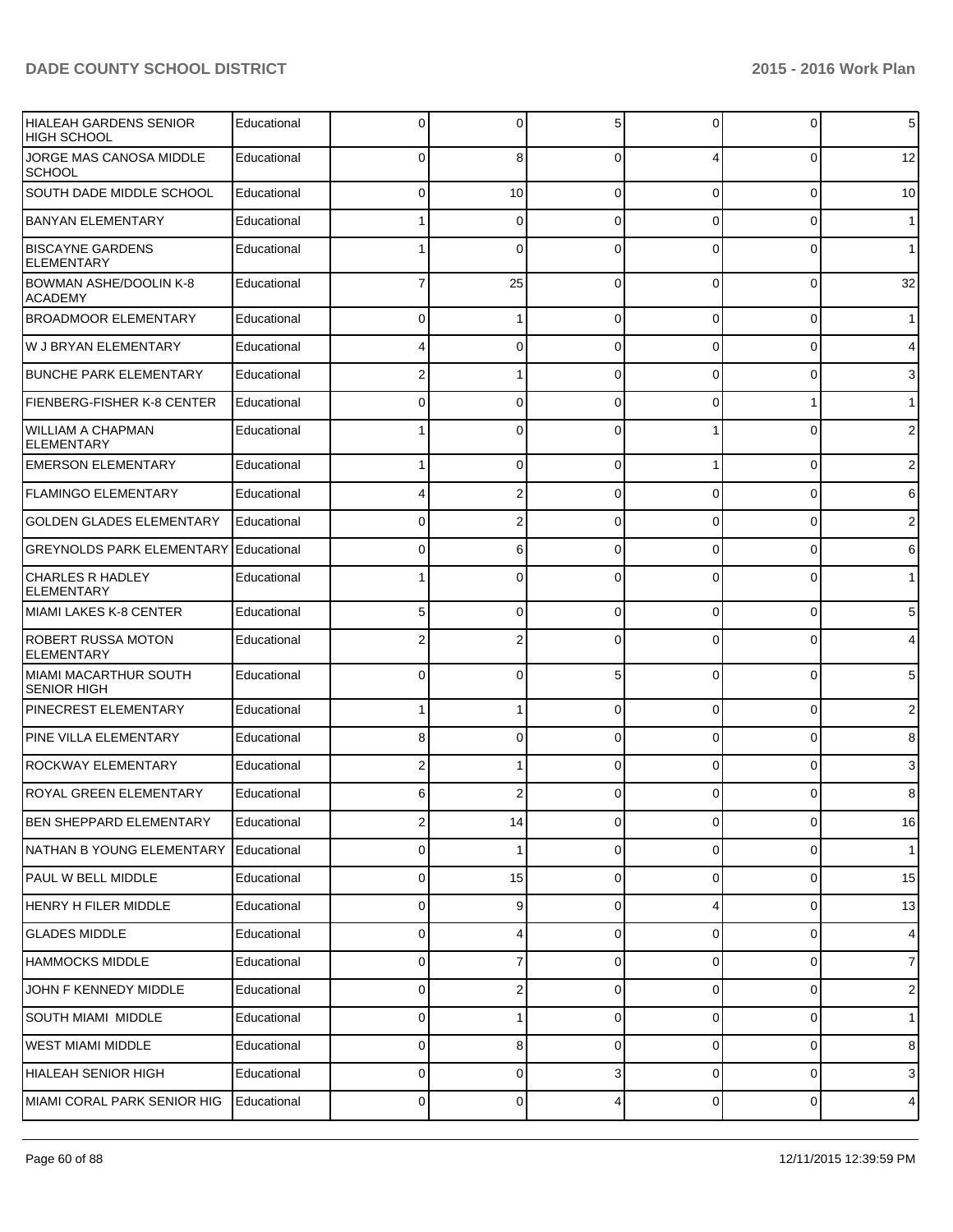| IROBERT RENICK EDUCATION<br>ICENTER          | Educational                          |    |                  |    |    |       |
|----------------------------------------------|--------------------------------------|----|------------------|----|----|-------|
| <b>IENEIDA MASSAS HARTNER</b><br>IELEMENTARY | Educational                          |    |                  |    |    |       |
| ILAWTON CHILES MIDDLE                        | Educational                          |    | 13               |    |    | 13 I  |
| <b>GOULDS ELEMENTARY SCHOOL</b>              | Educational                          |    |                  |    |    |       |
| MANDARIN LAKES K-8 ACADEMY                   | <b>Educational</b>                   |    |                  |    |    |       |
|                                              | <b>Total Educational Classrooms:</b> | 88 | 190 <sup>1</sup> | 82 | 38 | 401 l |

| School                                               | <b>School Type</b> | # of Elementary<br>K-3 Classrooms | # of Middle 4-8<br><b>Classrooms</b> | # of High 9-12<br>Classrooms | # of ESE<br><b>Classrooms</b> | # of Combo<br><b>Classrooms</b> | <b>Total</b><br><b>Classrooms</b> |
|------------------------------------------------------|--------------------|-----------------------------------|--------------------------------------|------------------------------|-------------------------------|---------------------------------|-----------------------------------|
| DAVID LAWRENCE JR K-8<br><b>CENTER</b>               | Co-Teaching        |                                   |                                      | $\Omega$                     | $\Omega$                      | $\Omega$                        | 8                                 |
| AIR BASE K-8 CENTER FOR<br>INTERNATIONAL EDUCATION   | Co-Teaching        |                                   | 0                                    | $\Omega$                     | $\Omega$                      | 0                               | $\mathbf{1}$                      |
| <b>CITRUS GROVE ELEMENTARY</b>                       | Co-Teaching        | $\Omega$                          |                                      | $\Omega$                     | 5                             | 0                               | 6                                 |
| <b>CLAUDE PEPPER ELEMENTARY</b>                      | Co-Teaching        | $\Omega$                          | $\Omega$                             | $\Omega$                     | 3                             | 0                               | 3                                 |
| COCONUT GROVE ELEMENTARY                             | Co-Teaching        | 6                                 | 0                                    | $\Omega$                     | $\Omega$                      | 0                               | 6                                 |
| <b>NEVA KING COOPER</b><br><b>EDUCATIONAL CENTER</b> | Co-Teaching        | $\Omega$                          | 0                                    | $\Omega$                     |                               | 0                               | 4                                 |
| <b>CORAL PARK ELEMENTARY</b>                         | Co-Teaching        | 8                                 | 3                                    | $\Omega$                     | 0                             | 0                               | 11                                |
| <b>CORAL WAY K-8 CENTER</b>                          | Co-Teaching        | 0                                 | 0                                    | 0                            |                               | 1                               | 2                                 |
| <b>CYPRESS ELEMENTARY</b>                            | Co-Teaching        | 0                                 | 0                                    | $\Omega$                     | 2                             | 0                               | $\overline{2}$                    |
| <b>FREDERICK DOUGLASS</b><br><b>ELEMENTARY</b>       | Co-Teaching        | 11                                | 3                                    | $\Omega$                     | 0                             | 0                               | 14                                |
| ZORA NEALE HURSTON<br><b>ELEMENTARY</b>              | Co-Teaching        | $\Omega$                          |                                      | $\Omega$                     | $\Omega$                      | $\Omega$                        | 1                                 |
| HOWARD DRIVE ELEMENTARY                              | Co-Teaching        | 0                                 | $\Omega$                             | $\Omega$                     | 2                             | $\overline{0}$                  | $\overline{2}$                    |
| KENDALE LAKES ELEMENTARY                             | Co-Teaching        |                                   | 0                                    | $\Omega$                     | 2                             | 0                               | 3                                 |
| <b>KENSINGTON PARK</b><br><b>ELEMENTARY</b>          | Co-Teaching        | 0                                 | $\Omega$                             | $\Omega$                     | 5                             | 0                               | 5                                 |
| NATURAL BRIDGE ELEMENTARY                            | Co-Teaching        | $\Omega$                          | $\Omega$                             | $\Omega$                     | 3                             | 0                               | 3                                 |
| NORWOOD ELEMENTARY                                   | Co-Teaching        | $\Omega$                          | $\Omega$                             | $\Omega$                     | 3                             | 0                               | 3                                 |
| <b>OLYMPIA HEIGHTS ELEMENTARY</b>                    | Co-Teaching        | 4                                 | 2                                    | $\Omega$                     | 0                             | 0                               | 6                                 |
| PALM LAKES ELEMENTARY                                | Co-Teaching        | 6                                 | 3                                    | $\Omega$                     | 5                             | 0                               | 14                                |
| SNAPPER CREEK ELEMENTARY                             | Co-Teaching        | 3                                 | $\Omega$                             | $\Omega$                     | 3                             | 0                               | 6                                 |
| SOUTH MIAMI K-8 CENTER                               | Co-Teaching        | $\Omega$                          | $\Omega$                             | $\Omega$                     | $\Omega$                      | 1                               | 1                                 |
| SOUTHSIDE ELEMENTARY                                 | Co-Teaching        | 9                                 | $\Omega$                             | $\Omega$                     | $\Omega$                      | 0                               | 9                                 |
| SPRINGVIEW ELEMENTARY                                | Co-Teaching        | 0                                 |                                      | $\Omega$                     | 0                             | 0                               | $\overline{2}$                    |
| E W F STIRRUP ELEMENTARY                             | Co-Teaching        | 3                                 | $\overline{0}$                       | $\overline{0}$               | 3                             | 0                               | 6                                 |
| TROPICAL ELEMENTARY                                  | Co-Teaching        | 0                                 | $\overline{0}$                       | $\mathbf 0$                  | 1                             | $\overline{0}$                  | $\mathbf{1}$                      |
| TWIN LAKES ELEMENTARY                                | Co-Teaching        | 0                                 | 0                                    | $\mathbf 0$                  | 2                             | 0                               | $\mathbf 2$                       |
| VINELAND K-8 CENTER                                  | Co-Teaching        | 0                                 | 0                                    | $\mathbf 0$                  | 1                             | $\overline{0}$                  | $\mathbf{1}$                      |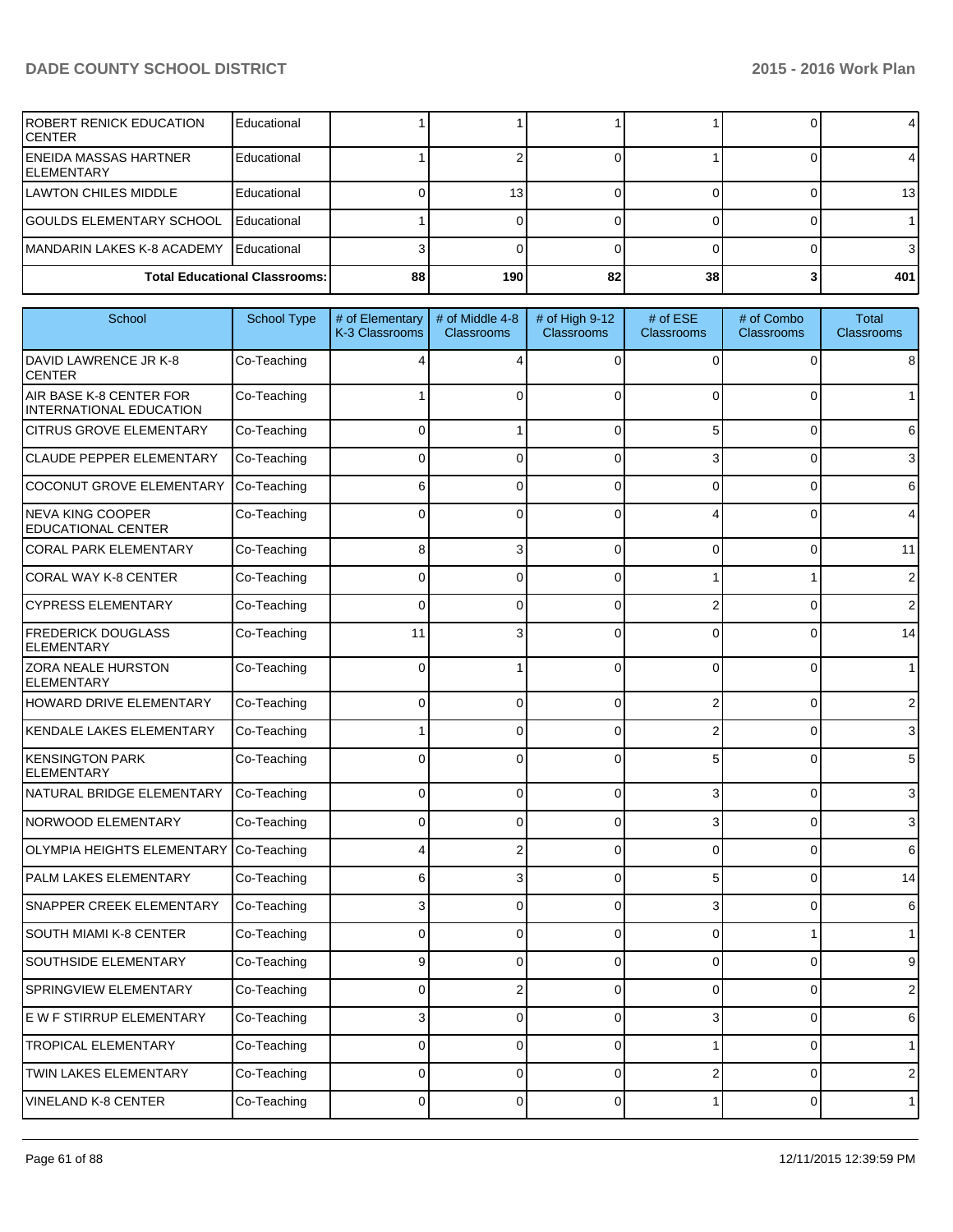| <b>WEST HOMESTEAD K-8 CENTER</b>                        | Co-Teaching |              | 0            | $\Omega$    | $\Omega$       | $\overline{0}$ | 1              |
|---------------------------------------------------------|-------------|--------------|--------------|-------------|----------------|----------------|----------------|
| JOSE DE DIEGO MIDDLE                                    | Co-Teaching | <sup>0</sup> |              | $\Omega$    | U              | 0              | $\mathbf 1$    |
| <b>MADISON MIDDLE</b>                                   | Co-Teaching | 0            | 2            | $\Omega$    | 0              | 0              | $\overline{2}$ |
| <b>HOWARD D MCMILLAN MIDDLE</b>                         | Co-Teaching | $\Omega$     | 11           | $\Omega$    | 0              | 0              | 11             |
| <b>MIAMI LAKES MIDDLE</b>                               | Co-Teaching | <sup>0</sup> |              | $\Omega$    | 0              | 0              | $\mathbf{1}$   |
| NORTH DADE MIDDLE                                       | Co-Teaching | $\Omega$     | 19           | $\Omega$    | 3              | 0              | 22             |
| <b>NORTH MIAMI MIDDLE</b>                               | Co-Teaching | $\Omega$     | 11           | $\Omega$    | 0              | 0              | 11             |
| PALM SPRINGS MIDDLE                                     | Co-Teaching | $\Omega$     | $\mathbf{0}$ | $\Omega$    | 6              | 0              | 6              |
| PALMETTO MIDDLE                                         | Co-Teaching | <sup>0</sup> | 19           | $\Omega$    |                | 0              | 21             |
| PONCE DE LEON MIDDLE                                    | Co-Teaching | $\Omega$     |              | $\Omega$    | 0              | 0              | $\mathbf 1$    |
| <b>RICHMOND HEIGHTS MIDDLE</b>                          | Co-Teaching | 0            |              | $\Omega$    | 0              | 0              | 1              |
| <b>MIAMI NORTHWESTERN SENIOR</b><br><b>HIGH</b>         | Co-Teaching |              | 0            |             |                | 0              | $\mathbf 1$    |
| MIAMI PALMETTO SENIOR HIGH                              | Co-Teaching | 0            | 0            | $\mathbf 0$ | 2              | 0              | $\overline{2}$ |
| <b>MIAMI SENIOR HIGH</b>                                | Co-Teaching | 0            | 0            | 12          |                | 0              | 13             |
| <b>NORTH MIAMI BEACH SENIOR</b><br>HIGH                 | Co-Teaching | 0            | 0            | $\Omega$    | 13             | 0              | 13             |
| <b>TERRA ENVIRONMENTAL</b><br><b>RESEARCH INSTITUTE</b> | Co-Teaching | $\Omega$     | 1            | $\Omega$    | $\Omega$       | 0              | $\mathbf{1}$   |
| <b>MIAMI SOUTHRIDGE SENIOR</b><br><b>HIGH</b>           | Co-Teaching | 0            | 0            | $\Omega$    | 10             | 0              | 10             |
| <b>HIALEAH GARDENS</b><br><b>ELEMENTARY</b>             | Co-Teaching | 6            | 4            | $\Omega$    |                | $\Omega$       | 11             |
| <b>CORAL REEF SENIOR HIGH</b>                           | Co-Teaching | 0            | 0            | 14          | 3              | $\overline{0}$ | 17             |
| HENRY E S REEVES<br><b>ELEMENTARY</b>                   | Co-Teaching |              | 0            | $\Omega$    | 0              | 0              | $\mathbf{1}$   |
| <b>DR CARLOS J FINLAY</b><br><b>ELEMENTARY</b>          | Co-Teaching | 3            | 2            | $\Omega$    |                | 0              | 6              |
| RONALD W. REAGAN/DORAL<br>SENIOR HIGH SCHOOL            | Co-Teaching | 0            | 0            | 21          |                | 0              | 25             |
| <b>AVENTURA WATERWAYS K-8</b><br><b>CENTER</b>          | Co-Teaching | 5            | 0            | $\Omega$    |                | 0              | $\overline{7}$ |
| <b>HIALEAH GARDENS MIDDLE</b><br><b>SCHOOL</b>          | Co-Teaching | 0            | 11           | $\Omega$    | 0              | 0              | 11             |
| <b>WEST HIALEAH GARDENS</b><br>ELEMENTARY SCHOOL        | Co-Teaching | 2            | 0            | $\Omega$    | 0              | 0              | $\sqrt{2}$     |
| <b>HIALEAH GARDENS SENIOR</b><br><b>HIGH SCHOOL</b>     | Co-Teaching | 0            | 0            | 5           | 2              | 0              | $\overline{7}$ |
| <b>NORMA BUTLER BOSSARD</b><br><b>ELEMENTARY</b>        | Co-Teaching | 5            | 0            | $\mathbf 0$ |                | 0              | $6\phantom{1}$ |
| SOUTH DADE MIDDLE SCHOOL                                | Co-Teaching | 0            | 4            | $\mathbf 0$ | $\overline{0}$ | $\overline{0}$ | $\overline{4}$ |
| RUTH K BROAD-BAY HARBOR K-8<br><b>CENTER</b>            | Co-Teaching | 6            | 2            | $\Omega$    | 3              | 0              | 11             |
| <b>BENT TREE ELEMENTARY</b>                             | Co-Teaching |              | 1            | $\mathbf 0$ |                | 0              | $\mathbf{3}$   |
| <b>BISCAYNE ELEMENTARY</b>                              | Co-Teaching | 2            | 0            | $\mathbf 0$ |                | 0              | $\mathbf{3}$   |
| <b>BISCAYNE GARDENS</b><br>ELEMENTARY                   | Co-Teaching | 0            | 0            | $\mathbf 0$ | 2              | 0              | $\sqrt{2}$     |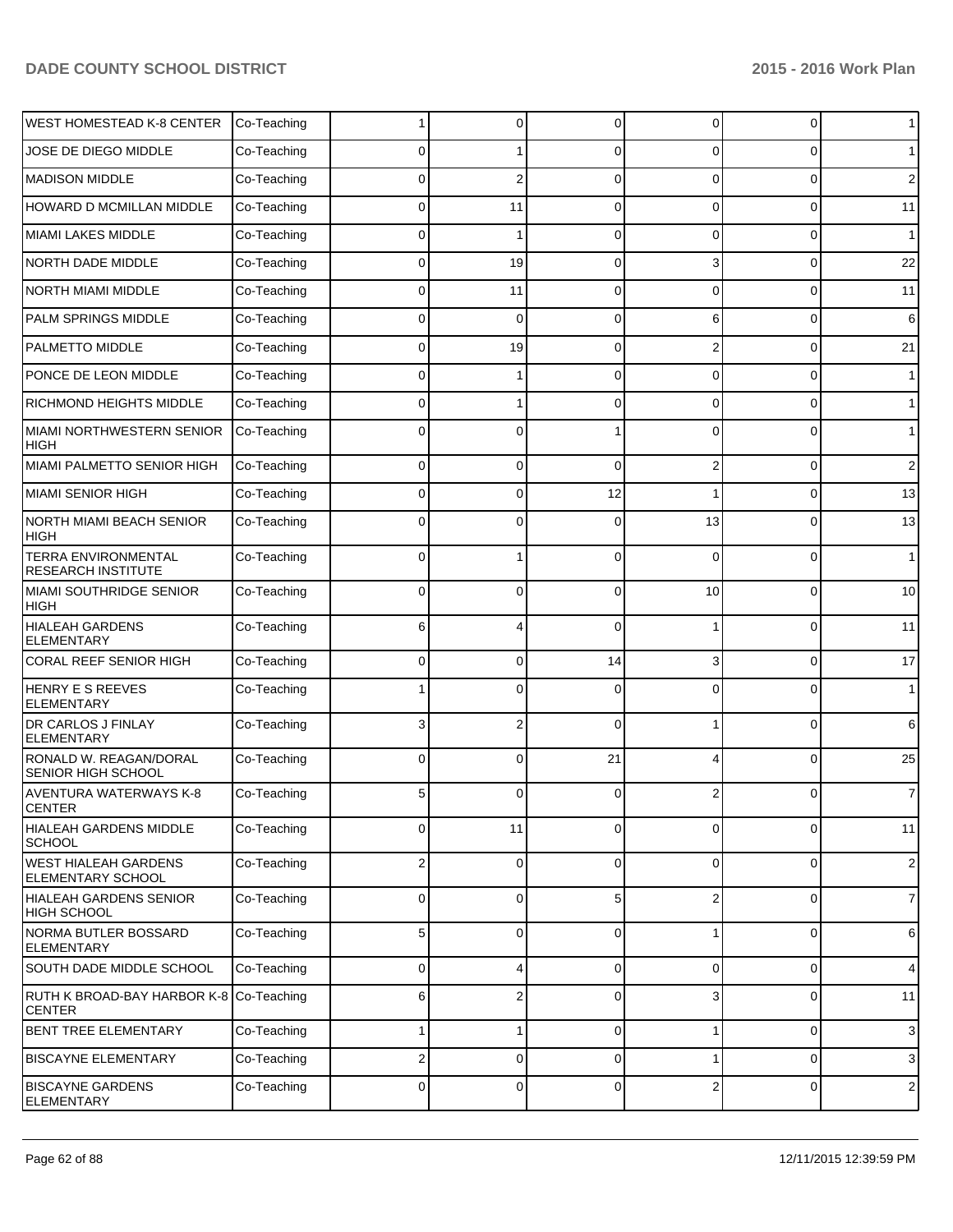| <b>BOWMAN ASHE/DOOLIN K-8</b><br><b>ACADEMY</b>    | Co-Teaching |          | 0           | $\Omega$    |          | 0              | $\mathbf{1}$   |
|----------------------------------------------------|-------------|----------|-------------|-------------|----------|----------------|----------------|
| JAMES H BRIGHT ELEMENTARY                          | Co-Teaching |          | $\mathbf 0$ | $\Omega$    | 0        | 0              | $\mathbf{1}$   |
| W J BRYAN ELEMENTARY                               | Co-Teaching | 0        | 0           | $\Omega$    |          | $\Omega$       | $\mathbf{1}$   |
| <b>CAMPBELL DRIVE K-8 CENTER</b>                   | Co-Teaching |          | 0           | $\Omega$    | $\Omega$ | $\Omega$       | 4              |
| <b>CARIBBEAN ELEMENTARY</b>                        | Co-Teaching | 0        | 0           | $\Omega$    | 2        | $\overline{2}$ | 4              |
| FIENBERG-FISHER K-8 CENTER                         | Co-Teaching | 0        | 0           | $\Omega$    | $\Omega$ |                | $\mathbf{1}$   |
| <b>FAIRLAWN ELEMENTARY</b>                         | Co-Teaching |          | 0           | $\Omega$    | 0        | $\Omega$       | $\overline{7}$ |
| <b>GLORIA FLOYD ELEMENTARY</b>                     | Co-Teaching | 2        |             | $\Omega$    | 3        | 0              | 6              |
| <b>GOLDEN GLADES ELEMENTARY</b>                    | Co-Teaching | 8        | 4           | $\Omega$    | 2        | 0              | 14             |
| JOELLA C GOOD ELEMENTARY                           | Co-Teaching |          | 0           | $\Omega$    | $\Omega$ | 0              | $\mathbf{1}$   |
| <b>GULFSTREAM ELEMENTARY</b>                       | Co-Teaching | 3        | 2           | $\Omega$    | 21       | 0              | 26             |
| MIAMI HEIGHTS ELEMENTARY                           | Co-Teaching | 0        | 0           | $\Omega$    | 3        | 0              | 3              |
| MIAMI LAKES K-8 CENTER                             | Co-Teaching | 5        | 0           | $\Omega$    | 0        | 0              | 5              |
| MIAMI SHORES ELEMENTARY                            | Co-Teaching |          |             | $\Omega$    | 0        | $\Omega$       | $\overline{2}$ |
| M A MILAM K-8 CENTER                               | Co-Teaching | 0        | 4           | $\Omega$    | 2        | 10             | 16             |
| <b>MYRTLE GROVE K-8 CENTER</b>                     | Co-Teaching | 0        | 2           | $\Omega$    | $\Omega$ | 0              | $\overline{2}$ |
| MIAMI MACARTHUR SOUTH<br><b>SENIOR HIGH</b>        | Co-Teaching | 0        | 5           | 5           |          | $\Omega$       | 12             |
| PINE VILLA ELEMENTARY                              | Co-Teaching | 0        | 0           | $\Omega$    |          | $\Omega$       | $\overline{2}$ |
| POINCIANA PARK ELEMENTARY                          | Co-Teaching | $\Omega$ | 0           | $\Omega$    |          | $\Omega$       | $\mathbf{1}$   |
| REDONDO ELEMENTARY                                 | Co-Teaching |          | 0           | $\Omega$    | $\Omega$ | $\Omega$       | $\mathbf{1}$   |
| RIVERSIDE ELEMENTARY                               | Co-Teaching | 15       | 3           | $\Omega$    | $\Omega$ | $\Omega$       | 18             |
| ROYAL GREEN ELEMENTARY                             | Co-Teaching |          | 0           | $\Omega$    | $\Omega$ | $\Omega$       | $\mathbf{1}$   |
| ROYAL PALM ELEMENTARY                              | Co-Teaching | 3        | 3           | $\Omega$    | $\Omega$ | $\Omega$       | 6              |
| SHENANDOAH ELEMENTARY                              | Co-Teaching |          | 0           | $\Omega$    |          | $\Omega$       | 8              |
| SILVER BLUFF ELEMENTARY                            | Co-Teaching |          |             |             |          |                |                |
| <b>SOUTH POINTE ELEMENTARY</b>                     | Co-Teaching |          | 0           | $\Omega$    | 0        | 0              | $\mathbf{1}$   |
| CARRIE P MEEK/WESTVIEW K-8<br><b>CENTER</b>        | Co-Teaching | $\Omega$ | 0           | $\Omega$    |          | 0              | $\mathbf{1}$   |
| PHILLIS WHEATLEY<br><b>ELEMENTARY</b>              | Co-Teaching | 8        | 4           | $\Omega$    | 2        | 0              | 14             |
| <b>WHISPERING PINES</b><br><b>ELEMENTARY</b>       | Co-Teaching | 0        | $\mathbf 0$ | $\Omega$    | 3        | 0              | $\mathbf{3}$   |
| <b>WINSTON PARK K-8 CENTER</b>                     | Co-Teaching | 3        | $\mathbf 0$ | $\mathbf 0$ | 0        | 0              | $\mathbf{3}$   |
| NATHAN B YOUNG ELEMENTARY                          | Co-Teaching |          | 2           | $\mathbf 0$ | 0        | 0              | 3              |
| <b>GEORGIA JONES-AYERS MIDDLE</b><br><b>SCHOOL</b> | Co-Teaching | 0        | 0           | $\Omega$    | 2        | 0              | $\overline{c}$ |
| ARVIDA MIDDLE                                      | Co-Teaching | 0        | 4           | $\mathbf 0$ | 12       | 0              | 16             |
| <b>BROWNSVILLE MIDDLE</b>                          | Co-Teaching | 0        | 5           | 0           | 0        | 0              | $\sqrt{5}$     |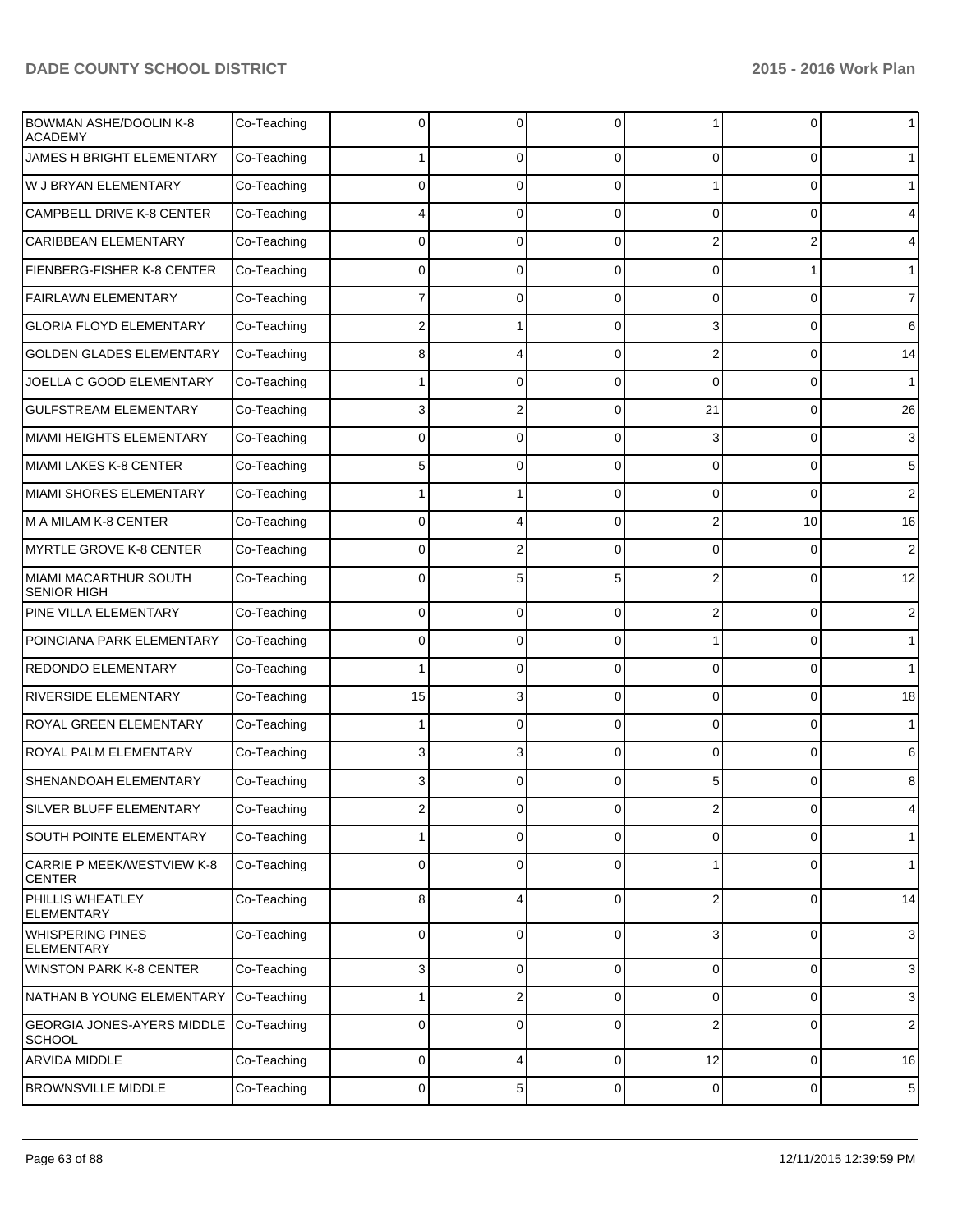| CENTER FOR INTERNATIONAL<br><b>EDUCATION: A CAMBRIDGE</b><br>ASSOC SCHOOL | Co-Teaching                          | U        | 0              | $\Omega$     | $\Omega$       | 2              | 2              |
|---------------------------------------------------------------------------|--------------------------------------|----------|----------------|--------------|----------------|----------------|----------------|
| <b>CUTLER BAY MIDDLE SCHOOL</b>                                           | Co-Teaching                          | $\Omega$ | $\overline{7}$ | $\mathbf{0}$ | 8 <sup>1</sup> | $\Omega$       | 15             |
| <b>HENRY H FILER MIDDLE</b>                                               | Co-Teaching                          | $\Omega$ | 1              | $\Omega$     | $\Omega$       | $\Omega$       | 1              |
| <b>GLADES MIDDLE</b>                                                      | Co-Teaching                          | 0        | 11             | $\Omega$     | 5              | $\mathbf 0$    | 16             |
| <b>HAMMOCKS MIDDLE</b>                                                    | Co-Teaching                          | $\Omega$ | 14             | 3            | Δ              | 0              | 21             |
| <b>JOHN F KENNEDY MIDDLE</b>                                              | Co-Teaching                          | $\Omega$ | 3              | $\Omega$     | 6              | $\Omega$       | 9              |
| SHENANDOAH MIDDLE                                                         | Co-Teaching                          | $\Omega$ | $\overline{0}$ | $\Omega$     | 5              | $\Omega$       | 5              |
| SOUTH MIAMI MIDDLE                                                        | Co-Teaching                          | 0        | 0              | $\Omega$     | 10             | $\Omega$       | 10             |
| <b>WEST MIAMI MIDDLE</b>                                                  | Co-Teaching                          | $\Omega$ | 1              | $\Omega$     | $\Omega$       | $\overline{0}$ | $\mathbf{1}$   |
| AMERICAN SENIOR HIGH                                                      | Co-Teaching                          | $\Omega$ | 0              | 3            | $\overline{2}$ | $\Omega$       | 5              |
| DESIGN AND ARCHITECTURE<br><b>SENIOR HIGH</b>                             | Co-Teaching                          | $\Omega$ | $\overline{0}$ | $\Omega$     | 5              | $\Omega$       | 5              |
| <b>HIALEAH SENIOR HIGH</b>                                                | Co-Teaching                          | $\Omega$ | $\Omega$       | $\mathbf{0}$ | 19             | $\Omega$       | 19             |
| HIALEAH-MIAMI LAKES SENIOR<br><b>HIGH</b>                                 | Co-Teaching                          | $\Omega$ | 0              | 10           | 10             | $\Omega$       | 20             |
| <b>MIAMI CAROL CITY SENIOR HIGH</b>                                       | Co-Teaching                          | $\Omega$ | 0              | $\mathbf 0$  | 8              | 0              | 8              |
| <b>ROBERT RENICK EDUCATION</b><br><b>CENTER</b>                           | Co-Teaching                          | 3        | $\overline{2}$ |              | 5              | 4              | 18             |
| REDLAND ELEMENTARY                                                        | Co-Teaching                          | 4        | $\overline{2}$ | $\mathbf{0}$ | $\Omega$       | $\Omega$       | 6              |
| <b>LAWTON CHILES MIDDLE</b>                                               | Co-Teaching                          | 0        | 1              | $\Omega$     | 4              | $\Omega$       | 5              |
| FELIX VARELA SENIOR HIGH                                                  | Co-Teaching                          | $\Omega$ | 0              | 6            | 5              | $\Omega$       | 11             |
| SPANISH LAKE ELEMENTARY<br><b>SCHOOL</b>                                  | Co-Teaching                          |          | 4              | $\Omega$     | $\Omega$       | 0              | 5              |
| MIAMI ARTS STUDIO 6-12 @<br>ZELDA GLAZER                                  | Co-Teaching                          | $\Omega$ | 1              | $\mathbf{0}$ | 8              | $\Omega$       | 9              |
| DR. ROLANDO ESPINOSA K-8<br><b>CENTER</b>                                 | Co-Teaching                          | $\Omega$ | $\mathbf 0$    | $\mathbf{0}$ | $\Omega$       | $\overline{7}$ | $\overline{7}$ |
| ALONZO AND TRACY MOURNING<br>SENIOR HIGH BISCAYNE BAY<br><b>CAMPUS</b>    | Co-Teaching                          | $\Omega$ | $\Omega$       | 6            |                | $\Omega$       | 10             |
| <b>GATEWAY ENVIRONMENTAL K-8</b><br><b>LEARNING CENTER</b>                | Co-Teaching                          | 9        | $\mathbf{0}$   | $\Omega$     | $\Omega$       | $\Omega$       | 9              |
|                                                                           | <b>Total Co-Teaching Classrooms:</b> | 175      | 197            | 90           | 278            | 28             | 768            |

#### **Infrastructure Tracking**

**Necessary offsite infrastructure requirements resulting from expansions or new schools. This section should include infrastructure information related to capacity project schedules and other project schedules (Section 4).**

Not Specified

**Proposed location of planned facilities, whether those locations are consistent with the comprehensive plans of all affected local governments, and recommendations for infrastructure and other improvements to land adjacent to existing facilities. Provisions of 1013.33(12), (13) and (14) and 1013.36 must be addressed for new facilities planned within the 1st three years of the plan (Section 5).**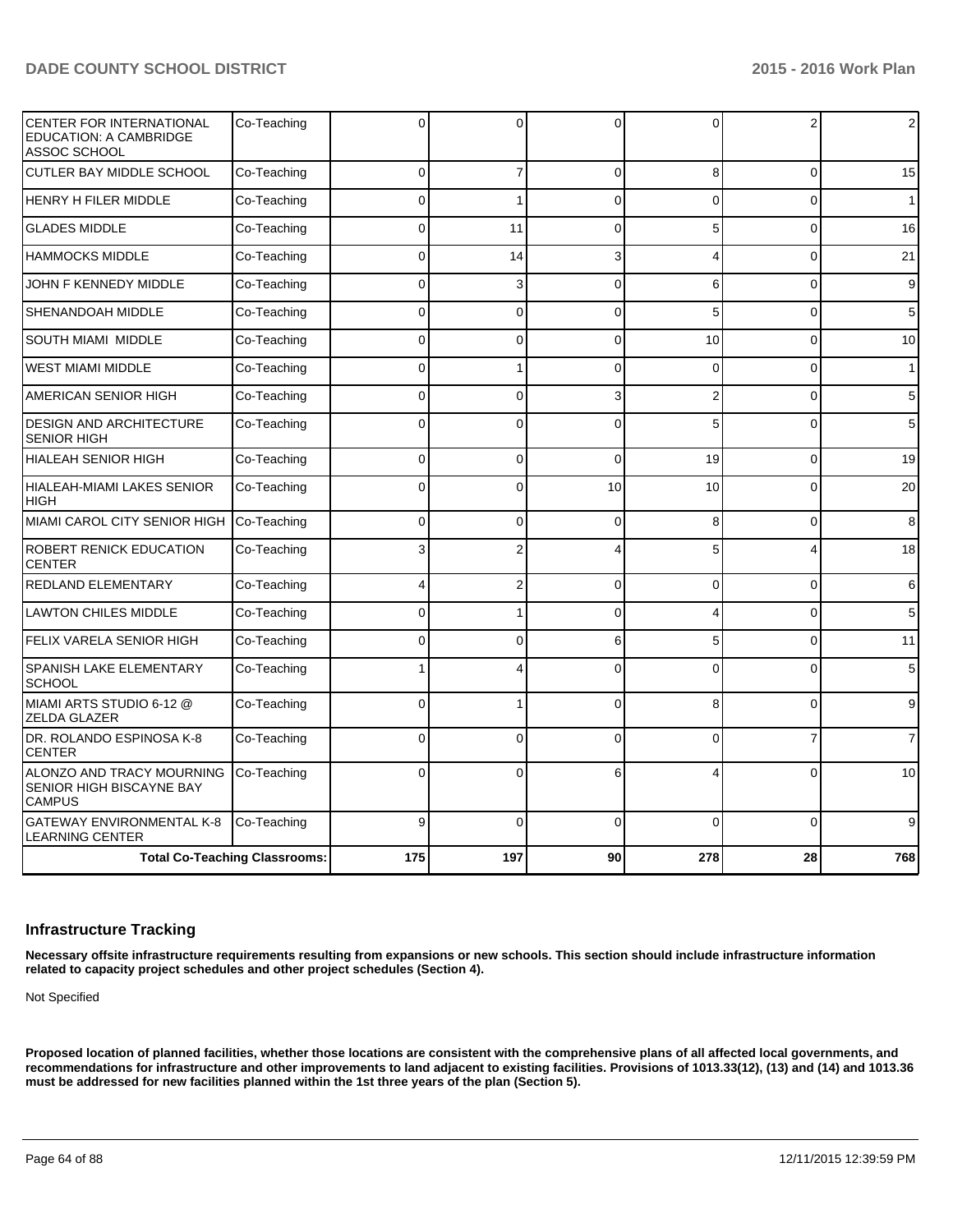North Region - Barbara Hawkins Elementary - Partial Replacement North Region - Crestview Elementary - Partial Replacement North Region - Flamingo Elementary - Partial Replacement North Region - Madie Ives Community Elementary - K-8 Conversion North Region - New K-8 - NE Miami-Dade Area - Phase I North Region - New K-8 - West of I-75 @ MacArthur North) - Phase I North Region - Norland Middle - Partial Replacement North Region - Palm Springs Elementary - Partial Replacement North Region - Secondary Facility - NE Miami-Dade North Region - South Pointe Elementary - Addition North Region -Dr. Frederica S Wilson/ Skyway Elementary - Partial Replacement North Region - Virginia A Boone/ Highland Oaks Elementary - Addition Central Region - Citrus Grove Elementary - Partial Replacement Central Region - Coral Park Elementary - Addition Central Region - David Fairchild Elementary - Partial Replacement Central Region - Dr Henry W Mack/west Little River K-8 Center - Partial Replacement Central Region - English Center Central Region - Frederick Douglass Elementary - Replacement Central Region - Henry W Laboratory School - Partial Replacement Central Region - Madison Middle - Partial Replacement Central Region - Miami Park Elementary - Partial Replacement Central Region - New K-8 @ NW 90 Street and 114 Avenue - Phase I Central Region - New K-8 @ NW 77 Terrace and NW 102 Avenue - Phase I Central Region - Rockway Middle - Partial Replacement Central Region - Southside Elementary - Addition South Region - Air Base K-8 Center for International Education - Partial Replacement/Addition South Region - Coral Reef Elementary - Partial Replacement South Region - Ethel Koger Beckham Elementary - Addition - K-8 Conversion South Region - Glades Middle - Addition South Region - Gulfstream Elementary - Addition South Region - Miami Palmetto Senior - Partial Replacement South Region - New K-12 @ SW 149 Avenue and Coral Way South Region - New K-8 @ SW 167 Avenue SW 95 Street South Region - New K-12 @ SW 149 Avenue and SW 160 Street South Region - Redondo Elementary - Partial Replacement **Consistent with Comp Plan?** Yes

#### **Net New Classrooms**

The number of classrooms, by grade level and type of construction, that were added during the last fiscal year.

| List the net new classrooms added in the 2014 - 2015 fiscal year.                                                                                       |                              |                            |                                |                        | List the net new classrooms to be added in the 2015 - 2016 fiscal<br>year. |                            |                                |                        |
|---------------------------------------------------------------------------------------------------------------------------------------------------------|------------------------------|----------------------------|--------------------------------|------------------------|----------------------------------------------------------------------------|----------------------------|--------------------------------|------------------------|
| "Classrooms" is defined as capacity carrying classrooms that are added to increase<br>capacity to enable the district to meet the Class Size Amendment. |                              |                            |                                |                        | Totals for fiscal year 2015 - 2016 should match totals in Section 15A.     |                            |                                |                        |
| Location                                                                                                                                                | $2014 - 2015$ #<br>Permanent | $2014 - 2015$ #<br>Modular | $2014 - 2015$ #<br>Relocatable | $2014 - 2015$<br>Total | $2015 - 2016$ #<br>Permanent                                               | $2015 - 2016$ #<br>Modular | $2015 - 2016$ #<br>Relocatable | $2015 - 2016$<br>Total |
| Elementary (PK-3)                                                                                                                                       |                              |                            |                                |                        |                                                                            |                            |                                | 72 I                   |
| Middle (4-8)                                                                                                                                            | -3                           |                            |                                |                        | 80                                                                         |                            |                                | 80 I                   |
| High (9-12)                                                                                                                                             |                              |                            |                                |                        | 108                                                                        |                            | 108                            |                        |
|                                                                                                                                                         |                              |                            |                                |                        | 260                                                                        |                            |                                | 260                    |

#### **Relocatable Student Stations**

Number of students that will be educated in relocatable units, by school, in the current year, and the projected number of students for each of the years in the workplan.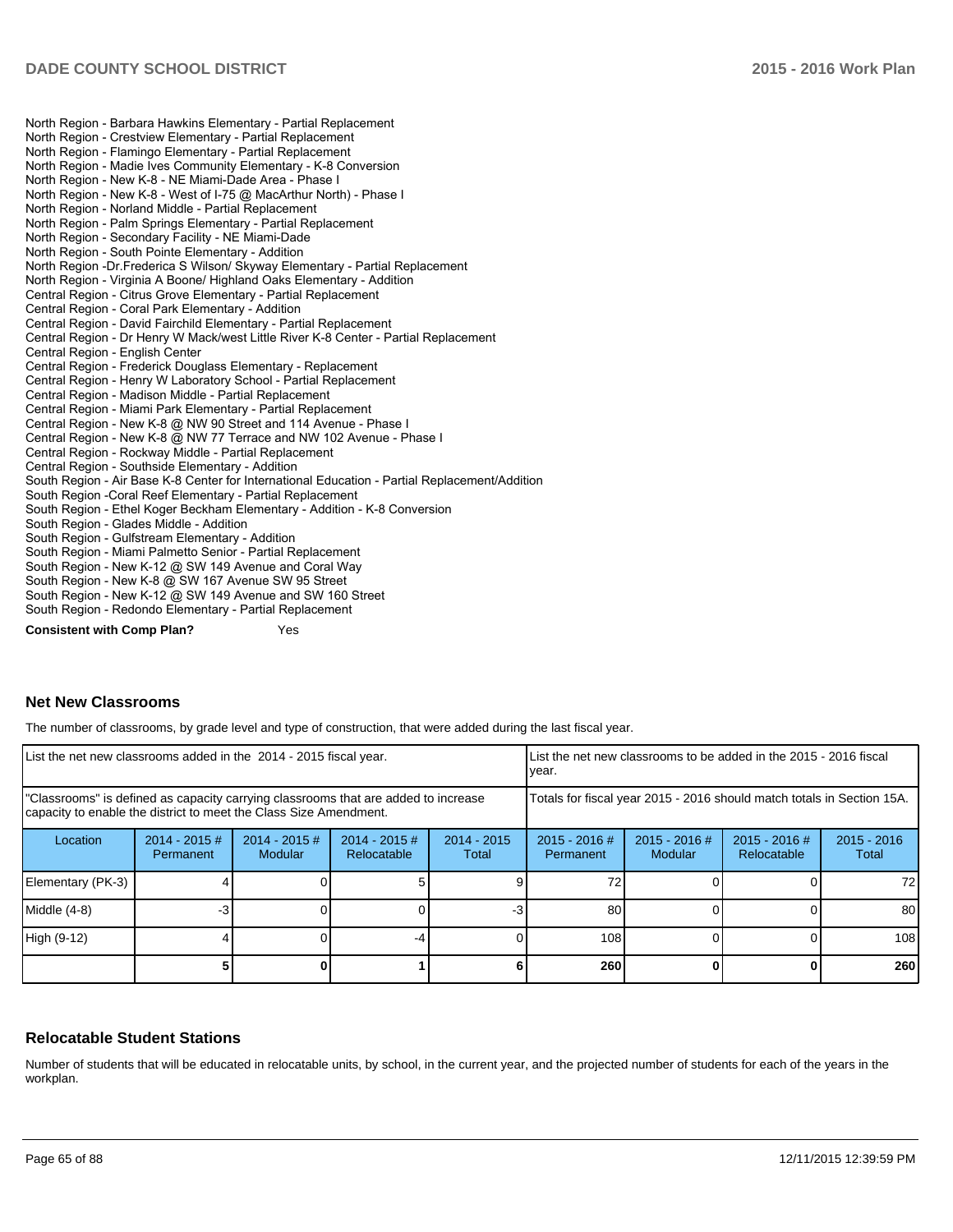| <b>Site</b>                                               | 2015 - 2016     | 2016 - 2017 | 2017 - 2018  | 2018 - 2019    | 2019 - 2020    | 5 Year Average |
|-----------------------------------------------------------|-----------------|-------------|--------------|----------------|----------------|----------------|
| DAVID LAWRENCE JR K-8 CENTER                              | $\Omega$        | 0           | 0            | $\Omega$       |                | 0              |
| AIR BASE K-8 CENTER FOR INTERNATIONAL<br><b>EDUCATION</b> | 108             | 0           | ŋ            | $\Omega$       |                | 22             |
| LENORA BRAYNON SMITH ELEMENTARY                           | $\overline{0}$  | $\mathbf 0$ | 0            | $\overline{0}$ | $\Omega$       | $\overline{0}$ |
| <b>ARCOLA LAKE ELEMENTARY</b>                             | $\Omega$        | $\Omega$    | $\Omega$     | $\Omega$       | 0              | $\overline{0}$ |
| AUBURNDALE ELEMENTARY                                     | 54              | 54          | 54           | $\Omega$       | $\Omega$       | 32             |
| IAVOCADO ELEMENTARY                                       | $\Omega$        | 0           | $\Omega$     | $\Omega$       | $\Omega$       | $\overline{0}$ |
| <b>CITRUS GROVE ELEMENTARY</b>                            | $\Omega$        | $\mathbf 0$ | 0            | $\Omega$       | $\Omega$       | $\overline{0}$ |
| <b>CLAUDE PEPPER ELEMENTARY</b>                           | 108             | $\mathbf 0$ | $\Omega$     | $\Omega$       | $\Omega$       | 22             |
| COCONUT GROVE ELEMENTARY                                  | 44              | 44          | 44           | 44             | $\Omega$       | 35             |
| COLONIAL DRIVE ELEMENTARY                                 | $\Omega$        | 0           | $\Omega$     | $\Omega$       | $\Omega$       | $\overline{0}$ |
| COMSTOCK ELEMENTARY                                       | 90 <sup>°</sup> | 90          | 90           | 90             | $\Omega$       | 72             |
| INEVA KING COOPER EDUCATIONAL CENTER                      | $\Omega$        | 0           | 0            | $\Omega$       | $\Omega$       | $\overline{0}$ |
| CORAL GABLES PREPARATORY ACADEMY                          | $\Omega$        | $\Omega$    | $\Omega$     | $\Omega$       | $\Omega$       | $\overline{0}$ |
| ICORAL PARK ELEMENTARY                                    | 148             | 148         | 148          | 148            | $\Omega$       | 118            |
| CORAL REEF ELEMENTARY                                     | $\Omega$        | $\Omega$    | $\Omega$     | $\Omega$       | $\Omega$       | $\overline{0}$ |
| CORAL TERRACE ELEMENTARY                                  | 22              | 22          | $\Omega$     | $\Omega$       | $\Omega$       | 9              |
| CORAL WAY K-8 CENTER                                      | 198             | 198         | 198          | 198            | $\Omega$       | 158            |
| <b>CRESTVIEW ELEMENTARY</b>                               | $\Omega$        | $\mathbf 0$ | $\Omega$     | $\Omega$       | $\Omega$       | $\overline{0}$ |
| <b>CUTLER RIDGE ELEMENTARY</b>                            | 18              | 18          | $\Omega$     | $\Omega$       | $\Omega$       | $\overline{7}$ |
| CYPRESS ELEMENTARY                                        | $\overline{0}$  | $\mathbf 0$ | 0            | $\Omega$       | 0              | $\overline{0}$ |
| <b>DEVON AIRE K-8 CENTER</b>                              | 0               | $\Omega$    | $\Omega$     | $\Omega$       | 0              | $\overline{0}$ |
| FREDERICK DOUGLASS ELEMENTARY                             | 0               | $\mathbf 0$ | $\Omega$     | $\Omega$       | 0              | $\overline{0}$ |
| IMARJORY STONEMAN DOUGLAS ELEMENTARY                      | Οl              | $\Omega$    | 0            | $\Omega$       | 0              | $\Omega$       |
| CHARLES R DREW K-8 CENTER                                 | 40              | 0           | $\Omega$     | $\overline{0}$ | 0              | 8              |
| IPAUL LAURENCE DUNBAR K-8 CENTER                          | $\Omega$        | $\mathbf 0$ | $\mathbf{0}$ | $\overline{0}$ | 0              | $\overline{0}$ |
| JOHN G DUPUIS ELEMENTARY                                  | 116             | 116         | 116          | $\overline{0}$ | $\Omega$       | 70             |
| AMELIA EARHART ELEMENTARY                                 | 66              | $\mathbf 0$ | $\Omega$     | $\overline{0}$ | $\overline{0}$ | 13             |
| EARLINGTON HEIGHTS ELEMENTARY                             | $\overline{0}$  | $\Omega$    | $\Omega$     | $\overline{0}$ | $\Omega$       | $\overline{0}$ |
| JOE HALL ELEMENTARY                                       | 18              | 18          | 18           | $\overline{0}$ | $\Omega$       | 11             |
| HIALEAH ELEMENTARY                                        | 90 <sub>0</sub> | 90          | $\Omega$     | $\overline{0}$ | $\Omega$       | 36             |
| HIBISCUS ELEMENTARY                                       | 22              | 22          | 22           | $\Omega$       | $\overline{0}$ | 13             |
| VIRGINIA A BOONE HIGHLAND OAKS<br><b>ELEMENTARY</b>       | 138             | 138         | 138          | 138            | $\Omega$       | 110            |
| HOLMES ELEMENTARY                                         | $\overline{0}$  | $\mathbf 0$ | $\Omega$     | $\Omega$       | $\Omega$       | $\overline{0}$ |
| <b>ZORA NEALE HURSTON ELEMENTARY</b>                      | $\overline{0}$  | $\mathbf 0$ | 0            | $\overline{0}$ | $\overline{0}$ | $\overline{0}$ |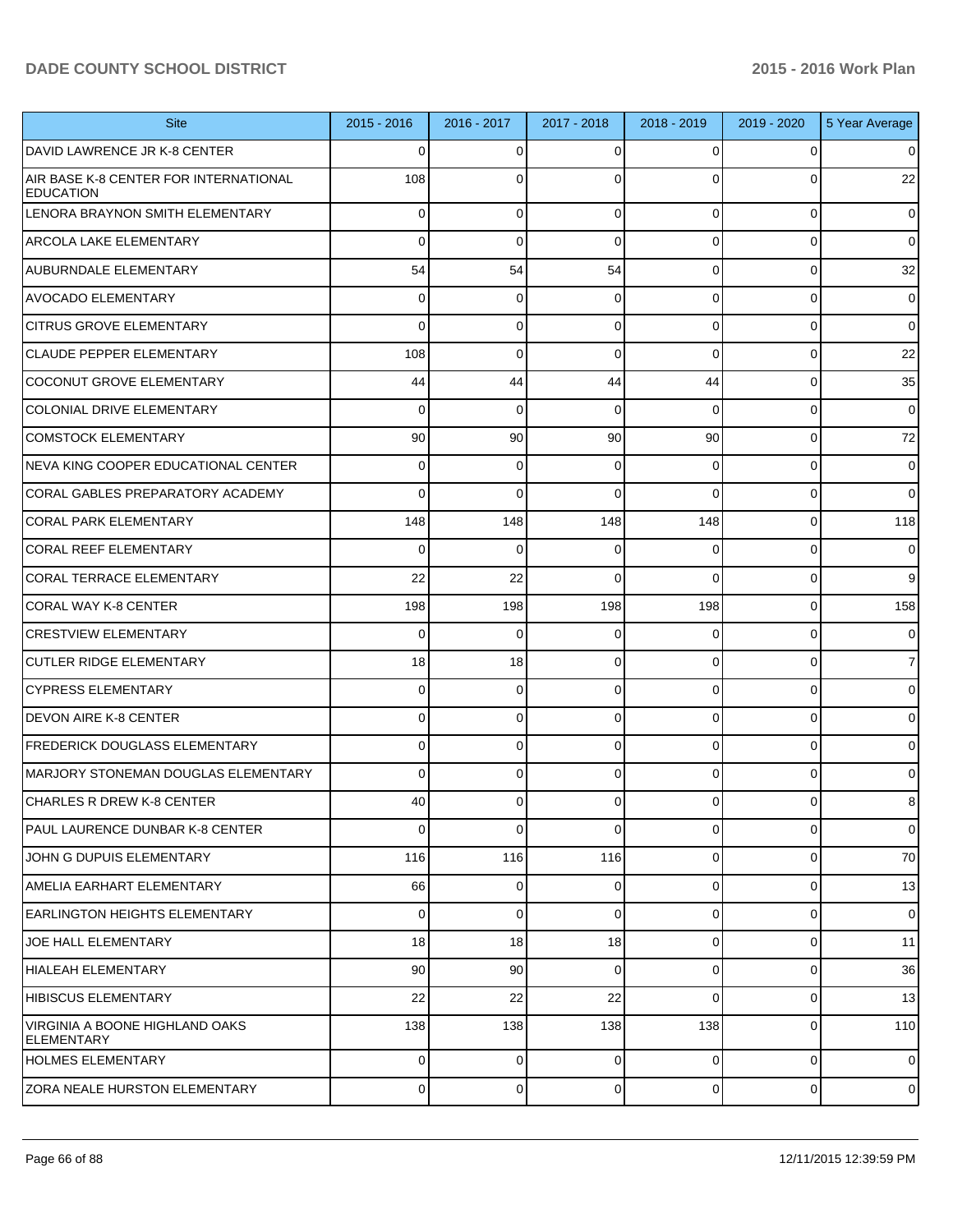| <b>OLIVER HOOVER ELEMENTARY</b>                                   | 172            | 172         | 172      | $\overline{0}$ | 0              | 103            |
|-------------------------------------------------------------------|----------------|-------------|----------|----------------|----------------|----------------|
| THENA CROWDER EARLY CHILDHOOD<br><b>DIAGNOSTIC SPECIAL ED CTR</b> | 18             | 18          | 18       | 18             | 0              | 14             |
| HOWARD DRIVE ELEMENTARY                                           | $\Omega$       | 0           | $\Omega$ | $\overline{0}$ | 0              | $\overline{0}$ |
| MADIE IVES COMMUNITY ELEMENTARY                                   | 270            | 270         | 270      | $\overline{0}$ | $\Omega$       | 162            |
| KENDALE ELEMENTARY                                                | $\Omega$       | $\mathbf 0$ | 0        | $\overline{0}$ | $\mathbf{0}$   | $\overline{0}$ |
| <b>IKENDALE LAKES ELEMENTARY</b>                                  | $\Omega$       | $\mathbf 0$ | $\Omega$ | $\overline{0}$ | $\mathbf 0$    | $\overline{0}$ |
| KENSINGTON PARK ELEMENTARY                                        | $\Omega$       | $\mathbf 0$ | $\Omega$ | $\overline{0}$ | 0              | $\overline{0}$ |
| lKENWOOD K-8 CENTER                                               | 18             | 18          | 18       | $\Omega$       | $\mathbf 0$    | 11             |
| KEY BISCAYNE K-8 CENTER                                           | 90             | 90          | 90       | 90             | $\mathbf{0}$   | 72             |
| KINLOCH PARK ELEMENTARY                                           | $\Omega$       | $\mathbf 0$ | $\Omega$ | $\overline{0}$ | $\mathbf 0$    | $\overline{0}$ |
| <b>LAKE STEVENS ELEMENTARY</b>                                    | $\Omega$       | $\mathbf 0$ | 0        | $\overline{0}$ | $\mathbf 0$    | $\overline{0}$ |
| LAKEVIEW ELEMENTARY                                               | 72             | 72          | 72       | $\overline{0}$ | $\mathbf 0$    | 43             |
| LEEWOOD K-8 CENTER                                                | 40             | 40          | 40       | $\overline{0}$ | $\overline{0}$ | 24             |
| WILLIAM H. LEHMAN ELEMENTARY                                      | $\Omega$       | $\mathbf 0$ | 0        | $\overline{0}$ | $\mathbf 0$    | $\overline{0}$ |
| NATURAL BRIDGE ELEMENTARY                                         | $\Omega$       | $\mathbf 0$ | $\Omega$ | $\Omega$       | $\mathbf{0}$   | $\overline{0}$ |
| <b>NORLAND ELEMENTARY</b>                                         | 80             | 80          | 80       | 80             | $\overline{0}$ | 64             |
| <b>NORTH BEACH ELEMENTARY</b>                                     | $\Omega$       | 0           | 0        | $\overline{0}$ | $\overline{0}$ | $\overline{0}$ |
| BARBARA HAWKINS ELEMENTARY                                        | $\Omega$       | 0           | $\Omega$ | $\overline{0}$ | $\mathbf 0$    | $\overline{0}$ |
| <b>NORTH COUNTY K-8 CENTER</b>                                    | $\Omega$       | $\mathbf 0$ | 0        | $\overline{0}$ | $\overline{0}$ | $\overline{0}$ |
| <b>NORTH GLADE ELEMENTARY</b>                                     | 18             | 18          | 0        | $\overline{0}$ | $\mathbf 0$    | $\overline{7}$ |
| <b>NORTH HIALEAH ELEMENTARY</b>                                   | 102            | 102         | 0        | $\overline{0}$ | $\overline{0}$ | 41             |
| NORTH MIAMI ELEMENTARY                                            | $\Omega$       | 0           | $\Omega$ | $\overline{0}$ | $\overline{0}$ | $\overline{0}$ |
| <b>NORTH TWIN LAKES ELEMENTARY</b>                                | 18             | 18          | 18       | $\overline{0}$ | $\overline{0}$ | 11             |
| NORWOOD ELEMENTARY                                                | 0              | 0           | 0        | $\overline{0}$ | $\Omega$       | $\overline{0}$ |
| IOAK GROVE ELEMENTARY                                             | 124            | 0           | 0        | 01             | $\overline{0}$ | 25             |
| <b>OJUS ELEMENTARY</b>                                            | $\Omega$       | 0           | $\Omega$ | $\overline{0}$ | $\Omega$       | $\overline{0}$ |
| AGENORIA S PASCHAL/OLINDA ELEMENTARY                              | $\Omega$       | 0           | $\Omega$ | $\overline{0}$ | $\Omega$       | $\overline{0}$ |
| <b>OLYMPIA HEIGHTS ELEMENTARY</b>                                 | 62             | 62          | 62       | $\overline{0}$ | $\overline{0}$ | 37             |
| DR. ROBERT B. INGRAM ELEMENTARY                                   | $\Omega$       | 0           | 0        | $\overline{0}$ | $\overline{0}$ | $\overline{0}$ |
| <b>ORCHARD VILLA ELEMENTARY</b>                                   | $\Omega$       | 0           | $\Omega$ | $\overline{0}$ | $\Omega$       | $\overline{0}$ |
| <b>PALMETTO ELEMENTARY</b>                                        | 84             | 0           | $\Omega$ | $\overline{0}$ | $\overline{0}$ | 17             |
| PALM LAKES ELEMENTARY                                             | $\Omega$       | 0           | $\Omega$ | $\overline{0}$ | $\overline{0}$ | $\overline{0}$ |
| PALM SPRINGS ELEMENTARY                                           | 102            | 0           | $\Omega$ | $\Omega$       | $\overline{0}$ | 20             |
| PALM SPRINGS NORTH ELEMENTARY                                     | 112            | 112         | 112      | 112            | $\overline{0}$ | 90             |
| <b>PARKVIEW ELEMENTARY</b>                                        | $\overline{0}$ | 0           | 0        | $\overline{0}$ | $\mathbf{0}$   | $\overline{0}$ |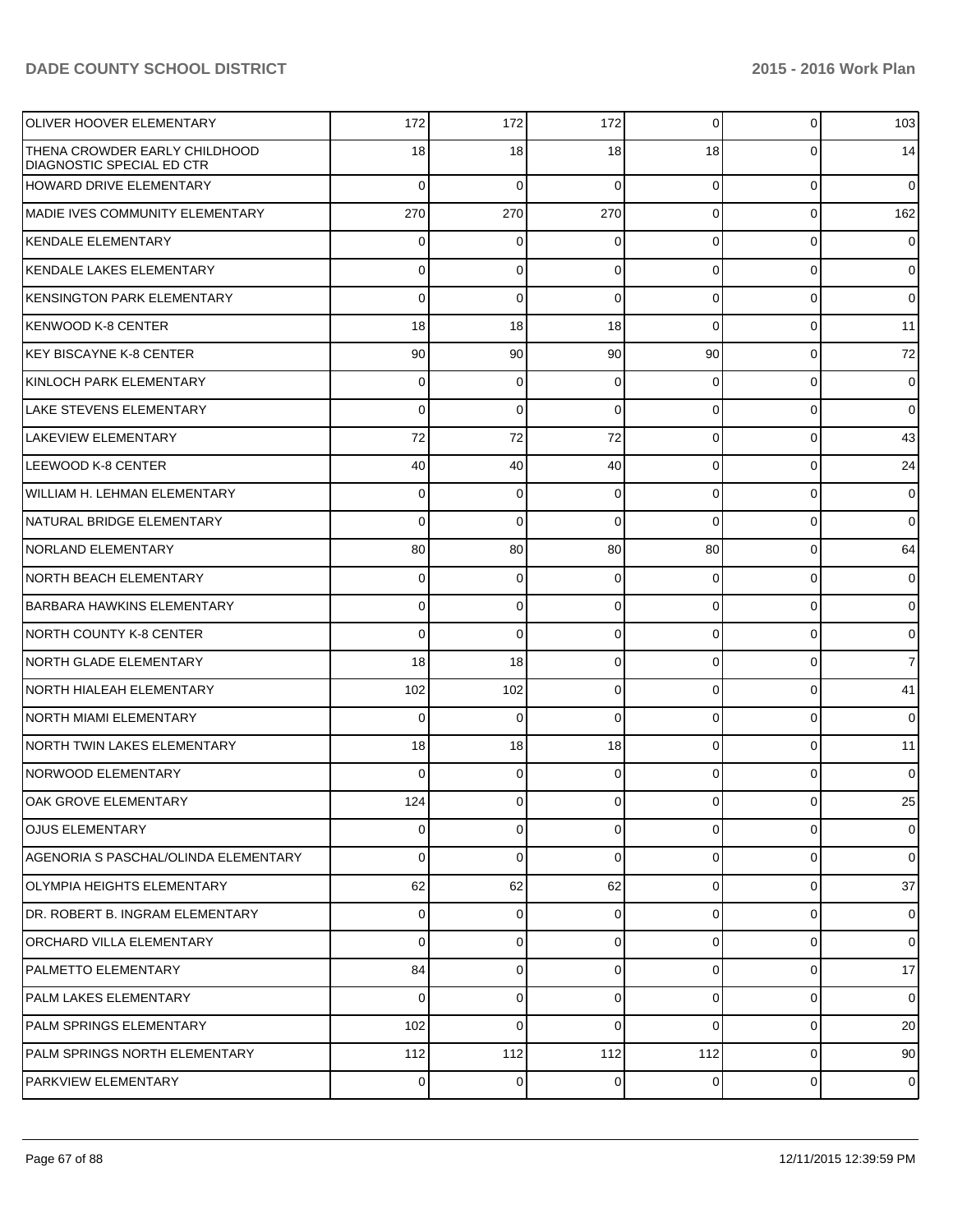| <b>PARKWAY ELEMENTARY</b>                              | 62             | $\Omega$ | $\Omega$    | $\Omega$       | $\overline{0}$ | 12             |
|--------------------------------------------------------|----------------|----------|-------------|----------------|----------------|----------------|
| DR. HENRY E. PERRINE ACADEMY OF THE ARTS               | $\Omega$       | 0        | $\Omega$    | 0              | 0              | $\overline{0}$ |
| KELSEY L PHARR ELEMENTARY                              | 0              | 0        | $\Omega$    | $\Omega$       | 0              | $\overline{0}$ |
| <b>SNAPPER CREEK ELEMENTARY</b>                        | 0              | 0        | $\Omega$    | 0              | $\overline{0}$ | $\overline{0}$ |
| NORTH DADE CENTER FOR MODERN<br>LANGUAGES              | ŋ              | 0        |             | U              | 0              | $\overline{0}$ |
| SOUTH HIALEAH ELEMENTARY                               | 0              | 0        | $\Omega$    | $\Omega$       | $\overline{0}$ | $\overline{0}$ |
| <b>SOUTH MIAMI K-8 CENTER</b>                          | 220            | 220      | 220         | 220            | $\overline{0}$ | 176            |
| <b>SOUTH MIAMI HEIGHTS ELEMENTARY</b>                  | 40             | 40       | 40          | $\overline{0}$ | $\overline{0}$ | 24             |
| <b>SOUTHSIDE ELEMENTARY</b>                            | 0              | 0        | 0           | $\overline{0}$ | $\overline{0}$ | $\mathbf 0$    |
| <b>SPRINGVIEW ELEMENTARY</b>                           | 58             | 58       | 58          | $\overline{0}$ | 0              | 35             |
| E W F STIRRUP ELEMENTARY                               | 58             | 58       | 58          | $\overline{0}$ | $\overline{0}$ | 35             |
| <b>SUNSET ELEMENTARY</b>                               | 0              | 0        | $\Omega$    | $\Omega$       | 0              | $\overline{0}$ |
| <b>SUNSET PARK ELEMENTARY</b>                          | 58             | 58       | 58          | 58             | $\overline{0}$ | 46             |
| <b>SWEETWATER ELEMENTARY</b>                           | 40             | 0        | $\Omega$    | $\overline{0}$ | 0              | 8              |
| <b>SYLVANIA HEIGHTS ELEMENTARY</b>                     | 0              | 0        | $\Omega$    | $\overline{0}$ | 0              | $\mathbf 0$    |
| <b>TREASURE ISLAND ELEMENTARY</b>                      | 0              | 0        | $\Omega$    | $\overline{0}$ | 0              | $\mathbf 0$    |
| <b>TROPICAL ELEMENTARY</b>                             | $\Omega$       | 0        | $\Omega$    | $\overline{0}$ | 0              | $\overline{0}$ |
| <b>FRANCES S TUCKER ELEMENTARY</b>                     | 36             | 36       | $\Omega$    | $\overline{0}$ | 0              | 14             |
| <b>TWIN LAKES ELEMENTARY</b>                           | 0              | 0        | $\Omega$    | 0              | 0              | $\mathbf 0$    |
| <b>VILLAGE GREEN ELEMENTARY</b>                        | 0              | 0        | $\Omega$    | $\overline{0}$ | 0              | $\mathbf 0$    |
| <b>VINELAND K-8 CENTER</b>                             | $\Omega$       | 0        | $\Omega$    | $\Omega$       | 0              | $\overline{0}$ |
| MAE M WALTERS ELEMENTARY                               | 54             | 54       | 54          | $\Omega$       | 0              | 32             |
| WEST HOMESTEAD K-8 CENTER                              | 18             | 18       | 18          | 18             | $\overline{0}$ | 14             |
| HENRY S WEST LABORATORY SCHOOL                         | 22             | 0        | $\Omega$    | $\Omega$       | 0              | 4              |
| DR HENRY W MACK/WEST LITTLE RIVER K-8<br><b>CENTER</b> | $\overline{0}$ | 0        | $\Omega$    | $\overline{0}$ | $\overline{0}$ | $\overline{0}$ |
| KINLOCH PARK MIDDLE                                    | $\mathbf 0$    | 0        | 0           | $\overline{0}$ | $\overline{0}$ | $\overline{0}$ |
| LAKE STEVENS MIDDLE                                    | 154            | 154      | $\Omega$    | $\Omega$       | $\overline{0}$ | 62             |
| JOSE DE DIEGO MIDDLE                                   | $\mathbf 0$    | 0        | $\mathbf 0$ | $\overline{0}$ | $\overline{0}$ | $\overline{0}$ |
| MADISON MIDDLE                                         | $\mathbf 0$    | 0        | $\Omega$    | $\Omega$       | $\overline{0}$ | $\overline{0}$ |
| <b>HORACE MANN MIDDLE</b>                              | $\overline{0}$ | 0        | $\Omega$    | $\overline{0}$ | $\overline{0}$ | $\overline{0}$ |
| JOSE MARTI MAST 6-12 ACADEMY                           | $\mathbf 0$    | 0        | $\Omega$    | $\Omega$       | $\overline{0}$ | $\overline{0}$ |
| ARTHUR AND POLLY MAYS CONSERVATORY OF<br>THE ARTS      | $\Omega$       | 0        | $\Omega$    | 0              | $\overline{0}$ | $\overline{0}$ |
| HOWARD D MCMILLAN MIDDLE                               | 44             | 44       | $\mathbf 0$ | $\overline{0}$ | 0              | 18             |
| ADA MERRITT K-8 CENTER                                 | 0              | 0        | 0           | 0              | 0              | $\mathbf 0$    |
| ITECH@ THOMAS A EDISON EDUCATION CENTER                | $\overline{0}$ | 0        | 0           | $\overline{0}$ | $\overline{0}$ | $\overline{0}$ |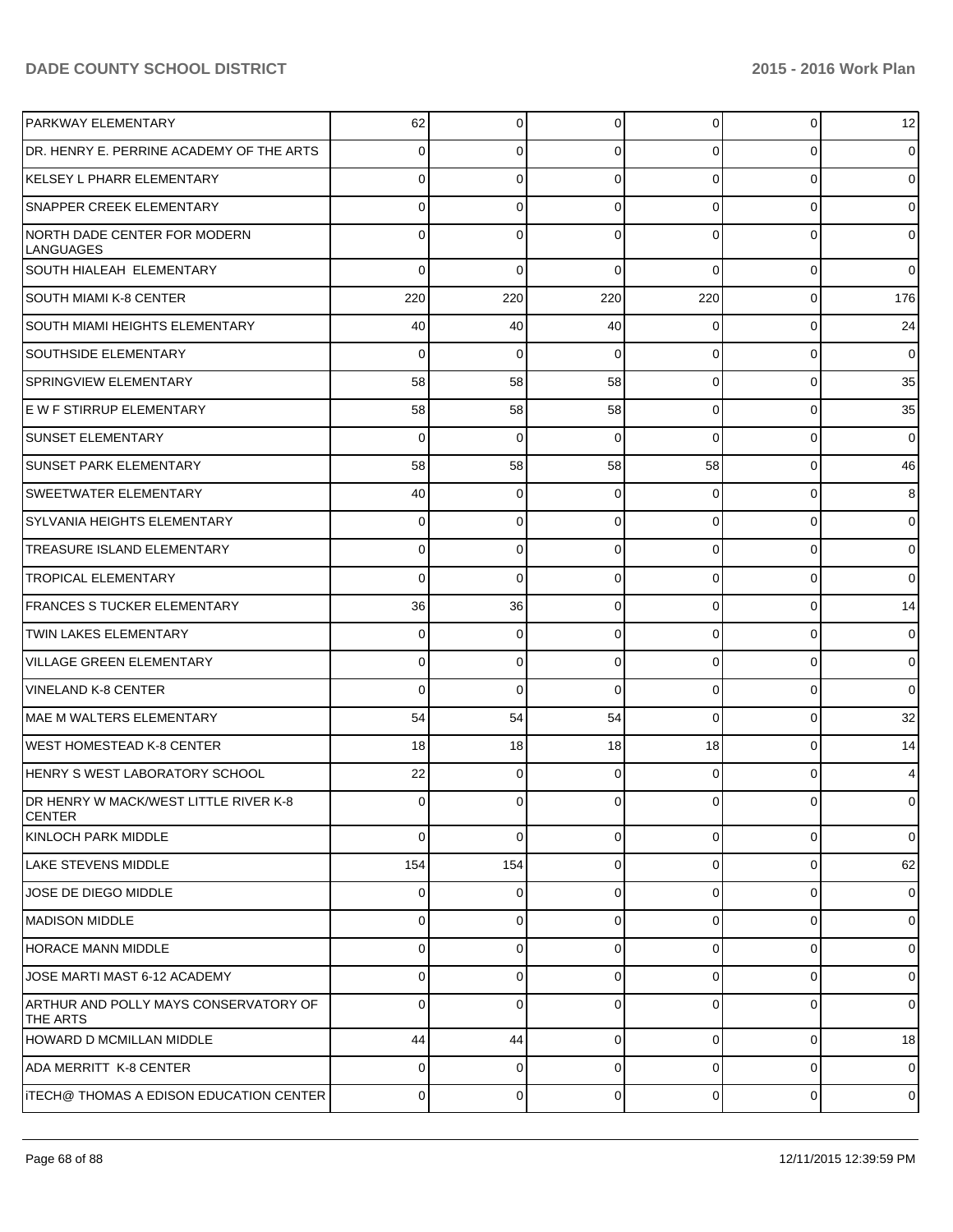| MIAMI LAKES MIDDLE                                         | 88  | 0        | 0           | $\overline{0}$ | $\overline{0}$ | 18             |
|------------------------------------------------------------|-----|----------|-------------|----------------|----------------|----------------|
| MIAMI SPRINGS MIDDLE                                       | 352 | 352      | 352         | 352            | $\overline{0}$ | 282            |
| NAUTILUS MIDDLE                                            | 0   | 0        | 0           | 0              | $\overline{0}$ | $\overline{0}$ |
| NORLAND MIDDLE                                             | 176 | 176      | $\Omega$    | $\overline{0}$ | $\overline{0}$ | 70             |
| NORTH DADE MIDDLE                                          | 0   | 0        | $\Omega$    | $\overline{0}$ | $\overline{0}$ | $\mathbf 0$    |
| <b>NORTH MIAMI MIDDLE</b>                                  | 0   | 0        | $\Omega$    | 0              | $\overline{0}$ | $\mathbf 0$    |
| <b>PALM SPRINGS MIDDLE</b>                                 | 66  | 66       | 66          | $\overline{0}$ | $\overline{0}$ | 40             |
| <b>PALMETTO MIDDLE</b>                                     | 110 | 0        | $\Omega$    | $\overline{0}$ | $\overline{0}$ | 22             |
| PARKWAY MIDDLE                                             | 0   | 0        | $\Omega$    | $\overline{0}$ | $\overline{0}$ | $\mathbf 0$    |
| PONCE DE LEON MIDDLE                                       | 0   | 0        | $\Omega$    | $\overline{0}$ | $\overline{0}$ | $\mathbf 0$    |
| <b>REDLAND MIDDLE</b>                                      | 0   | 0        | $\Omega$    | $\overline{0}$ | $\overline{0}$ | $\overline{0}$ |
| <b>RICHMOND HEIGHTS MIDDLE</b>                             | 88  | 0        | $\Omega$    | $\overline{0}$ | $\overline{0}$ | 18             |
| RIVIERA MIDDLE                                             | 0   | 0        | $\Omega$    | $\overline{0}$ | $\overline{0}$ | $\mathbf 0$    |
| <b>ROCKWAY MIDDLE</b>                                      | 0   | 0        | $\Omega$    | $\overline{0}$ | $\overline{0}$ | $\mathbf 0$    |
| MIAMI NORTHWESTERN SENIOR HIGH                             | 0   | $\Omega$ | $\Omega$    | $\overline{0}$ | $\overline{0}$ | $\overline{0}$ |
| MIAMI PALMETTO SENIOR HIGH                                 | 225 | 225      | 225         | $\overline{0}$ | $\overline{0}$ | 135            |
| MIAMI SENIOR HIGH                                          | 0   | 0        | $\mathbf 0$ | $\overline{0}$ | $\overline{0}$ | $\mathbf 0$    |
| MIAMI SPRINGS SENIOR HIGH                                  | 0   | 0        | $\Omega$    | $\Omega$       | $\overline{0}$ | $\overline{0}$ |
| MIAMI SUNSET SENIOR HIGH                                   | 450 | 450      | 450         | 450            | 0              | 360            |
| NORTH MIAMI BEACH SENIOR HIGH                              | 50  | 50       | 50          | 50             | 50             | 50             |
| <b>NORTH MIAMI SENIOR HIGH</b>                             | 0   | 0        | $\Omega$    | $\overline{0}$ | $\overline{0}$ | $\mathbf 0$    |
| WILLIAM H TURNER TECHNICAL ARTS SENIOR<br><b>HIGH</b>      | 0   | 0        | $\Omega$    | 0              | 0              | $\overline{0}$ |
| TERRA ENVIRONMENTAL RESEARCH INSTITUTE                     | 0   | 0        | $\Omega$    | $\Omega$       | $\overline{0}$ | $\mathbf 0$    |
| <b>SOUTH DADE SENIOR HIGH</b>                              | 0   | $\Omega$ | $\Omega$    | 0              | $\overline{0}$ | $\overline{0}$ |
| <b>SOUTH MIAMI SENIOR HIGH</b>                             | 150 | 150      | 0           | 0              | $\overline{0}$ | 60             |
| IMIAMI SOUTHRIDGE SENIOR HIGH.                             | 175 | $\Omega$ | $\mathbf 0$ | $\overline{0}$ | $\overline{0}$ | 35             |
| <b>SOUTHWEST MIAMI SENIOR HIGH</b>                         | 0   | 0        | $\mathbf 0$ | $\overline{0}$ | $\overline{0}$ | $\overline{0}$ |
| BARBARA GOLEMAN SENIOR HIGH                                | 0   | 0        | $\Omega$    | $\Omega$       | $\overline{0}$ | $\overline{0}$ |
| <b>GEORGE T BAKER AVIATION TECHNICAL</b><br><b>COLLEGE</b> | 75  | 75       | 75          | 75             | $\overline{0}$ | 60             |
| <b>ENGLISH CENTER</b>                                      | 0   | 0        | $\mathbf 0$ | $\overline{0}$ | 0              | $\overline{0}$ |
| LINDSEY HOPKINS TECHNICAL COLLEGE                          | 0   | 0        | $\Omega$    | 0              | 0              | $\mathbf 0$    |
| JAN MANN OPPORTUNITY SCHOOL                                | 0   | 0        | $\mathbf 0$ | $\overline{0}$ | 0              | $\overline{0}$ |
| <b>COPE CENTER NORTH</b>                                   | 0   | 0        | $\Omega$    | 0              | 0              | $\mathbf 0$    |
| DOROTHY M WALLACE - COPE CENTER SOUTH                      | 0   | 0        | $\mathbf 0$ | $\overline{0}$ | 0              | $\overline{0}$ |
| D A DORSEY TECHNICAL COLLEGE                               | 36  | 36       | 36          | 36             | $\overline{0}$ | 29             |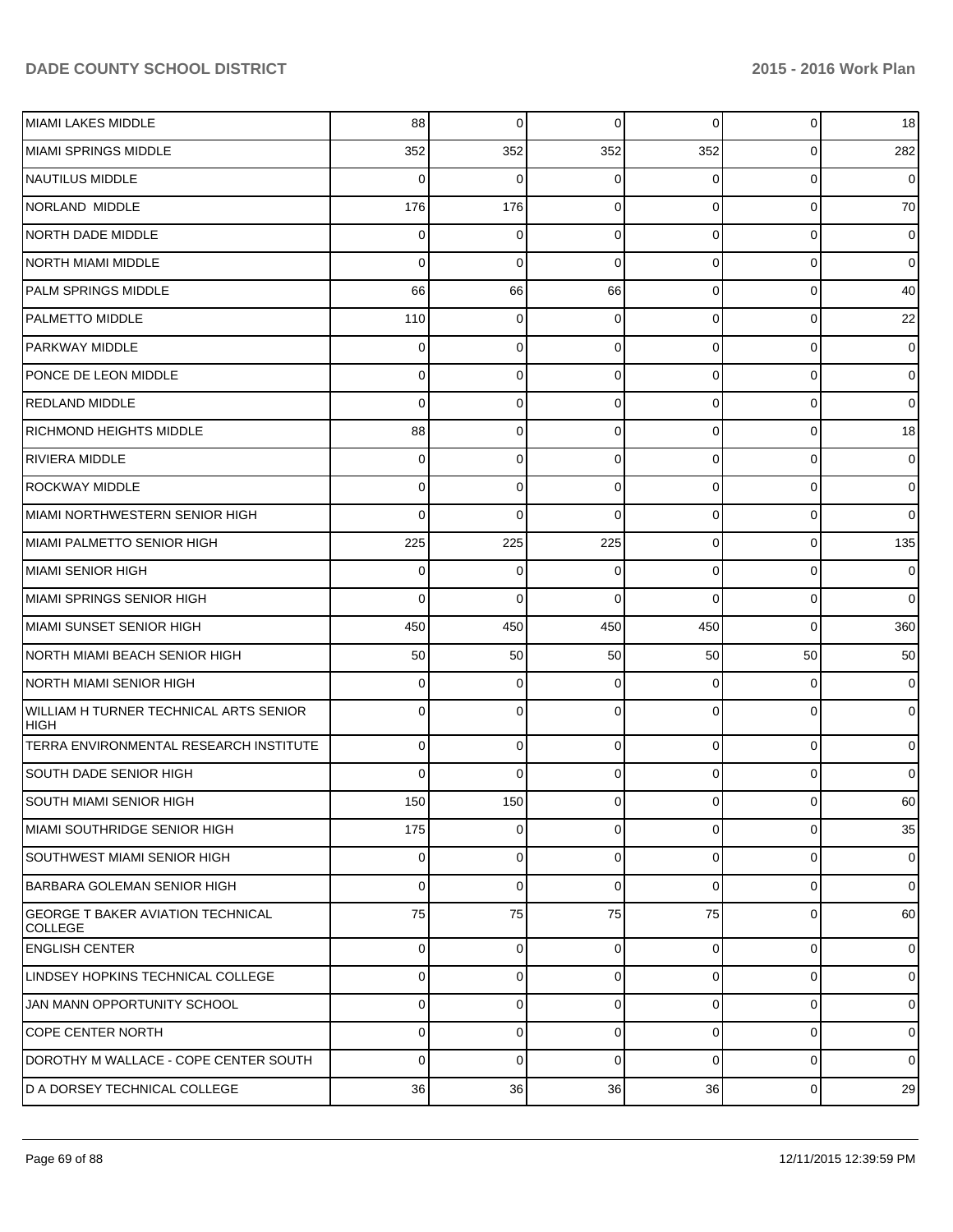| <b>HIALEAH GARDENS ELEMENTARY</b>                   | 66             | 66       | 66       | 66             | 0           | 53             |
|-----------------------------------------------------|----------------|----------|----------|----------------|-------------|----------------|
| <b>IRVING &amp; BEATRICE PESKOE K-8 CENTER</b>      | 18             | 18       | 18       | $\Omega$       | 0           | 11             |
| CHARLES DAVID WYCHE JR ELEMENTARY                   | 0              | 0        | 0        | $\Omega$       | 0           | 0              |
| EUGENIA B THOMAS K-8 CENTER                         | 196            | 196      | 196      | 196            | 0           | 157            |
| JOHN I SMITH K-8 CENTER                             | 0              | 0        | 0        | 0              | 0           | 0              |
| MAYA ANGELOU ELEMENTARY                             | 0              | 0        | 0        | $\Omega$       | $\Omega$    | 0              |
| <b>DR EDWARD L WHIGHAM ELEMENTARY</b>               | 0              | 0        | 0        | $\Omega$       | $\Omega$    | 0              |
| <b>CORAL REEF SENIOR HIGH</b>                       | 0              | 0        | 0        | $\Omega$       | $\Omega$    | 0              |
| HENRY E S REEVES ELEMENTARY                         | 0              | 0        | 0        | $\Omega$       | $\Omega$    | 0              |
| DANTE B FASCELL ELEMENTARY                          | 0              | 0        | 0        | $\Omega$       | $\Omega$    | 0              |
| <b>IDR CARLOS J FINLAY ELEMENTARY</b>               | 0              | 0        | 0        | $\Omega$       | $\Omega$    | 0              |
| CHRISTINA M EVE ELEMENTARY                          | 0              | 0        | 0        | $\Omega$       | 0           | 0              |
| JOHN A FERGUSON SENIOR HIGH                         | 0              | 0        | 0        | $\Omega$       | $\Omega$    | 0              |
| <b>LAMAR LOUIS CURRY MIDDLE</b>                     | 0              | 0        | 0        | $\Omega$       | $\Omega$    | 0              |
| RONALD W. REAGAN/DORAL SENIOR HIGH<br><b>SCHOOL</b> | ŋ              | 0        | 0        | n              | 0           | 0              |
| <b>AVENTURA WATERWAYS K-8 CENTER</b>                | $\Omega$       | 0        | 0        | $\Omega$       | $\mathbf 0$ | $\overline{0}$ |
| HIALEAH GARDENS MIDDLE SCHOOL                       | $\Omega$       | 0        | $\Omega$ | $\Omega$       | $\mathbf 0$ | $\overline{0}$ |
| <b>WEST HIALEAH GARDENS ELEMENTARY SCHOOL</b>       | 0              | 0        | 0        | $\Omega$       | $\Omega$    | $\overline{0}$ |
| HIALEAH GARDENS SENIOR HIGH SCHOOL                  | $\Omega$       | 0        | $\Omega$ | $\Omega$       | $\mathbf 0$ | $\overline{0}$ |
| NORMA BUTLER BOSSARD ELEMENTARY                     | $\Omega$       | 0        | $\Omega$ | $\Omega$       | $\Omega$    | $\overline{0}$ |
| JORGE MAS CANOSA MIDDLE SCHOOL                      | $\Omega$       | 0        | $\Omega$ | $\Omega$       | $\mathbf 0$ | $\overline{0}$ |
| YOUNG WOMEN'S ACADEMY                               | 0              | 0        | 0        | $\Omega$       | $\Omega$    | $\overline{0}$ |
| WESTLAND HIALEAH SENIOR HIGH SCHOOL                 | $\Omega$       | 0        | $\Omega$ | $\Omega$       | $\Omega$    | $\overline{0}$ |
| COUNTRY CLUB MIDDLE SCHOOL                          | 0              | $\Omega$ | 0        | $\Omega$       | $\Omega$    | $\Omega$       |
| SOUTH DADE MIDDLE SCHOOL                            | $\Omega$       | 0        | 0        | $\Omega$       | 0           | $\overline{0}$ |
| <b>BANYAN ELEMENTARY</b>                            | $\Omega$       | 0        | $\Omega$ | $\overline{0}$ | 0           | $\overline{0}$ |
| RUTH K BROAD-BAY HARBOR K-8 CENTER                  | $\Omega$       | 0        | 0        | $\overline{0}$ | $\mathbf 0$ | $\overline{0}$ |
| ETHEL KOGER BECKHAM ELEMENTARY                      | $\Omega$       | 0        | 0        | $\Omega$       | 0           | $\overline{0}$ |
| <b>BEL-AIRE ELEMENTARY</b>                          | 134            | 134      | 0        | $\overline{0}$ | 0           | 54             |
| <b>BENT TREE ELEMENTARY</b>                         | $\Omega$       | 0        | $\Omega$ | $\overline{0}$ | 0           | $\overline{0}$ |
| <b>BISCAYNE ELEMENTARY</b>                          | $\Omega$       | 0        | $\Omega$ | $\overline{0}$ | $\mathbf 0$ | $\overline{0}$ |
| IBISCAYNE GARDENS ELEMENTARY                        | $\Omega$       | 0        | 0        | $\Omega$       | 0           | $\overline{0}$ |
| VAN E BLANTON ELEMENTARY                            | $\Omega$       | 0        | 0        | $\Omega$       | 0           | $\overline{0}$ |
| <b>BLUE LAKES ELEMENTARY</b>                        | 36             | 36       | 0        | $\overline{0}$ | $\mathbf 0$ | 14             |
| BOWMAN ASHE/DOOLIN K-8 ACADEMY                      | $\overline{0}$ | 0        | 0        | $\overline{0}$ | 0           | $\overline{0}$ |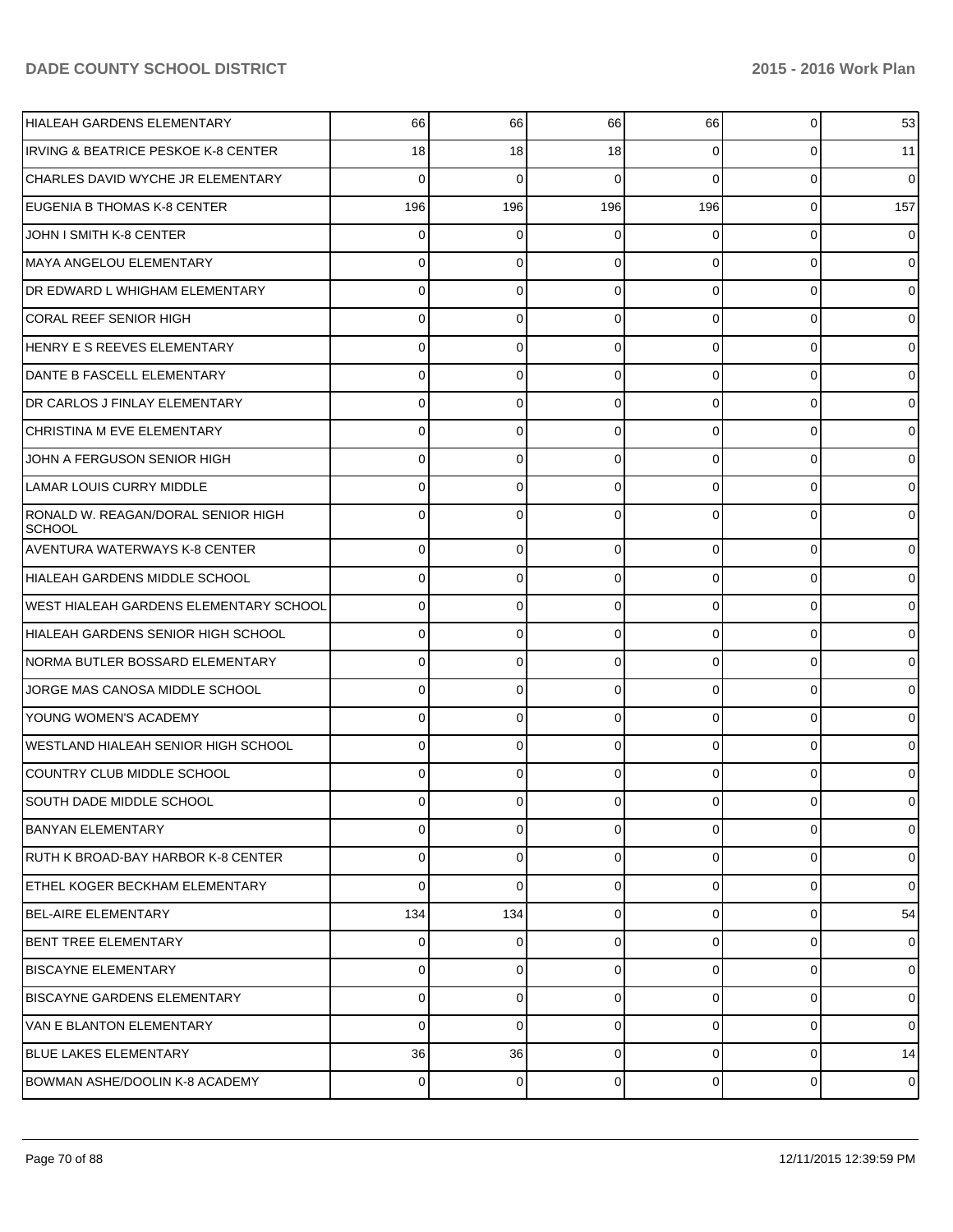| <b>BRENTWOOD ELEMENTARY</b>                | $\overline{0}$ | 0   | 0           | $\overline{0}$ | 0              | $\overline{0}$  |
|--------------------------------------------|----------------|-----|-------------|----------------|----------------|-----------------|
| JAMES H BRIGHT ELEMENTARY                  | 0              | 0   | 0           | $\overline{0}$ | 0              | $\overline{0}$  |
| <b>BROADMOOR ELEMENTARY</b>                | 0              | 0   | 0           | $\overline{0}$ | 0              | $\overline{0}$  |
| W J BRYAN ELEMENTARY                       | 110            | 110 | 110         | $\overline{0}$ | 0              | 66              |
| <b>BUNCHE PARK ELEMENTARY</b>              | 80             | 0   | 0           | $\Omega$       | 0              | 16              |
| <b>CAMPBELL DRIVE K-8 CENTER</b>           | 36             | 36  | 36          | 36             | 0              | 29              |
| <b>CARIBBEAN ELEMENTARY</b>                | 0              | 0   | 0           | $\Omega$       | 0              | $\overline{0}$  |
| <b>CALUSA ELEMENTARY</b>                   | 0              | 0   | 0           | $\overline{0}$ | 0              | $\overline{0}$  |
| <b>CAROL CITY ELEMENTARY</b>               | 0              | 0   | 0           | $\Omega$       | 0              | $\overline{0}$  |
| <b>GEORGE WASHINGTON CARVER ELEMENTARY</b> | 44             | 44  | 44          | 44             | 0              | 35              |
| FIENBERG-FISHER K-8 CENTER                 | 0              | 0   | 0           | $\overline{0}$ | 0              | $\overline{0}$  |
| <b>WILLIAM A CHAPMAN ELEMENTARY</b>        | 72             | 72  | 72          | $\overline{0}$ | 0              | 43              |
| <b>EDISON PARK K-8 CENTER</b>              | 0              | 0   | 0           | $\overline{0}$ | 0              | $\overline{0}$  |
| <b>EMERSON ELEMENTARY</b>                  | 0              | 0   | 0           | $\overline{0}$ | 0              | $\overline{0}$  |
| LILLIE C EVANS K-8 CENTER                  | 0              | 0   | 0           | $\Omega$       | 0              | $\overline{0}$  |
| <b>EVERGLADES K-8 CENTER</b>               | 112            | 112 | 112         | 112            | 0              | 90 <sub>l</sub> |
| DAVID FAIRCHILD ELEMENTARY                 | 18             | 18  | 0           | 0              | 0              | $\overline{7}$  |
| <b>FAIRLAWN ELEMENTARY</b>                 | 0              | 0   | 0           | $\overline{0}$ | 0              | $\overline{0}$  |
| <b>FLAGAMI ELEMENTARY</b>                  | 44             | 44  | 44          | $\overline{0}$ | 0              | 26              |
| HENRY M FLAGLER ELEMENTARY                 | 0              | 0   | 0           | $\overline{0}$ | 0              | $\overline{0}$  |
| <b>FLAMINGO ELEMENTARY</b>                 | 18             | 0   | 0           | $\overline{0}$ | 0              | $\overline{4}$  |
| <b>FLORIDA CITY ELEMENTARY</b>             | 108            | 108 | 108         | $\overline{0}$ | 0              | 65              |
| <b>GLORIA FLOYD ELEMENTARY</b>             | 0              | 0   | O           | $\Omega$       | 0              | $\overline{0}$  |
| <b>BENJAMIN FRANKLIN K-8 CENTER</b>        | 102            | 102 | 102         | 102            | 0              | 82              |
| <b>FULFORD ELEMENTARY</b>                  | 106            | 106 | 106         | 106            | 0              | 85              |
| JACK DAVID GORDON ELEMENTARY               | 162            | 162 | 162         | 162            | $\overline{0}$ | 130             |
| <b>GOLDEN GLADES ELEMENTARY</b>            | 18             | 18  | 0           | $\overline{0}$ | $\overline{0}$ | $\overline{7}$  |
| JOELLA C GOOD ELEMENTARY                   | 36             | 0   | $\mathbf 0$ | $\overline{0}$ | 0              | 7 <sup>1</sup>  |
| <b>GRATIGNY ELEMENTARY</b>                 | 124            | 124 | 124         | 124            | $\overline{0}$ | 99              |
| <b>GREENGLADE ELEMENTARY</b>               | 0              | 18  | 0           | $\overline{0}$ | 0              | $\overline{4}$  |
| <b>GREYNOLDS PARK ELEMENTARY</b>           | 244            | 0   | $\mathbf 0$ | $\overline{0}$ | $\overline{0}$ | 49              |
| <b>GULFSTREAM ELEMENTARY</b>               | 54             | 54  | 54          | 54             | 0              | 43              |
| <b>CHARLES R HADLEY ELEMENTARY</b>         | 196            | 196 | 196         | 196            | $\overline{0}$ | 157             |
| LEISURE CITY K-8 CENTER                    | 90             | 0   | 0           | $\overline{0}$ | 0              | 18              |
| LAURA C SAUNDERS ELEMENTARY                | 18             | 18  | 18          | $\overline{0}$ | $\overline{0}$ | 11              |
| LIBERTY CITY ELEMENTARY                    | 54             | 0   | 0           | $\overline{0}$ | 0              | 11              |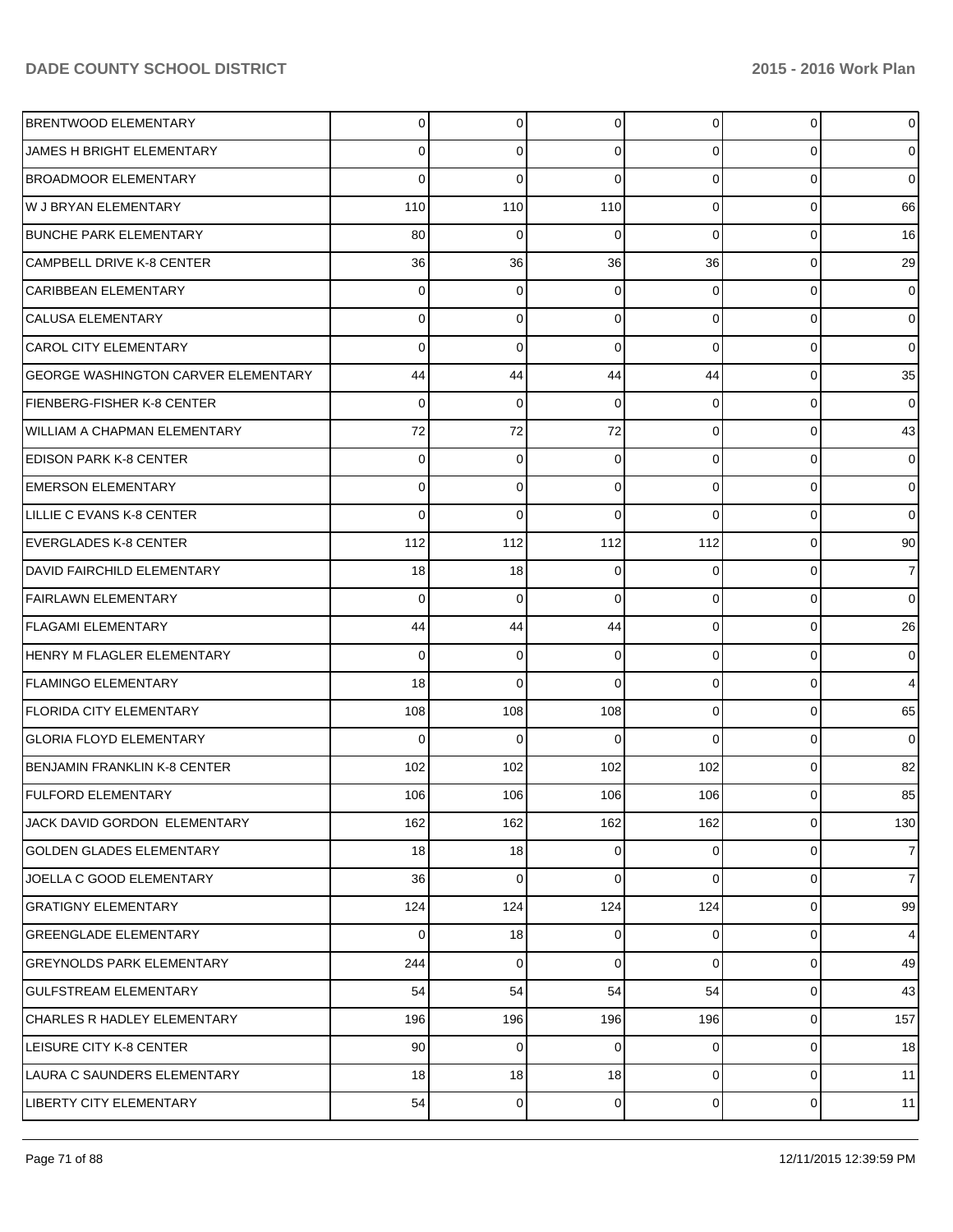| JESSE J. McCRARY JR. ELEMENTARY SCHOOL                    | 44             | 44          | 44             | $\overline{0}$ | 0         | 26             |
|-----------------------------------------------------------|----------------|-------------|----------------|----------------|-----------|----------------|
| LORAH PARK ELEMENTARY                                     | 0              | 0           | 0              | $\Omega$       | 0         | $\overline{0}$ |
| TOUSSAINT L'OUVERTURE ELEMENTARY                          | 62             | 62          | 0              | $\Omega$       | 0         | 25             |
| <b>LUDLAM ELEMENTARY</b>                                  | 178            | 178         | 178            | $\Omega$       | 0         | 107            |
| FRANK CRAWFORD MARTIN K-8 CENTER                          | 18             | 18          | 18             | $\Omega$       | 0         | 11             |
| <b>WESLEY MATTHEWS ELEMENTARY</b>                         | 18             | 18          | 18             | $\Omega$       | 0         | 11             |
| MEADOWLANE ELEMENTARY                                     | 0              | 0           | 0              | $\Omega$       | 0         | 0              |
| MELROSE ELEMENTARY                                        | 0              | $\mathbf 0$ | 0              | $\Omega$       | 0         | $\overline{0}$ |
| MIAMI GARDENS ELEMENTARY                                  | 18             | 18          | 0              | $\Omega$       | 0         | $\overline{7}$ |
| MIAMI HEIGHTS ELEMENTARY                                  | 152            | 152         | 152            | $\Omega$       | 0         | 91             |
| MIAMI LAKES K-8 CENTER                                    | 0              | 0           | 0              | $\Omega$       | 0         | 0              |
| MIAMI PARK ELEMENTARY                                     | 36             | 0           | 0              | $\Omega$       | 0         | $\overline{7}$ |
| MIAMI SHORES ELEMENTARY                                   | 36             | $\mathbf 0$ | 0              | $\Omega$       | 0         | $\overline{7}$ |
| MIAMI SPRINGS ELEMENTARY                                  | 0              | 102         | 0              | $\Omega$       | 0         | 20             |
| M A MILAM K-8 CENTER                                      | 98             | 98          | 98             | $\Omega$       | 0         | 59             |
| PHYLLIS R MILLER ELEMENTARY                               | 0              | 0           | 0              | $\Omega$       | 0         | $\overline{0}$ |
| MORNINGSIDE K-8 CENTER                                    | 0              | 0           | 0              | $\Omega$       | 0         | $\overline{0}$ |
| ROBERT RUSSA MOTON ELEMENTARY                             | 0              | 0           | 0              | $\Omega$       | 0         | 0              |
| MYRTLE GROVE K-8 CENTER                                   | 0              | $\mathbf 0$ | 0              | $\Omega$       | 0         | 0              |
| MIAMI MACARTHUR SOUTH SENIOR HIGH                         | 159            | 159         | 0              | $\Omega$       | 0         | 64             |
| <b>PINECREST ELEMENTARY</b>                               | 0              | 0           | 0              | $\Omega$       | 0         | 0              |
| PINE LAKE ELEMENTARY                                      | 0              | 0           | 0              | $\Omega$       | 0         | 0              |
| <b>PINE VILLA ELEMENTARY</b>                              | 0              | $\mathbf 0$ | 0              | $\Omega$       | 0         | 0              |
| POINCIANA PARK ELEMENTARY                                 | 36             | 36          | 0              | $\Omega$       | 0         | 14             |
| DR GILBERT L PORTER ELEMENTARY                            | 18             | 0           | 0              | 0              | 0         | $\overline{4}$ |
| RAINBOW PARK ELEMENTARY                                   | 18             | 18          | 0              | $\Omega$       | 0         | $\overline{7}$ |
| <b>REDONDO ELEMENTARY</b>                                 | 40             | 40          | 0              | $\Omega$       | 0         | 16             |
| ETHEL F BECKFORD-RICHMOND ELEMENTARY                      | 0              | 0           | 0              | $\Omega$       | 0         | $\overline{0}$ |
| <b>RIVERSIDE ELEMENTARY</b>                               | 0              | 0           | 0              | $\Omega$       | 0         | $\overline{0}$ |
| JANE S ROBERTS K-8 CENTER                                 | 204            | 204         | 0              | $\Omega$       | 0         | 82             |
| ROCKWAY ELEMENTARY                                        | 0              | 0           | 0              | $\Omega$       | 0         | $\overline{0}$ |
| <b>ROYAL GREEN ELEMENTARY</b>                             | 22             | 22          | 22             | $\Omega$       | 0         | 13             |
| <b>ROYAL PALM ELEMENTARY</b>                              | 18             | 18          | 18             | 18             | 0         | 14             |
| <b>GERTRUDE K EDELMAN/SABAL PALM</b><br><b>ELEMENTARY</b> | 0              | $\Omega$    | 0              | $\Omega$       | $\Omega$  | $\overline{0}$ |
| SANTA CLARA ELEMENTARY                                    | $\overline{0}$ | $\mathbf 0$ | $\overline{0}$ | $\overline{0}$ | $\pmb{0}$ | $\overline{0}$ |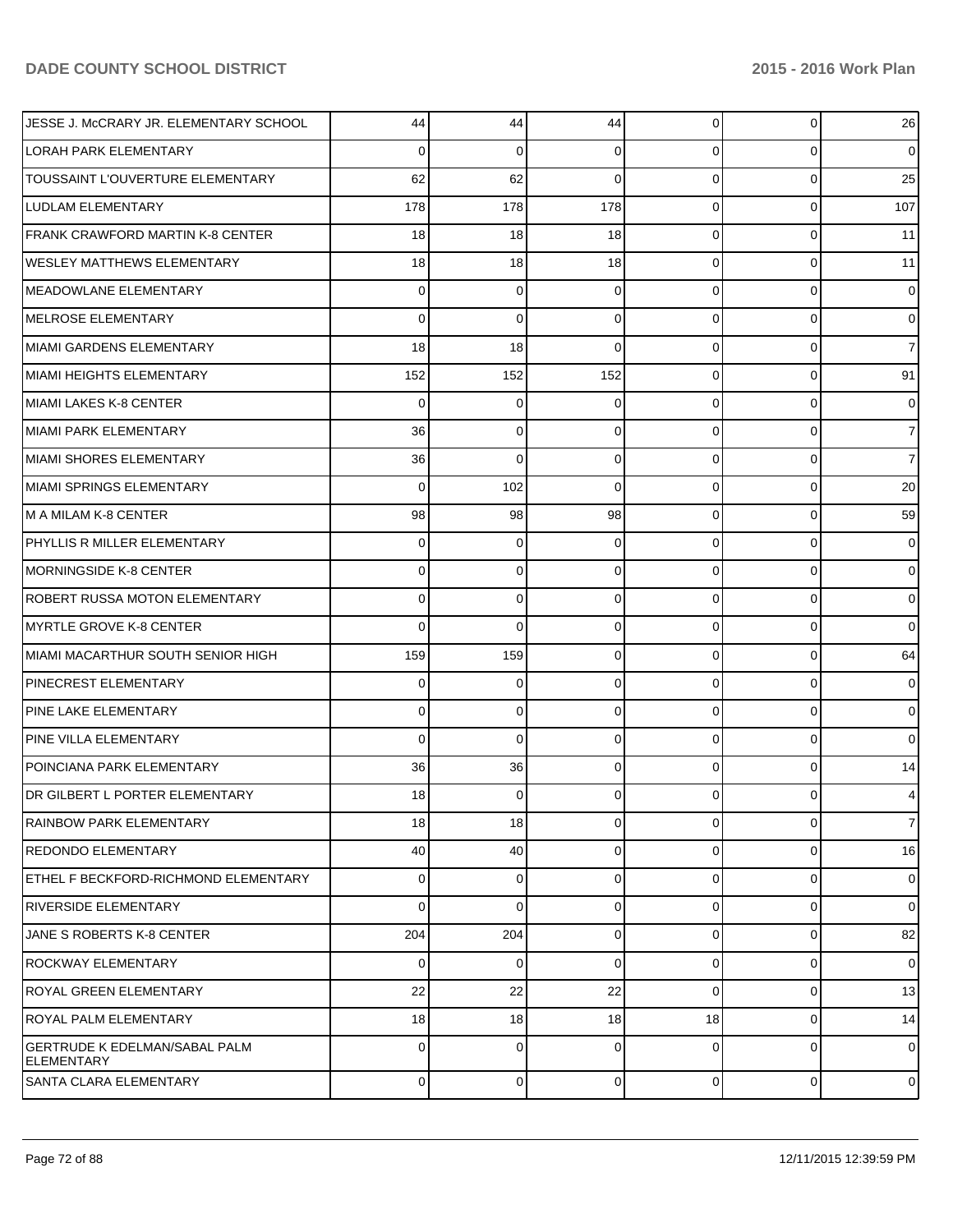| ISCOTT LAKE ELEMENTARY                                          | 80             | 80          | 0           | $\Omega$       | $\overline{0}$ | 32             |
|-----------------------------------------------------------------|----------------|-------------|-------------|----------------|----------------|----------------|
| <b>SEMINOLE ELEMENTARY</b>                                      | 18             | 18          | $\Omega$    | $\Omega$       | 0              | $\overline{7}$ |
| SHADOWLAWN ELEMENTARY                                           | 22             | 22          | 22          | $\Omega$       | $\overline{0}$ | 13             |
| SHENANDOAH ELEMENTARY                                           | $\Omega$       | $\mathbf 0$ | $\Omega$    | $\Omega$       | $\overline{0}$ | $\mathbf 0$    |
| <b>BEN SHEPPARD ELEMENTARY</b>                                  | 532            | 532         | 532         | 532            | $\overline{0}$ | 426            |
| SILVER BLUFF ELEMENTARY                                         | 0              | 0           | 0           | $\Omega$       | $\overline{0}$ | $\mathbf 0$    |
| ERNEST R GRAHAM K-8 ACADEMY                                     | 0              | $\Omega$    | $\Omega$    | $\Omega$       | $\mathbf 0$    | $\overline{0}$ |
| DR. FREDERICA S WILSON/SKYWAY<br><b>ELEMENTARY SCHOOL</b>       | 0              | $\Omega$    | $\Omega$    | 0              | $\Omega$       | $\overline{0}$ |
| <b>SOUTH POINTE ELEMENTARY</b>                                  | $\Omega$       | $\mathbf 0$ | 0           | $\Omega$       | $\overline{0}$ | $\mathbf 0$    |
| CARRIE P MEEK/WESTVIEW K-8 CENTER                               | $\Omega$       | 0           | 0           | $\Omega$       | 0              | $\mathbf 0$    |
| PHILLIS WHEATLEY ELEMENTARY                                     | $\Omega$       | $\mathbf 0$ | 0           | $\Omega$       | $\overline{0}$ | $\mathbf 0$    |
| WHISPERING PINES ELEMENTARY                                     | $\Omega$       | $\mathbf 0$ | 0           | $\Omega$       | $\mathbf 0$    | $\mathbf 0$    |
| WINSTON PARK K-8 CENTER                                         | 0              | $\mathbf 0$ | 0           | $\Omega$       | $\overline{0}$ | $\mathbf 0$    |
| NATHAN B YOUNG ELEMENTARY                                       | $\Omega$       | $\mathbf 0$ | 0           | $\Omega$       | $\mathbf 0$    | $\mathbf 0$    |
| <b>GEORGIA JONES-AYERS MIDDLE SCHOOL</b>                        | 22             | $\mathbf 0$ | $\mathbf 0$ | $\Omega$       | $\overline{0}$ | 4              |
| ARVIDA MIDDLE                                                   | 88             | 88          | 88          | 88             | $\overline{0}$ | 70             |
| <b>BROWNSVILLE MIDDLE</b>                                       | $\mathbf 0$    | $\mathbf 0$ | 0           | $\Omega$       | $\overline{0}$ | $\mathbf 0$    |
| <b>PAUL W BELL MIDDLE</b>                                       | $\Omega$       | $\mathbf 0$ | 0           | $\Omega$       | $\mathbf 0$    | $\mathbf 0$    |
| <b>CAROL CITY MIDDLE</b>                                        | $\Omega$       | $\mathbf 0$ | 0           | $\Omega$       | $\overline{0}$ | $\mathbf 0$    |
| CENTER FOR INTERNATIONAL EDUCATION: A<br>CAMBRIDGE ASSOC SCHOOL | 0              | $\Omega$    | $\Omega$    | $\Omega$       | 0              | $\mathbf 0$    |
| <b>GEORGE WASHINGTON CARVER MIDDLE</b>                          | $\Omega$       | $\mathbf 0$ | $\Omega$    | $\Omega$       | $\overline{0}$ | $\overline{0}$ |
| CUTLER BAY SENIOR HIGH SCHOOL                                   | $\Omega$       | $\mathbf 0$ | $\Omega$    | $\Omega$       | $\mathbf 0$    | $\overline{0}$ |
| <b>ICITRUS GROVE MIDDLE</b>                                     | 0              | $\Omega$    | $\Omega$    | $\Omega$       | $\mathbf 0$    | $\mathbf 0$    |
| CUTLER BAY MIDDLE SCHOOL                                        | $\Omega$       | $\Omega$    | $\Omega$    | $\Omega$       | $\Omega$       | $\overline{0}$ |
| RUBEN DARIO MIDDLE                                              |                |             |             |                |                | $\Omega$       |
| <b>CHARLES R DREW MIDDLE</b>                                    | 88             | $\mathbf 0$ | $\Omega$    | $\Omega$       | $\overline{0}$ | 18             |
| <b>HENRY H FILER MIDDLE</b>                                     | $\Omega$       | $\Omega$    | $\Omega$    | $\Omega$       | $\overline{0}$ | $\mathbf 0$    |
| <b>GLADES MIDDLE</b>                                            | 132            | 132         | 0           | $\Omega$       | $\overline{0}$ | 53             |
| <b>HAMMOCKS MIDDLE</b>                                          | 0              | $\mathbf 0$ | $\Omega$    | $\Omega$       | $\overline{0}$ | $\mathbf 0$    |
| HIALEAH MIDDLE                                                  | $\Omega$       | $\mathbf 0$ | 0           | $\Omega$       | $\overline{0}$ | $\mathbf 0$    |
| HIGHLAND OAKS MIDDLE                                            | $\Omega$       | $\mathbf 0$ | $\Omega$    | $\Omega$       | $\overline{0}$ | $\mathbf 0$    |
| HOMESTEAD MIDDLE                                                | 176            | $\mathbf 0$ | 0           | $\Omega$       | $\overline{0}$ | 35             |
| THOMAS JEFFERSON MIDDLE                                         | 0              | $\mathbf 0$ | $\Omega$    | $\Omega$       | $\overline{0}$ | $\pmb{0}$      |
| JOHN F KENNEDY MIDDLE                                           | $\Omega$       | $\mathbf 0$ | 0           | $\Omega$       | $\overline{0}$ | $\overline{0}$ |
| SHENANDOAH MIDDLE                                               | $\overline{0}$ | $\mathbf 0$ | 0           | $\overline{0}$ | $\overline{0}$ | $\mathbf 0$    |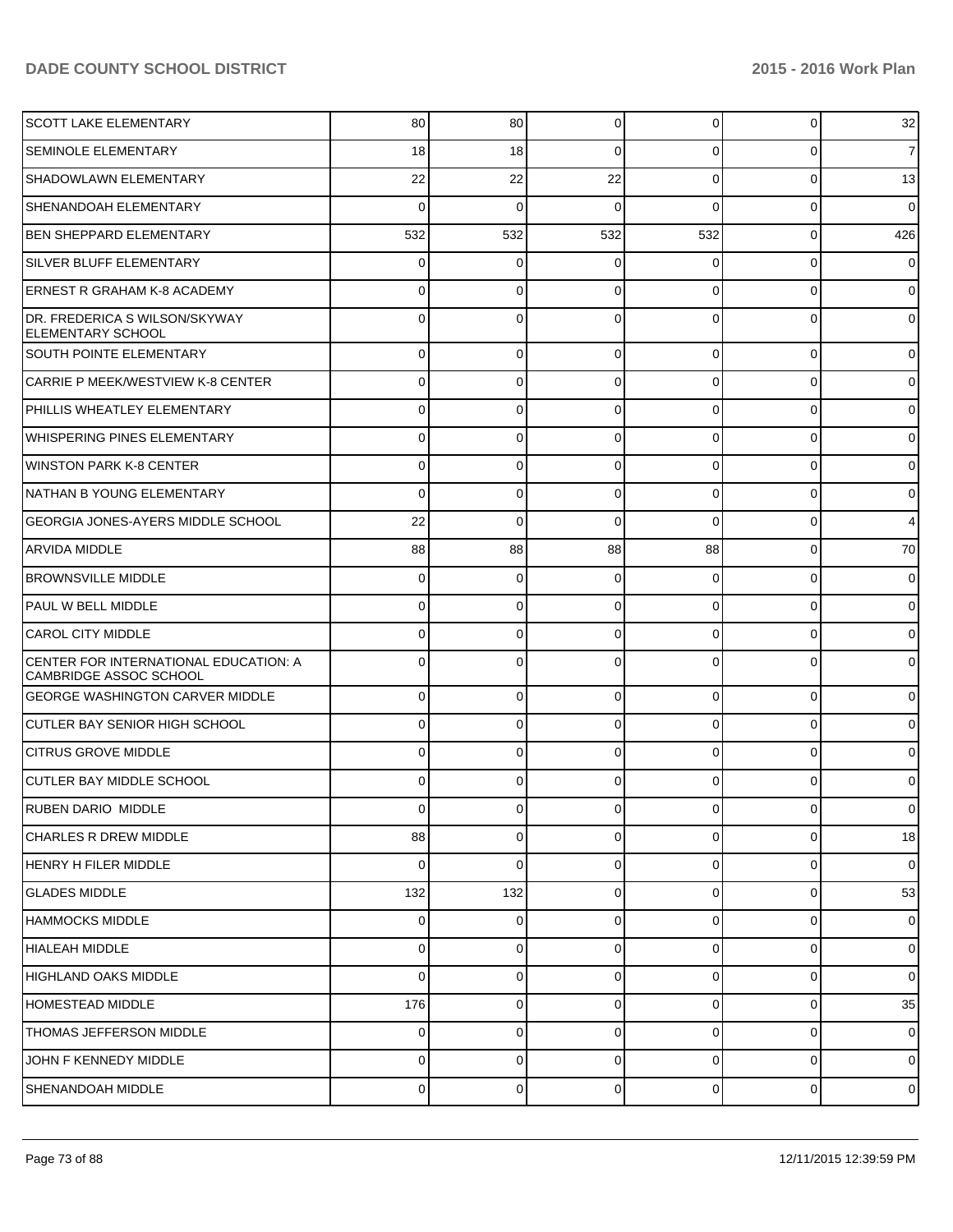| SOUTHWOOD MIDDLE                                                 | 0              | 0           | 0               | $\overline{0}$ | $\Omega$       | $\overline{0}$  |
|------------------------------------------------------------------|----------------|-------------|-----------------|----------------|----------------|-----------------|
| SOUTH MIAMI MIDDLE                                               | 44             | 44          | 44              | 44             | 0              | 35              |
| <b>W R THOMAS MIDDLE</b>                                         | 0              | 0           | 0               | 0              | 0              | $\overline{0}$  |
| <b>BOOKER T WASHINGTON SENIOR HIGH</b>                           | 0              | 0           | 0               | 0              | 0              | $\overline{0}$  |
| <b>WEST MIAMI MIDDLE</b>                                         | 0              | 0           | 0               | $\Omega$       | 0              | $\overline{0}$  |
| <b>WESTVIEW MIDDLE</b>                                           | 0              | $\Omega$    | 0               | 0              | 0              | $\overline{0}$  |
| <b>AMERICAN SENIOR HIGH</b>                                      | 125            | 125         | 125             | 125            | 0              | 100             |
| <b>G HOLMES BRADDOCK SENIOR HIGH</b>                             | 0              | 0           | 0               | 0              | 0              | $\overline{0}$  |
| <b>CORAL GABLES SENIOR HIGH</b>                                  | 0              | 0           | 0               | $\Omega$       | 0              | $\overline{0}$  |
| <b>DESIGN AND ARCHITECTURE SENIOR HIGH</b>                       | 0              | 0           | 0               | 0              | 0              | $\overline{0}$  |
| HIALEAH SENIOR HIGH                                              | 0              | 0           | 0               | $\Omega$       | 0              | $\overline{0}$  |
| HIALEAH-MIAMI LAKES SENIOR HIGH                                  | 50             | 0           | 0               | $\Omega$       | 0              | 10 <sup>1</sup> |
| HOMESTEAD SENIOR HIGH                                            | 0              | 0           | 0               | $\Omega$       | 0              | $\overline{0}$  |
| MARITIME & SCIENCE TECHNOLOGY ACADEMY                            | 0              | 0           | 0               | 0              | 0              | $\overline{0}$  |
| MIAMI BEACH SENIOR HIGH                                          | o              | 0           | 0               | $\Omega$       | 0              | $\overline{0}$  |
| MIAMI CAROL CITY SENIOR HIGH                                     | 0              | 0           | 0               | $\Omega$       | 0              | $\overline{0}$  |
| MIAMI CENTRAL SENIOR HIGH                                        | 0              | 0           | 0               | $\Omega$       | 0              | $\overline{0}$  |
| MIAMI CORAL PARK SENIOR HIGH                                     | 25             | 25          | 25              | $\Omega$       | 0              | 15              |
| MIAMI EDISON SENIOR HIGH                                         | 0              | 0           | 0               | $\Omega$       | 0              | $\overline{0}$  |
| MIAMI JACKSON SENIOR HIGH                                        | 0              | 0           | 0               | $\Omega$       | 0              | $\overline{0}$  |
| MIAMI KILLIAN SENIOR HIGH                                        | 250            | 250         | 0               | $\Omega$       | 0              | 100             |
| MIAMI NORLAND SENIOR                                             | 0              | 0           | 0               | 0              | 0              | $\overline{0}$  |
| JUVENILE JUSTICE CENTER                                          | 0              | 0           | 0               | 0              | 0              | $\overline{0}$  |
| ROBERT RENICK EDUCATION CENTER                                   | 0              | 0           | 0               | 0              | 0              | $\overline{0}$  |
| <b>ENEIDA MASSAS HARTNER ELEMENTARY</b>                          | o              | 0           |                 | ი              |                | $\overline{0}$  |
| <b>RUTH OWENS KRUSE EDUCATION CENTER</b>                         | 50             | 50          | 50 <sub>0</sub> | 50             | 0              | 40              |
| MIAMI LAKES EDUCATIONAL CENTER AND<br><b>TECHNICAL COLLEGE</b>   | 0              | 0           | 0               | 0              | 0              | $\overline{0}$  |
| ROBERT MORGAN EDUCATIONAL CENTER AND<br><b>TECHNICAL COLLEGE</b> | $\Omega$       | 0           | $\Omega$        | $\Omega$       | $\Omega$       | $\overline{0}$  |
| <b>DR MICHAEL M KROP SENIOR HIGH</b>                             | 200            | 200         | 200             | 200            | $\overline{0}$ | 160             |
| LINDA LENTIN K-8 CENTER                                          | $\overline{0}$ | $\mathbf 0$ | 0               | $\overline{0}$ | $\overline{0}$ | $\overline{0}$  |
| <b>REDLAND ELEMENTARY</b>                                        | 0              | $\mathbf 0$ | 0               | $\overline{0}$ | 0              | $\overline{0}$  |
| FIENBERG-FISHER ADULT & COMMUNITY<br><b>EDUCATION CENTER</b>     | 0              | 0           | $\mathbf 0$     | $\overline{0}$ | 0              | $\overline{0}$  |
| DORAL MIDDLE                                                     | 0              | $\Omega$    | $\Omega$        | $\Omega$       | $\overline{0}$ | $\overline{0}$  |
| <b>HERBERT A AMMONS MIDDLE</b>                                   | 1,100          | 1,100       | 1,100           | 1,100          | 0              | 880             |
| LAWTON CHILES MIDDLE                                             | $\overline{0}$ | 0           | $\overline{0}$  | $\overline{0}$ | $\overline{0}$ | $\overline{0}$  |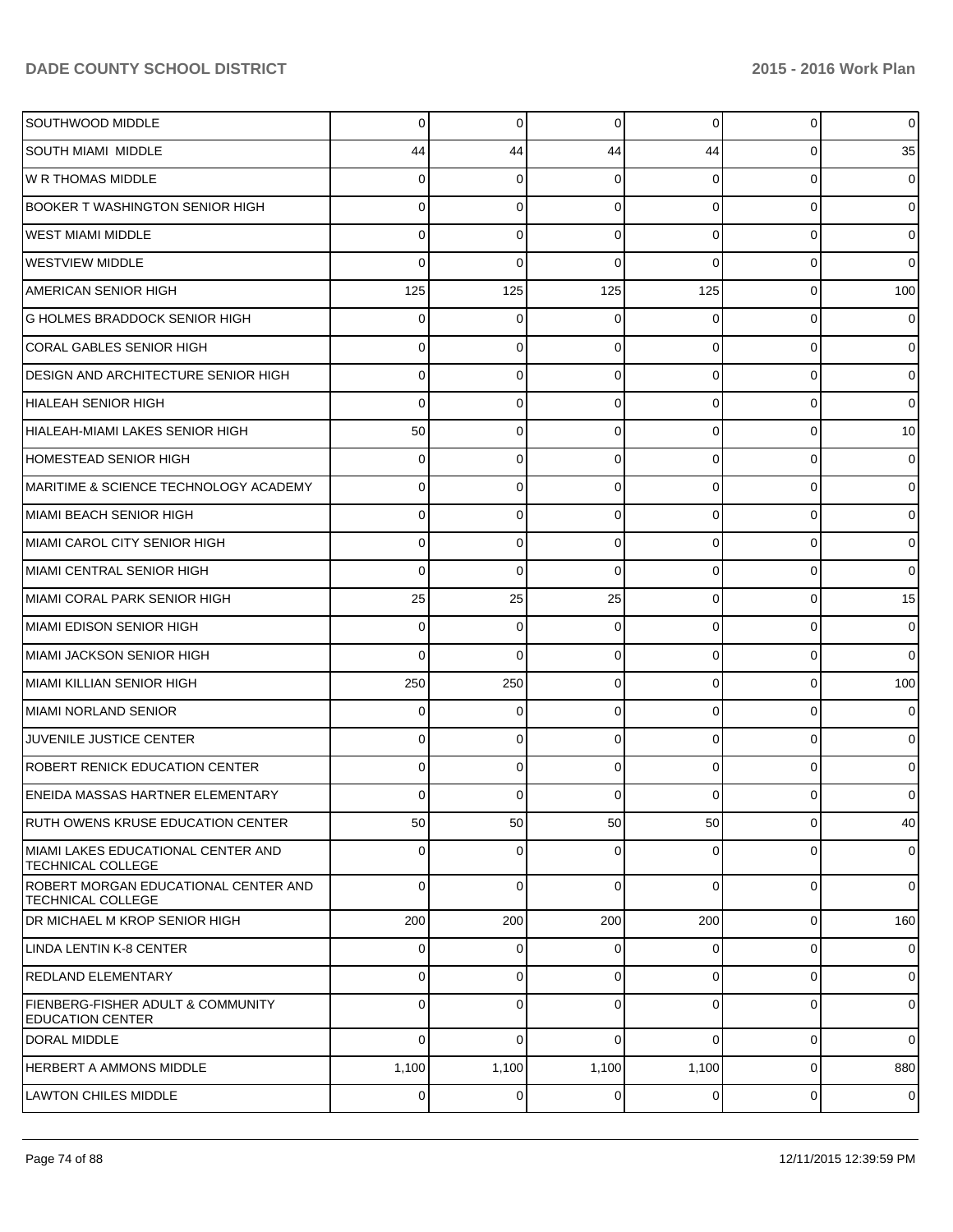| Total number of COFTE students projected by year.                   | 284,429  | 283,931  | 282,800 | 281,320  | 281,607  | 282,817        |
|---------------------------------------------------------------------|----------|----------|---------|----------|----------|----------------|
| Total students in relocatables by year.                             | 12,216   | 10,171   | 8,018   | 5,532    | 50       | 7,197          |
| Totals for DADE COUNTY SCHOOL DISTRICT                              |          |          |         |          |          |                |
| YOUNG MEN'S PREPARATORY ACADEMY                                     | 0        | $\Omega$ | C       | $\Omega$ | 0        | $\Omega$       |
| <b>GATEWAY ENVIRONMENTAL K-8 LEARNING</b><br><b>CENTER</b>          | 176      | 176      | 176     | 0        |          | 106            |
| ALONZO AND TRACY MOURNING SENIOR HIGH<br><b>BISCAYNE BAY CAMPUS</b> | $\Omega$ | $\Omega$ |         | $\Omega$ |          | $\Omega$       |
| INORMAN S. EDELCUP/SUNNY ISLES BEACH K-8                            | n        | 0        | U       | 0        | $\Omega$ | $\Omega$       |
| MANDARIN LAKES K-8 ACADEMY                                          |          | $\Omega$ | C       | $\Omega$ | $\Omega$ | $\overline{0}$ |
| COCONUT PALM K-8 ACADEMY                                            | 0        | 0        | C       | 0        | $\Omega$ | $\Omega$       |
| MEDICAL ACADEMY FOR SCIENCE AND<br>TECHNOLOGY AT HOMESTEAD          | 0        | 0        | 0       | 0        | $\Omega$ | $\overline{0}$ |
| INTERNATIONAL STUDIES PREPARATORY<br><b>ACADEMY AT GABLES</b>       | $\Omega$ | $\Omega$ | C       | 0        | O        | $\Omega$       |
| DR. ROLANDO ESPINOSA K-8 CENTER                                     |          | U        |         | U        | $\Omega$ | $\Omega$       |
| <b>ARCH CREEK ELEMENTARY SCHOOL</b>                                 | U        | $\Omega$ |         | $\Omega$ | O        | $\Omega$       |
| DR. MANUEL C. BARREIRO ELEMENTARY                                   | ∩        | 0        |         | $\Omega$ | 0        | $\overline{0}$ |
| <b>ANDOVER MIDDLE SCHOOL</b>                                        | $\Omega$ | $\Omega$ | O       | $\Omega$ | $\Omega$ | $\Omega$       |
| MIAMI ARTS STUDIO 6-12 @ ZELDA GLAZER                               | 0        | $\Omega$ | 0       | $\Omega$ | $\Omega$ | $\Omega$       |
| <b>GOULDS ELEMENTARY SCHOOL</b>                                     | 0        | 0        | 0       | $\Omega$ | 0        | $\overline{0}$ |
| <b>SPANISH LAKE ELEMENTARY SCHOOL</b>                               | 0        | $\Omega$ | 0       | $\Omega$ | 0        | $\Omega$       |
| <b>BOB GRAHAM EDUCATION CENTER</b>                                  | $\Omega$ | $\Omega$ | 0       | 0        | $\Omega$ | $\Omega$       |
| ROBERT MORGAN EDUCATIONAL CENTER - SHS                              | $\Omega$ | $\Omega$ | C       | $\Omega$ | $\Omega$ | $\Omega$       |
| İMIAMI LAKES TECHNOLOGICAL SENIOR HIGH                              | n        | 0        |         | U        | O        | $\Omega$       |
| <b>FELIX VARELA SENIOR HIGH</b>                                     | 0        | $\Omega$ |         | U        |          | $\overline{0}$ |
| HUBERT O SIBLEY K-8 ACADEMY                                         | 0        | $\Omega$ | C       | $\Omega$ | $\Omega$ | $\Omega$       |

## **Leased Facilities Tracking**

Exising leased facilities and plans for the acquisition of leased facilities, including the number of classrooms and student stations, as reported in the educational plant survey, that are planned in that location at the end of the five year workplan.

Percent in relocatables by year. **4 % 4 % 3 % 2 % 0 % 3 %**

| Location                                                  | # of Leased<br>Classrooms 2015 -<br>2016 | <b>FISH Student</b><br><b>Stations</b> | Owner              | # of Leased<br>Classrooms 2019 - I<br>2020 | <b>FISH Student</b><br><b>Stations</b> |
|-----------------------------------------------------------|------------------------------------------|----------------------------------------|--------------------|--------------------------------------------|----------------------------------------|
| AIR BASE K-8 CENTER FOR INTERNATIONAL<br><b>EDUCATION</b> |                                          |                                        | 108 Mobile Modular | 10 <sub>1</sub>                            | 220                                    |
| LENORA BRAYNON SMITH ELEMENTARY                           |                                          |                                        |                    |                                            |                                        |
| IARCOLA LAKE ELEMENTARY                                   |                                          |                                        |                    |                                            |                                        |
| <b>AUBURNDALE ELEMENTARY</b>                              |                                          |                                        |                    |                                            |                                        |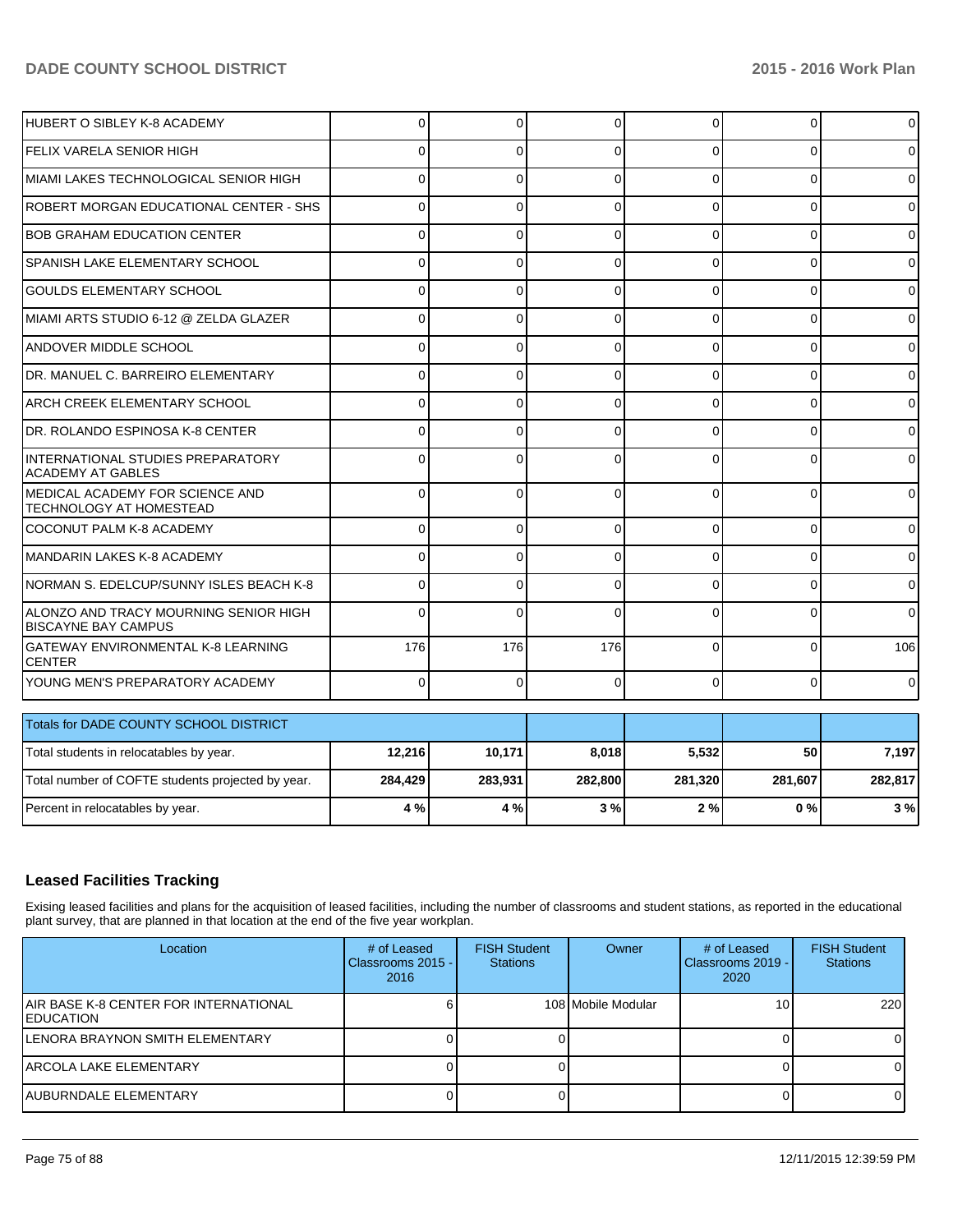| <b>AVOCADO ELEMENTARY</b>                  | $\Omega$    | 0 | 0 | $\overline{0}$ |
|--------------------------------------------|-------------|---|---|----------------|
| <b>BANYAN ELEMENTARY</b>                   |             | 0 | 0 | 0              |
| RUTH K BROAD-BAY HARBOR K-8 CENTER         | 0           | 0 | 0 | 0              |
| <b>ETHEL KOGER BECKHAM ELEMENTARY</b>      | 0           | 0 | 0 | 0              |
| <b>BEL-AIRE ELEMENTARY</b>                 |             | 0 | 0 | 0              |
| <b>BENT TREE ELEMENTARY</b>                |             | 0 | 0 | 0              |
| <b>BISCAYNE ELEMENTARY</b>                 |             |   | 0 | 0              |
| <b>BISCAYNE GARDENS ELEMENTARY</b>         |             | 0 | 0 | 0              |
| VAN E BLANTON ELEMENTARY                   |             |   | 0 | 0              |
| <b>BLUE LAKES ELEMENTARY</b>               | 0           | 0 | 0 | 0              |
| BOWMAN ASHE/DOOLIN K-8 ACADEMY             |             | 0 | 0 | 0              |
| <b>BRENTWOOD ELEMENTARY</b>                |             | 0 | 0 | 0              |
| JAMES H BRIGHT ELEMENTARY                  |             |   | 0 | 0              |
| <b>BROADMOOR ELEMENTARY</b>                |             |   | 0 | 0              |
| W J BRYAN ELEMENTARY                       |             |   | U | 0              |
| <b>BUNCHE PARK ELEMENTARY</b>              | 0           | 0 | 0 | 0              |
| CAMPBELL DRIVE K-8 CENTER                  | 0           | 0 | 0 | 0              |
| CARIBBEAN ELEMENTARY                       | 0           | 0 | 0 | 0              |
| CALUSA ELEMENTARY                          |             |   | 0 | 0              |
| <b>CAROL CITY ELEMENTARY</b>               |             |   | 0 | 0              |
| <b>GEORGE WASHINGTON CARVER ELEMENTARY</b> |             |   | U | 0              |
| FIENBERG-FISHER K-8 CENTER                 |             | 0 | 0 | 0              |
| WILLIAM A CHAPMAN ELEMENTARY               |             | 0 | 0 | 0              |
| <b>CITRUS GROVE ELEMENTARY</b>             |             | 0 | 0 | 0              |
| CLAUDE PEPPER ELEMENTARY                   |             |   |   | 0              |
| COCONUT GROVE ELEMENTARY                   | 0           | 0 | 0 | $\overline{0}$ |
| COLONIAL DRIVE ELEMENTARY                  | 0           | 0 | 0 | 01             |
| COMSTOCK ELEMENTARY                        | 0           | 0 | 0 | 01             |
| NEVA KING COOPER EDUCATIONAL CENTER        | $\mathbf 0$ | 0 | 0 | 0              |
| CORAL GABLES PREPARATORY ACADEMY           | $\mathbf 0$ | 0 | 0 | 0              |
| CORAL PARK ELEMENTARY                      | $\mathbf 0$ | 0 | 0 | 0              |
| CORAL REEF ELEMENTARY                      | 0           | 0 | 0 | 01             |
| CORAL TERRACE ELEMENTARY                   | 0           | 0 | 0 | 01             |
| CORAL WAY K-8 CENTER                       | 0           | 0 | 0 | 0              |
| <b>CRESTVIEW ELEMENTARY</b>                | $\mathbf 0$ | 0 | 0 | 0              |
| CUTLER RIDGE ELEMENTARY                    | $\pmb{0}$   | 0 | 0 | $\circ$        |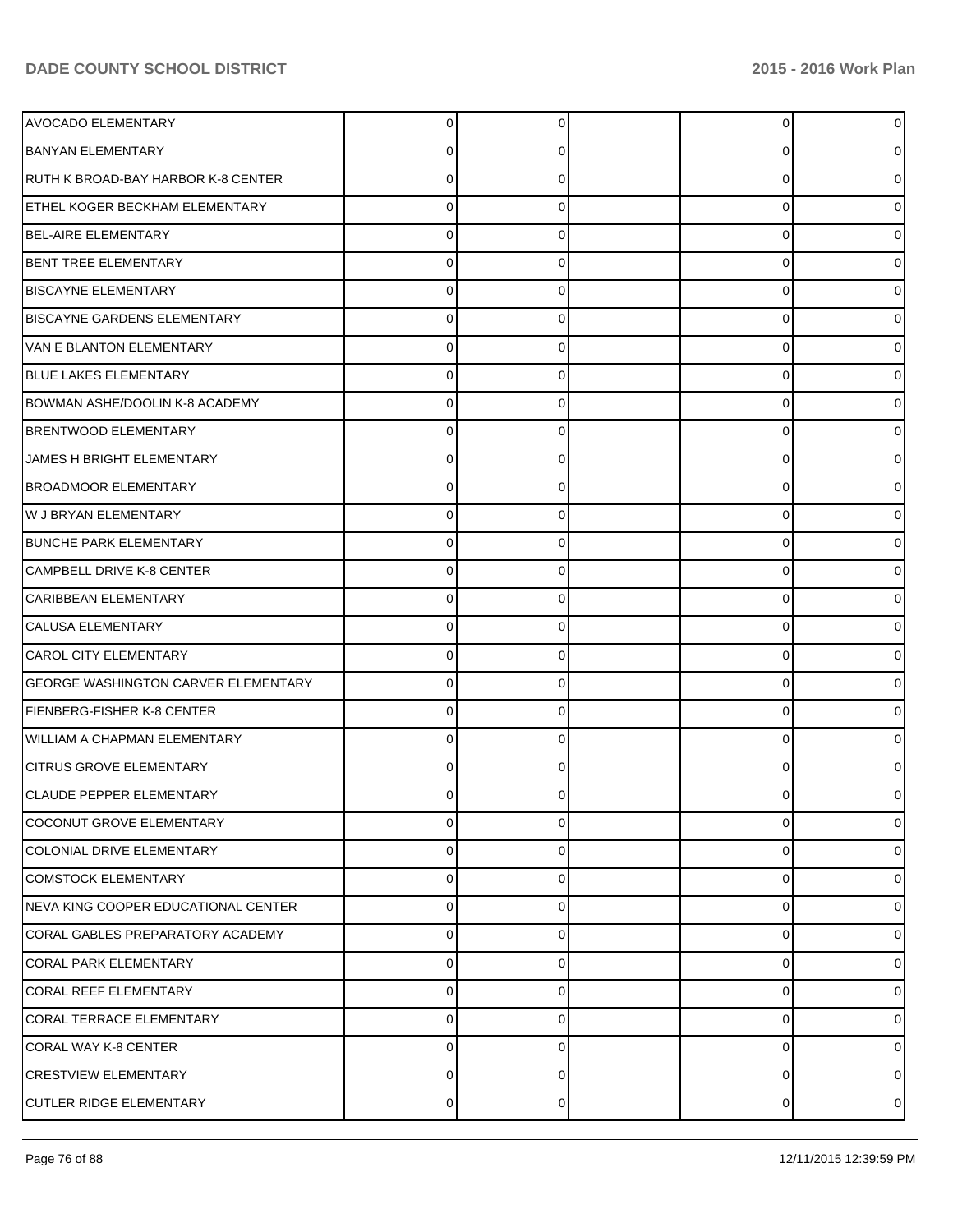| CYPRESS ELEMENTARY                        | 0           |   | 0 | $\overline{0}$ |
|-------------------------------------------|-------------|---|---|----------------|
| <b>DEVON AIRE K-8 CENTER</b>              | 0           | 0 | 0 | 01             |
| <b>FREDERICK DOUGLASS ELEMENTARY</b>      |             |   | 0 | 01             |
| MARJORY STONEMAN DOUGLAS ELEMENTARY       | 0           | n | 0 | 01             |
| CHARLES R DREW K-8 CENTER                 |             |   | 0 | 01             |
| PAUL LAURENCE DUNBAR K-8 CENTER           |             | n | 0 | 01             |
| JOHN G DUPUIS ELEMENTARY                  |             |   | 0 | 01             |
| AMELIA EARHART ELEMENTARY                 | 0           | 0 | 0 | 01             |
| <b>EARLINGTON HEIGHTS ELEMENTARY</b>      | U           |   | 0 | 01             |
| <b>EDISON PARK K-8 CENTER</b>             | 0           | 0 | 0 | 01             |
| <b>EMERSON ELEMENTARY</b>                 |             |   | 0 | 01             |
| LILLIE C EVANS K-8 CENTER                 | 0           | 0 | 0 | 01             |
| EVERGLADES K-8 CENTER                     |             |   | 0 | 01             |
| <b>DAVID FAIRCHILD ELEMENTARY</b>         | 0           | 0 | 0 | 0              |
| <b>FAIRLAWN ELEMENTARY</b>                | 0           |   | 0 | 0              |
| <b>FLAGAMI ELEMENTARY</b>                 | 0           | 0 | 0 | 0              |
| HENRY M FLAGLER ELEMENTARY                |             |   | 0 | 01             |
| <b>FLAMINGO ELEMENTARY</b>                | 0           | n | 0 | 01             |
| <b>FLORIDA CITY ELEMENTARY</b>            |             |   | 0 | 01             |
| <b>GLORIA FLOYD ELEMENTARY</b>            | 0           | 0 | 0 | 0              |
| <b>BENJAMIN FRANKLIN K-8 CENTER</b>       | 0           |   | 0 | 0              |
| <b>FULFORD ELEMENTARY</b>                 | 0           | 0 | 0 | 0              |
| JACK DAVID GORDON ELEMENTARY              | U           |   | 0 | 01             |
| <b>GOLDEN GLADES ELEMENTARY</b>           | o           |   | 0 | 0              |
| JOELLA C GOOD ELEMENTARY                  |             |   | U | 01             |
| <b>GRATIGNY ELEMENTARY</b>                | $\mathbf 0$ | 0 | 0 | $\overline{0}$ |
| <b>GREENGLADE ELEMENTARY</b>              | $\mathbf 0$ | 0 | 0 | 0              |
| <b>GREYNOLDS PARK ELEMENTARY</b>          | $\mathbf 0$ | 0 | 0 | $\overline{0}$ |
| <b>GULFSTREAM ELEMENTARY</b>              | $\mathbf 0$ | 0 | 0 | 0              |
| CHARLES R HADLEY ELEMENTARY               | $\mathbf 0$ | 0 | 0 | $\overline{0}$ |
| JOE HALL ELEMENTARY                       | $\mathbf 0$ | 0 | 0 | 0              |
| HIALEAH ELEMENTARY                        | 0           | 0 | 0 | $\overline{0}$ |
| <b>HIBISCUS ELEMENTARY</b>                | $\mathbf 0$ | 0 | 0 | 0              |
| VIRGINIA A BOONE HIGHLAND OAKS ELEMENTARY | $\mathbf 0$ | 0 | 0 | $\overline{0}$ |
| <b>HOLMES ELEMENTARY</b>                  | $\mathbf 0$ | 0 | 0 | $\overline{0}$ |
| ZORA NEALE HURSTON ELEMENTARY             | $\pmb{0}$   | 0 | 0 | $\circ$        |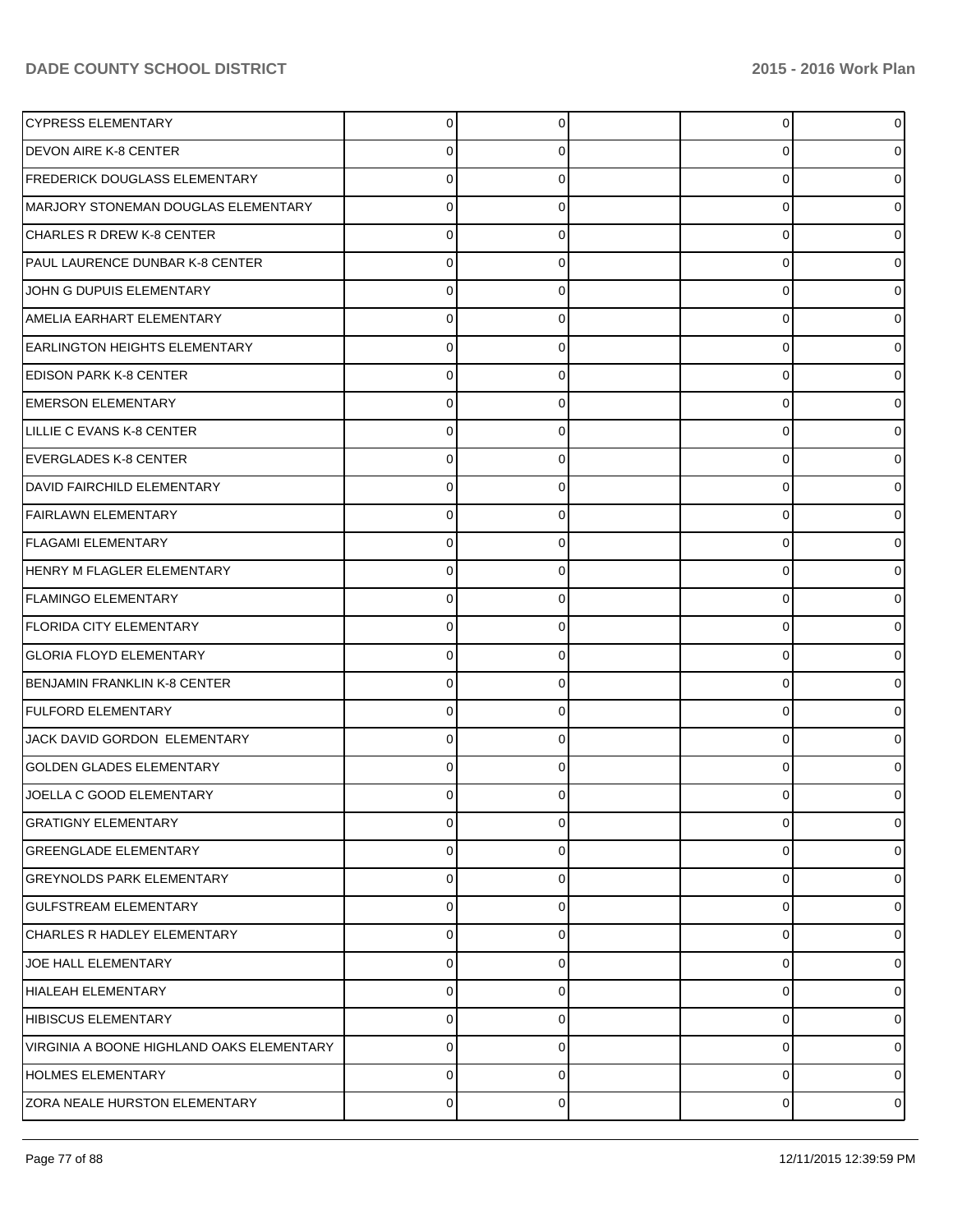| OLIVER HOOVER ELEMENTARY                                          | 0           |          | 0        | 01             |
|-------------------------------------------------------------------|-------------|----------|----------|----------------|
| THENA CROWDER EARLY CHILDHOOD DIAGNOSTIC<br><b>SPECIAL ED CTR</b> | 0           |          | C        | 0              |
| HOWARD DRIVE ELEMENTARY                                           | $\Omega$    | 0        | 0        | 0              |
| <b>IMADIE IVES COMMUNITY ELEMENTARY</b>                           | $\Omega$    | 0        | 0        | 0              |
| KENDALE ELEMENTARY                                                | $\Omega$    | 0        | 0        | 0              |
| KENDALE LAKES ELEMENTARY                                          | $\Omega$    | 0        | 0        | 0              |
| <b>IKENSINGTON PARK ELEMENTARY</b>                                | $\Omega$    | 0        | 0        | 0              |
| KENWOOD K-8 CENTER                                                | $\Omega$    | 0        | 0        | 0              |
| KEY BISCAYNE K-8 CENTER                                           |             | 72       | 0        | 0              |
| KINLOCH PARK ELEMENTARY                                           | $\Omega$    | 0        | 0        | 0              |
| <b>LAKE STEVENS ELEMENTARY</b>                                    | $\Omega$    | 0        | 0        | 0              |
| LAKEVIEW ELEMENTARY                                               | $\Omega$    | 0        | $\Omega$ | 0              |
| LEEWOOD K-8 CENTER                                                | $\Omega$    | 0        | 0        | 0              |
| WILLIAM H. LEHMAN ELEMENTARY                                      | $\Omega$    | 0        | 0        |                |
| LEISURE CITY K-8 CENTER                                           | $\Omega$    | 0        | 0        | 0              |
| LAURA C SAUNDERS ELEMENTARY                                       | $\Omega$    | 0        | 0        | 0              |
| LIBERTY CITY ELEMENTARY                                           | $\Omega$    | 0        | 0        | 0              |
| JESSE J. McCRARY JR. ELEMENTARY SCHOOL                            | $\Omega$    |          | $\Omega$ |                |
| <b>LORAH PARK ELEMENTARY</b>                                      | $\Omega$    | 0        | 0        |                |
| TOUSSAINT L'OUVERTURE ELEMENTARY                                  | $\Omega$    | 0        | 0        |                |
| LUDLAM ELEMENTARY                                                 | $\Omega$    | 0        | 0        | 0              |
| FRANK CRAWFORD MARTIN K-8 CENTER                                  | $\Omega$    |          | $\Omega$ |                |
| <b>WESLEY MATTHEWS ELEMENTARY</b>                                 | $\Omega$    | 0        | $\Omega$ |                |
| MEADOWLANE ELEMENTARY                                             |             |          |          |                |
| MELROSE ELEMENTARY                                                |             |          |          |                |
| MIAMI GARDENS ELEMENTARY                                          | 0           | 0        | $\Omega$ | 0              |
| MIAMI HEIGHTS ELEMENTARY                                          | $\Omega$    | $\Omega$ | 0        | $\Omega$       |
| MIAMI LAKES K-8 CENTER                                            | $\Omega$    | 0        | 0        | 0              |
| MIAMI PARK ELEMENTARY                                             | $\Omega$    | 0        | 0        | 0              |
| MIAMI SHORES ELEMENTARY                                           | $\Omega$    | 0        | 0        | 0              |
| MIAMI SPRINGS ELEMENTARY                                          | $\Omega$    | $\Omega$ | $\Omega$ | $\Omega$       |
| M A MILAM K-8 CENTER                                              | $\Omega$    | 0        | 0        | 0              |
| PHYLLIS R MILLER ELEMENTARY                                       | $\Omega$    | $\Omega$ | 0        | 0              |
| MORNINGSIDE K-8 CENTER                                            | $\Omega$    | $\Omega$ | 0        | 01             |
| ROBERT RUSSA MOTON ELEMENTARY                                     | $\mathbf 0$ | $\Omega$ | 0        | $\overline{0}$ |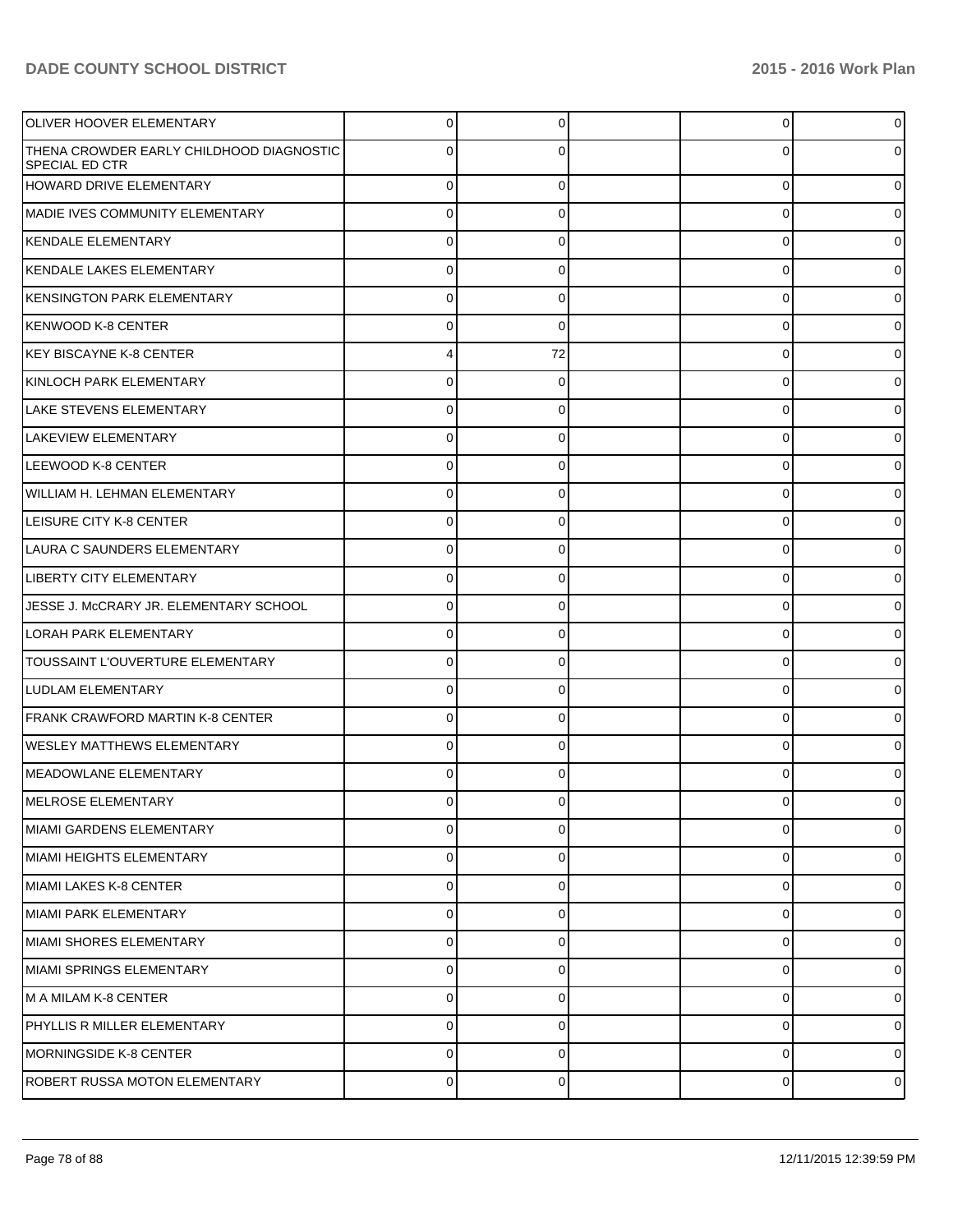| MYRTLE GROVE K-8 CENTER                  | 0              |   | $\overline{0}$ |                |
|------------------------------------------|----------------|---|----------------|----------------|
| MIAMI MACARTHUR SOUTH SENIOR HIGH        |                |   | 0              |                |
| NATURAL BRIDGE ELEMENTARY                | 0              |   | 0              |                |
| <b>NORLAND ELEMENTARY</b>                | 0              |   | 0              |                |
| NORTH BEACH ELEMENTARY                   | 0              |   | 0              |                |
| <b>BARBARA HAWKINS ELEMENTARY</b>        | 0              |   | 0              |                |
| NORTH COUNTY K-8 CENTER                  | 0              |   | 0              |                |
| NORTH GLADE ELEMENTARY                   | 0              |   | 0              |                |
| NORTH HIALEAH ELEMENTARY                 | 0              |   | 0              |                |
| <b>NORTH MIAMI ELEMENTARY</b>            | 0              |   | 0              |                |
| NORTH TWIN LAKES ELEMENTARY              | 0              |   | 0              |                |
| NORWOOD ELEMENTARY                       | 0              |   | 0              |                |
| OAK GROVE ELEMENTARY                     |                |   | 0              |                |
| <b>OJUS ELEMENTARY</b>                   | 0              |   | 0              |                |
| AGENORIA S PASCHAL/OLINDA ELEMENTARY     | 0              |   | 0              |                |
| <b>OLYMPIA HEIGHTS ELEMENTARY</b>        | 0              |   | 0              |                |
| DR. ROBERT B. INGRAM ELEMENTARY          |                |   | 0              |                |
| <b>ORCHARD VILLA ELEMENTARY</b>          | 0              |   | 0              |                |
| <b>PALMETTO ELEMENTARY</b>               | 0              |   | 0              |                |
| <b>PALM LAKES ELEMENTARY</b>             | 0              |   | 0              |                |
| PALM SPRINGS ELEMENTARY                  | 0              |   | 0              |                |
| PALM SPRINGS NORTH ELEMENTARY            | 0              |   | 0              |                |
| <b>PARKVIEW ELEMENTARY</b>               |                |   | 0              |                |
| PARKWAY ELEMENTARY                       | 0              |   | $\Omega$       |                |
| DR. HENRY E. PERRINE ACADEMY OF THE ARTS | 0              |   | 0              |                |
| <b>KELSEY L PHARR ELEMENTARY</b>         | 0              | O | 0              |                |
| PINECREST ELEMENTARY                     | 0              | O | 0              |                |
| PINE LAKE ELEMENTARY                     | 0              |   | 0              | 0              |
| PINE VILLA ELEMENTARY                    | 0              | 0 | 0              | o              |
| POINCIANA PARK ELEMENTARY                | 0              |   | 0              | o              |
| DR GILBERT L PORTER ELEMENTARY           | 0              | 0 | 0              | o              |
| <b>RAINBOW PARK ELEMENTARY</b>           | 0              |   | 0              | o              |
| REDONDO ELEMENTARY                       | 0              | 0 | 0              | o              |
| ETHEL F BECKFORD-RICHMOND ELEMENTARY     | 0              | O | 0              | o              |
| <b>RIVERSIDE ELEMENTARY</b>              | 0              | 0 | 0              | 0              |
| JANE S ROBERTS K-8 CENTER                | $\overline{0}$ | 0 | 0              | $\overline{0}$ |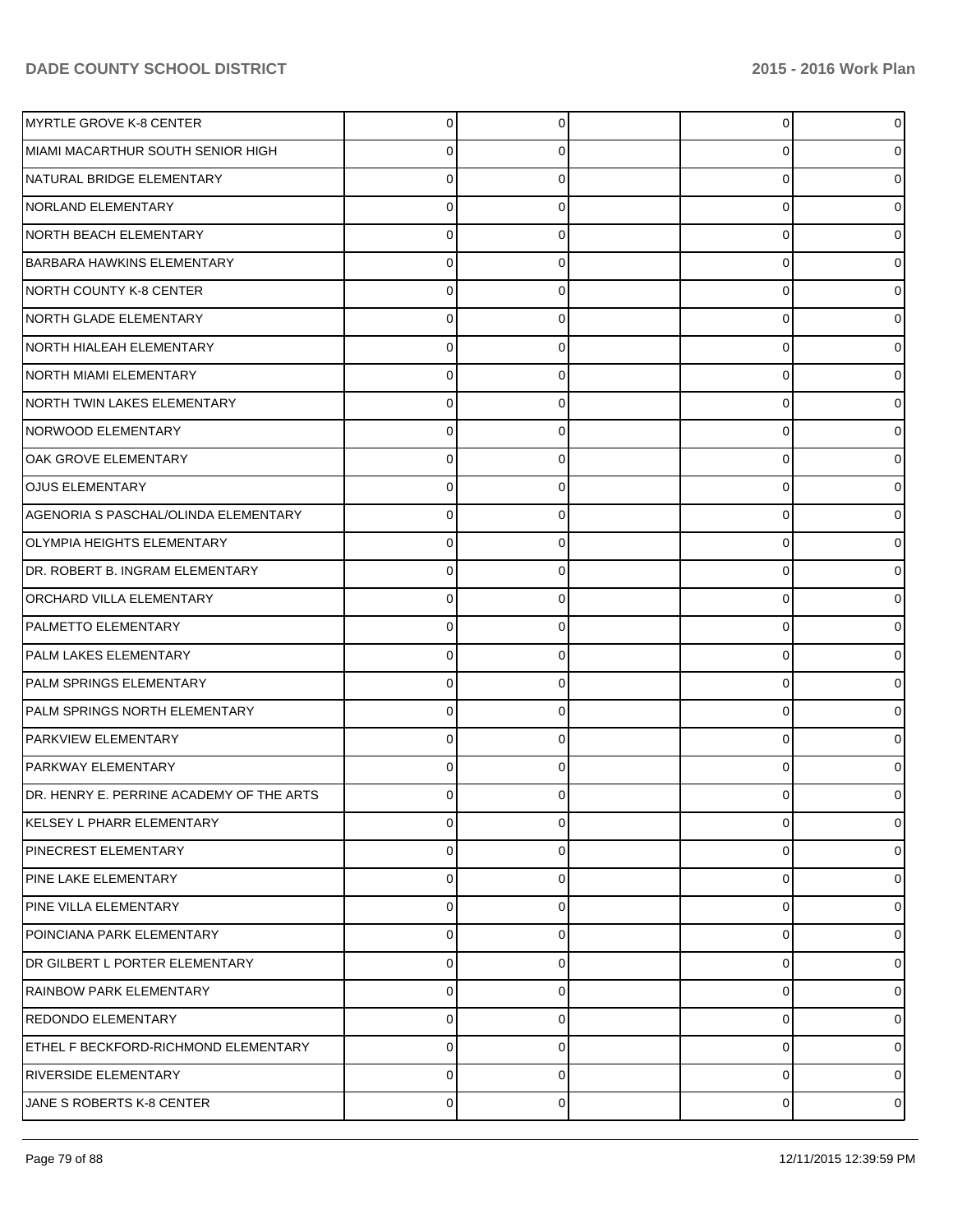| <b>ROCKWAY ELEMENTARY</b>                                 | 0           |          | 0 | $\overline{0}$ |
|-----------------------------------------------------------|-------------|----------|---|----------------|
| <b>ROYAL GREEN ELEMENTARY</b>                             |             |          | U | 0              |
| <b>ROYAL PALM ELEMENTARY</b>                              |             |          | U | 0              |
| <b>GERTRUDE K EDELMAN/SABAL PALM ELEMENTARY</b>           |             |          | 0 | 0              |
| <b>SANTA CLARA ELEMENTARY</b>                             |             |          | U | 0              |
| <b>SCOTT LAKE ELEMENTARY</b>                              |             |          | U | 0              |
| <b>SEMINOLE ELEMENTARY</b>                                |             |          | U | 0              |
| SHADOWLAWN ELEMENTARY                                     |             |          | 0 | 0              |
| SHENANDOAH ELEMENTARY                                     |             |          | U | 0              |
| <b>BEN SHEPPARD ELEMENTARY</b>                            |             |          | 0 | 0              |
| SILVER BLUFF ELEMENTARY                                   |             |          | U | 0              |
| <b>ERNEST R GRAHAM K-8 ACADEMY</b>                        |             |          | U | 0              |
| DR. FREDERICA S WILSON/SKYWAY ELEMENTARY<br><b>SCHOOL</b> |             |          | U | 0              |
| SOUTH POINTE ELEMENTARY                                   | 0           | 0        | 0 | 0              |
| <b>SNAPPER CREEK ELEMENTARY</b>                           | 0           | 0        | 0 | 0              |
| NORTH DADE CENTER FOR MODERN LANGUAGES                    | 0           | 0        | 0 | 0              |
| SOUTH HIALEAH ELEMENTARY                                  | 0           | 0        | 0 | 0              |
| SOUTH MIAMI K-8 CENTER                                    | U           |          | 0 | 0              |
| SOUTH MIAMI HEIGHTS ELEMENTARY                            | 0           | 0        | 0 | 0              |
| <b>SOUTHSIDE ELEMENTARY</b>                               | 0           | 0        | 0 | 0              |
| SPRINGVIEW ELEMENTARY                                     | 0           | 0        | 0 | 0              |
| E W F STIRRUP ELEMENTARY                                  | U           |          | 0 | 0              |
| <b>SUNSET ELEMENTARY</b>                                  | 0           | 0        | 0 | 0              |
| <b>SUNSET PARK ELEMENTARY</b>                             |             |          | U |                |
| SWEETWATER ELEMENTARY                                     | 0           |          |   | 0              |
| <b>SYLVANIA HEIGHTS ELEMENTARY</b>                        | $\Omega$    | 0        | 0 | 0              |
| <b>TREASURE ISLAND ELEMENTARY</b>                         | $\Omega$    | $\Omega$ | 0 | 0              |
| <b>TROPICAL ELEMENTARY</b>                                | $\mathbf 0$ | 0        | 0 | 01             |
| <b>FRANCES S TUCKER ELEMENTARY</b>                        | $\Omega$    | 0        | 0 | 0              |
| <b>TWIN LAKES ELEMENTARY</b>                              | $\mathbf 0$ | 0        | 0 | 01             |
| <b>VILLAGE GREEN ELEMENTARY</b>                           | $\Omega$    | 0        | 0 | 0              |
| <b>VINELAND K-8 CENTER</b>                                | $\Omega$    | 0        | 0 | 01             |
| MAE M WALTERS ELEMENTARY                                  | $\Omega$    | 0        | 0 | $\overline{0}$ |
| WEST HOMESTEAD K-8 CENTER                                 | $\Omega$    | 0        | 0 | $\overline{0}$ |
| HENRY S WEST LABORATORY SCHOOL                            | $\mathbf 0$ | 0        | 0 | $\overline{0}$ |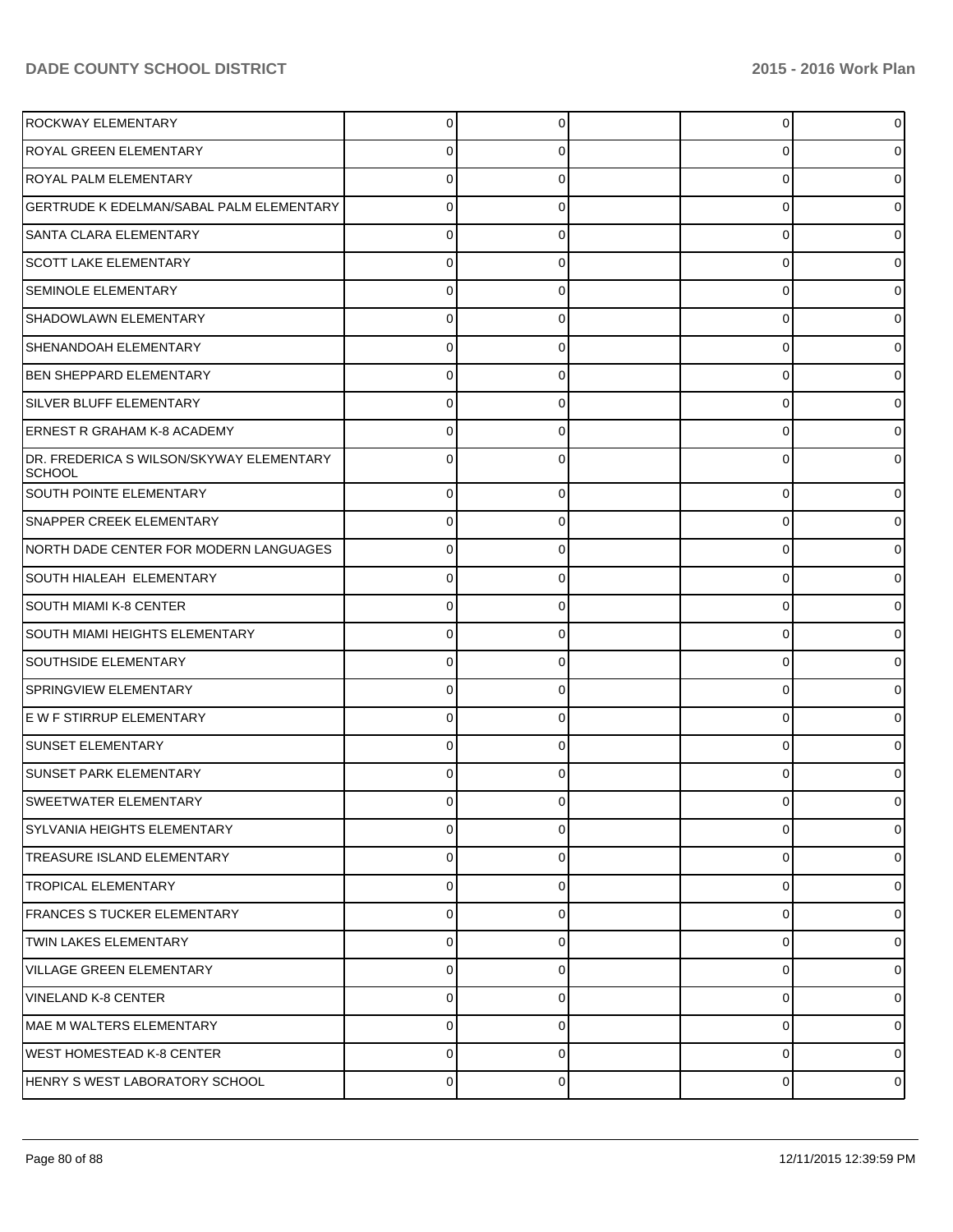| <b>IDR HENRY W MACK/WEST LITTLE RIVER K-8</b><br><b>CENTER</b>  |             |             | $\Omega$ | 01             |
|-----------------------------------------------------------------|-------------|-------------|----------|----------------|
| CARRIE P MEEK/WESTVIEW K-8 CENTER                               | $\Omega$    | 0           | 0        | 0              |
| PHILLIS WHEATLEY ELEMENTARY                                     | 0           | 0           | 0        | 0              |
| <b>WHISPERING PINES ELEMENTARY</b>                              | 0           | U           | $\Omega$ | 0              |
| WINSTON PARK K-8 CENTER                                         | 0           | 0           | 0        | 0              |
| NATHAN B YOUNG ELEMENTARY                                       | 0           | U           | 0        |                |
| <b>GEORGIA JONES-AYERS MIDDLE SCHOOL</b>                        | 0           | 0           | 0        | 0              |
| <b>ARVIDA MIDDLE</b>                                            | 0           | U           | 0        |                |
| <b>BROWNSVILLE MIDDLE</b>                                       | 0           | 0           | 0        | o              |
| <b>PAUL W BELL MIDDLE</b>                                       | 0           |             | 0        |                |
| CAROL CITY MIDDLE                                               |             | 0           | 0        |                |
| CENTER FOR INTERNATIONAL EDUCATION: A<br>CAMBRIDGE ASSOC SCHOOL |             |             | C        |                |
| <b>GEORGE WASHINGTON CARVER MIDDLE</b>                          | $\mathbf 0$ | 0           | $\Omega$ | 0              |
| ICUTLER BAY SENIOR HIGH SCHOOL                                  | 0           | 0           | 0        |                |
| <b>ICITRUS GROVE MIDDLE</b>                                     | 0           | 0           | $\Omega$ |                |
| <b>CUTLER BAY MIDDLE SCHOOL</b>                                 | 0           | 0           | 0        |                |
| RUBEN DARIO MIDDLE                                              | $\mathbf 0$ | 0           | 0        |                |
| <b>CHARLES R DREW MIDDLE</b>                                    | 0           | 0           | 0        |                |
| <b>HENRY H FILER MIDDLE</b>                                     | 0           | 0           | 0        |                |
| <b>GLADES MIDDLE</b>                                            | 0           | 0           | 0        |                |
| <b>HAMMOCKS MIDDLE</b>                                          | 0           | 0           | 0        |                |
| HIALEAH MIDDLE                                                  | 0           | 0           | 0        |                |
| HIGHLAND OAKS MIDDLE                                            | 0           | 0           | $\Omega$ |                |
| HOMESTEAD MIDDLE                                                |             |             | U        |                |
| THOMAS JEFFERSON MIDDLE                                         |             |             |          |                |
| JOHN F KENNEDY MIDDLE                                           | $\mathbf 0$ | $\Omega$    | $\Omega$ | $\overline{0}$ |
| KINLOCH PARK MIDDLE                                             | $\mathbf 0$ | 0           | 0        | $\overline{0}$ |
| LAKE STEVENS MIDDLE                                             | $\pmb{0}$   | 0           | 0        | $\overline{0}$ |
| JOSE DE DIEGO MIDDLE                                            | 0           | 0           | 0        | $\overline{0}$ |
| MADISON MIDDLE                                                  | $\mathbf 0$ | 0           | 0        | $\overline{0}$ |
| HORACE MANN MIDDLE                                              | $\mathbf 0$ | 0           | 0        | $\overline{0}$ |
| JOSE MARTI MAST 6-12 ACADEMY                                    | $\mathbf 0$ | 0           | $\Omega$ | $\overline{0}$ |
| ARTHUR AND POLLY MAYS CONSERVATORY OF<br>THE ARTS               | $\Omega$    | 0           | 0        | $\overline{0}$ |
| HOWARD D MCMILLAN MIDDLE                                        | $\Omega$    | $\Omega$    | $\Omega$ | $\overline{0}$ |
| ADA MERRITT K-8 CENTER                                          | $\mathbf 0$ | $\mathbf 0$ | 0        | $\overline{0}$ |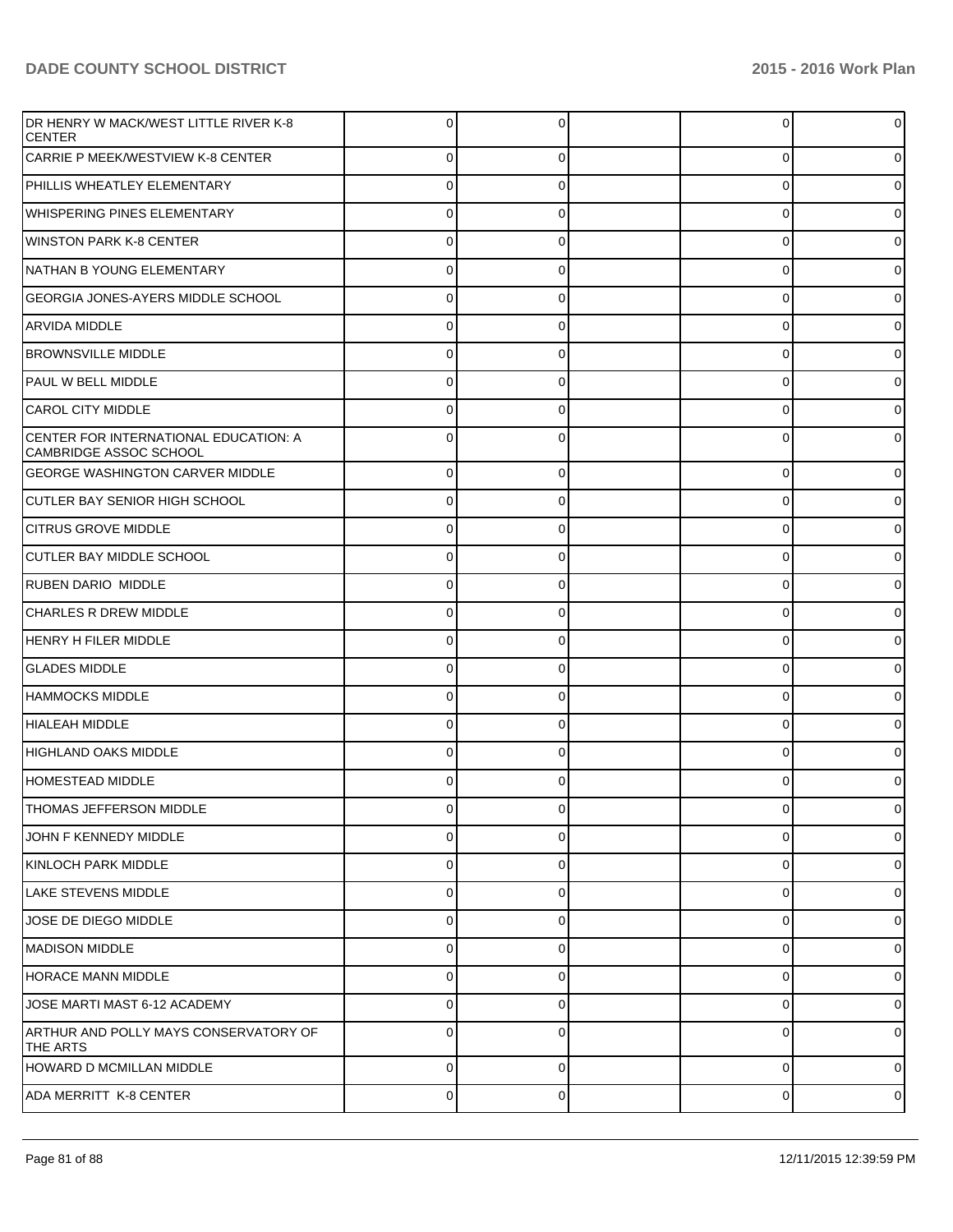| <b>ITECH@ THOMAS A EDISON EDUCATION CENTER</b> | $\Omega$       | $\Omega$    |                            | 0  | 0              |
|------------------------------------------------|----------------|-------------|----------------------------|----|----------------|
| MIAMI LAKES MIDDLE                             | 0              | O           |                            | 0  |                |
| MIAMI SPRINGS MIDDLE                           | 0              | n           |                            | 0  |                |
| NAUTILUS MIDDLE                                | 0              | 0           |                            | 0  |                |
| NORLAND MIDDLE                                 | 0              | n           |                            | 0  |                |
| NORTH DADE MIDDLE                              | 0              | 0           |                            | 0  |                |
| NORTH MIAMI MIDDLE                             | 0              | n           |                            | 0  |                |
| <b>PALM SPRINGS MIDDLE</b>                     | 0              | 0           |                            | 0  |                |
| <b>PALMETTO MIDDLE</b>                         | 0              | n           |                            | 0  | 0              |
| PARKWAY MIDDLE                                 | 0              | 0           |                            | 0  | 0              |
| PONCE DE LEON MIDDLE                           | 0              | 0           |                            | 0  | 0              |
| <b>REDLAND MIDDLE</b>                          | 0              | $\Omega$    |                            | 0  | 0              |
| <b>RICHMOND HEIGHTS MIDDLE</b>                 | 0              |             | 0 Miami-Dade<br>County     | 13 | 263            |
| RIVIERA MIDDLE                                 | $\Omega$       |             |                            | 0  | 0              |
| <b>ROCKWAY MIDDLE</b>                          | $\Omega$       | $\Omega$    |                            | 0  | $\overline{0}$ |
| <b>SHENANDOAH MIDDLE</b>                       | $\Omega$       | $\Omega$    |                            | 0  | 01             |
| SOUTHWOOD MIDDLE                               | $\Omega$       | 0           |                            | 0  | 01             |
| <b>SOUTH MIAMI MIDDLE</b>                      | $\Omega$       | $\Omega$    |                            | 0  | 01             |
| W R THOMAS MIDDLE                              | $\Omega$       | 0           |                            | 0  | 01             |
| <b>BOOKER T WASHINGTON SENIOR HIGH</b>         | $\Omega$       | $\Omega$    |                            | 0  | 01             |
| <b>WEST MIAMI MIDDLE</b>                       | $\Omega$       | $\Omega$    |                            | 0  | 01             |
| <b>WESTVIEW MIDDLE</b>                         | $\Omega$       | $\Omega$    |                            | 0  | 01             |
| <b>AMERICAN SENIOR HIGH</b>                    | $\Omega$       | 0           |                            | 0  | 01             |
| <b>G HOLMES BRADDOCK SENIOR HIGH</b>           | $\Omega$       | $\Omega$    |                            | 0  | 0              |
| CORAL GABLES SENIOR HIGH                       | 01             | $\Omega$    |                            | O  | 01             |
| DESIGN AND ARCHITECTURE SENIOR HIGH            | $\Omega$       |             | 0 DACRA Design<br>4141 LLC | 6  | 150            |
| HIALEAH SENIOR HIGH                            | $\overline{0}$ | $\Omega$    |                            | 0  | $\overline{0}$ |
| HIALEAH-MIAMI LAKES SENIOR HIGH                | $\overline{0}$ | $\mathbf 0$ |                            | 0  | $\overline{0}$ |
| HOMESTEAD SENIOR HIGH                          | $\overline{0}$ | $\mathbf 0$ |                            | 0  | $\overline{0}$ |
| MIAMI BEACH SENIOR HIGH                        | $\overline{0}$ | $\mathbf 0$ |                            | 0  | $\overline{0}$ |
| MIAMI CAROL CITY SENIOR HIGH                   | $\overline{0}$ | $\mathbf 0$ |                            | 0  | $\overline{0}$ |
| İMIAMI CENTRAL SENIOR HIGH                     | $\overline{0}$ | $\mathbf 0$ |                            | 0  | $\overline{0}$ |
| MIAMI CORAL PARK SENIOR HIGH                   | $\overline{0}$ | $\mathbf 0$ |                            | 0  | $\overline{0}$ |
| MIAMI EDISON SENIOR HIGH                       | $\overline{0}$ | $\mathbf 0$ |                            | 0  | $\overline{0}$ |
| MIAMI JACKSON SENIOR HIGH                      | $\overline{0}$ | $\mathbf 0$ |                            | 0  | $\overline{0}$ |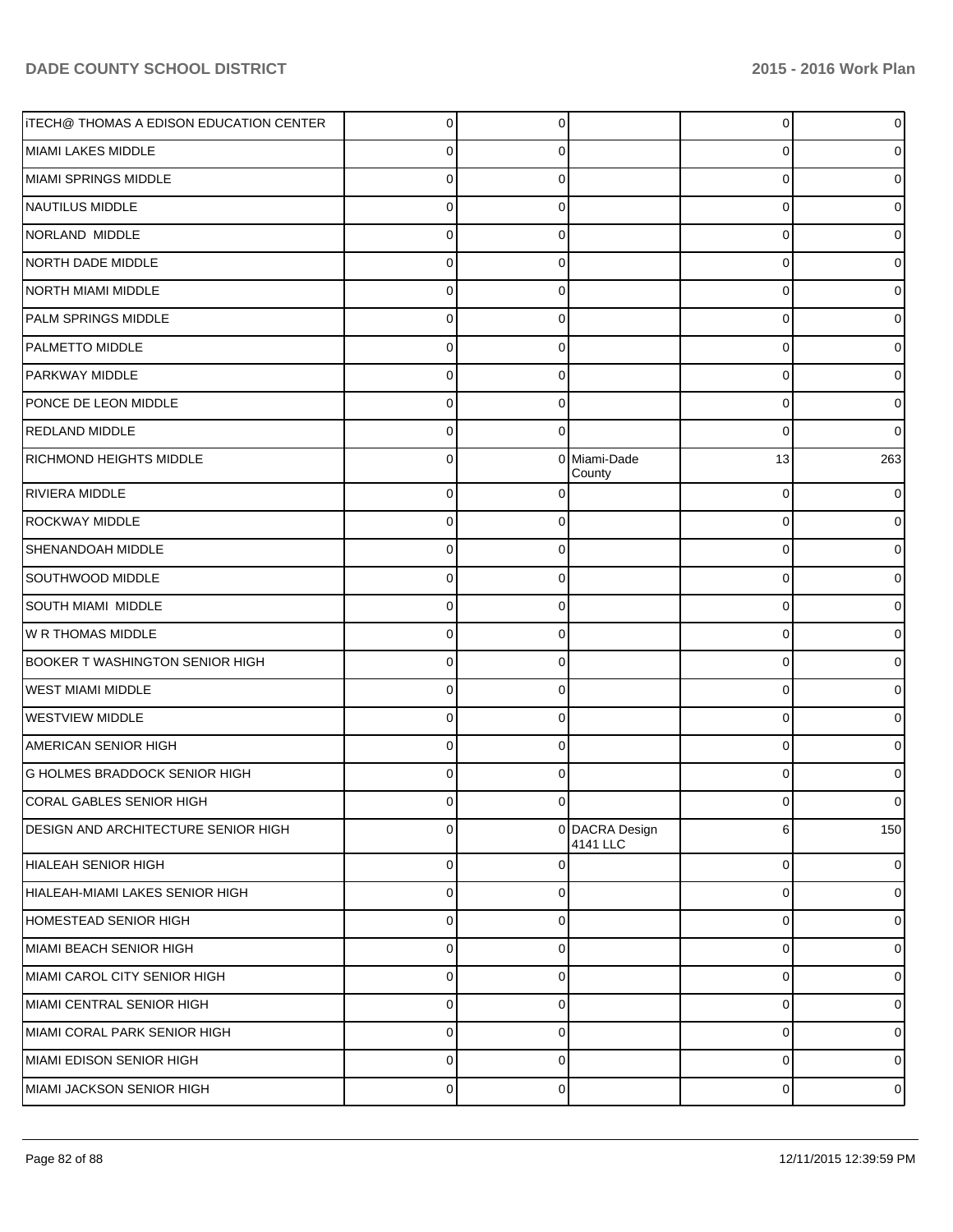| MIAMI KILLIAN SENIOR HIGH                                        | 0           | 0        |                   | 0 | 0              |
|------------------------------------------------------------------|-------------|----------|-------------------|---|----------------|
| MIAMI NORLAND SENIOR                                             | O           |          |                   | U |                |
| MIAMI NORTHWESTERN SENIOR HIGH                                   | ∩           |          |                   | 0 |                |
| <b>MIAMI PALMETTO SENIOR HIGH</b>                                | U           | 0        |                   | 0 |                |
| MIAMI SENIOR HIGH                                                | U           |          |                   | 0 |                |
| MIAMI SPRINGS SENIOR HIGH                                        | $\Omega$    | 0        |                   | 0 |                |
| İMIAMI SUNSET SENIOR HIGH                                        | ∩           |          |                   | 0 |                |
| NORTH MIAMI BEACH SENIOR HIGH                                    | 0           | 0        |                   | 0 |                |
| <b>NORTH MIAMI SENIOR HIGH</b>                                   | ∩           |          |                   | 0 |                |
| WILLIAM H TURNER TECHNICAL ARTS SENIOR HIGH                      | $\Omega$    | 0        |                   | 0 |                |
| TERRA ENVIRONMENTAL RESEARCH INSTITUTE                           | ∩           |          |                   | 0 |                |
| <b>SOUTH DADE SENIOR HIGH</b>                                    | $\Omega$    | 0        |                   | 0 | 0              |
| <b>SOUTH MIAMI SENIOR HIGH</b>                                   | ∩           |          |                   | 0 |                |
| MIAMI SOUTHRIDGE SENIOR HIGH                                     | 0           | 0        |                   | 0 |                |
| <b>SOUTHWEST MIAMI SENIOR HIGH</b>                               | ∩           |          |                   | 0 |                |
| <b>BARBARA GOLEMAN SENIOR HIGH</b>                               | $\Omega$    | 0        |                   | 0 |                |
| <b>GEORGE T BAKER AVIATION TECHNICAL COLLEGE</b>                 | O           |          |                   | 0 |                |
| <b>ENGLISH CENTER</b>                                            | $\Omega$    | 0        |                   | 0 | 0              |
| LINDSEY HOPKINS TECHNICAL COLLEGE                                | ∩           |          |                   | 0 |                |
| JAN MANN OPPORTUNITY SCHOOL                                      | $\Omega$    | 0        |                   | 0 |                |
| <b>COPE CENTER NORTH</b>                                         | ∩           |          |                   | 0 |                |
| DOROTHY M WALLACE - COPE CENTER SOUTH                            | $\Omega$    | 0        |                   | 0 | 0              |
| ID A DORSEY TECHNICAL COLLEGE                                    | ∩           |          |                   | 0 |                |
| JUVENILE JUSTICE CENTER                                          | ŋ           | 0        |                   | 0 |                |
| <b>ROBERT RENICK EDUCATION CENTER</b>                            |             |          |                   |   |                |
| ENEIDA MASSAS HARTNER ELEMENTARY                                 | $\Omega$    | $\Omega$ |                   | 0 | $\overline{0}$ |
| RUTH OWENS KRUSE EDUCATION CENTER                                | 4           |          | 50 Mobile Modular | 4 | 50             |
| MIAMI LAKES EDUCATIONAL CENTER AND<br><b>TECHNICAL COLLEGE</b>   | $\Omega$    | 0        |                   | 0 | $\overline{0}$ |
| ROBERT MORGAN EDUCATIONAL CENTER AND<br><b>TECHNICAL COLLEGE</b> | $\Omega$    | $\Omega$ |                   | 0 | $\overline{0}$ |
| HIALEAH GARDENS ELEMENTARY                                       | $\Omega$    | $\Omega$ |                   | 0 | $\overline{0}$ |
| <b>IRVING &amp; BEATRICE PESKOE K-8 CENTER</b>                   | $\Omega$    | $\Omega$ |                   | 0 | $\overline{0}$ |
| CHARLES DAVID WYCHE JR ELEMENTARY                                | $\Omega$    | $\Omega$ |                   | 0 | $\overline{0}$ |
| EUGENIA B THOMAS K-8 CENTER                                      | $\Omega$    | $\Omega$ |                   | 0 | $\overline{0}$ |
| JOHN I SMITH K-8 CENTER                                          | $\Omega$    | $\Omega$ |                   | 0 | $\overline{0}$ |
| MAYA ANGELOU ELEMENTARY                                          | $\mathbf 0$ | 0        |                   | 0 | $\overline{0}$ |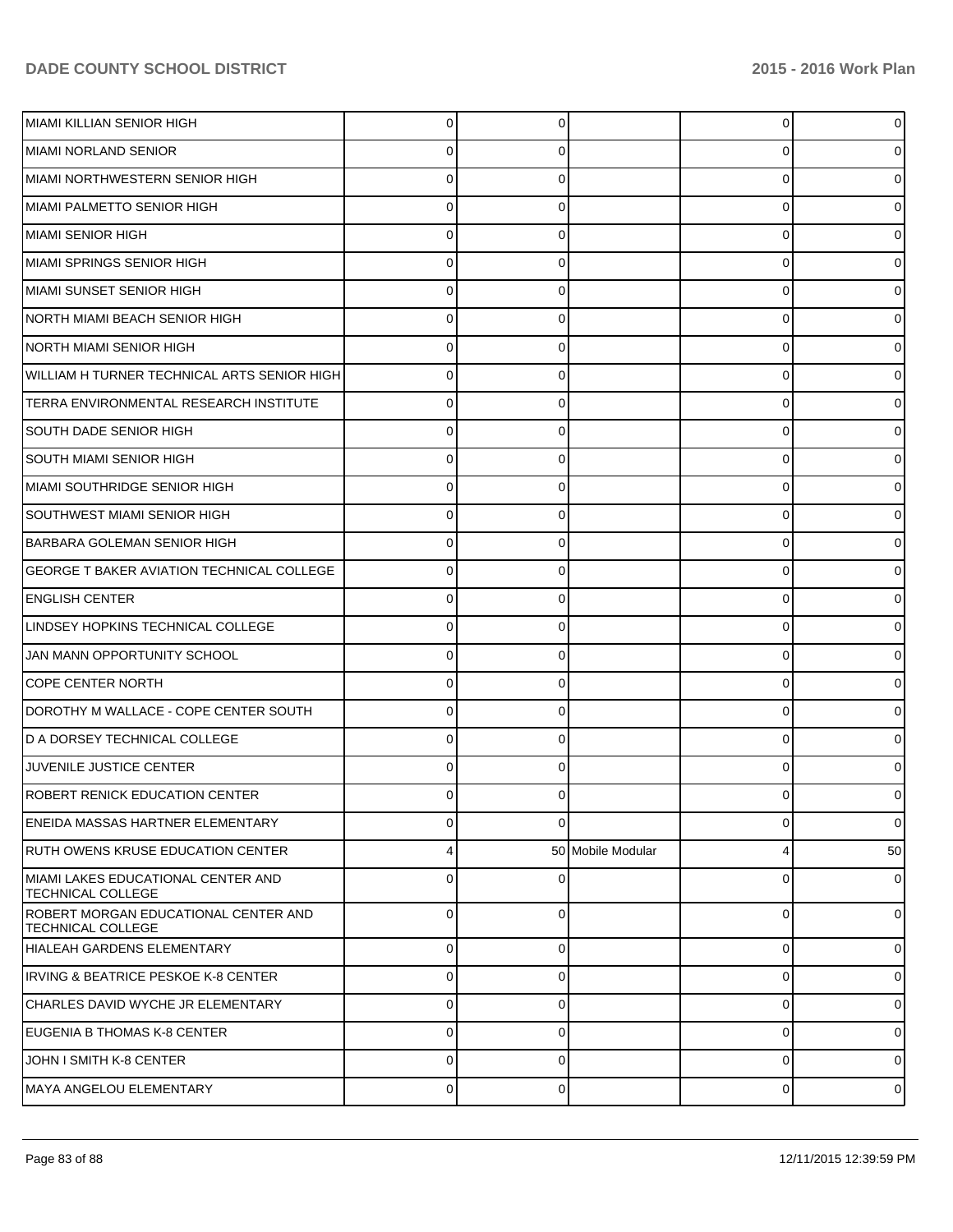| DR EDWARD L WHIGHAM ELEMENTARY                               | 0        |   |                 | 0              |          |
|--------------------------------------------------------------|----------|---|-----------------|----------------|----------|
| <b>CORAL REEF SENIOR HIGH</b>                                |          |   |                 | 0              |          |
| HENRY E S REEVES ELEMENTARY                                  |          |   |                 | 0              |          |
| DANTE B FASCELL ELEMENTARY                                   | 0        |   |                 | 0              |          |
| DR CARLOS J FINLAY ELEMENTARY                                | C        |   |                 | 0              |          |
| CHRISTINA M EVE ELEMENTARY                                   | 0        |   |                 | 0              |          |
| LINDA LENTIN K-8 CENTER                                      |          |   |                 | 0              |          |
| REDLAND ELEMENTARY                                           | 0        |   |                 | 0              |          |
| FIENBERG-FISHER ADULT & COMMUNITY<br><b>EDUCATION CENTER</b> | 0        |   |                 | 0              |          |
| <b>DORAL MIDDLE</b>                                          | $\Omega$ |   |                 | $\mathbf 0$    |          |
| <b>HERBERT A AMMONS MIDDLE</b>                               | $\Omega$ | 0 |                 | 0              |          |
| <b>LAWTON CHILES MIDDLE</b>                                  | $\Omega$ |   |                 | 0              |          |
| HUBERT O SIBLEY K-8 ACADEMY                                  | $\Omega$ | 0 |                 | 0              |          |
| <b>FELIX VARELA SENIOR HIGH</b>                              | $\Omega$ |   |                 | 0              |          |
| İMIAMI LAKES TECHNOLOGICAL SENIOR HIGH                       | $\Omega$ | 0 |                 | 0              |          |
| ROBERT MORGAN EDUCATIONAL CENTER - SHS                       | $\Omega$ |   |                 | 0              |          |
| <b>BOB GRAHAM EDUCATION CENTER</b>                           | $\Omega$ | 0 |                 | 0              |          |
| JOHN A FERGUSON SENIOR HIGH                                  | $\Omega$ |   |                 | 0              |          |
| LAMAR LOUIS CURRY MIDDLE                                     | $\Omega$ | 0 |                 | 0              | 0        |
| DAVID LAWRENCE JR K-8 CENTER                                 | $\Omega$ |   |                 | 0              |          |
| RONALD W. REAGAN/DORAL SENIOR HIGH SCHOOL                    | 0        | 0 |                 | $\mathbf 0$    | 0        |
| AVENTURA WATERWAYS K-8 CENTER                                | 0        |   | 0 RK Associates | 18             | 396      |
| HIALEAH GARDENS MIDDLE SCHOOL                                | 0        |   |                 | 0              |          |
| <b>WEST HIALEAH GARDENS ELEMENTARY SCHOOL</b>                | $\Omega$ |   |                 | 0              |          |
| HIALEAH GARDENS SENIOR HIGH SCHOOL                           | $\Omega$ |   |                 | 0              |          |
| NORMA BUTLER BOSSARD ELEMENTARY                              | $\Omega$ | 0 |                 | $\Omega$       | 0        |
| JORGE MAS CANOSA MIDDLE SCHOOL                               | $\Omega$ | 0 |                 | 0              | 0        |
| YOUNG WOMEN'S ACADEMY                                        | $\Omega$ | 0 |                 | 0              | 0        |
| WESTLAND HIALEAH SENIOR HIGH SCHOOL                          | $\Omega$ | 0 |                 | 0              | 0        |
| COUNTRY CLUB MIDDLE SCHOOL                                   | $\Omega$ | 0 |                 | $\overline{0}$ | $\Omega$ |
| <b>SOUTH DADE MIDDLE SCHOOL</b>                              | $\Omega$ | 0 |                 | 0              | 0        |
| <b>SPANISH LAKE ELEMENTARY SCHOOL</b>                        | $\Omega$ | 0 |                 | 0              | $\Omega$ |
| <b>GOULDS ELEMENTARY SCHOOL</b>                              | $\Omega$ | 0 |                 | 0              | 0        |
| IMIAMI ARTS STUDIO 6-12 @ ZELDA GLAZER_                      | $\Omega$ | 0 |                 | 0              | 0        |
| ANDOVER MIDDLE SCHOOL                                        | $\Omega$ | 0 |                 | $\overline{0}$ | 0        |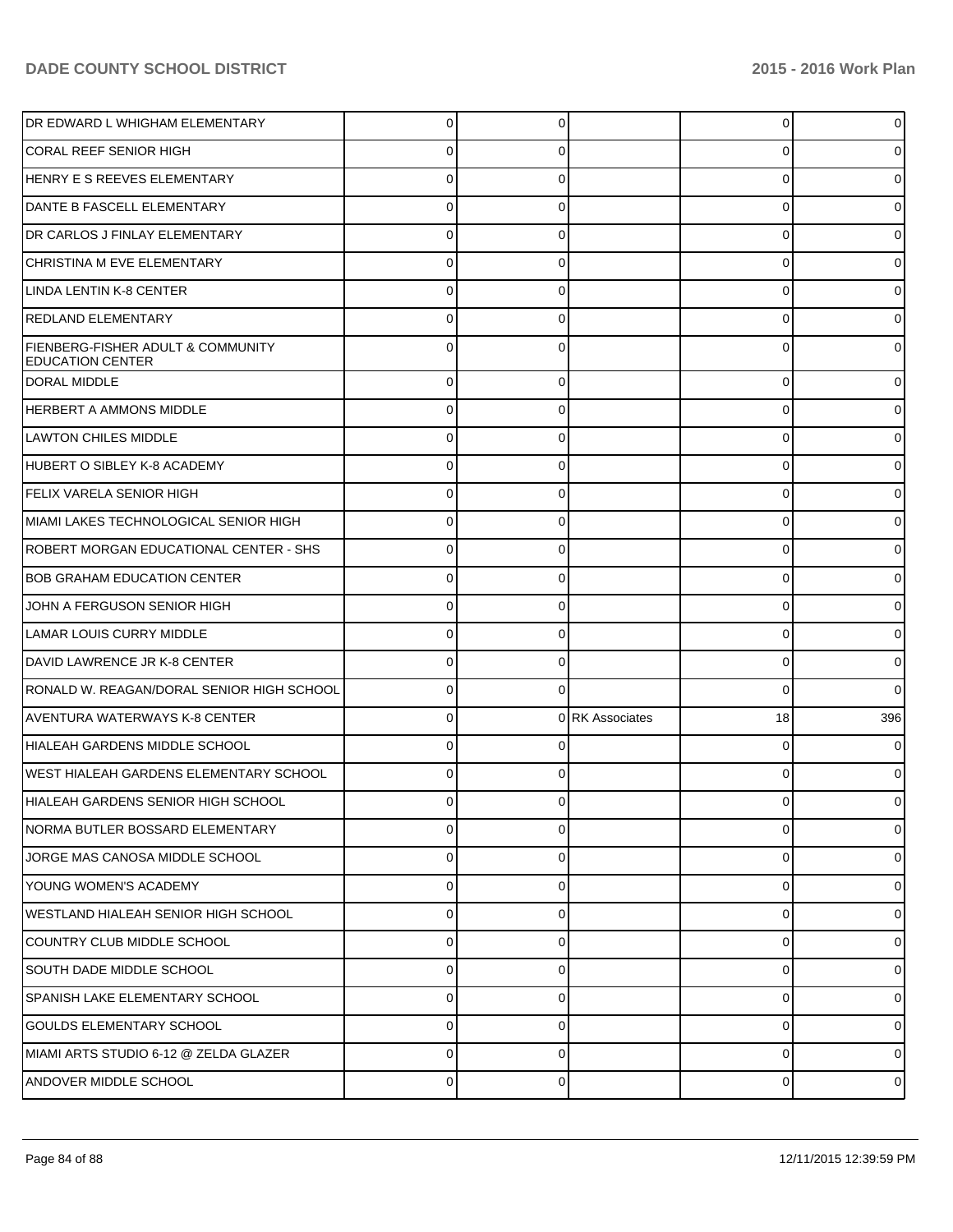| IDR. MANUEL C. BARREIRO ELEMENTARY                                    |    |     |                    |    | $\overline{0}$ |
|-----------------------------------------------------------------------|----|-----|--------------------|----|----------------|
| IARCH CREEK ELEMENTARY SCHOOL                                         | 0  |     |                    |    | $\Omega$       |
| IDR. ROLANDO ESPINOSA K-8 CENTER                                      | n  |     |                    |    | $\Omega$       |
| INTERNATIONAL STUDIES PREPARATORY<br>IACADEMY AT GABLES               | 0  |     |                    |    | $\Omega$       |
| IMEDICAL ACADEMY FOR SCIENCE AND<br>ITECHNOLOGY AT HOMESTEAD          | o  |     |                    | C  | 01             |
| ICOCONUT PALM K-8 ACADEMY                                             | 0  |     |                    | ∩  | $\overline{0}$ |
| IMANDARIN LAKES K-8 ACADEMY                                           |    |     |                    |    | $\Omega$       |
| INORMAN S. EDELCUP/SUNNY ISLES BEACH K-8                              | 0  | U   |                    | ∩  | $\Omega$       |
| IALONZO AND TRACY MOURNING SENIOR HIGH<br><b>IBISCAYNE BAY CAMPUS</b> | 0  | 0   |                    |    | $\Omega$       |
| IGATEWAY ENVIRONMENTAL K-8 LEARNING<br>ICENTER                        | 8  |     | 176 Mobile Modular | 8  | 176            |
| IYOUNG MEN'S PREPARATORY ACADEMY                                      |    |     |                    |    | $\Omega$       |
| IDR MICHAEL M KROP SENIOR HIGH                                        | 0  | ŋ   |                    |    | $\Omega$       |
|                                                                       | 22 | 406 |                    | 59 | 1,255          |

## **Failed Standard Relocatable Tracking**

Relocatable units currently reported by school, from FISH, and the number of relocatable units identified as 'Failed Standards'.

Nothing reported for this section.

## **Planning**

#### **Class Size Reduction Planning**

**Plans approved by the school board that reduce the need for permanent student stations such as acceptable school capacity levels, redistricting, busing, year-round schools, charter schools, magnet schools, public-private partnerships, multitrack scheduling, grade level organization, block scheduling, or other alternatives.**

Yearly, the School Board avails itself of a number of different tools to address class size reduction planning requirements. Most salient among them are: the yearly attendance boundary process which is used to ascertain whether any schools should be reviewed for possible boundary adjustments as a means to balance the need for student stations; implementation of magnet programs in under enrolled areas of the district or different grade configurations as a means to promote enrollment without the need for new facilities; and the yearly process of reviewing, processing and approving charter school applications, which has had the effect of increasing choices available to parents and students (see http://charterschools.dadeschools.net/ for process, timelines and activities).

#### **School Closure Planning**

**Plans for the closure of any school, including plans for disposition of the facility or usage of facility space, and anticipated revenues.**

Presently, there is no Board approved plan in place for school closures.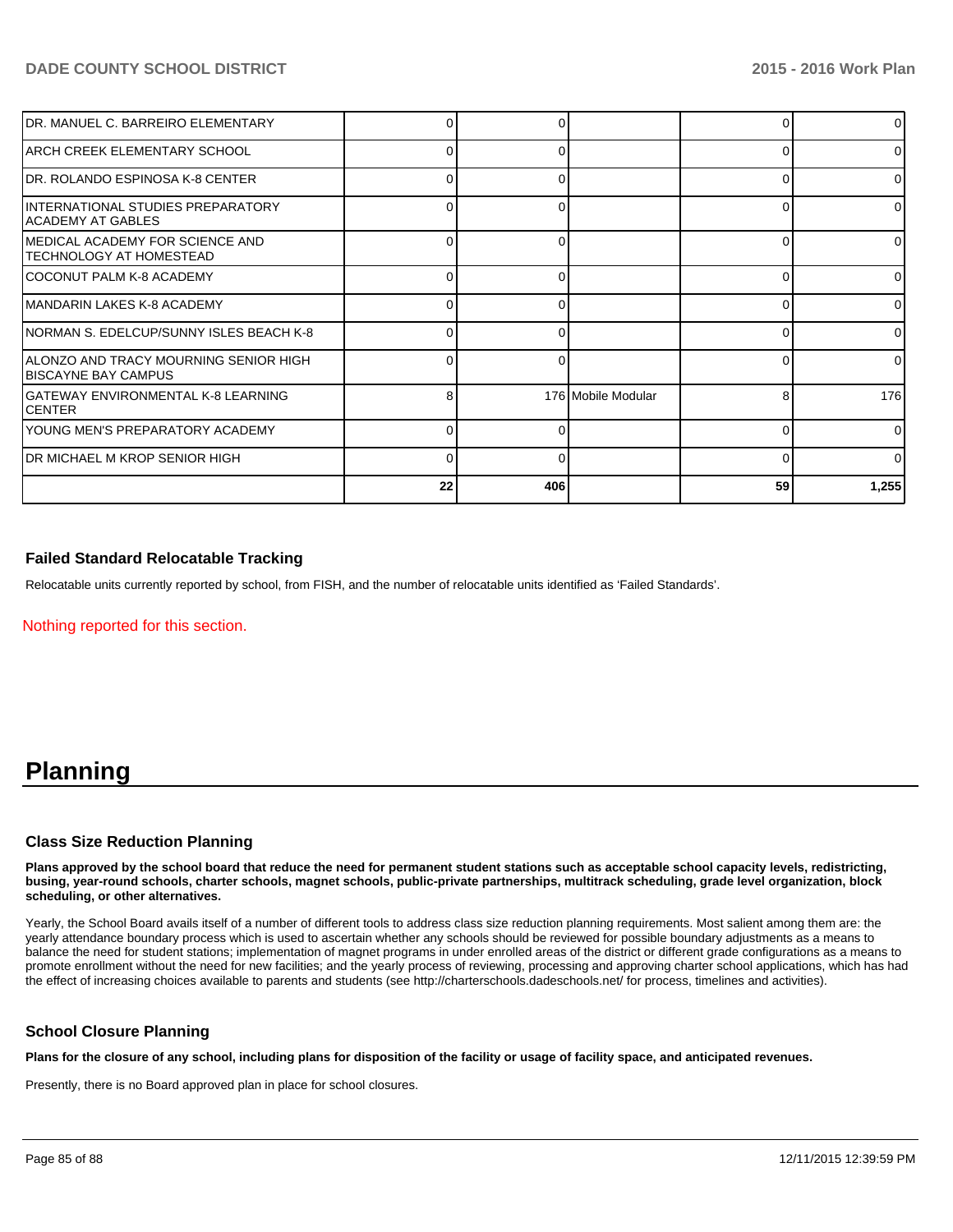# **Long Range Planning**

#### **Ten-Year Maintenance**

District projects and locations regarding the projected need for major renovation, repair, and maintenance projects within the district in years 6-10 beyond the projects plans detailed in the five years covered by the work plan.

| Project              | 2019 - 2020 / 2024 - 2025<br><b>Projected Cost</b> |
|----------------------|----------------------------------------------------|
| <b>I</b> Maintenance | \$1,672,795,060                                    |
|                      | \$1,672,795,060                                    |

### **Ten-Year Capacity**

Schedule of capital outlay projects projected to ensure the availability of satisfactory student stations for the projected student enrollment in K-12 programs for the future 5 years beyond the 5-year district facilities work program.

| Project     | Location, Community, Quadrant or other<br>general location | 2019 - 2020 / 2024 - 2025<br><b>Projected Cost</b> |
|-------------|------------------------------------------------------------|----------------------------------------------------|
| IS/S "FFF1" | South Region                                               | \$35,700,000                                       |
|             |                                                            | \$35,700,000                                       |

#### **Ten-Year Planned Utilization**

Schedule of planned capital outlay projects identifying the standard grade groupings, capacities, and planned utilization rates of future educational facilities of the district for both permanent and relocatable facilities.

| Grade Level Projections         | <b>FISH</b><br>Student<br><b>Stations</b> | <b>Actual 2014 -</b><br>2015 FISH<br>Capacity | Actual<br>$2014 -$<br>2015<br><b>COFTE</b> | Actual 2014 - 2015<br><b>Utilization</b> | Actual 2015 - 2016 / 2024 - 2025 new<br>Student Capacity to be added/removed | Projected 2024<br>2025 COFTE | Projected 2024 -<br>2025 Utilization |
|---------------------------------|-------------------------------------------|-----------------------------------------------|--------------------------------------------|------------------------------------------|------------------------------------------------------------------------------|------------------------------|--------------------------------------|
| Elementary - District<br>Totals | 153.012                                   |                                               | 153,012 116,063.00                         | 75.85 %                                  | $-4.548$                                                                     | 113,428                      | 76.40 %                              |
| Middle - District Totals        | 125.414                                   | 112.833                                       | 91.680.00                                  | 81.25 %                                  | $-1.229$                                                                     | 89.595                       | 80.28%                               |
| High - District Totals          | 126.881                                   | 120.179                                       | 84.260.00                                  | 70.11 %                                  | $-2.786$                                                                     | 82.415                       | 70.20 %                              |
| Other - ESE, etc                | 16.046                                    | 10.174                                        | .568.00                                    | 15.41 %                                  | $-391$                                                                       | 1.724                        | 17.62 %                              |
|                                 | 421,353                                   |                                               | 396,198 293,571.00                         | 74.10 %                                  | $-8.954$                                                                     | 287,162                      | 74.16 %                              |

**Combination schools are included with the middle schools for student stations, capacity, COFTE and utilization purposes because these facilities all have a 90% utilization factor. Use this space to explain or define the grade groupings for combination schools.**

No comments to report.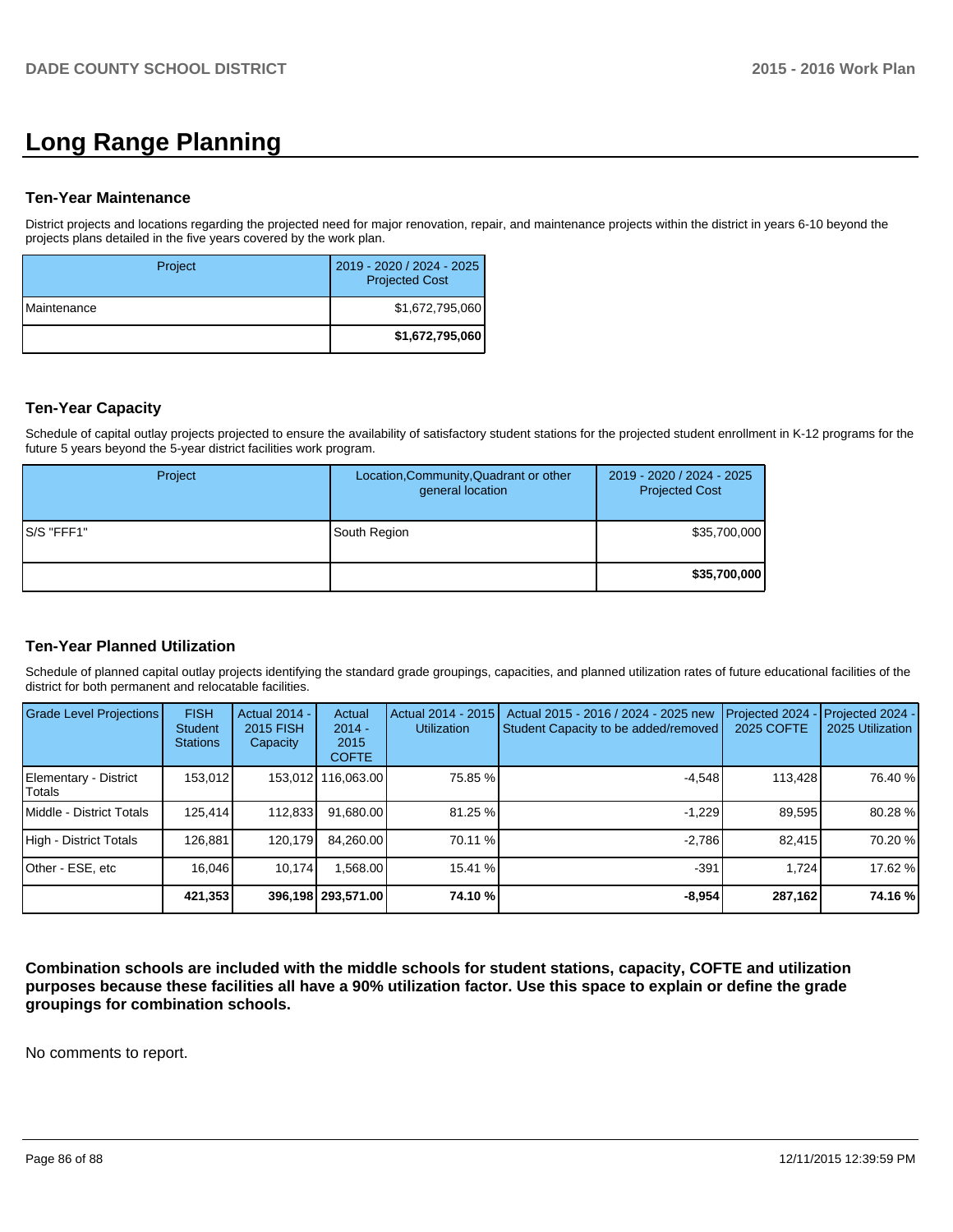#### **Ten-Year Infrastructure Planning**

**Proposed Location of Planned New, Remodeled, or New Additions to Facilities in 06 thru 10 out years (Section 28).**

South Region - Herbert Ammons Middle Replacement

Plans for closure of any school, including plans for disposition of the facility or usage of facility space, and anticipated revenues in the 06 thru 10 out **years (Section 29).**

Nothing reported for this section.

#### **Twenty-Year Maintenance**

District projects and locations regarding the projected need for major renovation, repair, and maintenance projects within the district in years 11-20 beyond the projects plans detailed in the five years covered by the work plan.

| Project              | 2024 - 2025 / 2034 - 2035 Projected Cost |
|----------------------|------------------------------------------|
| <b>I</b> Maintenance | \$4,082,115,250                          |
|                      | \$4,082,115,250                          |

#### **Twenty-Year Capacity**

Schedule of capital outlay projects projected to ensure the availability of satisfactory student stations for the projected student enrollment in K-12 programs for the future 11-20 years beyond the 5-year district facilities work program.

| Project     | Location, Community, Quadrant or other<br>general location | 2024 - 2025 / 2034 - 2035<br><b>Projected Cost</b> |
|-------------|------------------------------------------------------------|----------------------------------------------------|
| IS/S "FFF1" | South Region                                               | \$35,700,000                                       |
|             |                                                            | \$35,700,000                                       |

## **Twenty-Year Planned Utilization**

Schedule of planned capital outlay projects identifying the standard grade groupings, capacities, and planned utilization rates of future educational facilities of the district for both permanent and relocatable facilities.

| <b>Grade Level Projections</b>           | <b>FISH</b><br><b>Student</b><br><b>Stations</b> | <b>Actual 2014 -</b><br>2015 FISH<br>Capacity | Actual<br>$2014 -$<br>2015<br><b>COFTE</b> | Actual 2014 - 2015<br><b>Utilization</b> | Actual 2015 - 2016 / 2034 - 2035 new<br>Student Capacity to be added/removed | Projected 2034<br>2035 COFTE | Projected 2034 -<br>2035 Utilization |
|------------------------------------------|--------------------------------------------------|-----------------------------------------------|--------------------------------------------|------------------------------------------|------------------------------------------------------------------------------|------------------------------|--------------------------------------|
| Elementary - District<br><b>I</b> Totals | 153.012                                          |                                               | 153,012 116,063.00                         | 75.85 %                                  | $-4.548$                                                                     | 114,563                      | 77.17 %                              |
| Middle - District Totals                 | 125.414                                          | 112.833                                       | 91,680.00                                  | 81.25 %                                  | $-1.229$                                                                     | 90.491                       | 81.08 %                              |
| High - District Totals                   | 126.881                                          | 120.179                                       | 84.260.00                                  | 70.11 %                                  | $-2.786$                                                                     | 83.240                       | 70.91 %                              |
| Other - ESE, etc                         | 16.046                                           | 10.174                                        | .568.00                                    | 15.41 %                                  | $-391$                                                                       | 1.740                        | 17.79 %                              |
|                                          | 421,353                                          |                                               | 396,198 293,571.00                         | 74.10 %                                  | $-8.954$                                                                     | 290.034                      | 74.90 %                              |